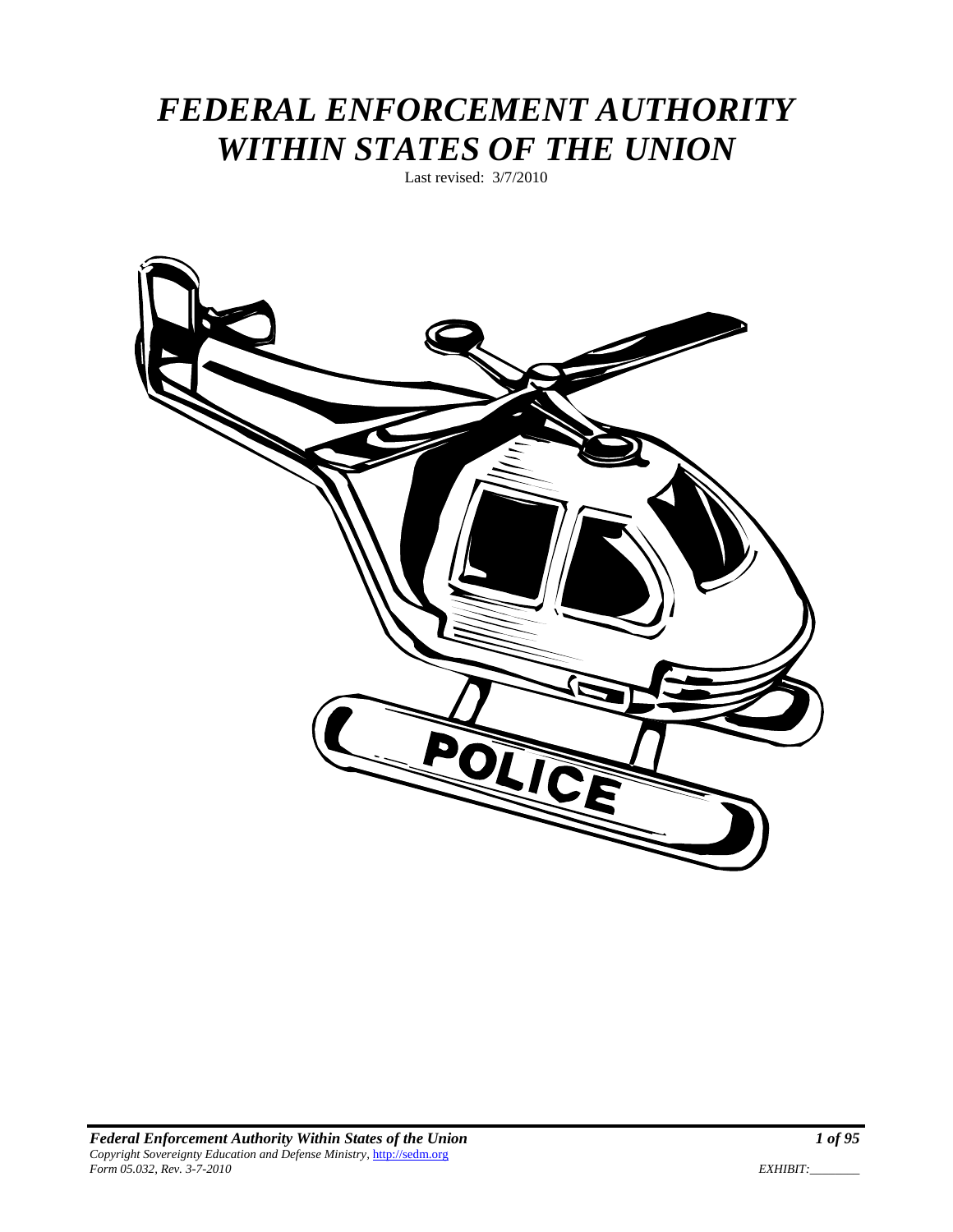# **TABLE OF CONTENTS**

| $\mathbf{1}$            |                                                                                                             |  |
|-------------------------|-------------------------------------------------------------------------------------------------------------|--|
| $\boldsymbol{2}$        |                                                                                                             |  |
| 3                       |                                                                                                             |  |
| $\overline{\mathbf{4}}$ |                                                                                                             |  |
| 5                       | Discerning the Lawful Target of Enforcement of a Specific Statute Based on the                              |  |
|                         |                                                                                                             |  |
| 6                       | <b>Groups Specifically Exempted from Requirement for Federal Register</b>                                   |  |
|                         |                                                                                                             |  |
|                         | 6.1                                                                                                         |  |
|                         | 6.2                                                                                                         |  |
|                         | 6.3                                                                                                         |  |
| 7                       | Techniques for determining whether a particular statute has implementing                                    |  |
|                         |                                                                                                             |  |
| 8                       | Corroborating Evidence Supporting the Conclusions in this Memorandum43                                      |  |
|                         | 8.1                                                                                                         |  |
|                         | Dept of Justice cannot prosecute tax crimes by other than government officers and employees 45<br>8.2       |  |
|                         | Federal Bureau of Investigation limited to investigating federal officers and employees 47<br>8.3           |  |
|                         | Definitions within the Internal Revenue Code limit the I.R.C. to the District of Columbia and the<br>8.4    |  |
|                         |                                                                                                             |  |
|                         | 8.5                                                                                                         |  |
| 9                       |                                                                                                             |  |
|                         | 9.1                                                                                                         |  |
|                         | 9.2                                                                                                         |  |
|                         | Secretary of the Treasury Required to Give "Notice" in the Federal Register of Requirement to file a<br>9.3 |  |
|                         | Why it is UNLAWFUL for the I.R.S. to enforce Subtitle A of the Internal Revenue Code within<br>9.4          |  |
|                         |                                                                                                             |  |
|                         | 9.5                                                                                                         |  |
|                         | 9.6                                                                                                         |  |
| 10                      | How to Use Information in This Pamphlet to Challenge Government                                             |  |
|                         |                                                                                                             |  |
| 11                      | Rebutted Objections by the Government to The Content of this Document71                                     |  |
|                         | 11.1                                                                                                        |  |
|                         | 11.2                                                                                                        |  |
| 12                      |                                                                                                             |  |
| 13                      |                                                                                                             |  |
| 14                      | Questions that Readers, Grand Jurors, and Petit Jurors Should be Asking the                                 |  |
|                         |                                                                                                             |  |
|                         |                                                                                                             |  |

# **TABLE OF AUTHORITIES**

### **Constitutional Provisions**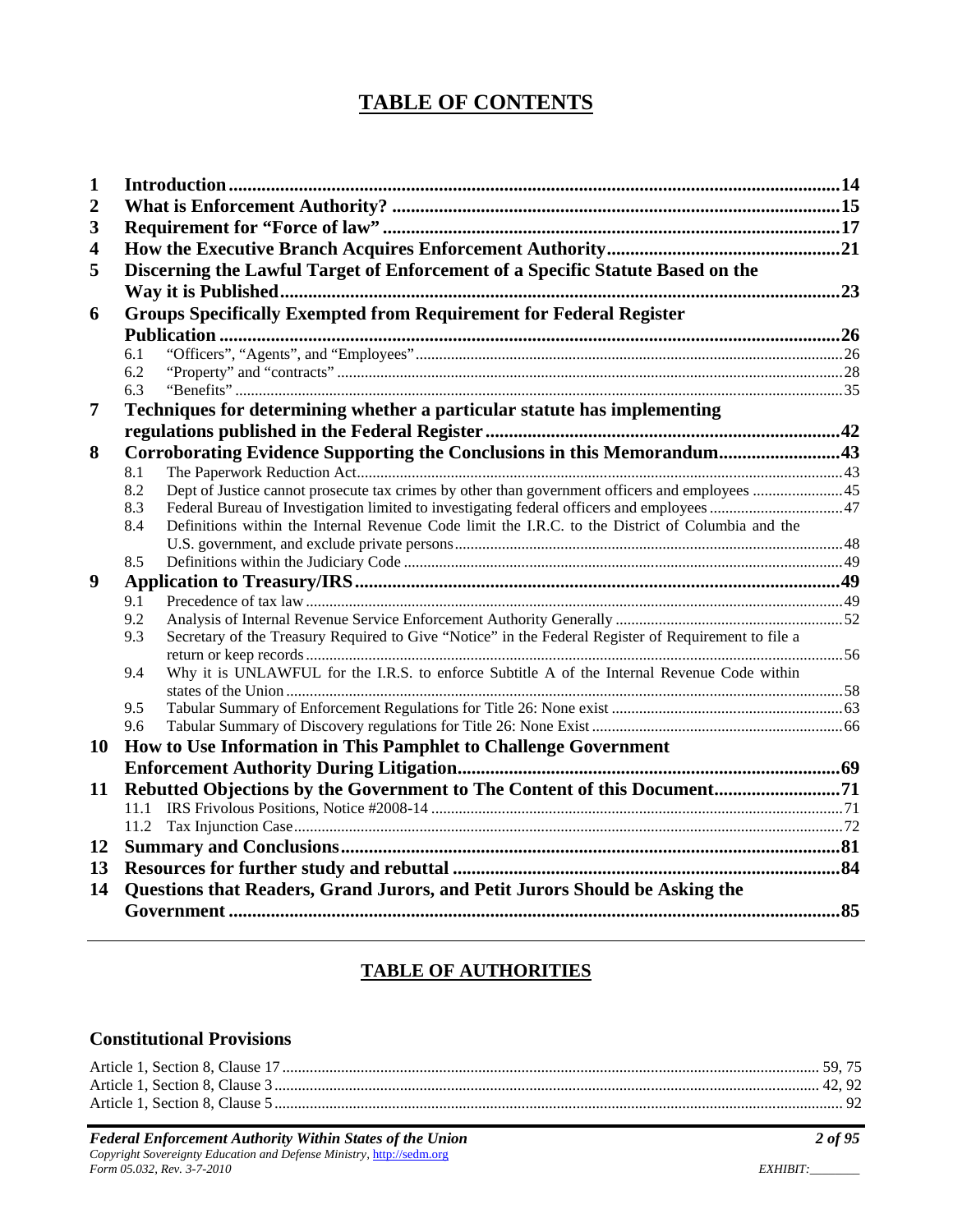## **Statutes**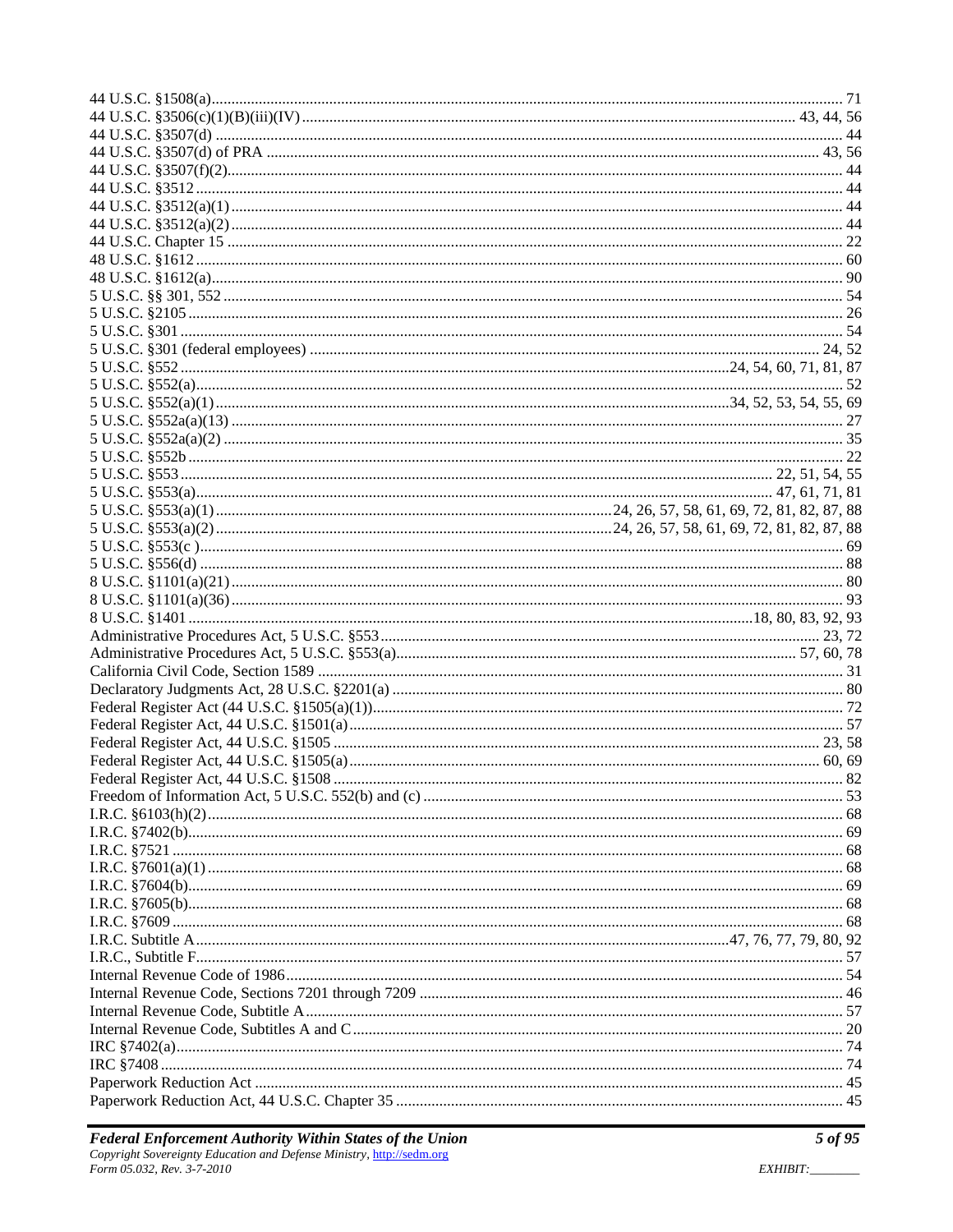# **Regulations**

# **Rules**

# **Cases**

| <b>Federal Enforcement Authority Within States of the Union</b><br>Convright Sovereignty Education and Defense Ministry, http://sedm.org | 6 of 95 |
|------------------------------------------------------------------------------------------------------------------------------------------|---------|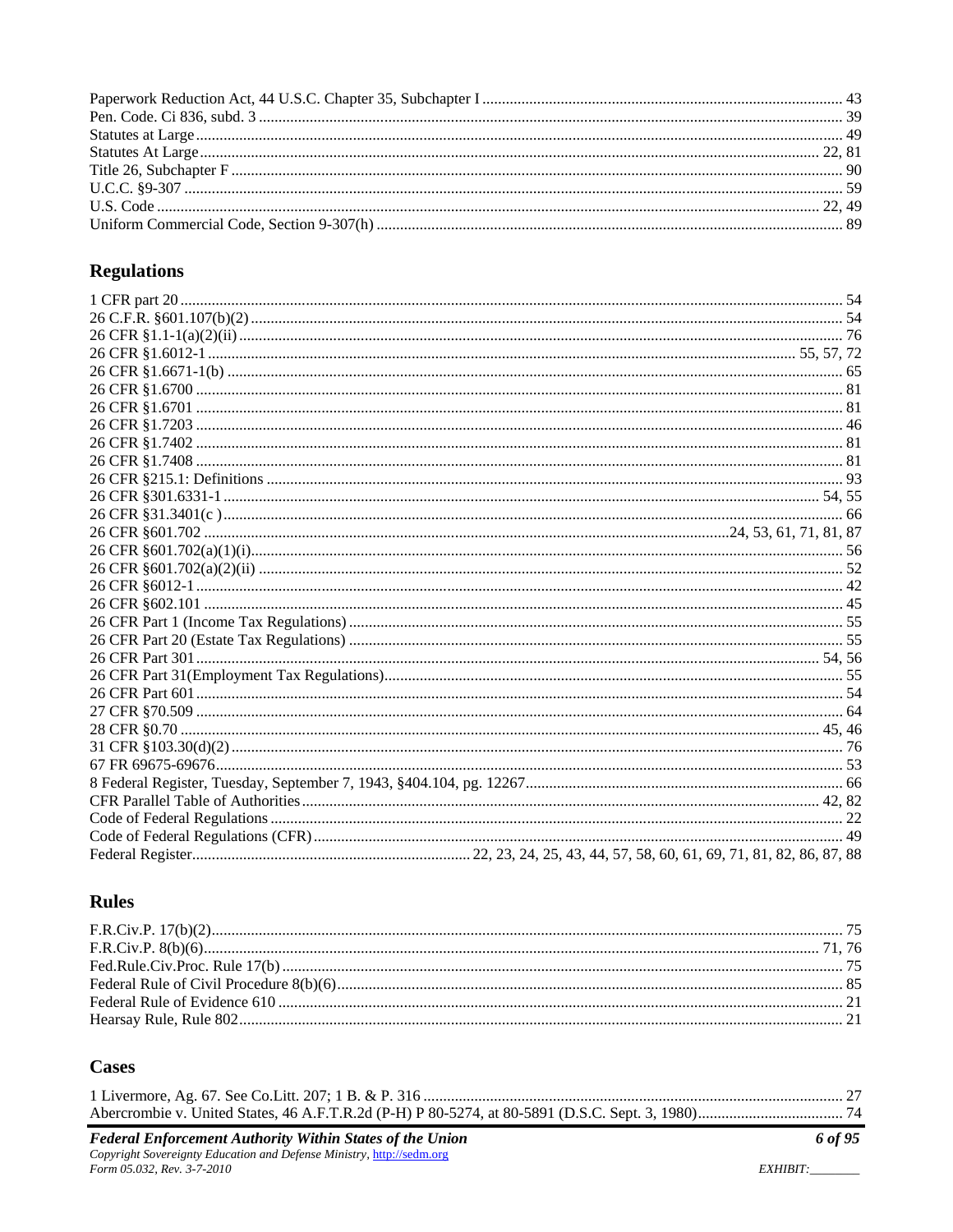| Clarksburg Electric Light Co. v. Clarksburg, 47 W Va 739, 35 SE 994, error dismd (US) 46 L.Ed. 1267, 22 S Ct |  |
|--------------------------------------------------------------------------------------------------------------|--|
|                                                                                                              |  |
|                                                                                                              |  |
|                                                                                                              |  |
|                                                                                                              |  |
|                                                                                                              |  |
|                                                                                                              |  |
|                                                                                                              |  |
|                                                                                                              |  |
|                                                                                                              |  |
|                                                                                                              |  |
|                                                                                                              |  |
|                                                                                                              |  |
|                                                                                                              |  |
|                                                                                                              |  |
|                                                                                                              |  |
|                                                                                                              |  |
|                                                                                                              |  |
|                                                                                                              |  |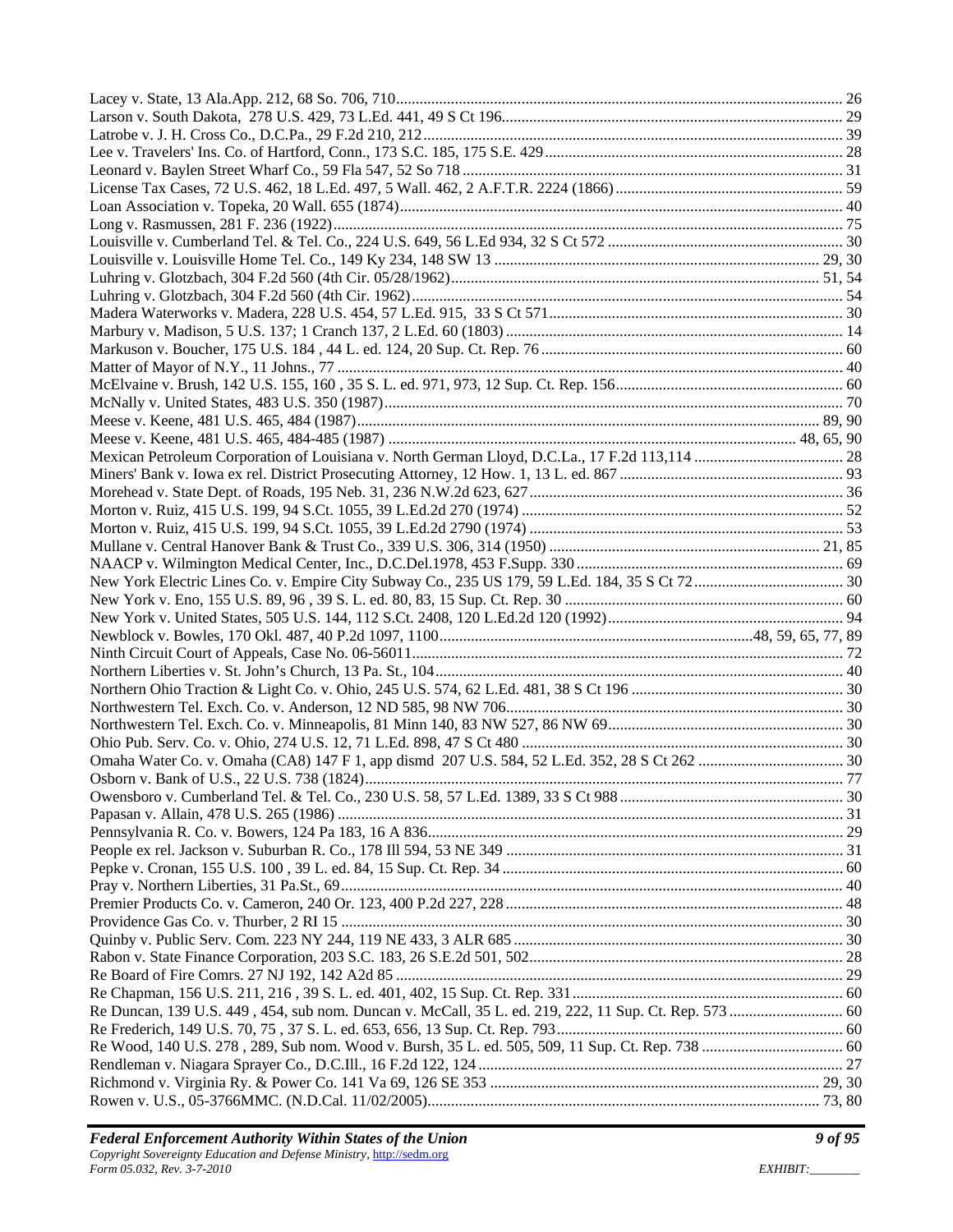| State ex rel. Martin v. Ohio Electric Power Co., 35 Ohio App 481, 172 NE 615, affd 121 Ohio St 235, 167 NE   |  |
|--------------------------------------------------------------------------------------------------------------|--|
|                                                                                                              |  |
|                                                                                                              |  |
|                                                                                                              |  |
|                                                                                                              |  |
|                                                                                                              |  |
|                                                                                                              |  |
|                                                                                                              |  |
|                                                                                                              |  |
|                                                                                                              |  |
|                                                                                                              |  |
|                                                                                                              |  |
|                                                                                                              |  |
|                                                                                                              |  |
|                                                                                                              |  |
| U.S. v. Bartrug, E.D.Va.1991, 777 F.Supp. 1290, affirmed 976 F.2d 727, certiorari denied 113 S.Ct. 1659, 507 |  |
|                                                                                                              |  |
|                                                                                                              |  |
|                                                                                                              |  |
|                                                                                                              |  |
|                                                                                                              |  |
|                                                                                                              |  |
|                                                                                                              |  |
|                                                                                                              |  |
|                                                                                                              |  |
|                                                                                                              |  |
|                                                                                                              |  |
|                                                                                                              |  |
|                                                                                                              |  |
|                                                                                                              |  |
|                                                                                                              |  |
|                                                                                                              |  |
|                                                                                                              |  |
|                                                                                                              |  |
|                                                                                                              |  |
|                                                                                                              |  |
|                                                                                                              |  |
|                                                                                                              |  |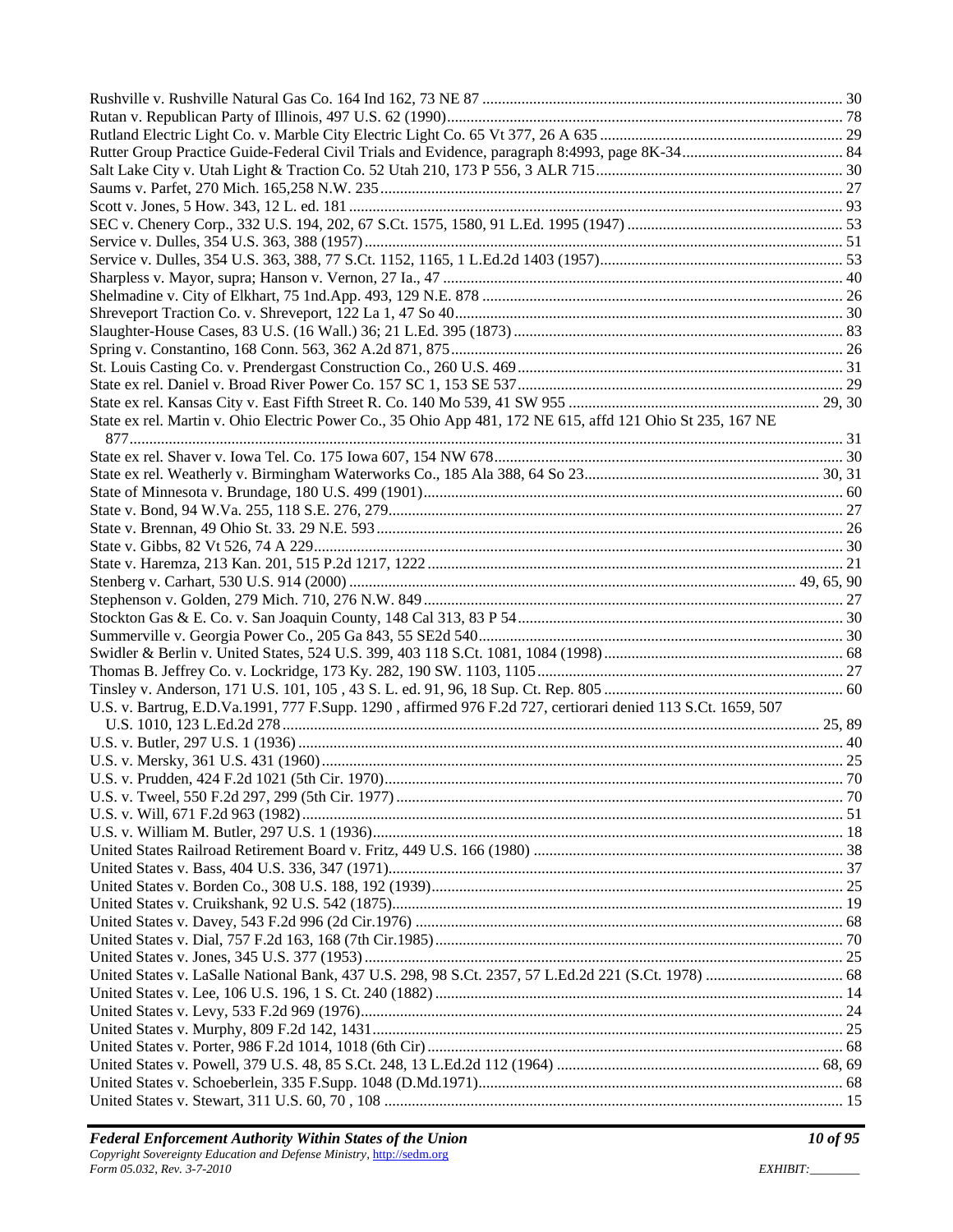| Virginia-Western Power Co. v. Commonwealth, 125 Va 469, 99 SE 723, 9 ALR 1148, cert den 251 U.S. 557, 64 |  |
|----------------------------------------------------------------------------------------------------------|--|
|                                                                                                          |  |
|                                                                                                          |  |
|                                                                                                          |  |
|                                                                                                          |  |
|                                                                                                          |  |
|                                                                                                          |  |
|                                                                                                          |  |
|                                                                                                          |  |
|                                                                                                          |  |
|                                                                                                          |  |
|                                                                                                          |  |
|                                                                                                          |  |
|                                                                                                          |  |
|                                                                                                          |  |
|                                                                                                          |  |
|                                                                                                          |  |

# **Other Authorities**

| Administrative Law and Process in a Nutshell, Fourth Edition, Ernest Gellhorn and Ronald M. Levin, 1997, |  |
|----------------------------------------------------------------------------------------------------------|--|
|                                                                                                          |  |
|                                                                                                          |  |
|                                                                                                          |  |
|                                                                                                          |  |
|                                                                                                          |  |
|                                                                                                          |  |
|                                                                                                          |  |
|                                                                                                          |  |
|                                                                                                          |  |
|                                                                                                          |  |
|                                                                                                          |  |
|                                                                                                          |  |
|                                                                                                          |  |
|                                                                                                          |  |
|                                                                                                          |  |
|                                                                                                          |  |
|                                                                                                          |  |
|                                                                                                          |  |
|                                                                                                          |  |
|                                                                                                          |  |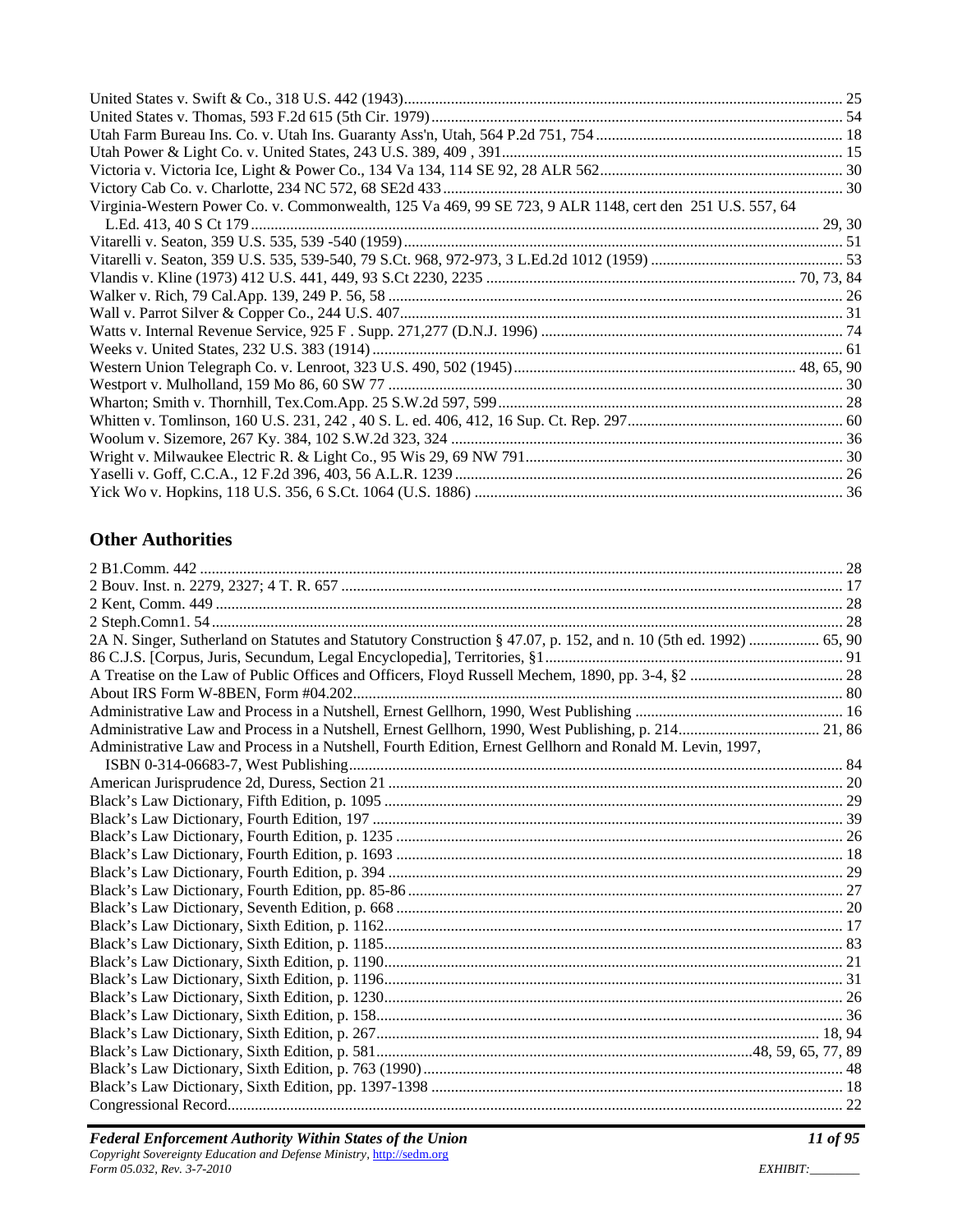| Demand for Verified Evidence of "Trade or Business" Activity: Currency Transaction Report, Form #04.008  79 |  |
|-------------------------------------------------------------------------------------------------------------|--|
|                                                                                                             |  |
|                                                                                                             |  |
|                                                                                                             |  |
|                                                                                                             |  |
|                                                                                                             |  |
|                                                                                                             |  |
|                                                                                                             |  |
|                                                                                                             |  |
|                                                                                                             |  |
|                                                                                                             |  |
|                                                                                                             |  |
|                                                                                                             |  |
|                                                                                                             |  |
|                                                                                                             |  |
|                                                                                                             |  |
|                                                                                                             |  |
|                                                                                                             |  |
|                                                                                                             |  |
|                                                                                                             |  |
|                                                                                                             |  |
|                                                                                                             |  |
|                                                                                                             |  |
|                                                                                                             |  |
|                                                                                                             |  |
|                                                                                                             |  |
|                                                                                                             |  |
|                                                                                                             |  |
|                                                                                                             |  |
|                                                                                                             |  |
|                                                                                                             |  |
|                                                                                                             |  |
|                                                                                                             |  |
|                                                                                                             |  |
|                                                                                                             |  |
|                                                                                                             |  |
|                                                                                                             |  |
|                                                                                                             |  |
|                                                                                                             |  |
|                                                                                                             |  |
|                                                                                                             |  |
|                                                                                                             |  |
|                                                                                                             |  |
|                                                                                                             |  |
|                                                                                                             |  |
|                                                                                                             |  |
|                                                                                                             |  |
|                                                                                                             |  |
|                                                                                                             |  |
|                                                                                                             |  |
|                                                                                                             |  |
|                                                                                                             |  |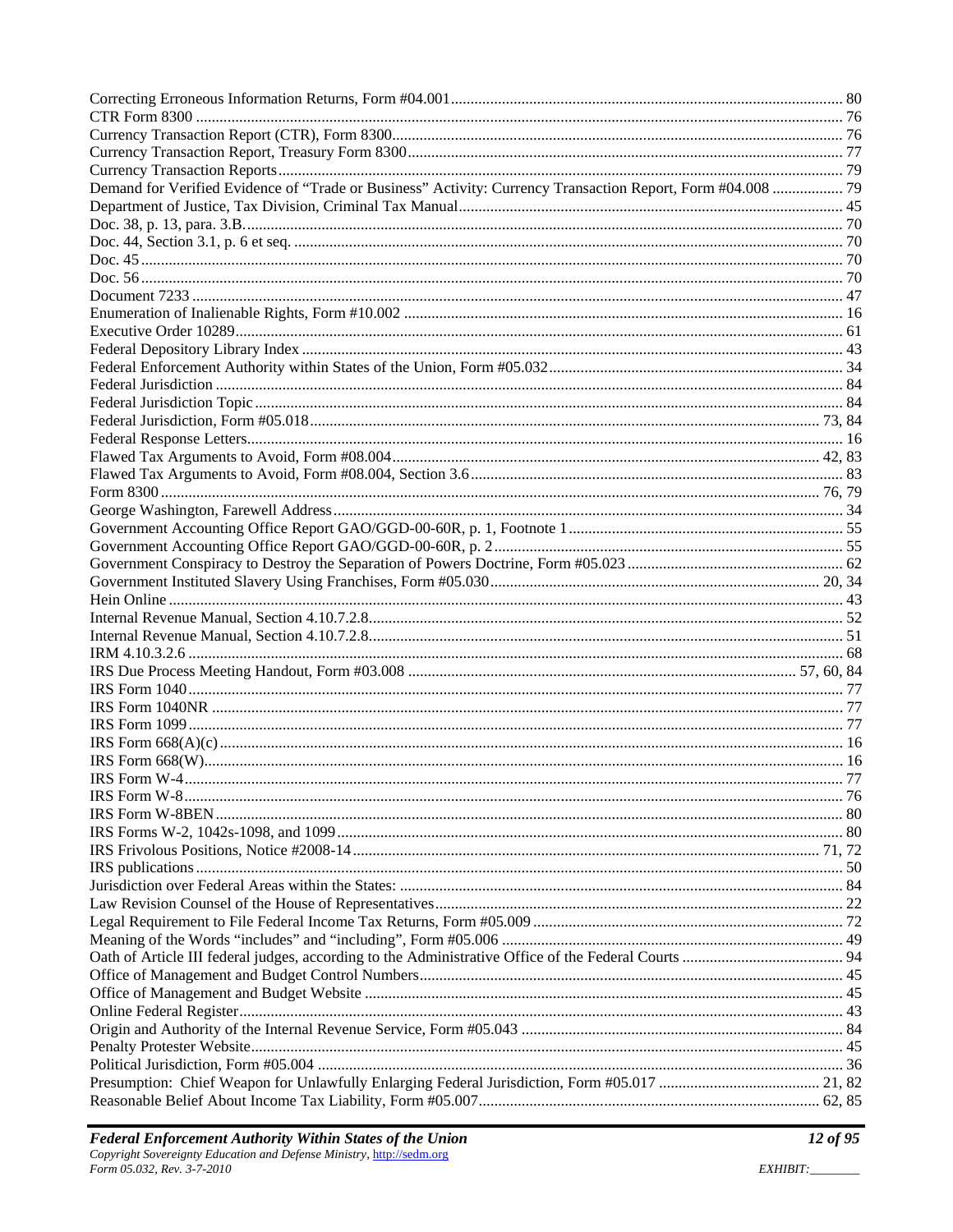| Why the Government Can't Lawfully Assess Human Beings With an Income Tax Liability Without Their                  |  |
|-------------------------------------------------------------------------------------------------------------------|--|
|                                                                                                                   |  |
|                                                                                                                   |  |
| Why Your Government is Either a Thief or You are a "Public Officer" for Income Tax Purposes, Form #05.008  43, 57 |  |

# **Scriptures**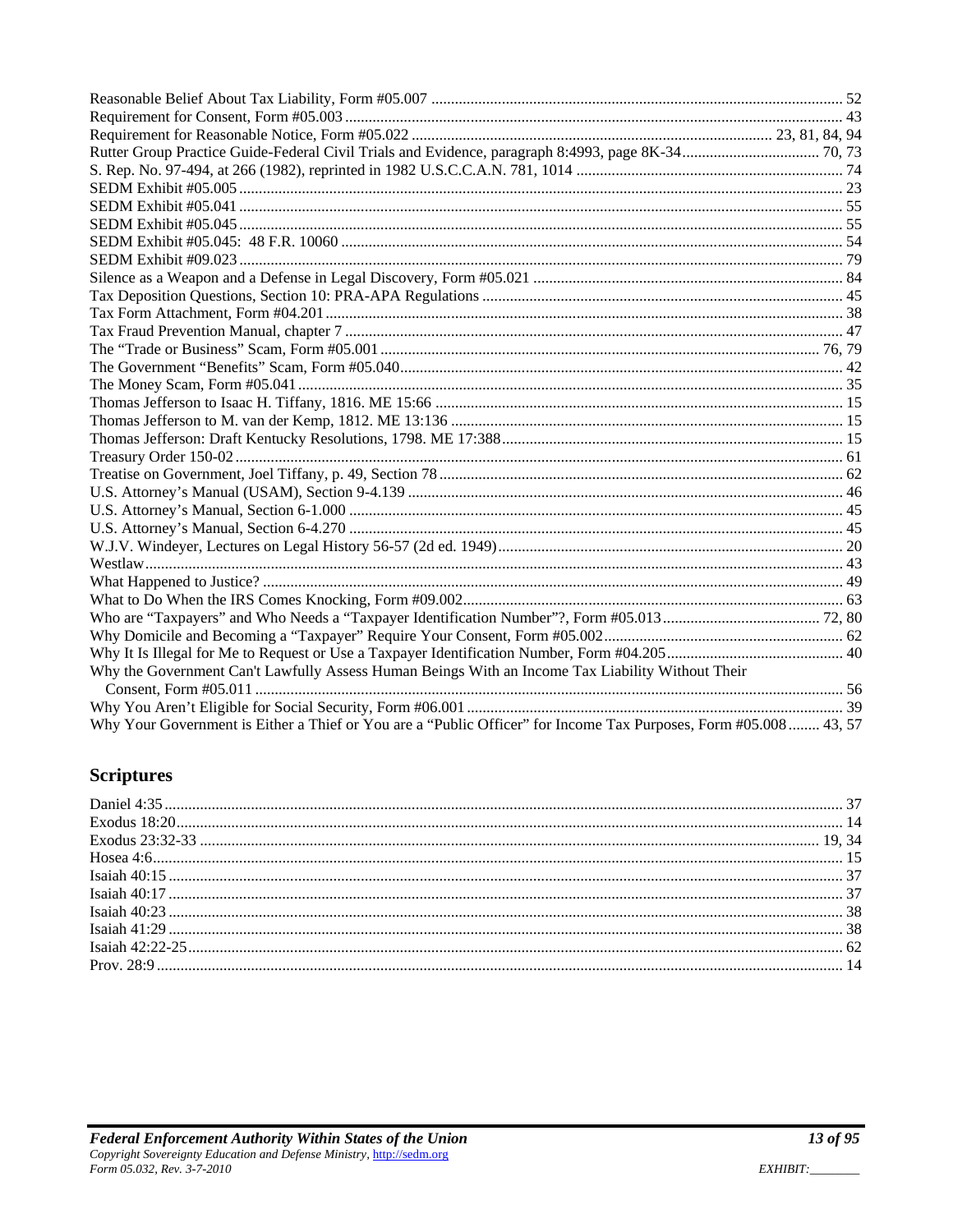#### <span id="page-13-0"></span>**1 Introduction**

2 There is much controversy in the courts over what gives the federal government jurisdiction to enforce federal law within states of the Union. Most Americans are not educated about law in any public school and can go all the way through graduate school without learning any law. This makes them very easy prey for the unlawful exploitation of those employed by the government who are charged with enforcing the law. The knee jerk reaction of most Americans to any attempt to enforce the law by any government official consequently is usually blind, unquestioning allegiance, which in most cases results in the unlawful enlargement of federal jurisdiction, power, and control over the populace far beyond that contemplated by the Founding Fathers in drafting the Constitution of the United States of America. Below are some authorities on this important subject:

| 10<br>11<br>12 | "The government of the United States has been emphatically termed a government of laws, and not of men."<br>[Marbury v. Madison, 5 U.S. 137; 1 Cranch 137, 2 L.Ed. 60 (1803)                                                   |
|----------------|--------------------------------------------------------------------------------------------------------------------------------------------------------------------------------------------------------------------------------|
|                |                                                                                                                                                                                                                                |
| 13             | "No man [including a judge] in this country is so high that he is above the law. No officer of the law [such as                                                                                                                |
| 14             | YOU, a "public officer"] may set that law at defiance with impunity (by ignoring or evading his duties under                                                                                                                   |
| 15             | it]. All the officers of the government, from the highest to the lowest, are creatures of the law and are bound to                                                                                                             |
| 16             | obey it. It is the only supreme power in our system of government, and every man who by accepting office                                                                                                                       |
| 17             | participates in its functions is only the more strongly bound to submit to that supremacy, and to observe the                                                                                                                  |
| 18             | limitations which it imposes upon the exercise of the authority which it gives," 106 U.S., at 220. "Shall it be<br>said that the courts cannot give remedy when the Citizen has been deprived of his property [or his earnings |
| 19<br>20       | from labor, which are also property] by force [and CONSTRUCTIVE FRAUD through OMISSION], his estate                                                                                                                            |
| 21             | seized and converted to the use of the government without any lawful authority, without any process of law, and                                                                                                                |
| 22             | without any compensation, because the president has ordered it and his officers are in possession? If such be                                                                                                                  |
| 23             | the law of this country, it sanctions a tyranny which has no existence in the monarchies of Europe, nor in any                                                                                                                 |
| 24             | other government which has a just claim to well-regulated liberty and the protection of personal rights," 106                                                                                                                  |
| 25             | U.S., at 220, 221.                                                                                                                                                                                                             |
| 26             | [United States v. Lee, 106 U.S. 196, 1 S. Ct. 240 (1882)]                                                                                                                                                                      |
| 27             |                                                                                                                                                                                                                                |
| 28             | "Every citizen of the United States is supposed to know the law"                                                                                                                                                               |
| 29             | [Floyd Acceptances, 7 Wall (74 U.S. 169) 666 (1869)]                                                                                                                                                                           |
| 30             |                                                                                                                                                                                                                                |
|                |                                                                                                                                                                                                                                |
| 31             | "All persons in the United States are chargeable with knowledge of the Statutes-at-Large[I]t is well                                                                                                                           |
| 32             | established that anyone who deals with the government assumes the risk that the agent acting in the                                                                                                                            |
| 33             | government's behalf has exceeded the bounds of his authority,"<br>[Bollow v. Federal Reserve Bank of San Francisco, 650 F.2d 1093 (9th Cir. 1981)]                                                                             |
| 34             |                                                                                                                                                                                                                                |
| 35             | There is a good reason why in a society of law such as we have all citizens are required and presumed to know the law.                                                                                                         |
|                | The reason is that they are the sovereigns for whom our public servants work and the law is the only method by which the                                                                                                       |
| 36             |                                                                                                                                                                                                                                |
| 37             | activities of these public servants can be directed and controlled. Those who through ignorance, dumbing-down in the                                                                                                           |
| 38             | public schools, and neglect do not know what the law requires their public servants to do cannot properly:                                                                                                                     |
| 39             | Supervise the activities of their public servants.<br>1.                                                                                                                                                                       |
| 40             | Recognize when their public servants are exceeding their lawful authority and committing a tort.<br>2.                                                                                                                         |
|                | Expect a government that remains limited and does not unlawfully expand is authority and control over the populace                                                                                                             |
| 41             | 3.                                                                                                                                                                                                                             |
| 42             | under the "color of law".                                                                                                                                                                                                      |
| 43             | The above explains why the Bible condemns ignorance and especially ignorance of the law:                                                                                                                                       |
|                |                                                                                                                                                                                                                                |
| 44             | "One who turns his ear from hearing the law, even his prayer is an abomination."                                                                                                                                               |
| 45             | [ $Prov. 28:9, Bible, NKJV$ ]                                                                                                                                                                                                  |
| 46             | "And thou shalt teach them ordinances and laws [of both God and man], and shalt shew them the way wherein                                                                                                                      |
| 47             | they must walk, and the work [of obedience to God] that they must do."                                                                                                                                                         |
| 48             | [Exodus 18:20, Bible, NKJV]                                                                                                                                                                                                    |
| 49             | "it is not good for a soul to be without knowledge,"                                                                                                                                                                           |
| 50             | [Prov. 19:2, Bible, NKJV]                                                                                                                                                                                                      |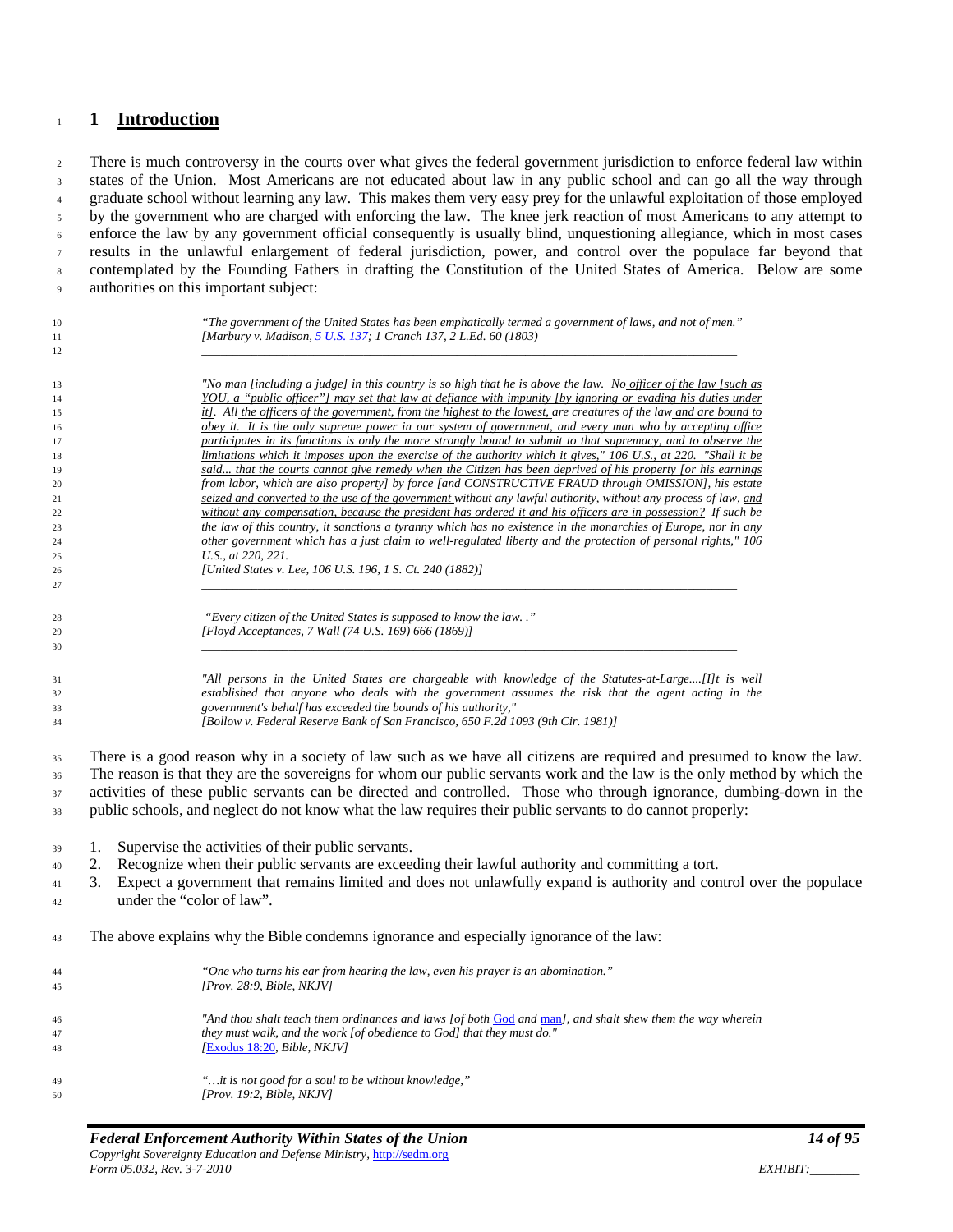We have a society that is an ABOMINATION that is HATED by our sister countries around the world because we don't know how to keep our own government accountable to the laws that are already on the books and to FORCE it to stay inside the ten mile square box the founders beqeathed to us for our protection. Therefore, it STEALS as much of our money as it wants, invades other countries on false pretenses, and continually expands its power and influence like some pagan deity.

 It is the goal of this memorandum of law to therefore establish the main criteria by which concerned Americans may recognize when the federal government is exceeding its authority on occasions when they become the target of any kind of enforcement action. Knowledge of this subject is VERY important because it is the ONLY method you can use to protect 11 your Constitutionally rights from unwarranted and unlawful encroachments by errant public DIS-servants. The U.S. Supreme Court has said that ONLY the citizen has this responsibility to ensure that the government stays within its lawful bounds.

 *"The Government may carry on its operations through conventional executive agencies or through corporate forms especially created for defined ends. See Keifer & Keifer v. Reconstruction Finance Corp., [306 U.S. 381,](http://caselaw.lp.findlaw.com/cgi-bin/getcase.pl?navby=case&court=us&vol=306&invol=381#390)  [390 ,](http://caselaw.lp.findlaw.com/cgi-bin/getcase.pl?navby=case&court=us&vol=306&invol=381#390) 518. Whatever the form in which the Government functions, anyone entering into an arrangement with the Government takes the risk of having accurately ascertained that he who purports to act for the Government stays within the bounds of his authority. The scope of this authority may be explicitly defined by Congress or be limited by delegated legislation, properly exercised through the rule-making power. And this is so even though, as here, the agent himself may have been unaware of the limitations upon his authority. See, e.g., Utah Power & Light Co. v. United States, [243 U.S. 389, 409 ,](http://caselaw.lp.findlaw.com/cgi-bin/getcase.pl?court=us&vol=243&invol=389#409) 391; United States v. Stewart, [311 U.S. 60,](http://caselaw.lp.findlaw.com/cgi-bin/getcase.pl?navby=case&court=us&vol=311&invol=60#70)  [70 ,](http://caselaw.lp.findlaw.com/cgi-bin/getcase.pl?navby=case&court=us&vol=311&invol=60#70) 108, and see, generally, In re Floyd Acceptances, 7 Wall. 666." [Federal Crop Ins. V. Merrill, 332 U.S. 380 (1947)]*

 The implication of the above is that every American who cares about preserving the liberties and freedoms that we all hold so dear MUST make it their continuing responsibility to study and learn the law and to carefully and jealously guard their freedoms by watching their public servants like a hawk and blowing the whistle and properly and effectively litigating in defense of their rights whenever these servants step outside the ten mile square box that our Constitution puts them inside of. On this subject, Thomas Jefferson, one of our most revered founding fathers, said the following:

| 29 | "It would be a dangerous delusion were a confidence in the men of our choice to silence our fears for the safety |
|----|------------------------------------------------------------------------------------------------------------------|
| 30 | of our rights Confidence is everywhere the parent of despotism. Free government is founded in jealousy,          |
| 31 | and not in confidence. It is jealousy and not confidence which prescribes limited constitutions, to bind down    |
| 32 | those whom we are obliged to trust with power Our Constitution has accordingly fixed the limits to which,        |
| 33 | and no further, our confidence may go In questions of power, then, let no more be heard of confidence in         |
| 34 | man, but bind him down from mischief by the chains of the Constitution."                                         |
| 35 | [Thomas Jefferson: Draft Kentucky Resolutions, 1798. ME 17:388]                                                  |
| 36 | "Leave no authority existing not responsible to the people."                                                     |
| 37 | [Thomas Jefferson to Isaac H. Tiffany, 1816. ME 15:66]                                                           |
|    |                                                                                                                  |

 *"Unless the mass retains sufficient control over those entrusted with the powers of their government, these will be perverted to their own oppression, and to the perpetuation of wealth and power in the individuals and their families selected for the trust. Whether our Constitution has hit on the exact degree of control necessary, is yet under experiment." [Thomas Jefferson to M. van der Kemp, 1812. ME 13:136]*

### <span id="page-14-0"></span>**2 What is Enforcement Authority?**

- Governments are established in order to protect and defend private rights by the following means:
- 45 1. Criminally: Using the criminal laws and the police powers that implement them.
- 2. Civilly: Using the civil laws and civil courts to protect persons who consent to their jurisdiction by choosing a domicile within the territory of the sovereign.
- 48 3. Administratively: Using the statutes and regulations and agencies that implement government franchises. These types of "administrative enforcements" may only be attempted against those who consented at in writing, usually by the application in writing for a license or benefit of some kind.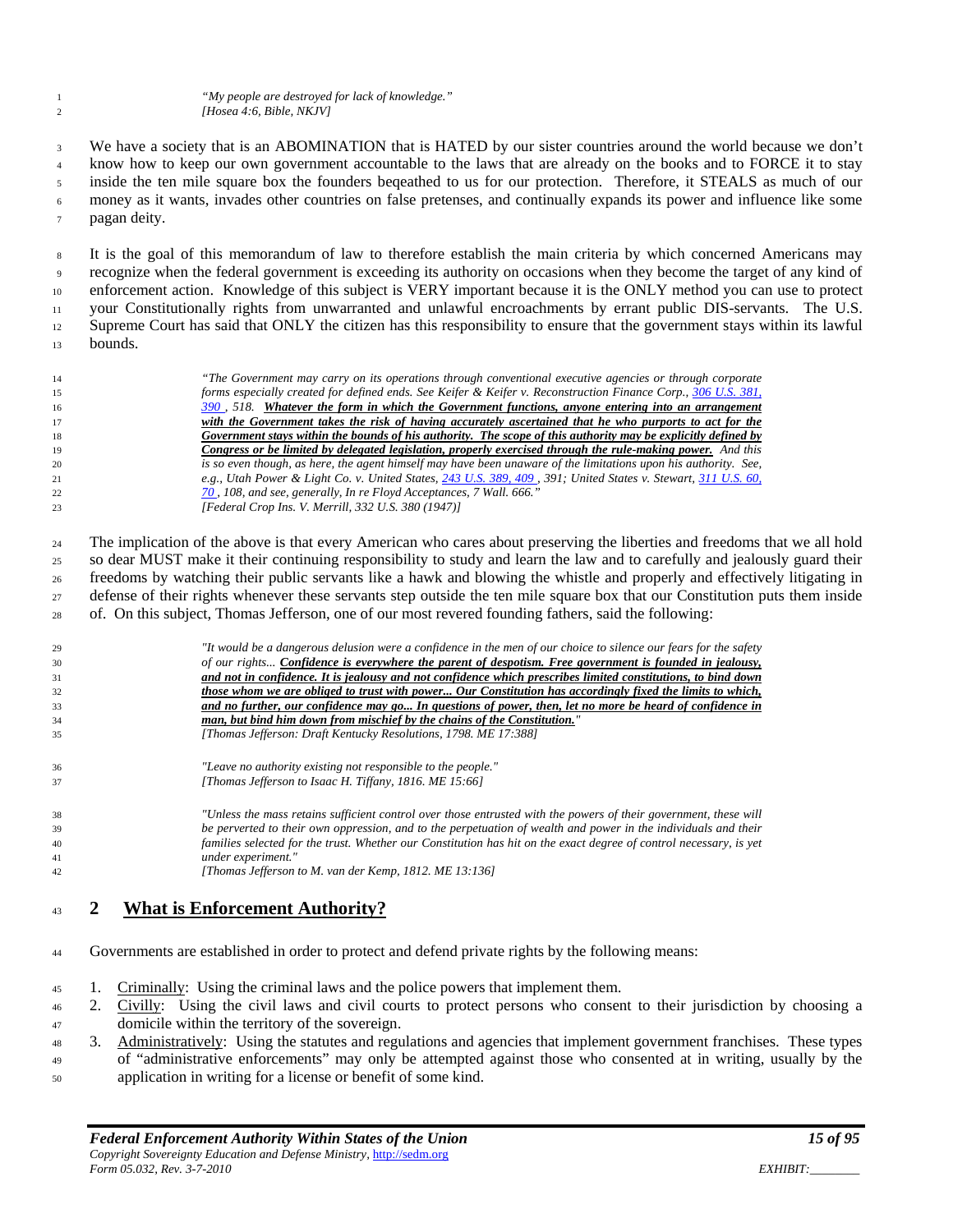- Government enforcement actions are actions which adversely affect the constitutionally protected rights or statutor
- privileges of the parties who are the subject of the enforcement. The process of recognizing when your constitutional rights
- have been injured begins with learning and knowing all these rights. We have taken the time to enumerate most of these
- rights to save you time in this learning process:

*Enumeration of Inalienable Rights*, Form #10.002 <http://sedm.org/Forms/FormIndex.htm>

- Of the three types of enforcement that governments engage in above, the last two require some kind of consent. Civil protection requires a voluntary choice of domicile within the jurisdiction of the government and Administrative Protection requires you to apply for either a license or a government benefit at some time. Administrative protection is typically <sup>8</sup> implemented using civil laws and only those therefore who have a domicile within the jurisdiction of the enforcing agency
- may therefore become the lawful target of enforcement.
- If you would like to learn more about how administrative enforcement is implemented, which is item 3 above, see:

*Administrative Law and Process in a Nutshell, Fourth Edition*, Ernest Gellhorn, 1990, West Publishing

- Enforcement authority is also called "distraint" in some statutes. Below is an example of the only type of "distraint" 12 authorized within the Internal Revenue Code:
- *[TITLE 26 >](http://www4.law.cornell.edu/uscode/26/index.html) [Subtitle F >](http://www4.law.cornell.edu/uscode/26/stF.html) [CHAPTER 64 >](http://www4.law.cornell.edu/uscode/26/stFch64.html) [Subchapter D >](http://www4.law.cornell.edu/uscode/26/stFch64schD.html) [PART II >](http://www4.law.cornell.edu/uscode/26/stFch64schDpII.html) Sec. 6331. [Sec. 6331. Levy and distraint](http://www4.law.cornell.edu/uscode/26/6331.html) (a) Authority of Secretary If any person liable to pay any tax neglects or refuses to pay the same within 10 days after notice and demand, it shall be lawful for the Secretary to collect such tax (and such further sum as shall be sufficient to cover the expenses of the levy) by levy upon all property and rights to property (except such property as is exempt under sectio[n 6334\)](http://www4.law.cornell.edu/uscode/26/6334.html) belonging to such person or on which there is a lien provided in this chapter for the payment of such tax. Levy may be made upon the accrued salary or wages of any officer, employee, or elected official, of the United States, the District of Columbia, or any agency or instrumentality of the United States or the District of Columbia, by serving a notice of levy on the employer (as defined in section 3401(d)) of such officer, employee, or elected official. If the Secretary makes a finding that the collection of such tax is in jeopardy, notice and demand for immediate payment of such tax may be made by the Secretary and, upon failure or refusal to pay such tax, collection thereof by levy shall be lawful without regard to the 10-day period provided in this section. (b) Seizure and sale of property The term ''levy'' as used in this title includes the power of distraint and seizure by any means. Except as otherwise provided in subsection (e), a levy shall extend only to property possessed and obligations existing at the time thereof. In any case in which the Secretary may levy upon property or rights to property, he may seize and sell such property or rights to property (whether real or personal, tangible or intangible).*

 Typically, the IRS conceals the very limited nature of their actual enforcement authority by conveniently omitting paragraph (a) from their levy notices, which is IRS Form 668(W) and IRS Form 668(A)(c). They do this to encourage the <sup>34</sup> unlawful application of the revenue laws because they love your money more than they love justice or obeying the law. IN fact, they are CRIMINALS for doing this who are breaching their fiduciary duty to protect the public by making such a malicious and injurious omission. If you would like to see the evidence of this for yourself, see Section 6.3 of the following:

*Federal Response Letters* <http://sedm.org/SampleLetters/Federal/FedLetterAndNoticeIndex.htm>

 It is precisely the above type of "gamesmanship" by the IRS that explains why the content of this document should be of extreme importance to you: because it is the ONLY method you will ever get the WHOLE scoop about what the government can and cannot do. The government will NEVER give you the whole story because quite frankly, they can't be trusted and are engaging in criminal activity. In that sense, they are predators, an organized crime syndicate, and a protection racket, not a "protectors" of your rights.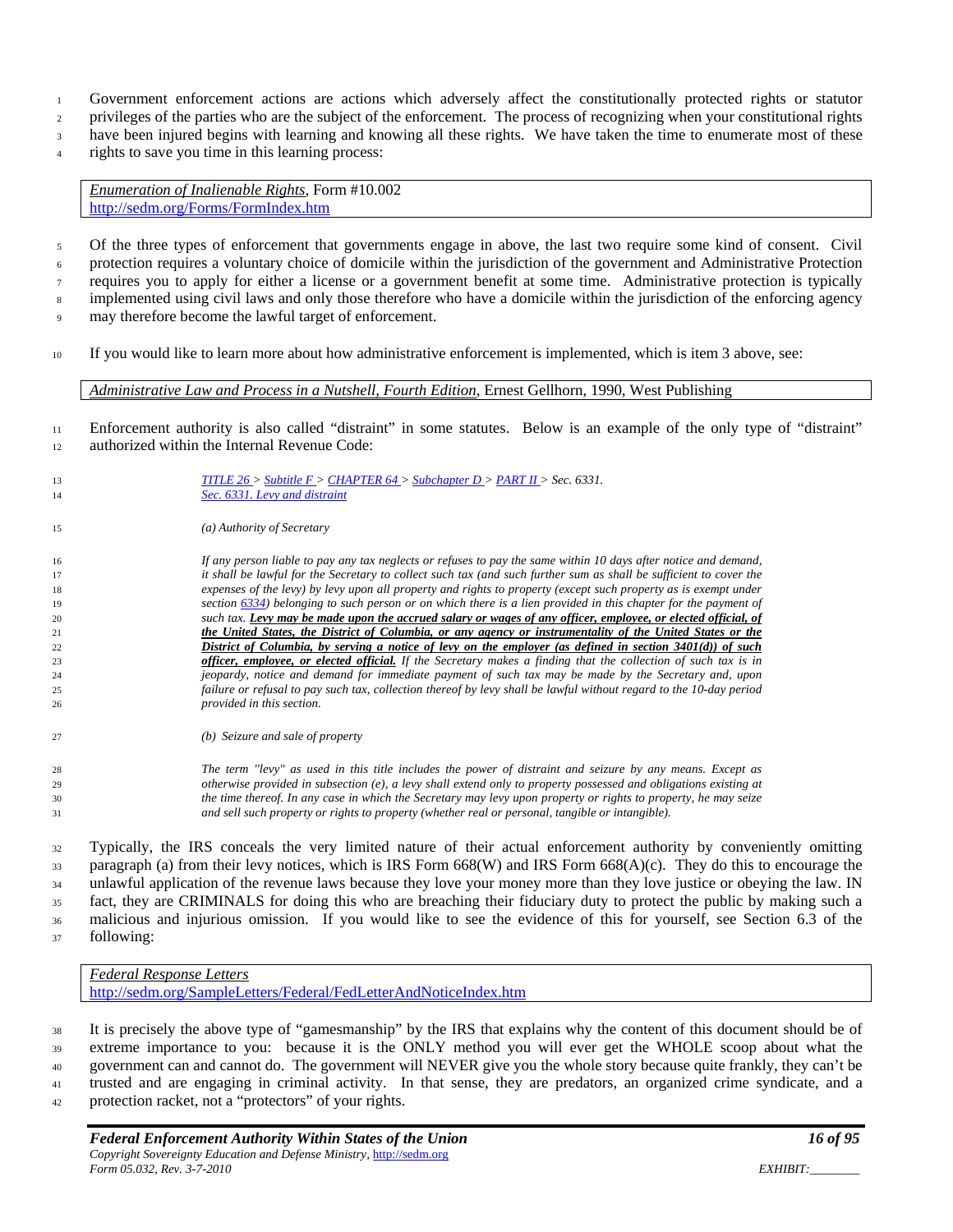#### <span id="page-16-0"></span>**3 Requirement for "Force of law"**

 Consent of the governed is the origin of all just authority of any government to "make" or "enact" law, according to the Declaration of Independence:

| $\overline{4}$<br>$\sqrt{5}$<br>6 | "That to secure these rights, governments are instituted among men, deriving their just powers from the<br>consent of the governed.'<br>[Declaration of Independence] |  |  |  |  |
|-----------------------------------|-----------------------------------------------------------------------------------------------------------------------------------------------------------------------|--|--|--|--|
| $\tau$                            | Consistent with the above, it is also a maxim of law that the authority to make law derives from the consent against whom it                                          |  |  |  |  |
| $\,$ 8 $\,$                       | is enforced:                                                                                                                                                          |  |  |  |  |
| 9                                 | Consensus facit legem.                                                                                                                                                |  |  |  |  |
| 10                                | Consent makes the law. A contract is a law between the parties, which can acquire force only by consent.                                                              |  |  |  |  |
| 11                                | [Bouvier's Maxims of Law, 1856;                                                                                                                                       |  |  |  |  |
| 12                                | SOURCE: http://famguardian.org/Publications/BouvierMaximsOfLaw/BouviersMaxims.htm]                                                                                    |  |  |  |  |
| 13                                | In law, any civil force applied to a "person" who does not consent is presumed to be "unlawful force":                                                                |  |  |  |  |
| 14                                | Unlawful force. Force, including confinement, which is employed without the consent of the person against                                                             |  |  |  |  |
| 15                                | whom it is directed and the employment of which constitutes an offense or actionable tort or would constitute                                                         |  |  |  |  |
| 16                                | such offense or tort except for a defense (such as the absence of intent, negligence, or mental capacity; duress;                                                     |  |  |  |  |
| 17                                | youth; or diplomatic status) not amounting to a privilege to use the force. Assent constitutes consent, within the                                                    |  |  |  |  |
| 18                                | meaning of this Section, whether or not it otherwise is legally effective, except assent to the infliction of death or                                                |  |  |  |  |
| 19                                | serious bodily harm. Model Penal Code, 5 3.11.                                                                                                                        |  |  |  |  |
| 20                                | [Black's Law Dictionary, Fifth Edition, p. 580]                                                                                                                       |  |  |  |  |
| 21                                | Once consent in some form has been procured, there is no basis or standing to proceed in court to reclaim damages from                                                |  |  |  |  |
| 22                                | any injury that results from the thing consented to:                                                                                                                  |  |  |  |  |
|                                   |                                                                                                                                                                       |  |  |  |  |
| 23                                | Volunti non fit injuria.                                                                                                                                              |  |  |  |  |
| 24                                | He who consents cannot receive an injury. 2 Bouv. Inst. n. 2279, 2327; 4 T. R. 657; Shelf. on mar. & Div. 449.                                                        |  |  |  |  |
| 25                                | Consensus tollit errorem.                                                                                                                                             |  |  |  |  |
| 26                                | Consent removes or obviates a mistake. Co. Litt. 126.                                                                                                                 |  |  |  |  |
| 27                                | Melius est omnia mala pati quam malo concentire.                                                                                                                      |  |  |  |  |
| 28                                | It is better to suffer every wrong or ill, than to consent to it. 3 Co. Inst. 23.                                                                                     |  |  |  |  |
| 29                                | Nemo videtur fraudare eos qui sciunt, et consentiunt.                                                                                                                 |  |  |  |  |
| 30                                | One cannot complain of having been deceived when he knew the fact and gave his consent. Dig. 50, 17, 145.                                                             |  |  |  |  |
| 31                                | [Bouvier's Maxims of Law, 1856;                                                                                                                                       |  |  |  |  |
| 32                                | SOURCE: http://famguardian.org/Publications/BouvierMaximsOfLaw/BouviersMaxims.htm]                                                                                    |  |  |  |  |
|                                   |                                                                                                                                                                       |  |  |  |  |
| 33                                | Before a civil statute can therefore be enforced, meaning that force can be applied to compel obedience, it must have the                                             |  |  |  |  |
| 34                                | "force of law" and therefore create a right in the government and a corresponding duty on the part of the person adversely                                            |  |  |  |  |
| 35                                | affected by the enforcement.                                                                                                                                          |  |  |  |  |
|                                   |                                                                                                                                                                       |  |  |  |  |
| 36                                | Statutes which have the "force of law" are published as what is called "positive law", which means that they may be used as                                           |  |  |  |  |
| 37                                | legally admissible evidence of consent in any judicial proceeding where the "force of law" may be imposed upon the parties                                            |  |  |  |  |
| 38                                | to the proceeding.                                                                                                                                                    |  |  |  |  |
| 39                                | "Positive law. Law actually and specifically enacted or adopted [consented to] by proper authority for the                                                            |  |  |  |  |
| 40                                | government of an organized jural society. See also Legislation."                                                                                                      |  |  |  |  |
| 41                                | [Black's Law Dictionary, Sixth Edition, p. 1162]                                                                                                                      |  |  |  |  |
|                                   |                                                                                                                                                                       |  |  |  |  |
| 42                                | Therefore, to say that a statute is "positive law" means it is legal evidence that the parties against whom it could be                                               |  |  |  |  |
| 43                                | enforced consented to its enforcement, and therefore that they have in effect waived their right to sue those who engage in                                           |  |  |  |  |
| 44                                | the enforcement against them. These parties are "the governed" mentioned in the Declaration of Independence.                                                          |  |  |  |  |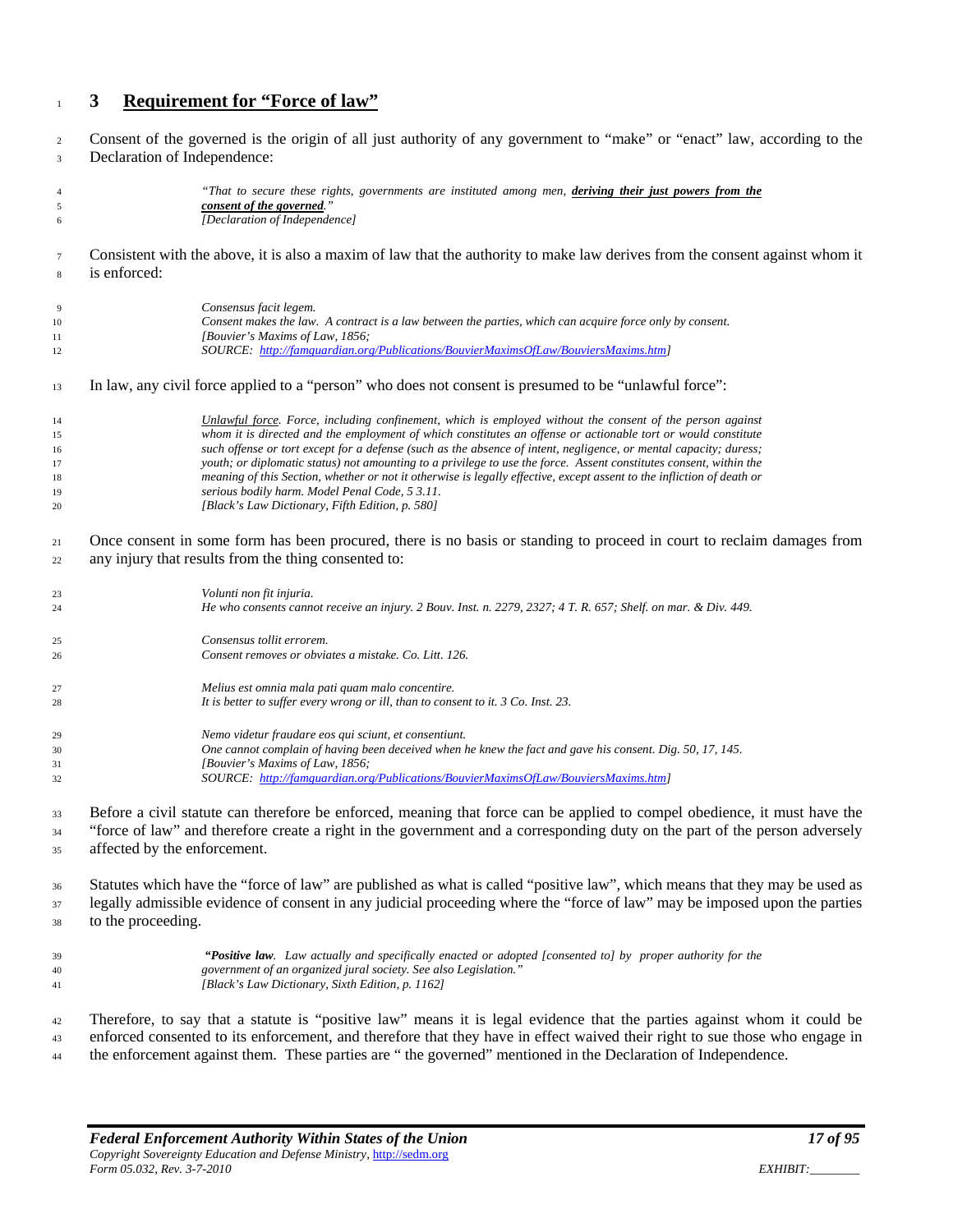Statutes that are not "positive law" are referred to as "special law", meaning law they have the "force of law" against only

 those who *individually* rather than *collectively* consent. They behave as the equivalent of contracts between a private party and a specific government:

#### *"special law. One relating to particular persons or things; one made for individual cases or for particular places or districts; one operating upon a selected class, rather than upon the public generally. A private law. A law is "special" when it is different from others of the same general kind or designed for a particular purpose, or limited in range or confined to a prescribed field of action or operation. A "special law" relates to either particular persons, places, or things or to persons, places, or things which, though not particularized, are separated by any method of selection from the whole class to which the law might, but not such legislation, be applied. Utah Farm Bureau Ins. Co. v. Utah Ins. Guaranty Ass'n, Utah, 564 P.2d 751, 754. A special law applies only to an individual or a number of individuals out of a single class similarly situated and affected, or to a special locality. Board of County Com'rs of Lemhi County v. Swensen, Idaho, 80 Idaho 198, 327 P.2d 361, 362. See also Private bill; Private law. Compare General law; Public law." [Black's Law Dictionary, Sixth Edition, pp. 1397-1398]*

 "Special law" is an outgrowth of comity and your individual right to contract, whereby a government which is otherwise foreign to a specific jurisdiction acquires specific/special jurisdiction over a specific person by procuring the consent of that 17 person in that respective jurisdiction.

 *"comity. Courtesy; complaisance; respect; a willingness to grant a privilege, not as a matter of right, but out of deference and good will. Recognition that one sovereignty allows within its territory to the legislative, executive, or judicial act of another sovereignty, having due regard to rights of its own citizens. Nowell v. Nowell, Tex.Civ.App., 408 S.W.2d 550, 553. In general, principle of "comity" is that courts of one state or jurisdiction will give effect to laws and judicial decisions of another state or jurisdiction, not as a matter of obligation, but out of deference and mutual respect. Brown v. Babbitt Ford, Inc., 117 Ariz. 192, 571 P.2d 689, 695. See also Full faith and credit clause." [Black's Law Dictionary, Sixth Edition, p. 267]*

 The Declaration of Independence says that the rights of people protected by the Constitution are "inalienable". An <sub>27</sub> inalienable right" is one that cannot be sold, bargained away, or transferred by any commercial process. This would have to include franchises, because they are a commercial process:



 *"Unalienable. Inalienable; incapable of being aliened, that is, sold and transferred." [Black's Law Dictionary, Fourth Edition, p. 1693]*

 The above is why the concept of "comity" had to be invented. Comity governs the relationship between people in states of the Union and the federal government because the Constitution makes the two parties "foreign", "sovereign", and "alien" in relation to each other for the purposes of legislative jurisdiction. The federal government cannot offer franchises within a state of the Union, because it cannot entice people to surrender rights protected by the Constitution and thereby "alienate" those rights, nor can it make any person or group of people unequal in relation to any other person by conveying "benefits" to some that it does not convey to ALL. The only place where it can make people unequal is where the START unequal, <sup>42</sup> and the only place like that is federal territory not protected by the Constitution and all those domiciled there, who are called statutory "U.S. citizens" under 8 U.S.C. §1401 and "resident aliens" under 26 U.S.C. §7701(b)(1)(A).

 Whenever you want to sue a specific government in its own courts, the government will assert the judicial doctrine called "sovereign immunity" and say that you as the moving party must produce a statute that evidences their express consent of the government to be sued IN WRITING. If the government possesses that power, then you must have it also, because all 47 their authority was delegated by WE THE PEOPLE to the government"

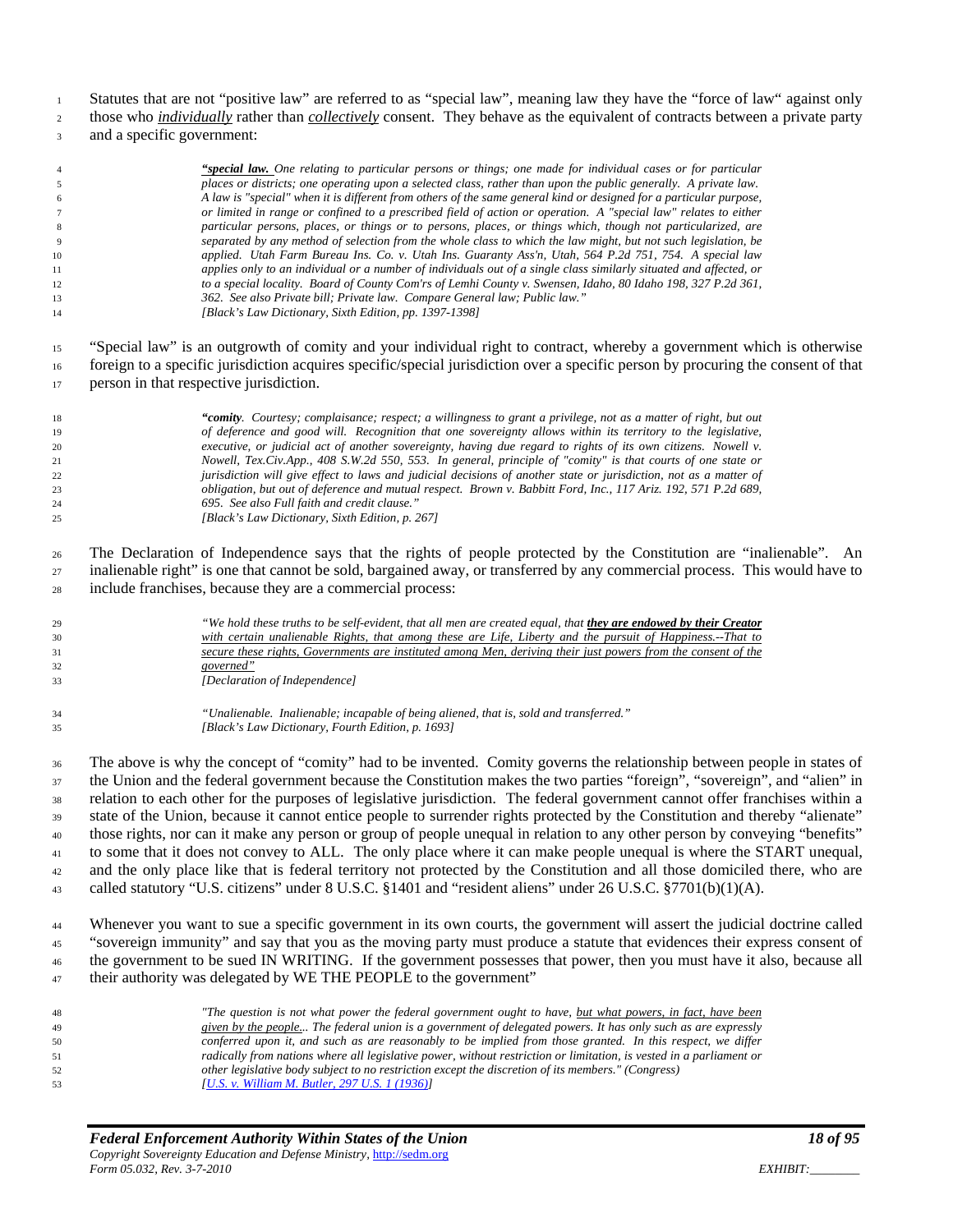| $\mathbf{1}$<br>$\sqrt{2}$ | "The Government of the United States is one of delegated powers alone. Its authority is defined and limited by<br>the Constitution. All powers not granted to it by that instrument are reserved to the States or the people."     |  |  |  |  |  |
|----------------------------|------------------------------------------------------------------------------------------------------------------------------------------------------------------------------------------------------------------------------------|--|--|--|--|--|
| 3                          | [United States v. Cruikshank, 92 U.S. 542 (1875)]                                                                                                                                                                                  |  |  |  |  |  |
| $\overline{4}$             | "It is again to antagonize Chief Justice Marshall, when he said: 'The government of the Union, then (whatever                                                                                                                      |  |  |  |  |  |
| 5                          | may be the influence of this fact on the case), is emphatically and truly a government of the people. In form and                                                                                                                  |  |  |  |  |  |
| 6                          | in substance it emanates from them. Its powers are granted by them, and are to be exercised directly on them                                                                                                                       |  |  |  |  |  |
| $\tau$                     | and for their benefit. This government is acknowledged by all to be one of enumerated powers.' 4 Wheat. 404, 4                                                                                                                     |  |  |  |  |  |
| $\,$ 8 $\,$                | L. ed. 601."<br>[Downes v. Bidwell, 182 U.S. 244 (1901)]                                                                                                                                                                           |  |  |  |  |  |
| 9                          |                                                                                                                                                                                                                                    |  |  |  |  |  |
| 10                         | It is a maxim of law that the thing created, in this case the "government", cannot have any more powers or authority than                                                                                                          |  |  |  |  |  |
| 11                         | the thing that created it, which is WE THE PEOPLE:                                                                                                                                                                                 |  |  |  |  |  |
| 12                         | Derativa potestas non potest esse major primitiva.                                                                                                                                                                                 |  |  |  |  |  |
| 13                         | The power which is derived cannot be greater than that from which it is derived.                                                                                                                                                   |  |  |  |  |  |
| 14                         | [Bouvier's Maxims of Law, 1856;                                                                                                                                                                                                    |  |  |  |  |  |
| 15                         | SOURCE: http://famguardian.org/Publications/BouvierMaximsOfLaw/BouviersMaxims.htm]                                                                                                                                                 |  |  |  |  |  |
| 16<br>17                   | Hence, if the government wishes to enforce a civil obligation upon you in court, you must ALSO have the same EQUAL<br>right to impose the SAME EQUAL burden of proof upon them:                                                    |  |  |  |  |  |
| 18                         | Positive Law: If they are enforcing a positive law, they must produce legally admissible evidence that:<br>1.                                                                                                                      |  |  |  |  |  |
| 19                         | 1.1. The civil statute ought to be enforced is "positive law", meaning that the people of that jurisdiction collectively                                                                                                           |  |  |  |  |  |
| 20                         | consented to itAND                                                                                                                                                                                                                 |  |  |  |  |  |
|                            | 1.2. You had a domicile in the territory of the sovereign that enacted that law as a "citizen" or "resident". The term                                                                                                             |  |  |  |  |  |
| 21                         |                                                                                                                                                                                                                                    |  |  |  |  |  |
| 22                         | "citizenship" in the cite below really means "domicile"                                                                                                                                                                            |  |  |  |  |  |
| 23                         | "The rights of the individual are not derived from governmental agencies, either municipal, state or federal,                                                                                                                      |  |  |  |  |  |
| 24                         | or even from the Constitution. They exist inherently in every man, by endowment of the Creator, and are merely                                                                                                                     |  |  |  |  |  |
| 25                         | reaffirmed in the Constitution, and restricted only to the extent that they have been voluntarily surrendered by                                                                                                                   |  |  |  |  |  |
| 26                         | the citizenship to the agencies of government. The people's rights are not derived from the government, but the                                                                                                                    |  |  |  |  |  |
| 27                         | government's authority comes from the people.*946 The Constitution but states again these rights already                                                                                                                           |  |  |  |  |  |
| 28                         | existing, and when legislative encroachment by the nation, state, or municipality invade these original and                                                                                                                        |  |  |  |  |  |
| 29                         | permanent rights, it is the duty of the courts to so declare, and to afford the necessary relief. The fewer<br>restrictions that surround the individual liberties of the citizen, except those for the preservation of the public |  |  |  |  |  |
| 30<br>31                   | health, safety, and morals, the more contented the people and the more successful the democracy."                                                                                                                                  |  |  |  |  |  |
| 32                         | [City of Dallas v Mitchell, 245 S.W. 944 (1922)]                                                                                                                                                                                   |  |  |  |  |  |
| 33                         | Special Law: They must produce legally admissible evidence that:<br>2.                                                                                                                                                             |  |  |  |  |  |
| 34                         | 2.1. You were in a place not protected by the Constitution at the time, because you can't alienate rights protected by                                                                                                             |  |  |  |  |  |
| 35                         | the Constitution in a place that the Constitution applies, in relation to a REAL, de jure, government.                                                                                                                             |  |  |  |  |  |
| 36                         | 2.2. You consented to the obligation they are enforcing, and that your consent takes the form that YOU and not THEY                                                                                                                |  |  |  |  |  |
| 37                         | want it to take. If they can pass laws prescribing the form that their consent must take, then you must have the                                                                                                                   |  |  |  |  |  |
| 38                         | same powers because they got that power from you. For instance, if they are enforcing a franchise, they must                                                                                                                       |  |  |  |  |  |
|                            | produce a piece of paper signed by both YOU and the government in which both parties consented to the                                                                                                                              |  |  |  |  |  |
| 39                         |                                                                                                                                                                                                                                    |  |  |  |  |  |
| 40                         | agreement, and proving that they both had the delegated authority and capacity to consent. An "application"                                                                                                                        |  |  |  |  |  |
| 41                         | signed by only one of the two parties does not constitute an enforceable contract because it does not evidence                                                                                                                     |  |  |  |  |  |
| 42                         | express consent of BOTH parties.                                                                                                                                                                                                   |  |  |  |  |  |
| 43                         | 2.3. You had the delegated authority to consent. If you are representing an artificial entity such as a trust, and the trust                                                                                                       |  |  |  |  |  |
| 44                         | indenture says you have no delegated authority to contract with any government, then it is a legal impossibility to                                                                                                                |  |  |  |  |  |
| 45                         | consent to give up any rights to that government. Another example is if you are representing God as a Christian                                                                                                                    |  |  |  |  |  |
| 46                         | and a public officer of Heaven when you sign the contract. Your delegation of authority order from God says you                                                                                                                    |  |  |  |  |  |
| 47                         | have NO AUTHORITY to contract with any government, and therefore, anything you sign conveys no rights and                                                                                                                          |  |  |  |  |  |
| 48                         | prohibits any statute the government enacts regulating such an agreement as lacking the "force of law".                                                                                                                            |  |  |  |  |  |
| 49                         | "You shall make no covenant [contract or franchise] with them [foreigners, pagans], nor with their [pagan                                                                                                                          |  |  |  |  |  |
| 50                         | government] gods [laws or judges]. They shall not dwell in your land [and you shall not dwell in theirs by                                                                                                                         |  |  |  |  |  |
| 51                         | becoming a "resident" or domiciliary in the process of contracting with them], lest they make you sin                                                                                                                              |  |  |  |  |  |
| 52                         | against Me [God]. For if you serve their [government] gods [under contract or agreement or franchise], it                                                                                                                          |  |  |  |  |  |
| 53                         | will surely be a snare to you."                                                                                                                                                                                                    |  |  |  |  |  |
| 54                         | [Exodus 23:32-33, Bible, NKJV]                                                                                                                                                                                                     |  |  |  |  |  |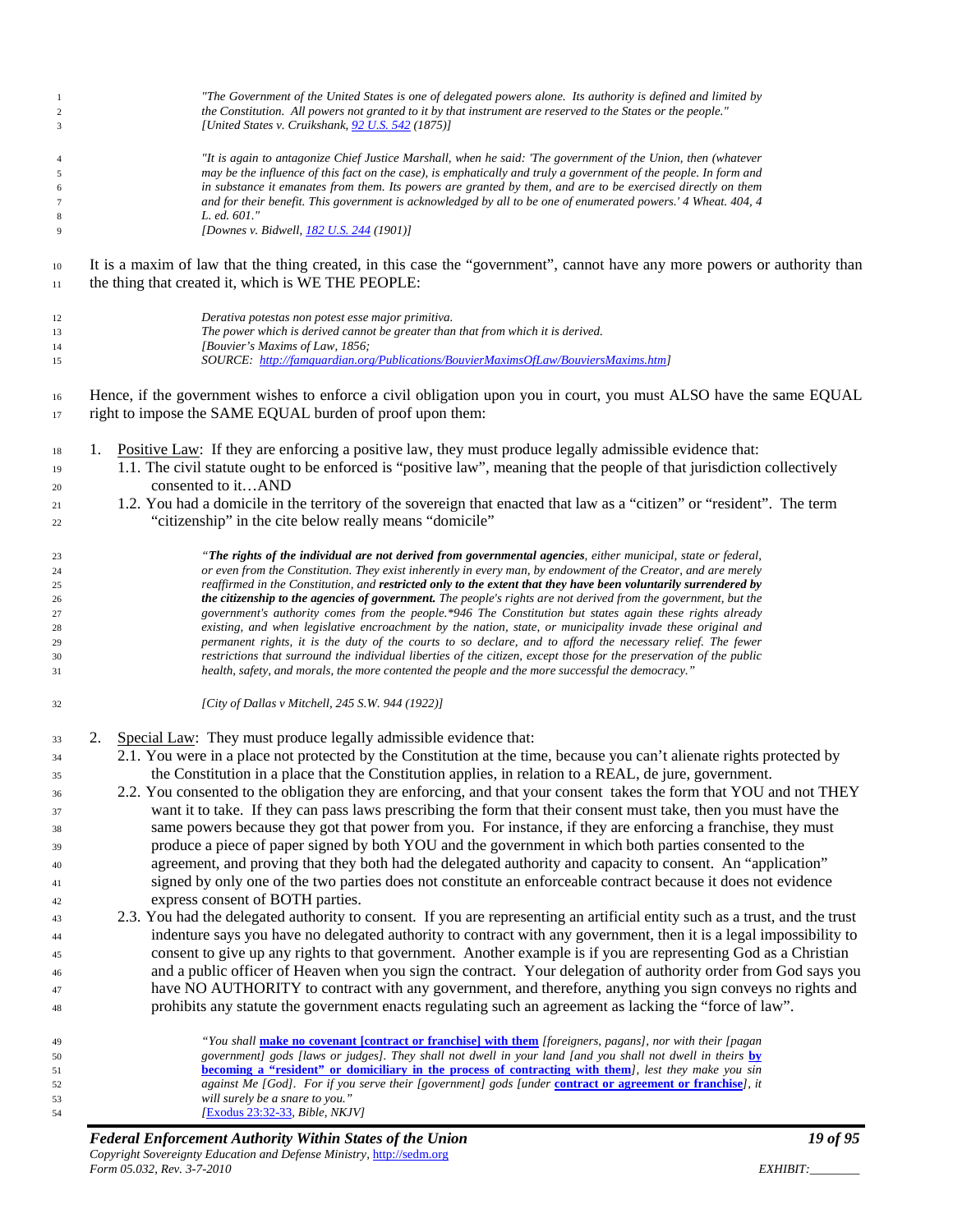2.4. That they did not attempt to institute any duress upon you in procuring your consent to the agreement. Any contract created in the presence of duress is voidable not not necessarily void.

 *"An agreement [consensual contract] obtained by duress, coercion, or intimidation is invalid, since the party coerced is not exercising his free will, and the test is not so much the means by which the party is compelled to execute the agreement as the state of mind induced. 1 Duress, like fraud, rarely becomes material, except where a contract or conveyance has been made which the maker wishes to avoid. As a general rule, duress renders the contract or conveyance voidable, not void, at the option of the person coerced,* <sup>2</sup> *and it is susceptible of ratification. Like other voidable contracts, it is valid until it is avoided by the person entitled to avoid it. <sup>3</sup> However, duress in the form of physical compulsion, in which a party is caused to appear to assent when he has no intention of doing so, is generally deemed to render the resulting purported contract void. 4 " [American Jurisprudence 2d, Duress, Section 21]*

 Most of the civil controversies you will have involving the government relate to the enforcement of civil franchises and are litigated in "franchise courts", such as traffic court, family court, tax court, etc. A franchise court behaves as the equivalent of a binding arbitration board, and you must sign a contract or government "application" such as a franchise contract waiving your rights to a REAL, de jure Constitutional court in order to lawfully avail yourself of the "services" of such a tribunal:

*"franchise court. Hist. A privately [meaning NOT government] held court that (usu.) exists by virtue of a royal* 

 *grant [privilege], with jurisdiction over a variety of matters, depending on the grant and whatever powers the court acquires over time. In 1274, Edward I abolished many of these feudal courts by forcing the nobility to demonstrate by what authority (quo warranto) they held court. If a lord could not produce a charter reflecting the franchise, the court was abolished. - Also termed courts of the franchise.*

- *Dispensing justice was profitable. Much revenue could come from the fees and dues, fines and amercements. This explains the growth of the second class of feudal courts, the Franchise Courts. They too were private courts held by feudal lords. Sometimes their claim to jurisdiction was based on old pre-Conquest grants ... But many of them were, in reality, only wrongful usurpations of private jurisdiction by powerful lords. These were put down after the famous Quo Warranto enquiry in the reign of Edward 1." W.J.V. Windeyer, Lectures on Legal History 56-57 (2d ed. 1949)." [Black's Law Dictionary, Seventh Edition, p. 668]*
- Franchises include, but are not limited to:
- 1. Federal income tax. Internal Revenue Code, Subtitles A and C.
- 2. Social Security. 42 U.S.C., Chapter 7.
- 3. The motor vehicle code in your state.
- 4. The family code in your state.
- The nature of frachises and the above statutes as franchises is exhaustively established I the following:

*Government Instituted Slavery Using Franchises*, Form #05.030 <http://sedm.org/Forms/FormIndex.htm>

 All franchises are implemented as special law that is not positive law, but rather "prima facie" evidence. 1 U.S.C. §204 notes says that Titles 26 and 42 of the U.S. Code above are "prima facie evidence". That which is "prima facie" is simply a presumption:

 *"Prima facie evidence. Evidence good and sufficient on its face. Such evidence as, in the judgment of the law, is sufficient to establish a given fact, or the group or chain of facts constituting the party's claim or defense, and* 

<sup>3</sup> Faske v. Gershman, 30 Misc 2d 442, 215 NYS2d 144; Heider v. Unicume, 142 Or 416, 20 P2d 384; Glenney v. Crane (Tex Civ App Houston (1st Dist)) 352 SW2d 773, writ ref n r e (May 16, 1962)

<sup>&</sup>lt;sup>1</sup> Brown v. Pierce, 74 U.S. 205, 7 Wall 205, 19 L.Ed 134

 $^2$  Barnette v. Wells Fargo Nevada Nat'l Bank, 270 U.S. 438, 70 L.Ed 669, 46 S Ct 326 (holding that acts induced by duress which operate solely on the mind, and fall short of actual physical compulsion, are not void at law, but are voidable only, at the election of him whose acts were induced by it); Faske v. Gershman, 30 Misc 2d 442, 215 NYS2d 144; Glenney v. Crane (Tex Civ App Houston (1st Dist)) 352 SW2d 773, writ ref n r e (May 16, 1962); Carroll v. Fetty, 121 W.Va 215, 2 SE.2d 521, cert den 308 U.S. 571, 84 L.Ed 479, 60 S Ct 85.

<sup>&</sup>lt;sup>4</sup> Restatement 2d, Contracts § 174, stating that if conduct that appears to be a manifestation of assent by a party who does not intend to engage in that conduct is physically compelled by duress, the conduct is not effective as a manifestation of assent.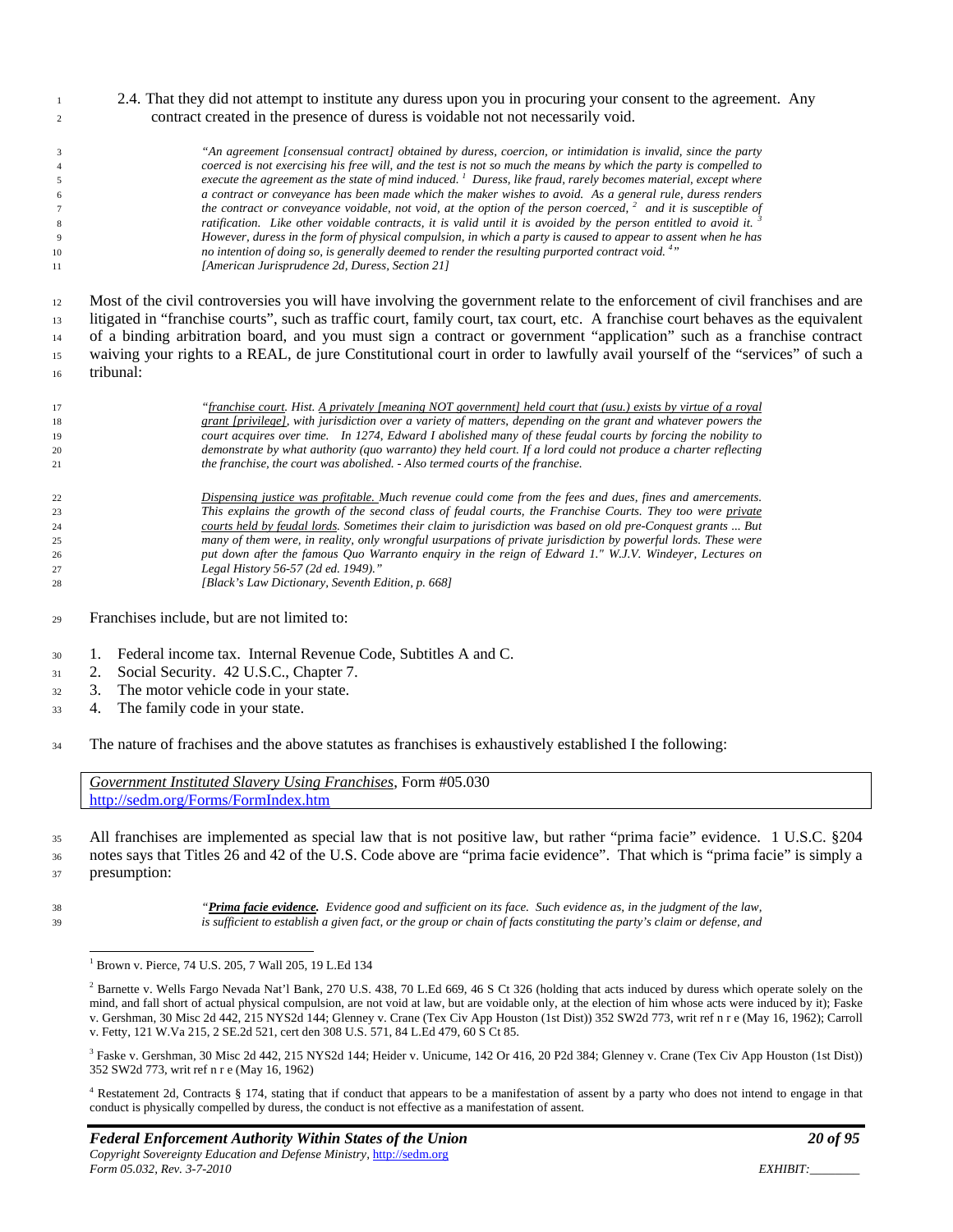*which if not rebutted or contradicted, will remain sufficient. Evidence which, if unexplained or uncontradicted, is sufficient to sustain a judgment in favor of the issue which it supports, but which may be contradicted by other evidence. State v. Haremza, 213 Kan. 201, 515 P.2d 1217, 1222.*

 *That quantum of evidence that suffices for proof of a particular fact until the fact is contradicted by other evidence; once a trier of fact is faced with conflicting evidence, it must weigh the prima facie evidence with all the other probative evidence presented. Godesky v. Provo City Corp., Utah, 690 P.2d 541, 547. Evidence which, standing alone and unexplained, would maintain the proposition and warrant the conclusion to support which it is introduced. An inference or presumption of law, affirmative or negative of a fact, in the absence of proof, or until proof can be obtained or produced to overcome the inference. See also Presumptive evidence." [Black's Law Dictionary, Sixth Edition, p. 1190]*

Presumptions:

- 1. Cause an unconstitutional violation of [due process of law](http://famguardian.org/TaxFreedom/CitesByTopic/DueProcess.htm) because decisions are not based on legally admissible 13 evidence. Instead, presumptions unlawfully and prejudicially turn beliefs into evidence in violation of Federal Rule of [Evidence 610](http://www.law.cornell.edu/rules/fre/rules.htm#Rule610) and th[e Hearsay Rule, Rule 802.](http://www.law.cornell.edu/rules/fre/rules.htm#Rule802)
- 2. Are very injurious to your rights and liberty.
- 3. Violate the [separation of powers](http://sedm.org/Forms/MemLaw/SeparationOfPowers.pdf) by allowing otherwise constitutional courts to unlawfully entertain "political questions".
- 4. Turn judges into "priests" of [a civil religion.](http://sedm.org/Forms/MemLaw/SocialismCivilReligion.pdf)
- 5. Turn legal pleadings into "prayers" to the priest.
- 6. Turn legal process into an act of religion.
- 7. Transform "attorneys" into deacons of a [state-sponsored religion.](http://sedm.org/Forms/MemLaw/SocialismCivilReligion.pdf)
- 8. Turn the courtroom into a church building.
- 9. Turn court proceedings into a "worship service" akin to that of a church.
- 10. Turn statutes into a state-sponsored bible upon which "worship services" are based.
- 11. Turn "taxes" into tithes to a state-sponsored church, if the controversy before the court involves taxation.

 Hence, that which is "prima facie evidence" cannot be cited without at least proof on the record of the proceeding that the party who is injured by the presumption consented to the franchise or statute in question IN WRITING, just as the government must consent when you want to sue them. This is a fundamental requirement, in fact, of equal protection: That everyone gets the same defense for their sovereign immunity as the government does. Otherwise, it isn't a legal proceeding, but a worship service directed towards a "superior being" possessing an unconstitutional title of nobility and "supernatural powers". For more information about the abuse of presumption by the government in order to unlawfully enforce franchises against non-consenting parties who therefore cannot lawfully participate, see:

<span id="page-20-0"></span>*Presumption: Chief Weapon for Unlawfully Enlarging Federal Jurisdiction*, Form #05.017 <http://sedm.org/Forms/FormIndex.htm>

### **4 How the Executive Branch Acquires Enforcement Authority**

 An essential requirement of "due process of law" is "notice and opportunity to be heard" by the parties who will be subject to the enforcement action prior to its commencement. To wit:

 *"An elementary and fundamental requirement of due process in any proceeding which is to be accorded finality is notice reasonably calculated, under all circumstances, to apprise interested parties of the pendency of the [enforcement] action and afford them an opportunity to present their objections." Mullane v. Central Hanover Bank & Trust Co., 339 U.S. 306, 314 (1950). Without proper prior notice to those who may be affected by a government decision, all other procedural rights may be nullified. The exact contents of the notice required by due process will, of course, vary with the circumstances. [Administrative Law and Process in a Nutshell, Ernest Gellhorn, 1990, West Publishing, p. 214]*

 *"It is sufficient to say that there are certain immutable principles of justice which inhere in the very idea of free government which no member of the Union may disregard, as that no man shall be condemned in his person or property without due notice and an opportunity of being heard in his own defense." [Holden v. Hardy[, 169 U.S. 366](http://caselaw.lp.findlaw.com/scripts/getcase.pl?navby=case&court=us&vol=169&page=366) (1898)]*

*\_\_\_\_\_\_\_\_\_\_\_\_\_\_\_\_\_\_\_\_\_\_\_\_\_\_\_\_\_\_\_\_\_\_\_\_\_\_\_\_\_\_\_\_\_\_\_\_\_\_\_\_\_\_\_\_\_\_\_\_\_\_\_\_\_\_\_\_\_\_\_\_\_\_\_\_\_\_\_\_\_\_\_\_\_\_\_\_\_\_*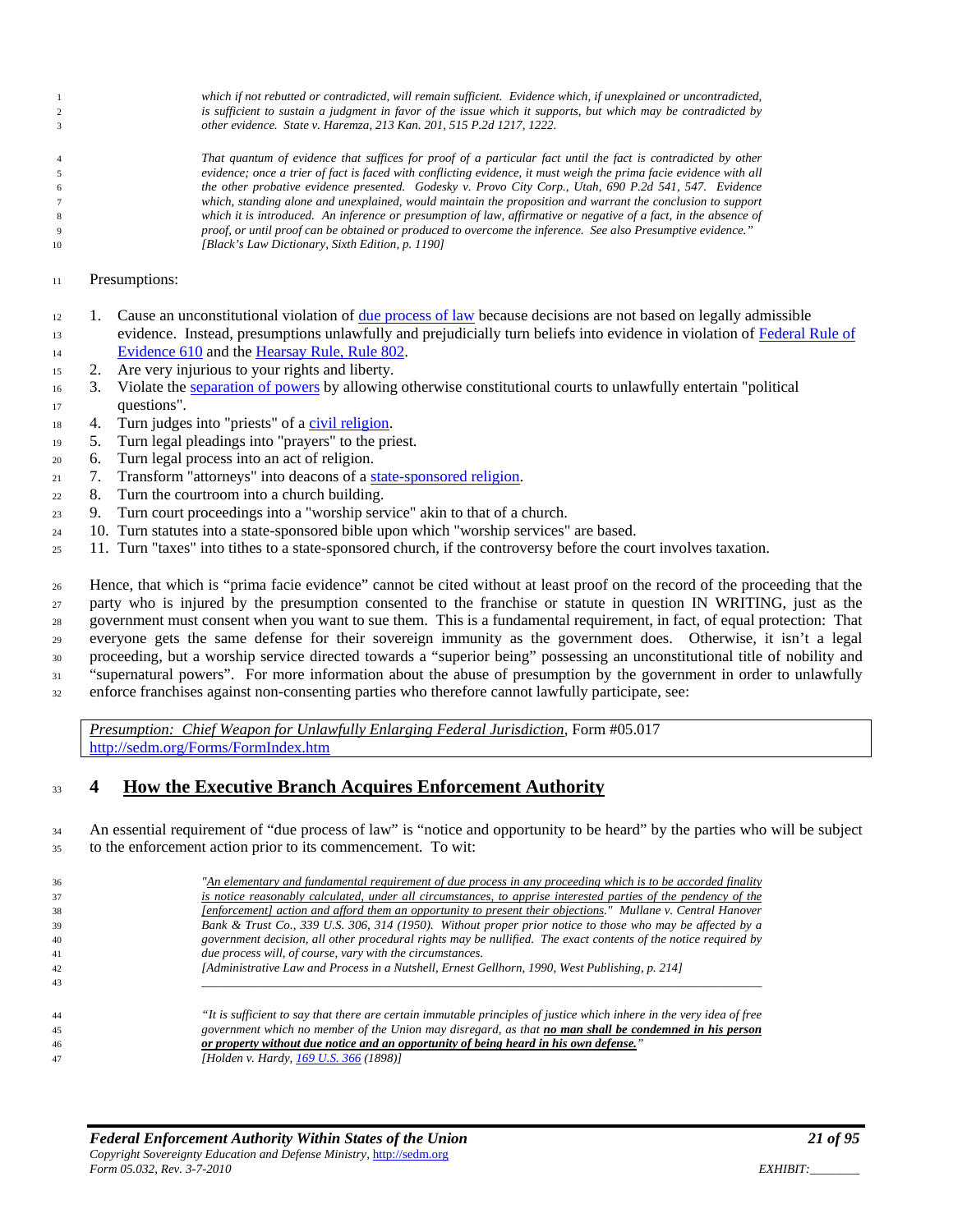<sup>1</sup> "Notice and opportunity to be heard" is given at each stage of publication of enforcement authority for both statutes and

<sup>2</sup> regulations, as summarized below. The right hand column describes who the only lawful audience for enforcement is if the

<sup>3</sup> statute, regulation, or proposed regulation does not progress beyond the step indicated:

#### <sup>4</sup> **Table 1: Legislative process for Executive Branch to acquire enforcement authority**

| #              | <b>Description</b>                                                                                                                                                                                                                                                                                                                                                                                                                                                                                                                                                   | <b>Authority</b>                                         | <b>Method of notice</b>        | Lawful subject of<br>law if notice stops<br>at this point       |
|----------------|----------------------------------------------------------------------------------------------------------------------------------------------------------------------------------------------------------------------------------------------------------------------------------------------------------------------------------------------------------------------------------------------------------------------------------------------------------------------------------------------------------------------------------------------------------------------|----------------------------------------------------------|--------------------------------|-----------------------------------------------------------------|
| 1              | Bill is enacted by Congress                                                                                                                                                                                                                                                                                                                                                                                                                                                                                                                                          | Constitution Article 1,<br>Section 8                     | <b>Congressional Record</b>    | Government<br>officers, agents,<br>and employees<br><b>ONLY</b> |
| $\overline{2}$ | Bill is published in the Statutes At<br>Large. This puts agencies within the<br>government on notice of new laws they<br>will be required to both obey and<br>enforce only against themselves. It<br>does NOT constitute sufficient notice<br>to private persons, however.                                                                                                                                                                                                                                                                                           | 1 U.S.C. §106a<br>1 U.S.C. §112                          | <b>Statutes At Large</b>       | Government<br>officers, agents,<br>and employees<br><b>ONLY</b> |
| 3              | Law Revision Counsel of the House of<br>Representatives amends the U.S. Code<br>to reflect the new legislation using the<br>content of the Statutes At Large.<br>Publishes in U.S. Code.                                                                                                                                                                                                                                                                                                                                                                             | 1 U.S.C. §202                                            | U.S. Code                      | Government<br>officers, agents,<br>and employees<br><b>ONLY</b> |
| $\overline{3}$ | Federal agencies read the codified<br>congressional enactment in the U.S.<br>Code and write proposed regulations<br>which will implement it if necessary.<br>Proposed regulations are published at<br>http://regulations.gov.                                                                                                                                                                                                                                                                                                                                        | 5 U.S.C. §553                                            | http://regulations.gov         | Government<br>officers, agents,<br>and employees<br><b>ONLY</b> |
| $\overline{4}$ | Public comment occurs on the<br>proposed new regulations. The<br>purpose of this notice and comment is<br>to ensure that:<br>The regulations accurately reflect<br>1.<br>the legislative intent of the new<br>statute.<br>2.<br>Ambiguities in the new regulations<br>are eliminated so that the<br>regulation provides clear,<br>unambiguous definition of exactly<br>the conduct expected of those who<br>will become the target of<br>enforcement.<br>Develop an administrative record<br>3.<br>that courts may use for "judicial<br>review" of agency decisions. | 5 U.S.C. §552b                                           | http://regulations.gov         | Government<br>officers, agents,<br>and employees<br><b>ONLY</b> |
| 5              | The proposed regulations are amended<br>to reflect the needs of the public and<br>then published as Final regulations in<br>the Federal Register                                                                                                                                                                                                                                                                                                                                                                                                                     | 5 U.S.C. §553                                            | <b>Federal Register</b>        | Government<br>officers, agents,<br>and employees<br><b>ONLY</b> |
| 6              | After publication in the Federal<br>Register, the new regulations are added<br>to the Code of Federal Regulations<br>$(CFR)$ .                                                                                                                                                                                                                                                                                                                                                                                                                                       | 44 U.S.C. Chapter 15<br>44 U.S.C. §1505<br>5 U.S.C. §553 | Code of Federal<br>Regulations | Private persons in<br>the general public                        |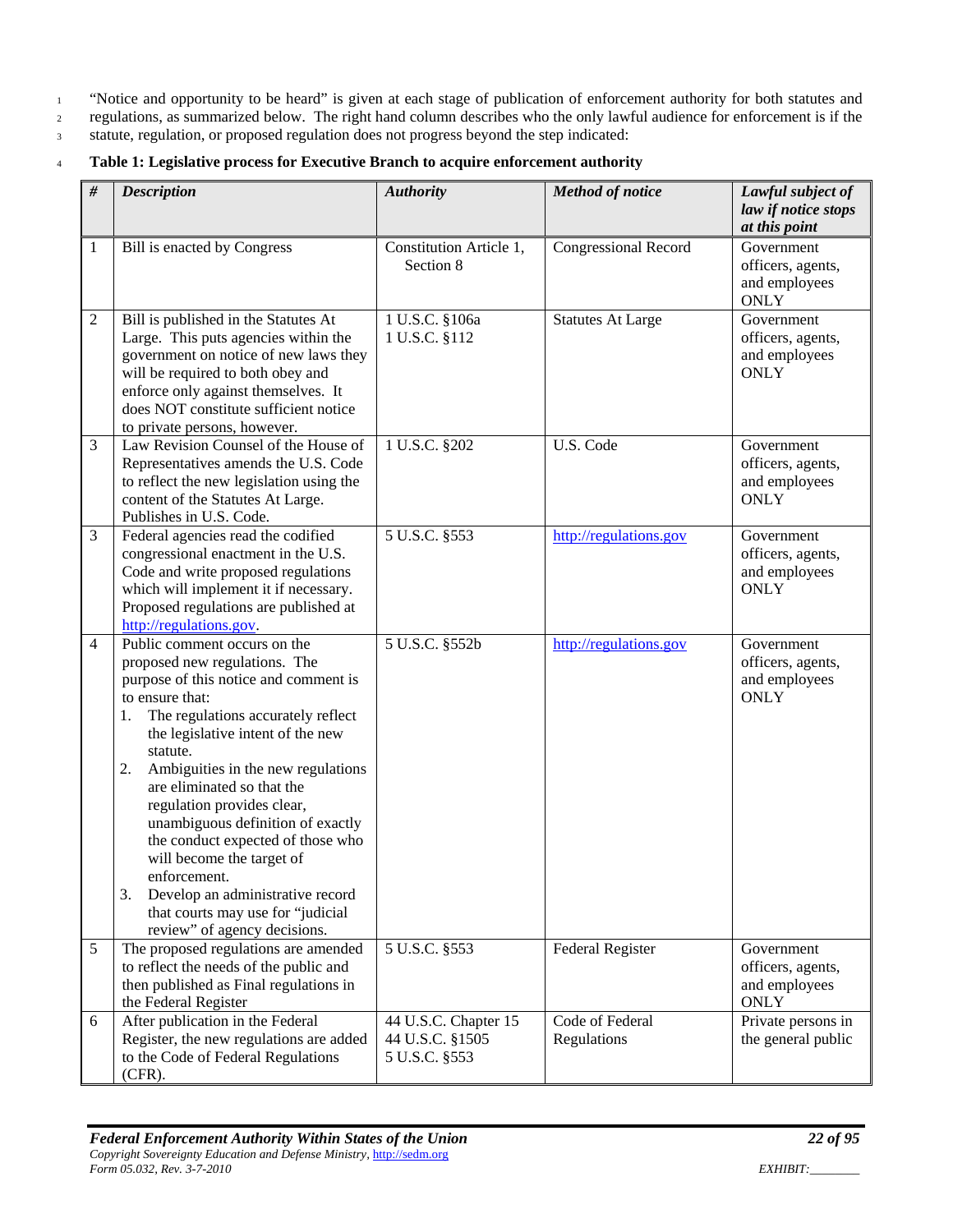| <b>Description</b>                                                                           | <b>Authority</b> | <b>Method of notice</b> | Lawful subject of<br>law if notice stops<br>at this point |
|----------------------------------------------------------------------------------------------|------------------|-------------------------|-----------------------------------------------------------|
| Enforcement of the enactment of<br>Congress begins against persons<br>outside the government |                  | NA                      |                                                           |

 If you would like to learn more about the Constitutional requirement for "reasonable notice" of all enforcement statutes having "general applicability and legal affect" beyond the discussion in this section, see:

<span id="page-22-0"></span>*Requirement for Reasonable Notice*, Form #05.022 <http://sedm.org/Forms/FormIndex.htm>

#### **5 Discerning the Lawful Target of Enforcement of a Specific Statute Based on the Way it is Published**

| "Our records indicate that the Internal Revenue Service <b>has not</b> incorporated by reference [as required by |
|------------------------------------------------------------------------------------------------------------------|
| Implementing Regulation 26 CFR §601.702(a)(1)] a requirement to make an income tax return." [Emphasis            |
| addedl                                                                                                           |
| [SEDM Exhibit #05.005;                                                                                           |
| <i>SOURCE:</i> http://sedm.org/Exhibits/ExhibitIndex.html                                                        |

 This section will expand upon the notice and publication process described in the previous section to pinpoint the exact steps by which enforcement authority is obtained by Executive Branch agencies and will describe who the specific targets of the enforcement may lawfully be based upon the method of publication. In effect, it will further expound upon the right-most column of the table in the previous section.

 The Federal Register Act, 44 U.S.C. §1505 et seq., and the Administrative Procedures Act, 5 U.S.C. §553 et seq, both describe laws which may be enforced as "laws having general applicability and legal effect". Laws which have general applicability and legal effect are laws that apply to persons OTHER than those in the government or to the public at large. To wit, read the following, which is repeated in slightly altered form in 5 U.S.C. §553(a):

| 18 | TITLE $44 >$ CHAPTER $15 >$ § 1505                                                                |
|----|---------------------------------------------------------------------------------------------------|
| 19 | § 1505. Documents to be published in Federal Register                                             |
| 20 | (a) Proclamations and Executive Orders; Documents Having General Applicability and Legal Effect;  |
| 21 | Documents Required To Be Published by Congress. There shall be published in the Federal Register— |
| 22 | 1. 1                                                                                              |

 *For the purposes of this chapter every document or order which prescribes a penalty has general applicability and legal effect.* 

 The requirement for "reasonable notice" or "due notice" as part of Constitutional due process extends not only to statutes and regulations AFTER they are enacted into law, such as when they are enforced in a court of law, but *also* to the publication of *proposed* statutes and rules/regulations BEFORE they are enacted and subsequently enforced by agencies within the Executive Branch. The Federal Register is the *ONLY* approved method by which the public at large domiciled in "States of the Union" are provided with "reasonable notice" and an opportunity to comment publicly on new or proposed statutes OR rules/regulations which will directly affect them and which may be enforced directly against them.

| 31<br>32 | TITLE $44 >$ CHAPTER $15 >$ § 1508<br>§ 1508. Publication in Federal Register as notice of hearing                       |
|----------|--------------------------------------------------------------------------------------------------------------------------|
| 33       | A notice of hearing or of opportunity to be heard, required or authorized to be given by an Act of Congress,             |
| 34       | or which may otherwise properly be given, shall be deemed to have been given to all persons residing within              |
| 35       | <b>the States of the Union</b> and the District of Columbia, except in cases where notice by publication is insufficient |
| 36       | in law, when the notice is published in the Federal Register at such a time that the period between the                  |
| 37       | publication and the date fixed in the notice for the hearing or for the termination of the opportunity to be             |
| 38       | heard is—                                                                                                                |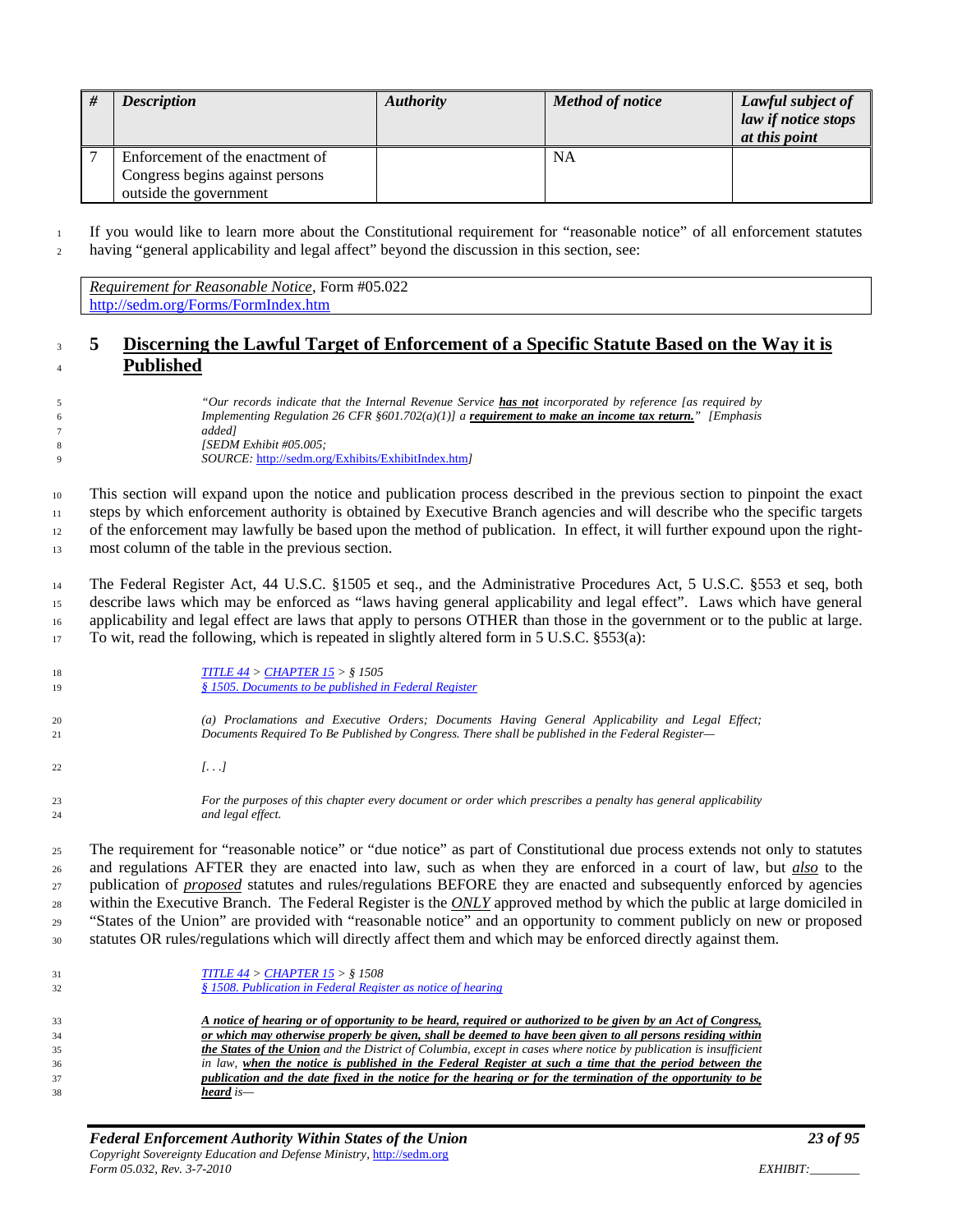Neither statutes nor the rules/regulations which implement them may be *directly* enforced within states of the Union against the general public unless and until they have been so published in the Federal Register.

| $\overline{\mathbf{3}}$ | <b>TITLE 5 &gt; PART I &gt; CHAPTER 5 &gt; SUBCHAPTER II &gt; <math>\S</math> 552</b>                                                                                                                                                               |
|-------------------------|-----------------------------------------------------------------------------------------------------------------------------------------------------------------------------------------------------------------------------------------------------|
| $\overline{4}$          | § 552. Public information; agency rules, opinions, orders, records, and proceedings§ 1508. Publication in                                                                                                                                           |
| 5                       | <b>Federal Register as notice of hearing</b>                                                                                                                                                                                                        |
|                         |                                                                                                                                                                                                                                                     |
| 6                       | Except to the extent that a person has actual and timely notice of the terms thereof, <b>a person may not in any</b>                                                                                                                                |
| $\overline{7}$          | manner be required to resort to, or be adversely affected by, a matter required to be published in the Federal                                                                                                                                      |
| 8                       | Register and not so published. For the purpose of this paragraph, matter reasonably available to the class of                                                                                                                                       |
| 9                       | persons affected thereby is deemed published in the Federal Register when incorporated by reference therein<br>with the approval of the Director of the Federal Register.                                                                           |
| 10<br>11                |                                                                                                                                                                                                                                                     |
|                         |                                                                                                                                                                                                                                                     |
| 12                      | 26 CFR §601.702 Publication and public inspection                                                                                                                                                                                                   |
| 13                      | $(a)(2)(ii)$ Effect of failure to publish. Except to the extent that a person has actual and timely notice of the terms                                                                                                                             |
| 14                      | of any matter referred to in subparagraph (1) of this paragraph which is required to be published in the                                                                                                                                            |
| 15                      | Federal Register, such person is not required in any manner to resort to, or be adversely affected by, such                                                                                                                                         |
| 16                      | matter if it is not so published or is not incorporated by reference therein pursuant to subdivision (i) of this                                                                                                                                    |
| 17                      | subparagraph. Thus, for example, any such matter which imposes an obligation and which is not so                                                                                                                                                    |
| 18                      | published or incorporated by reference will not adversely change or affect a person's rights.                                                                                                                                                       |
| 19<br>20                | The only exceptions to the requirement for publication in the Federal Register of the statute and the implementing<br>regulations are the groups specifically identified by Congress as expressly exempted from this requirement, as follows:       |
|                         | A military or foreign affairs function of the United States. $5 \text{ U.S.C. }$ \$553(a)(1).<br>1.                                                                                                                                                 |
| 21                      |                                                                                                                                                                                                                                                     |
| 22                      | A matter relating to agency management or personnel or to public property, loans, grants, benefits, or contracts. 5                                                                                                                                 |
| 23                      | U.S.C. $$553(a)(2)$ .                                                                                                                                                                                                                               |
| 24                      | Federal agencies or persons in their capacity as officers, agents, or employees thereof. $44 \text{ U.S.C.}$ §1505(a)(1).<br>3.                                                                                                                     |
| 25<br>26                | All of the above requirements are also mentioned in 5 U.S.C. §301 (federal employees), which establishes that the head of<br>an Executive or military department may prescribe regulations for the <i>internal</i> government of his department.    |
| 27<br>28                | TITLE 5 > PART I > CHAPTER 3 > \$301<br>§ 301. Departmental regulations                                                                                                                                                                             |
| 29                      | The head of an Executive department or military department may prescribe regulations for the government of                                                                                                                                          |
| 30                      | his department, the conduct of its employees, the distribution and performance of its business, and the custody,                                                                                                                                    |
| 31                      | use, and preservation of its records, papers, and property. This section does not authorize withholding                                                                                                                                             |
| 32                      | information from the public or limiting the availability of records to the public.                                                                                                                                                                  |
| 33<br>34                | Based on the above, the burden of proof imposed upon the government at any due process meeting in which it is enforcing<br>any provision is to produce at least ONE of the following TWO things:                                                    |
|                         |                                                                                                                                                                                                                                                     |
| 35                      | 1. Evidence signed under penalty of perjury by someone with personal, first-hand knowledge, proving that you are a                                                                                                                                  |
|                         |                                                                                                                                                                                                                                                     |
| 36                      | member of one of the three groups specifically exempted from the requirement for implementing regulations, as                                                                                                                                       |
| 37                      | identified above.                                                                                                                                                                                                                                   |
| 38                      | 2. Evidence of publication in the Federal Register of BOTH the statute AND the implementing regulation which they                                                                                                                                   |
| 39                      | seek to enforce against you.                                                                                                                                                                                                                        |
|                         |                                                                                                                                                                                                                                                     |
| 40<br>41                | Without satisfying one of the above two requirements, the government is illegally enforcing federal law and becomes liable<br>for a constitutional tort. For case number two above, the federal courts have said the following enlightening things: |
|                         | "for federal tax purposes, federal regulations [rather than the statutes ONLY] govern."                                                                                                                                                             |
| 42<br>43                | [Dodd v. United States, 223 F Supp 785]                                                                                                                                                                                                             |
| 44                      |                                                                                                                                                                                                                                                     |
|                         |                                                                                                                                                                                                                                                     |
| 45                      | "When enacting §7206(1) Congress undoubtedly knew that the Secretary of the Treasury is empowered to                                                                                                                                                |
| 46                      | prescribe all needful rules and regulations for the enforcement of the internal revenue laws, so long as they                                                                                                                                       |
| 47                      | carry into effect the will of Congress as expressed by the statutes. Such regulations have the force of law. The                                                                                                                                    |
| 48                      | Secretary, however, does not have the power to make law, Dixon v. United States, supra."                                                                                                                                                            |
| 49                      | [United States v. Levy, 533 F.2d 969 (1976)]                                                                                                                                                                                                        |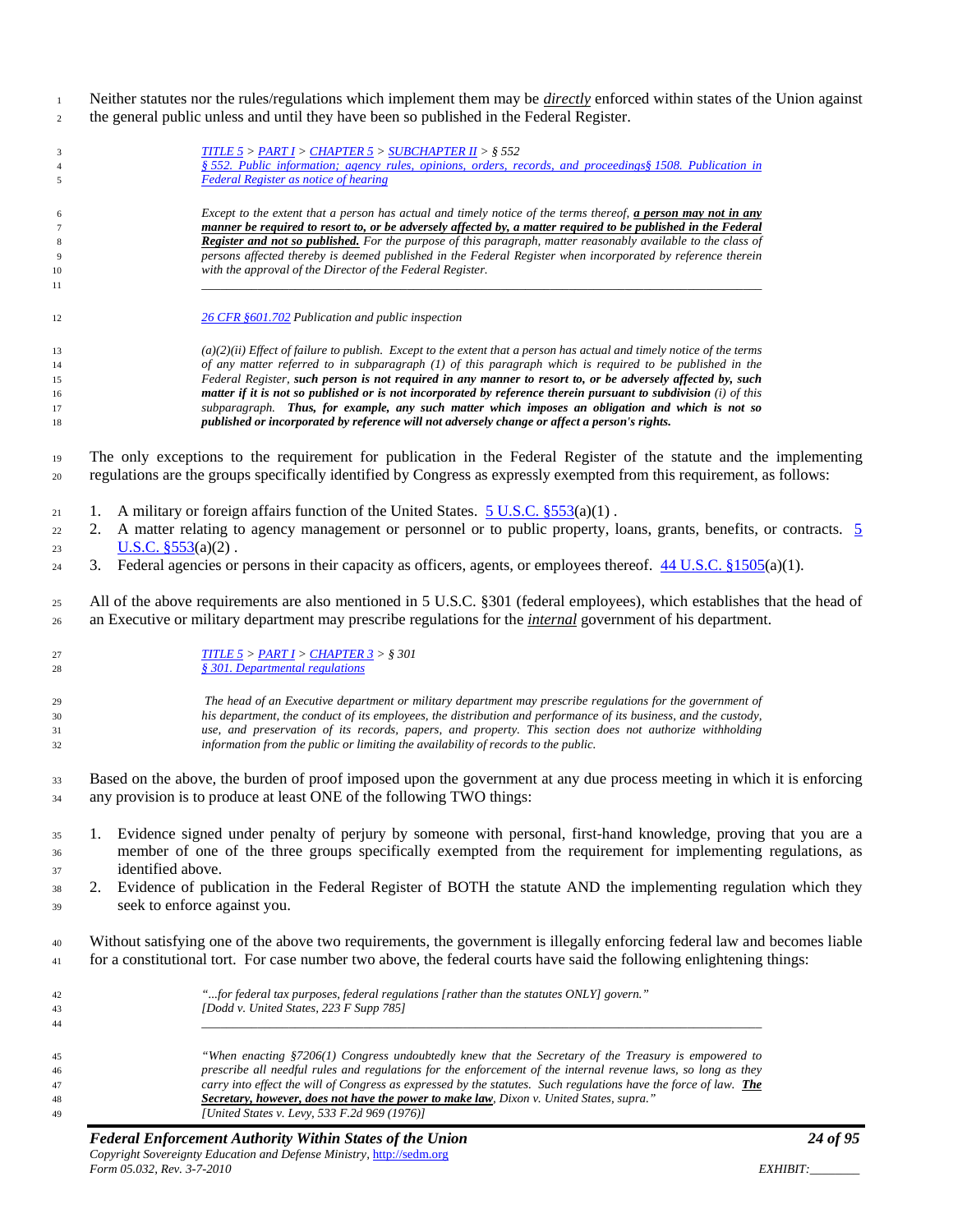| -1             |                                                                                                                                                                                                                                          |  |
|----------------|------------------------------------------------------------------------------------------------------------------------------------------------------------------------------------------------------------------------------------------|--|
|                |                                                                                                                                                                                                                                          |  |
| 2<br>3         | "An administrative regulation, of course, is not a "statute." While in practical effect regulations may be called<br>"little laws," 7 they are at most but offspring of statutes. Congress alone may pass a statute, and the Criminal    |  |
| $\overline{4}$ | Appeals Act calls for direct appeals if the District Court's dismissal is based upon the invalidity or construction                                                                                                                      |  |
| 5              | of a statute. See United States v. Jones, 345 U.S. 377 (1953). This Court has always construed the Criminal                                                                                                                              |  |
| 6              | Appeals Act narrowly, limiting it strictly "to the instances specified." United States v. Borden Co., 308 U.S. 188,                                                                                                                      |  |
| 7              | 192 (1939). See also United States v. Swift & Co., 318 U.S. 442 (1943). Here the statute is not complete by                                                                                                                              |  |
| 8              | itself, since it merely declares the range of its operation and leaves to its progeny the means to be utilized in the                                                                                                                    |  |
| 9              | effectuation of its command. But it is the statute which creates the offense of the willful removal of the labels of<br>origin and provides the punishment for violations. The regulations, on the other hand, prescribe the identifying |  |
| 10<br>11       | language of the label itself, and assign the resulting tags to their respective geographical areas. Once                                                                                                                                 |  |
| 12             | promulgated, [361 U.S. 431, 438] these regulations, called for by the statute itself, have the force of law, and                                                                                                                         |  |
| 13             | violations thereof incur criminal prosecutions, just as if all the details had been incorporated into the                                                                                                                                |  |
| 14             | congressional language. The result is that neither the statute nor the regulations are complete without the                                                                                                                              |  |
| 15             | other, and only together do they have any force. In effect, therefore, the construction of one necessarily                                                                                                                               |  |
| 16             | involves the construction of the other."<br>[U.S. v. Mersky, 361 U.S. 431 (1960)]                                                                                                                                                        |  |
| 17<br>18       |                                                                                                                                                                                                                                          |  |
|                |                                                                                                                                                                                                                                          |  |
| 19             | "the Act's civil and criminal penalties attach only upon violation of the regulation promulgated by the                                                                                                                                  |  |
| 20             | Secretary; if the Secretary were to do nothing, the Act itself would impose no penalties on anyoneThe                                                                                                                                    |  |
| 21             | Government urges that since only those who violate these regulations [not the Code] may incur civil or                                                                                                                                   |  |
| 22             | criminal penalties, it is the actual regulations issued by the Secretary of the Treasury, and not the broad                                                                                                                              |  |
| 23             | authorizing language of the statute, which are to be tested against the standards of the Fourth Amendment; and                                                                                                                           |  |
| 24             | that when so tested they are valid."                                                                                                                                                                                                     |  |
| 25<br>26       | [Calif. Bankers Assoc. v. Shultz, 416 U.S. 25, 44, 39 L.Ed. 2d 812, 94 S.Ct 1494]                                                                                                                                                        |  |
|                |                                                                                                                                                                                                                                          |  |
| 27             | "Although the relevant statute <i>authorized</i> the Secretary to impose such a duty, his implementing regulations did                                                                                                                   |  |
| 28<br>29       | not do so. Therefore we held that there was no duty to disclose"<br>[United States v. Murphy, 809 F.2d 142, 1431]                                                                                                                        |  |
| 30             |                                                                                                                                                                                                                                          |  |
|                |                                                                                                                                                                                                                                          |  |
| 31             | "Failure to adhere to agency regulations [by the IRS or other agency] may amount to denial of due process if                                                                                                                             |  |
| 32             | regulations are required by constitution or statute"                                                                                                                                                                                     |  |
| 33             | [Curley v. United States, 791 F. Supp. 52]                                                                                                                                                                                               |  |
|                |                                                                                                                                                                                                                                          |  |
| 34             | Another very interesting observation is that the federal courts have essentially ruled that I.R.C. Subtitle A pertains                                                                                                                   |  |
| 35             | exclusively to government employees, agents, and officers, when they said:                                                                                                                                                               |  |
|                | "Federal income tax regulations governing filing of income tax returns do not require Office of Management                                                                                                                               |  |
| 36<br>37       | and Budget control numbers because requirement to file tax return is mandated by statute, not by regulation."                                                                                                                            |  |
| 38             | [U.S. v. Bartrug, E.D.Va.1991, 777 F.Supp. 1290, affirmed 976 F.2d 727, certiorari denied 113 S.Ct. 1659,                                                                                                                                |  |
| 39             | 507 U.S. 1010, 123 L.Ed.2d 278]                                                                                                                                                                                                          |  |
|                |                                                                                                                                                                                                                                          |  |
| 40             | Since there are no implementing regulations for most federal tax enforcement, the statutes which establish the requirement                                                                                                               |  |
| 41             | are only directly enforceable against those who are members of the groups specifically exempted from the requirement for                                                                                                                 |  |
| 42             | implementing regulations published in the Federal Register as described above. This is also consistent with the statutes                                                                                                                 |  |
| 43             | authorizing enforcement within the I.R.C. itself found in 26 U.S.C. §6331, which say on the subject the following:                                                                                                                       |  |
|                |                                                                                                                                                                                                                                          |  |
| 44             | 26 U.S.C., Subchapter D - Seizure of Property for Collection of Taxes<br>Sec. 6331. Levy and distraint                                                                                                                                   |  |
| 45             |                                                                                                                                                                                                                                          |  |
| 46             | (a) Authority of Secretary                                                                                                                                                                                                               |  |
| 47             | If any person liable to pay any tax neglects or refuses to pay the same within 10 days after notice and demand,                                                                                                                          |  |
| 48             | it shall be lawful for the Secretary to collect such tax (and such further sum as shall be sufficient to cover the                                                                                                                       |  |
| 49             | expenses of the levy) by levy upon all property and rights to property (except such property as is exempt under                                                                                                                          |  |
| 50             | section $\frac{6334}{1}$ belonging to such person or on which there is a lien provided in this chapter for the payment of                                                                                                                |  |
| 51             | such tax. Levy may be made upon the accrued salary or wages of any officer, employee, or elected official, of                                                                                                                            |  |
| 52<br>53       | the United States, the District of Columbia, or any agency or instrumentality of the United States or the<br>District of Columbia, by serving a notice of levy on the employer (as defined in section $3401(d)$ ) of such                |  |
| 54             | officer, employee, or elected official. If the Secretary makes a finding that the collection of such tax is in                                                                                                                           |  |
| 55             | jeopardy, notice and demand for immediate payment of such tax may be made by the Secretary and, upon                                                                                                                                     |  |
| 56             | failure or refusal to pay such tax, collection thereof by levy shall be lawful without regard to the 10-day period                                                                                                                       |  |
| 57             | provided in this section.                                                                                                                                                                                                                |  |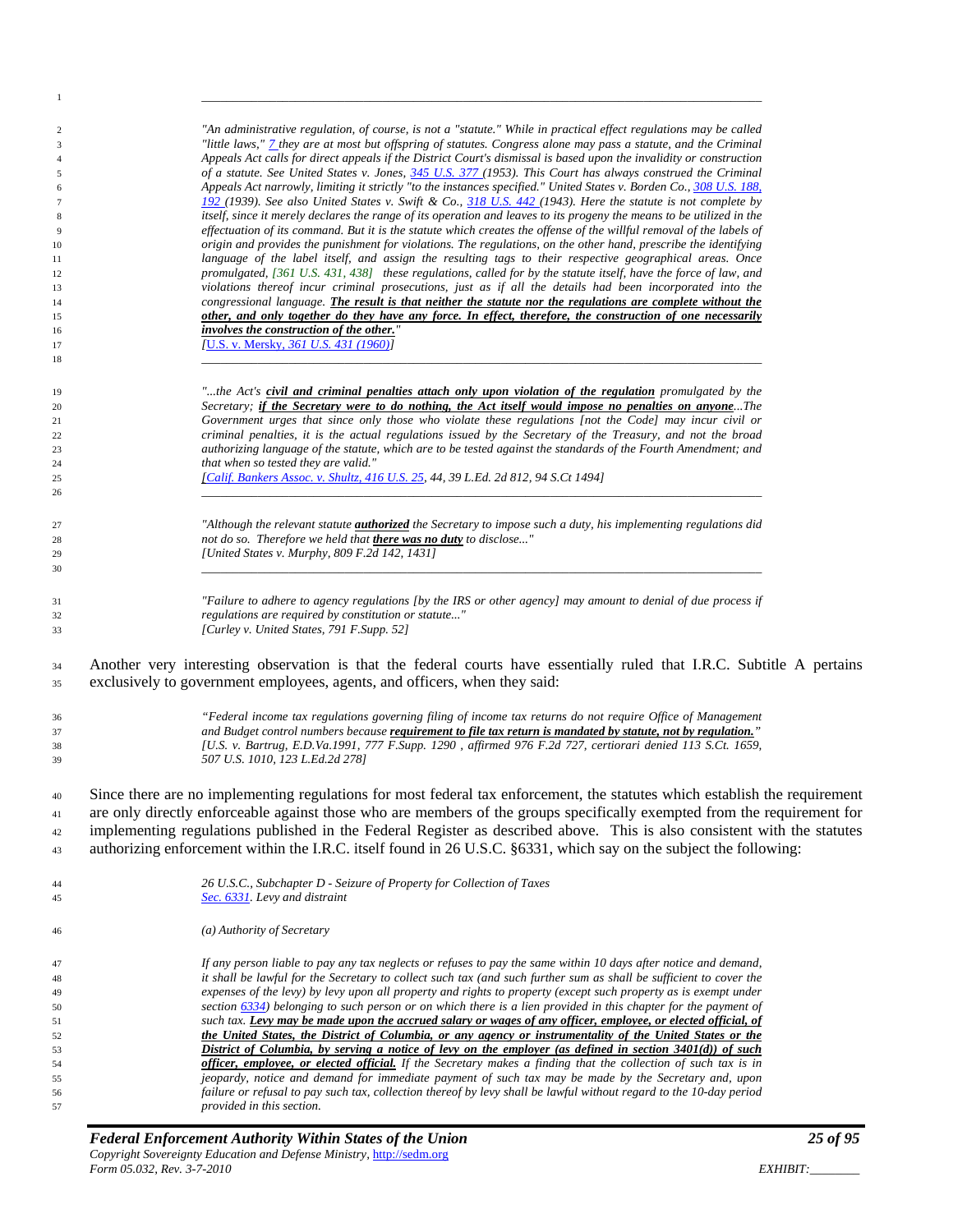#### <span id="page-25-0"></span>**6 Groups Specifically Exempted from Requirement for Federal Register Publication**

 The next subject we need to focus on is precisely defining exactly who is included within the three groups specifically exempted from the Federal Register publication requirement mentioned in the previous section:

- 4 1. Who do they work for?
- 2. Where may they lawfully serve?
- 6 3. What are the qualifications for them holding the position they hold?

 These questions are very important, because if we want to prove that we are not members of the these groups and therefore <sup>8</sup> may NOT lawfully become the target for an enforcement of a statute that has no implementing regulations.

- Let's repeat the three groups again:
- 10 1. Federal agencies or persons in their capacity as officers, agents, or employees thereof.  $44 \text{ U.S.C.} \text{ } \frac{81505}{a}(1)$ .
- 11 2. A matter relating to agency management or personnel or to public property, loans, grants, benefits, or contracts. 5 12  $U.S.C. \S 553(a)(2)$ .
- 13 3. A military or foreign affairs function of the United States. [5 U.S.C. §553\(](http://www4.law.cornell.edu/uscode/html/uscode05/usc_sec_05_00000553----000-.html)a)(1).

14 In the following sections, we will extract definitions for each of the terms above in the order presented so you know exactly who they mean.

#### <span id="page-25-1"></span>**6.1 "Officers", "Agents", and "Employees"**

17 1. "officers": In the case of the government, this could only mean "public officers":

| 18       | Public office. The right, authority, and duty created and conferred by law, by which for a given period, either      |
|----------|----------------------------------------------------------------------------------------------------------------------|
| 19       | fixed by law or enduring at the pleasure of the creating power, an individual is invested with some portion of       |
| 20       | the sovereign functions of government for the benefit of the public. Walker v. Rich, 79 Cal.App. 139, 249 P. 56,     |
| 21       | 58. An agency for the state, the duties of which involve in their performance the exercise of some portion of the    |
| 22       | sovereign power, either great or small. Yaselli v. Goff, C.C.A., 12 F.2d 396, 403, 56 A.L.R. 1239; Lacey v.          |
| 23       | State, 13 Ala.App. 212, 68 So. 706, 710; Curtin v. State, 61 Cal.App. 377, 214 P. 1030, 1035; Shelmadine v.          |
| 24       | City of Elkhart, 75 Ind.App. 493, 129 N.E. 878. State ex rel. Colorado River Commission v. Frohmiller, 46            |
| 25       | Ariz. 413, 52 P.2d 483, 486. Where, by virtue of law, a person Is clothed, not as an incidental or transient         |
| 26       | authority, but for such time as de- notes duration and continuance, with Independent power to control the            |
| 27       | property of the public, or with public functions to be exercised in the supposed interest of the people, the service |
| 28       | to be compensated by a stated yearly salary, and the occupant having a designation or title, the position so         |
| 29       | created is a public office. State v. Brennan, 49 Ohio St. 33. 29 N.E. 593.                                           |
| 30       | [Black's Law Dictionary, Fourth Edition, p. 1235]                                                                    |
| 31       |                                                                                                                      |
| 32       | "Essential characteristics of a ' <b>public office</b> ' are:                                                        |
| 33       | $(1)$ Authority conferred by law,                                                                                    |
| 34       | $(2)$ Fixed tenure of office, and                                                                                    |
| 35       | $(3)$ Power to exercise some of the sovereign functions of government.                                               |
| 36       |                                                                                                                      |
| 37       | Key element of such test is that "officer is carrying out a sovereign function. Spring v. Constantino, 168 Conn.     |
| 38       | 563, 362 A.2d 871, 875. Essential elements to establish public position as 'public office' are:                      |
| 39       | Position must be created by Constitution, legislature, or through authority conferred by legislature.                |
| 40       | Portion of sovereign power of government must be delegated to position,                                              |
| 41       | Duties and powers must be defined, directly or implied, by legislature or through legislative authority.             |
| 42       | Duties must be performed independently without control of superior power other than law, and                         |
| 43       | Position must have some permanency."                                                                                 |
| 44       | [Black's Law Dictionary, Sixth Edition, p. 1230]                                                                     |
| 2.<br>45 | "employees": Below is the definition of that term, and note that it EXCLUDES what most people would consider         |
| 46       | "employee" within a private company.                                                                                 |

 *[TITLE 5](http://www.law.cornell.edu/uscode/html/uscode05/usc_sup_01_5.html) > [PART III](http://www.law.cornell.edu/uscode/html/uscode05/usc_sup_01_5_10_III.html) [> Subpart A](http://www.law.cornell.edu/uscode/html/uscode05/usc_sup_01_5_10_III_20_A.html) > [CHAPTER 21](http://www.law.cornell.edu/uscode/html/uscode05/usc_sup_01_5_10_III_20_A_30_21.html) > § 2105 § [2105. Employee](http://www.law.cornell.edu/uscode/html/uscode05/usc_sec_05_00002105----000-.html)*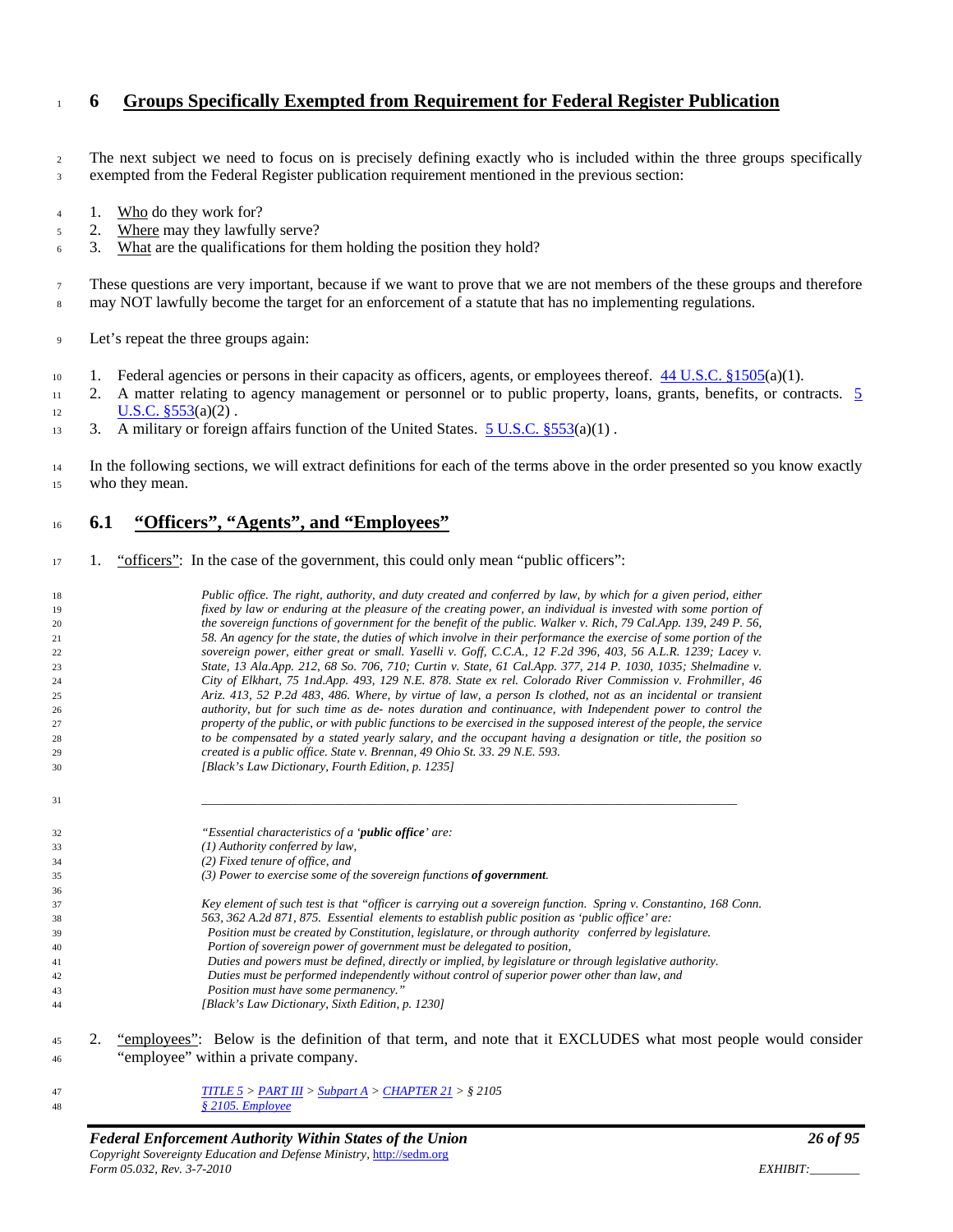| -1<br>$\sqrt{2}$<br>$\mathfrak{Z}$<br>$\overline{4}$<br>5<br>6<br>7<br>8<br>9 |    |                       | (a) For the purpose of this title, "employee", except as otherwise provided by this section or when specifically<br>modified, means an officer and an individual who is—<br>$(1)$ appointed in the civil service by one of the following acting in an official capacity-<br>$(A)$ the President;<br>(B) a Member or Members of Congress, or the Congress;<br>$(C)$ a member of a uniformed service;<br>$(D)$ an individual who is an employee under this section;<br>$(E)$ the head of a Government controlled corporation; or<br>(F) an adjutant general designated by the Secretary concerned under section $\frac{709}{(c)}$ of title 32; |
|-------------------------------------------------------------------------------|----|-----------------------|----------------------------------------------------------------------------------------------------------------------------------------------------------------------------------------------------------------------------------------------------------------------------------------------------------------------------------------------------------------------------------------------------------------------------------------------------------------------------------------------------------------------------------------------------------------------------------------------------------------------------------------------|
| 10                                                                            |    |                       | (2) engaged in the performance of a Federal function under authority of law or an Executive act; and                                                                                                                                                                                                                                                                                                                                                                                                                                                                                                                                         |
| 11                                                                            |    |                       | (3) subject to the supervision of an individual named by paragraph (1) of this subsection while engaged in the                                                                                                                                                                                                                                                                                                                                                                                                                                                                                                                               |
| 12                                                                            |    |                       | performance of the duties of his position.                                                                                                                                                                                                                                                                                                                                                                                                                                                                                                                                                                                                   |
| 13                                                                            | 3. | "personnel":          |                                                                                                                                                                                                                                                                                                                                                                                                                                                                                                                                                                                                                                              |
| 14<br>15                                                                      |    |                       | <b>TITLE 5 &gt; PART I &gt; CHAPTER 5 &gt; SUBCHAPTER II &gt; <math>\S</math> 552a</b><br>§ 552a. Records maintained on individuals                                                                                                                                                                                                                                                                                                                                                                                                                                                                                                          |
| 16                                                                            |    |                       | (a) Definitions.— For purposes of this section—                                                                                                                                                                                                                                                                                                                                                                                                                                                                                                                                                                                              |
| 17                                                                            |    |                       | (13) the term "Federal personnel" means officers and employees of the Government of the United States,                                                                                                                                                                                                                                                                                                                                                                                                                                                                                                                                       |
| 18                                                                            |    |                       | members of the uniformed services (including members of the Reserve Components), individuals entitled to                                                                                                                                                                                                                                                                                                                                                                                                                                                                                                                                     |
| 19                                                                            |    |                       | receive immediate or deferred retirement benefits under any retirement program of the Government of the                                                                                                                                                                                                                                                                                                                                                                                                                                                                                                                                      |
| 20                                                                            |    |                       | United States (including survivor benefits).                                                                                                                                                                                                                                                                                                                                                                                                                                                                                                                                                                                                 |
| 21                                                                            | 4. | agent                 |                                                                                                                                                                                                                                                                                                                                                                                                                                                                                                                                                                                                                                              |
| 22                                                                            |    |                       | AGENT. A person authorized by another to act for him, one intrusted with another's business. Downs v. Delco-                                                                                                                                                                                                                                                                                                                                                                                                                                                                                                                                 |
| 23                                                                            |    |                       | Light Co., 175 La. 242, 143 So. 227. One who represents and acts for another under the contract or relation                                                                                                                                                                                                                                                                                                                                                                                                                                                                                                                                  |
| 24                                                                            |    |                       | of agency, q. v. Fowler v. Cobb, Mo.App., 232 S.W. 1084. A business representative, whose function is to bring                                                                                                                                                                                                                                                                                                                                                                                                                                                                                                                               |
| 25                                                                            |    |                       | about, modify, affect, accept performance of, or terminate contractual obligations between principal and third                                                                                                                                                                                                                                                                                                                                                                                                                                                                                                                               |
| 26                                                                            |    |                       | persons. Saums v. Parfet, 270 Mich. 165,258 N.W. 235. One who undertakes to transact some business, or to                                                                                                                                                                                                                                                                                                                                                                                                                                                                                                                                    |
| 27                                                                            |    |                       | manage some affair, for another, by the authority and on account of the latter, and to render an account of it. 1                                                                                                                                                                                                                                                                                                                                                                                                                                                                                                                            |
| 28<br>29                                                                      |    |                       | Livermore, Ag. 67. See Co.Litt. 207; 1 B. & P. 316; Thomas B. Jeffrey Co. v. Lockridge, 173 Ky. 282, 190 SW.<br>1103, 1105. One who acts for or in place of another by authority from him; a substitute, a deputy, appointed by                                                                                                                                                                                                                                                                                                                                                                                                              |
| 30                                                                            |    |                       | principal with power to do the things which principal may do. Stephenson v. Golden, 279 Mich. 710, 276 N.W.                                                                                                                                                                                                                                                                                                                                                                                                                                                                                                                                  |
| 31                                                                            |    |                       | 849. One who deals not only with things, as does a servant, but with persons, using his own discretion as to                                                                                                                                                                                                                                                                                                                                                                                                                                                                                                                                 |
| 32                                                                            |    |                       | means, and frequently establishing contractual relations between his principal and third persons. Rendleman v.                                                                                                                                                                                                                                                                                                                                                                                                                                                                                                                               |
| 33                                                                            |    |                       | Niagara Sprayer Co., D.C.Ill., 16 F.2d 122, 124. See, also, State v. Bond, 94 W.Va. 255, 118 S.E. 276, 279.                                                                                                                                                                                                                                                                                                                                                                                                                                                                                                                                  |
| 34                                                                            |    |                       | [Black's Law Dictionary, Fourth Edition, pp. 85-86]                                                                                                                                                                                                                                                                                                                                                                                                                                                                                                                                                                                          |
|                                                                               |    |                       | In the context of "public officers", they are permitted to serve by law ONLY within the District of Columbia and not                                                                                                                                                                                                                                                                                                                                                                                                                                                                                                                         |
| 35                                                                            |    |                       | elsewhere. The only exception is a specific act of Congress authorizing the officer to serve in a specific place outside the                                                                                                                                                                                                                                                                                                                                                                                                                                                                                                                 |
| 36<br>37                                                                      |    | District of Columbia: |                                                                                                                                                                                                                                                                                                                                                                                                                                                                                                                                                                                                                                              |
|                                                                               |    |                       |                                                                                                                                                                                                                                                                                                                                                                                                                                                                                                                                                                                                                                              |
| 38                                                                            |    |                       | TITLE $4 >$ CHAPTER $3 > \frac{8}{3}$ 72                                                                                                                                                                                                                                                                                                                                                                                                                                                                                                                                                                                                     |
| 39                                                                            |    |                       | §72. Public offices; at seat of Government                                                                                                                                                                                                                                                                                                                                                                                                                                                                                                                                                                                                   |
| 40                                                                            |    |                       | All offices attached to the seat of government shall be exercised in the District of Columbia, and not elsewhere,                                                                                                                                                                                                                                                                                                                                                                                                                                                                                                                            |
| 41                                                                            |    |                       | except as otherwise expressly provided by law.                                                                                                                                                                                                                                                                                                                                                                                                                                                                                                                                                                                               |
|                                                                               |    |                       |                                                                                                                                                                                                                                                                                                                                                                                                                                                                                                                                                                                                                                              |
| 42                                                                            |    |                       | If you examine all of the statutes within the United States Code looking for "public offices" specifically authorized by law                                                                                                                                                                                                                                                                                                                                                                                                                                                                                                                 |
| 43                                                                            |    |                       | outside the District of Columbia, you will find that none are authorized to be executed within any state of the Union, and                                                                                                                                                                                                                                                                                                                                                                                                                                                                                                                   |
| 44                                                                            |    |                       | certainly not in the context of the "trade or business" franchise that is the heart of the Internal Revenue Code.                                                                                                                                                                                                                                                                                                                                                                                                                                                                                                                            |
| 45                                                                            |    |                       | From the above, we conclude the following:                                                                                                                                                                                                                                                                                                                                                                                                                                                                                                                                                                                                   |
| 46                                                                            | 1. |                       | Only "public officers" are included in the definition of "employee".                                                                                                                                                                                                                                                                                                                                                                                                                                                                                                                                                                         |
| 47                                                                            | 2. |                       | Ordinary, common law "employees" are excluded from the meaning of "employee" as legally defined.                                                                                                                                                                                                                                                                                                                                                                                                                                                                                                                                             |
| 48                                                                            |    |                       | Treatise on the Law of Public Offices and Officers                                                                                                                                                                                                                                                                                                                                                                                                                                                                                                                                                                                           |
| 49                                                                            |    |                       | Book 1: Of the Office and the Officer: How Officer Chosen and Qualified                                                                                                                                                                                                                                                                                                                                                                                                                                                                                                                                                                      |
| 50                                                                            |    |                       | Chapter I: Definitions and Divisions                                                                                                                                                                                                                                                                                                                                                                                                                                                                                                                                                                                                         |
|                                                                               |    |                       |                                                                                                                                                                                                                                                                                                                                                                                                                                                                                                                                                                                                                                              |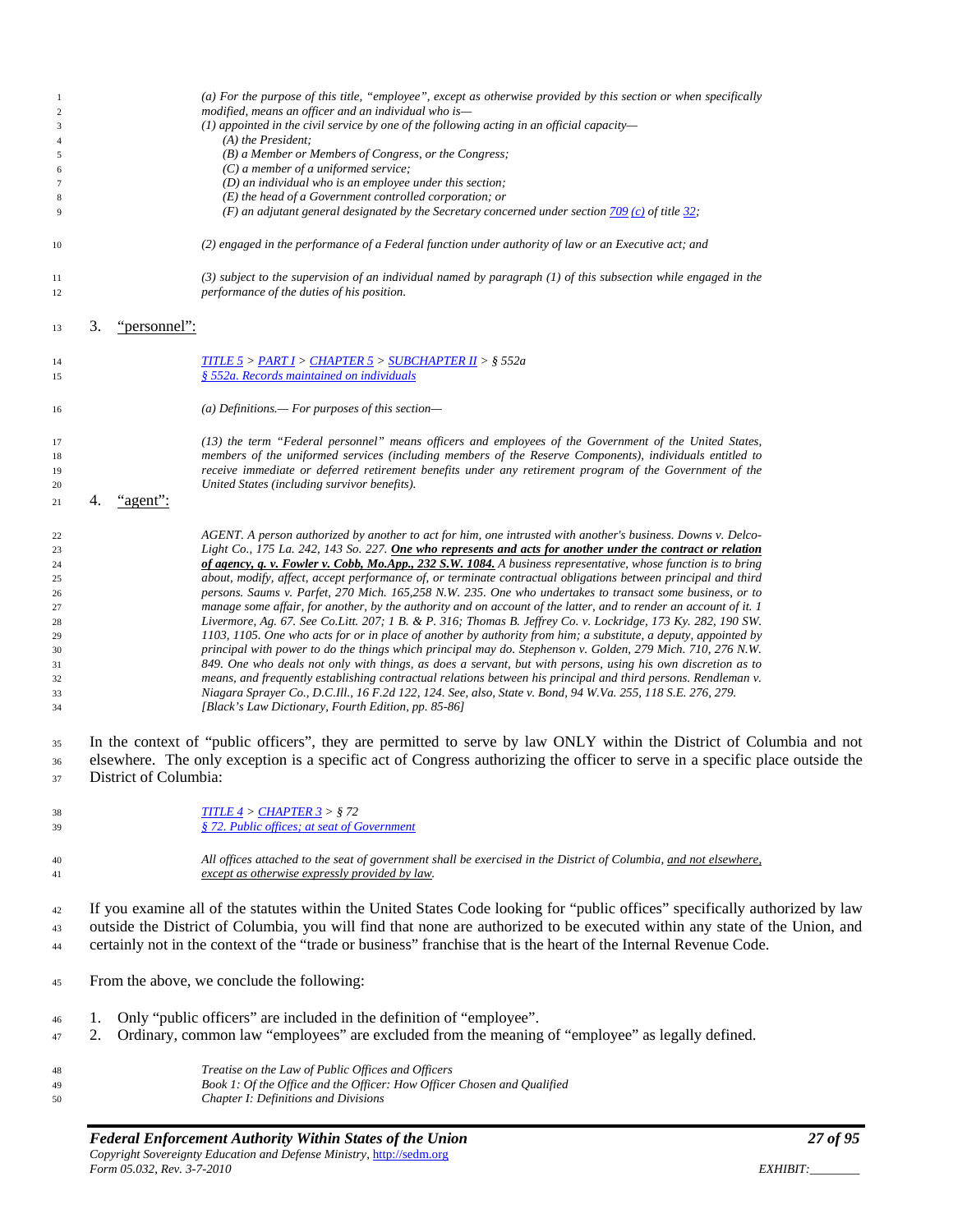| $\mathbf{1}$   |     |                         | §2 How Office Differs from Employment.-                                                                                                                                                                                         |
|----------------|-----|-------------------------|---------------------------------------------------------------------------------------------------------------------------------------------------------------------------------------------------------------------------------|
| $\overline{c}$ |     |                         | A public office differs in material particulars from a public employment, for, as was said by Chief Justice                                                                                                                     |
| $\mathfrak{Z}$ |     |                         | MARSHALL, "although an office is an employment, it does not follow that every employment is an office. A man                                                                                                                    |
| $\overline{4}$ |     |                         | may certainly be employed under a contract, express or implied, to perform a service without becoming an                                                                                                                        |
| $\sqrt{5}$     |     |                         | officer."                                                                                                                                                                                                                       |
| 6              |     |                         | "We apprehend that the term 'office,'" said the judges of the supreme court of Maine, "implies a delegation of a                                                                                                                |
| $\tau$         |     |                         | portion of the sovereign power to, and the possession of it by, the person filling the office; and the exercise of                                                                                                              |
| $\,$ 8 $\,$    |     |                         | such power within legal limits constitutes the correct discharge of the duties of such office. The power thus                                                                                                                   |
| $\overline{9}$ |     |                         | delegated and possessed may be a portion belonging sometimes to one of the three great departments and                                                                                                                          |
| 10             |     |                         | sometimes to another; still it is a legal power which may be rightfully exercised, and in its effects it will bind the                                                                                                          |
| 11             |     |                         | rights of others and be subject to revision and correction only according to the standing laws of the state. An                                                                                                                 |
| 12             |     |                         | employment merely has none of these distinguishing features. A public agent acts only on behalf of his                                                                                                                          |
| 13<br>14       |     |                         | principal, the public, whoso sanction is generally considered as necessary to give the acts performed the<br>authority and power of a public act or law. And if the act be such as not to require subsequent sanction, still it |
| 15             |     |                         | is only a species of service performed under the public authority and for the public good, but not in the                                                                                                                       |
| 16             |     |                         | exercise of any standing laws which are considered as roles of action and guardians of rights."                                                                                                                                 |
|                |     |                         | "The officer is distinguished from the employee," says Judge COOLEY, "in the greater importance, dignity and                                                                                                                    |
| 17<br>18       |     |                         | independence of his position; in being required to take an official oath, and perhaps to give an official bond; in                                                                                                              |
| 19             |     |                         | the liability to be called to account as a public offender for misfeasance or non-feasance in office, and usually,                                                                                                              |
| 20             |     |                         | though not necessarily, in the tenure of his position. In particular cases, other distinctions will appear which                                                                                                                |
| 21             |     |                         | are not general."                                                                                                                                                                                                               |
| 22             |     |                         | [A Treatise on the Law of Public Offices and Officers, Floyd Russell Mechem, 1890, pp. 3-4, §2;                                                                                                                                 |
| 23             |     |                         | SOURCE: http://books.google.com/books?id=g-I9AAAAIAAJ&printsec=titlepage)                                                                                                                                                       |
| 24             | 3.  |                         | You must be eligible to participate in and received deferred government employment retirement benefits in order to                                                                                                              |
| 25             |     | qualify as "personnel". |                                                                                                                                                                                                                                 |
| 26             | 4.  |                         | Social Security recipients are included within the definition of "personnel".                                                                                                                                                   |
|                | 5.  |                         | You cannot become an agent without first signing a contract authorizing you to act on their behalf.                                                                                                                             |
| 27             |     |                         |                                                                                                                                                                                                                                 |
| 28             | 6.  |                         | All "officers" may only serve in the District of Columbia and not elsewhere, and especially not within a state of the                                                                                                           |
| 29             |     |                         | Union, except as expressly authorized by law.                                                                                                                                                                                   |
| 30             | 7.  |                         | Anyone who wishes to connect you to the obligations associated with a "public office" has the burden of proving:                                                                                                                |
| 31             |     |                         | 7.1. That there is a specific statute expressly authorizing you to serve in the place you serve.                                                                                                                                |
| 32             |     |                         | 7.2. That you lawfully occupy said office.                                                                                                                                                                                      |
| 33             |     |                         | 7.3. That you took the requisite oath.                                                                                                                                                                                          |
| 34             |     |                         | 7.4. That you have the required Appointment Affidavit.                                                                                                                                                                          |
|                |     |                         |                                                                                                                                                                                                                                 |
| 35             | 6.2 |                         | "Property" and "contracts"                                                                                                                                                                                                      |
| 36             | 1.  | "contract":             |                                                                                                                                                                                                                                 |
|                |     |                         |                                                                                                                                                                                                                                 |
| 37             |     |                         | CONTRACT. A promissory agreement between two or more persons that creates, modifies, or destroys a legal                                                                                                                        |
| 38             |     |                         | relation. Buffalo Pressed Steel Co. v. Kirwan, 138 Md. 60, 113 A. 628, 630; Mexican Petroleum Corporation of                                                                                                                    |
| 39             |     |                         | Louisiana v. North German Lloyd, D.C.La., 17 F.2d 113,114.                                                                                                                                                                      |
| 40             |     |                         | An agreement, upon sufficient consideration, to do or not to do a particular thing. 2 B1.Comm. 442; 2 Kent,                                                                                                                     |
| 41             |     |                         | Comm. 449. Justice v. Lang, 42 N.Y. 496, 1 Am.Rep. 576; Rabon v. State Finance Corporation, 203 S.C. 183,                                                                                                                       |
| 42             |     |                         | 26 S.E.2d 501, 502.                                                                                                                                                                                                             |
| 43             |     |                         | An agreement between two or more parties, preliminary Step in making of which is offer by one and acceptance                                                                                                                    |
| 44             |     |                         | by other, in which minds of parties meet and concur in understanding of terms. Lee v. Travelers' Ins. Co. of                                                                                                                    |
| 45             |     |                         | Hartford, Conn., 173 S.C. 185, 175 S.E. 429.                                                                                                                                                                                    |
| 46             |     |                         | A deliberate engagement between competent parties, upon a legal consideration, to do, or abstain from                                                                                                                           |
| 47             |     |                         | doing, some act. Wharton; Smith v. Thornhill, Tex.Com.App. 25 S.W.2d 597, 599.                                                                                                                                                  |
|                |     |                         |                                                                                                                                                                                                                                 |
| 48             |     |                         | It is agreement creating obligation, in which there must be competent parties, subject-matter, legal<br>consideration, mutuality of agreement, and mutuality of obligation, and agreement must not be so vague or               |
| 49<br>50       |     |                         | uncertain that terms are not ascertainable. H. Liebes & Co. v. Klengenberg, C. C.A.Ca1 23 F.2d 611. 612.                                                                                                                        |
|                |     |                         |                                                                                                                                                                                                                                 |
| 51             |     |                         | A contract or agreement is either where a promise is made on one side and assented to on the other; or where                                                                                                                    |

<span id="page-27-0"></span>*two or more persons enter into engagement with each other by a promise on either side. 2 Steph.Comn1. 54.*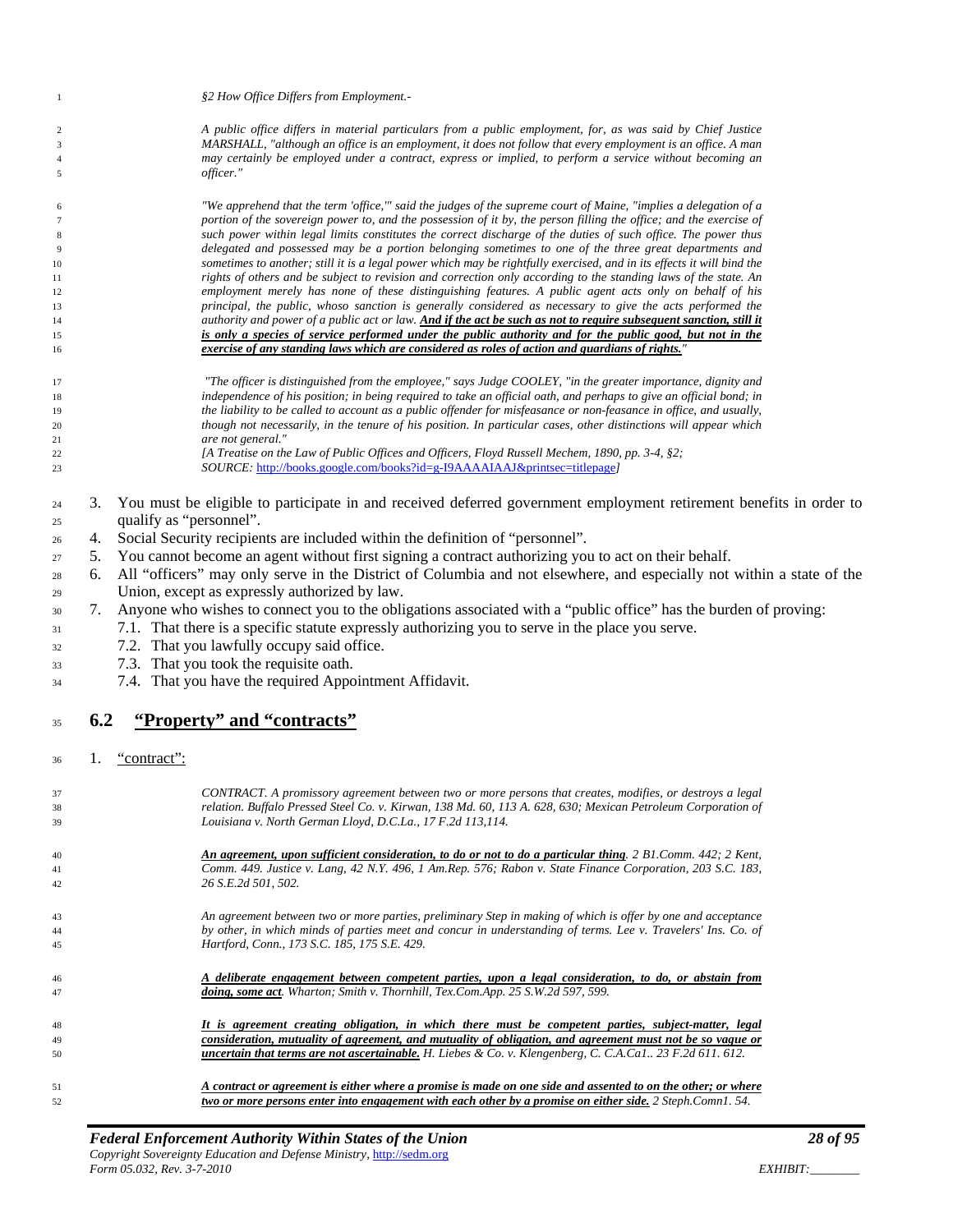| -1<br>$\overline{c}$<br>3 |    | The writing which contains the agreement of parties, with the terms and conditions, and which serves as a proof<br>of the obligation.<br>[Black's Law Dictionary, Fourth Edition, p. 394] |
|---------------------------|----|-------------------------------------------------------------------------------------------------------------------------------------------------------------------------------------------|
|                           |    |                                                                                                                                                                                           |
| $\overline{4}$            | 2. | " <i>public property</i> ": This refers to chattel and real property owned by the national government and described in Article                                                            |
| 5                         |    | 4, Section 3, Clause 2 of the United States Constitution:                                                                                                                                 |
| 6                         |    | <b>Property.</b> That which is peculiar or proper to any person; that which belongs exclusively to one. In the strict                                                                     |
| $\tau$                    |    | legal sense, an aggregate of rights which are guaranteed and protected by the government. Fulton Light, Heat                                                                              |
| $\,$ 8 $\,$               |    | & Power Co. v. State, 65 Misc.Rep. 263, 121 N.Y.S. 536. The term is said to extend to every species of valuable                                                                           |
| 9                         |    | right and interest. More specifically, ownership; the unrestricted and exclusive right to a thing; the right to                                                                           |
| 10                        |    | dispose of a thing in every legal way, to possess it, to use it, and to exclude every one else from interfering with                                                                      |
| 11                        |    | it. That dominion or indefinite right of use or disposition which one may lawfully exercise over particular things                                                                        |
| 12                        |    | or subjects. The exclusive right of possessing, enjoying, and disposing of a thing. The highest right a man can                                                                           |
| 13                        |    | have to anything; being used to refer to that right which one has to lands or tenements, goods or chattels, which                                                                         |
| 14                        |    | no way depends on another man's courtesy.                                                                                                                                                 |
| 15                        |    | The word is also commonly used to denote everything which is the subject of ownership, corporeal or                                                                                       |
| 16                        |    | incorporeal, tangible or intangible, visible or invisible, real or personal, everything that has an exchangeable                                                                          |
| 17                        |    | value or which goes to make up wealth or estate. It extends to every species of valuable right and interest, and                                                                          |
| 18                        |    | includes real and personal property, easements, franchises, and incorporeal hereditaments, and includes                                                                                   |
| 19                        |    | every invasion of one's property rights by actionable wrong, Labberton v. General Cas. Co. of America, 53                                                                                 |
| 20                        |    | Wash.2d 180, 332 P.2d 250, 252. 254.                                                                                                                                                      |
| 21                        |    | Property embraces everything which is or may be the subject of ownership, whether a legal ownership. or                                                                                   |
| 22                        |    | whether beneficial, or a private ownership. Davis v. Davis. TexCiv-App., 495 S.W.2d 607. 611. Term includes                                                                               |
| 23                        |    | not only ownership and possession but also the right of use and enjoyment for lawful purposes. Hoffmann v.                                                                                |
| 24                        |    | Kinealy, Mo., 389 S.W.2d 745, 752.                                                                                                                                                        |
| 25                        |    | Property, within constitutional protection, denotes group of rights inhering in citizen's relation to physical                                                                            |
| 26                        |    | thing, as right to possess, use and dispose of it. Cereghino v. State By and Through State Highway Commission,                                                                            |
| 27                        |    | 230 Or. 439. 370 P.2d 694. 697.                                                                                                                                                           |
| 28                        |    | Goodwill is property, Howell v. Bowden, TexCiv. App., 368 S.W.2d 842, &18; as is an insurance policy and                                                                                  |
| 29                        |    | rights incident thereto, including a right to the proceeds, Harris v. Harris, 83 N.M. 441,493 P.2d 407, 408.                                                                              |
| 30                        |    | Criminal code. "Property" means anything of value. including real estate, tangible and intangible personal                                                                                |
| 31                        |    | property, contract rights, choses-in-action and other interests in or claims to wealth, admission or                                                                                      |
| 32                        |    | transportation tickets, captured or domestic animals, food and drink, electric or other power. Model Penal                                                                                |
| 33                        |    | Code. Q 223.0. See also Property of another, infra. Dusts. Under definition in Restatement, Second, Trusts, Q                                                                             |
| 34                        |    | $2(c)$ , it denotes interest in things and not the things themselves.                                                                                                                     |
| 35                        |    | [Black's Law Dictionary, Fifth Edition, p. 1095]                                                                                                                                          |
| 36                        |    | The term "property" above needs a lot more clarification. Note based on the above definition that all rights are considered                                                               |

 The term "property" above needs a lot more clarification. Note based on the above definition that all rights are considered <sup>37</sup> "property". Because all rights are considered "property", then anything that conveys rights is also property. Contracts are the main method for conveying rights, in fact, and therefore, they too are considered "property".

<sup>39</sup> All franchises are considered contracts between the grantor and the grantee, and they are binding only when the requisite 40 element of a mutual voluntary consent and consideration is present.<sup>5</sup> Conversely, a franchise granted without consideration <sup>41</sup> is not a contract binding upon the state, franchisee, or pseudo-franchisee.<sup>6</sup> Therefore, all franchises fit the description of "property" within the meaning of Article 4, Section 3, Clause 2 of the United States Constitution.

 Larson v. South Dakota, 278 U.S. 429, 73 L.Ed. 441, 49 S Ct 196; Grand Trunk Western R. Co. v. South Bend, 227 U.S. 544, 57 L.Ed. 633, 33 S.Ct 303; Blair v. Chicago, 201 U.S. 400, 50 L.Ed 801, 26 S Ct 427; Arkansas-Missouri Power Co. v. Brown, 176 Ark 774, 4 SW2d 15, 58 ALR 534; Chicago General R. Co. v. Chicago, 176 Ill 253, 52 NE 880; Louisville v. Louisville Home Tel. Co., 149 Ky 234, 148 SW 13; State ex rel. Kansas City v. East Fifth Street R. Co. 140 Mo 539, 41 SW 955; Baker v. Montana Petroleum Co., 99 Mont 465, 44 P2d 735; Re Board of Fire Comrs. 27 NJ 192, 142 A2d 85; Chrysler Light & P. Co. v. Belfield, 58 ND 33, 224 NW 871, 63 ALR 1337; Franklin County v. Public Utilities Com. 107 Ohio St 442, 140 NE 87, 30 ALR 429; State ex rel. Daniel v. Broad River Power Co. 157 SC 1, 153 SE 537; Rutland Electric Light Co. v. Marble City Electric Light Co. 65 Vt 377, 26 A 635; Virginia-Western Power Co. v. Commonwealth, 125 Va 469, 99 SE 723, 9 ALR 1148, cert den 251 U.S. 557, 64 L.Ed. 413, 40 S Ct 179, disapproved on other grounds Victoria v. Victoria Ice, Light & Power Co. 134 Va 134, 114 SE 92, 28 ALR 562, and disapproved on other grounds Richmond v. Virginia Ry. & Power Co. 141 Va 69, 126 SE 353.

Pennsylvania R. Co. v. Bowers, 124 Pa 183, 16 A 836.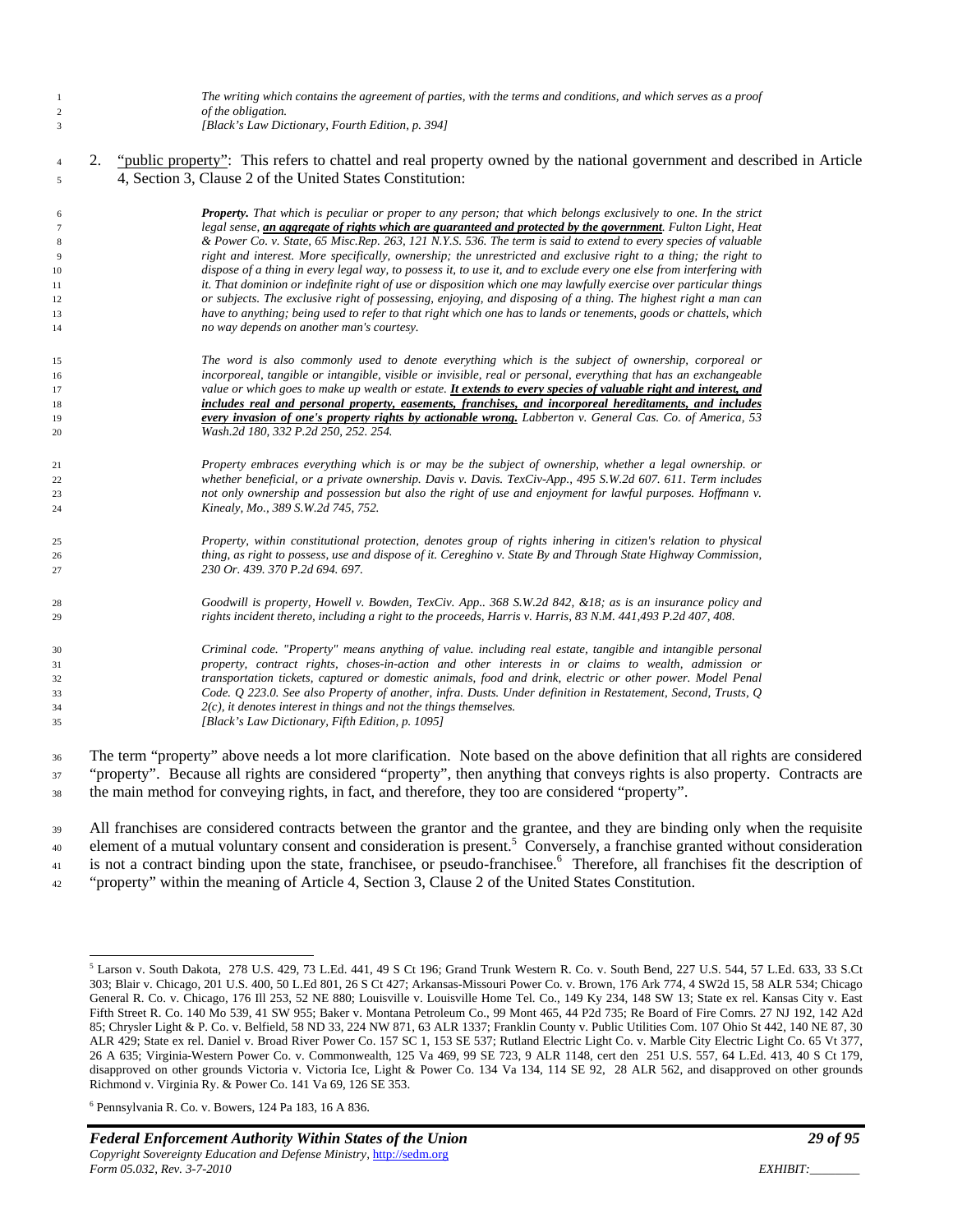<sup>1</sup> It is generally considered that the obligation resting upon the grantee to comply with the terms and conditions of the grant

constitutes a sufficient consideration.<sup>7</sup> As expressed by some authorities, the benefit to the community may constitute the

sole consideration for the grant of a franchise by a state.<sup>8</sup>

A contract thus created has the same status as any other contract recognized by the law;  $9\$ it is binding mutually upon the grantor and the grantee and is enforceable according to its terms and tenor,<sup>10</sup> and is entitled to be protected from impairment <sup>6</sup> by legislative action under the provision of the state and federal constitutions prohibiting the passage of any law by which the obligation of existing contracts shall be impaired or lessened.<sup>11</sup> The well-established rule as to franchises is that where a <sup>8</sup> municipal corporation, acting within its powers, enacts an ordinance conferring rights and privileges on a person or <sup>9</sup> corporation, and the grantee accepts the ordinance and expends money in availing itself of the rights and privileges so <sup>10</sup> conferred, a contract is thereby created which, in the absence of a reserved power to amend or repeal the ordinance, cannot be impaired by a subsequent municipal enactment.<sup>12</sup> Certain limitations upon this general rule, and particular applications <sup>12</sup> thereof, are discussed in the following section.

The equivalent of a municipal grant or franchise may result from the acceptance of an offer contained in a state statute <sup>13</sup> or  $\frac{1}{4}$  in the constitution of the state.<sup>14</sup>

15 A franchise is acquired, ordinarily, only when the grant is actually accepted. <sup>15</sup> Acceptance may be implied by the acts or  $16$  conduct of the grantee,  $16$  and this is especially true when the franchise makes no provision for a formal acceptance thereof.<sup>17</sup> Those who do not wish to participate in the franchise simply withdraw their consent to participate.

Consideration for the grant of a charter need not be based upon benefit to the grantor; it is sufficient if it imports damage or loss, or forbearance of benefit, or any act done, or to be done, on the part of the grantee. Per Story, J., Dartmouth College v. Woodward, 4 Wheat (US) 518, 4 L.Ed. 629.

<sup>8</sup> Dartmouth College v. Woodward, supra; Victory Cab Co. v. Charlotte, 234 NC 572, 68 SE2d 433.

<sup>9</sup> Louisville v. Louisville Home Tel. Co., 149 Ky 234, 148 SW 13.

<sup>10</sup> Grand Trunk Western R. Co. v. South Bend, 277 U.S. 544, 57 L.Ed. 633, 33 S.Ct 303; Louisville v. Cumberland Tel. & Tel. Co., 224 U.S. 649, 56 L.Ed 934, 32 S Ct 572; Summerville v. Georgia Power Co., 205 Ga 843, 55 SE2d 540; Victory Cab Co. v. Charlotte, 234 NC 572, 68 SE2d 433; East Ohio Gas Co. v. Akron, 81 Ohio St 33, 90 NE 40.

<sup>11</sup> Ohio Pub. Serv. Co. v. Ohio, 274 US 12, 71 L.Ed. 898, 47 S Ct 480; Northern Ohio Traction & Light Co. v. Ohio, 245 U.S. 574, 62 L.Ed. 481, 38 S Ct 196; Cincinnati v. Cincinnati & H. Traction Co., 245 U.S. 446, 62 L.Ed. 389, 38 S Ct 153; Kansas Gas & E. Co. v. Independence (CA10) 79 F2d 32, 638, 100 ALR 1479; State ex rel. Weatherly v. Birmingham Waterworks Co., 185 Ala 388, 64 So 23; Colorado & S. R. Co. v. Ft. Collins, 52 Colo 281, 121 P 747; Summerville v. Georgia Power Co., 205 Ga 843, 55 SE2d 540; Chicago v. Chicago Union Traction Co. 199 Ill 259, 65 NE 243; Rushville v. Rushville Natural Gas Co. 164 Ind 162, 73 NE 87; State ex rel. Shaver v. Iowa Tel. Co. 175 Iowa 607, 154 NW 678; Dayton v. South Covington & C. Street R. Co. 177 Ky 202, 197 SW 670; Shreveport Traction Co. v. Shreveport, 122 La 1, 47 So 40; Benton Harbor v. Michigan Fuel & Light Co. 250 Mich 614, 231 NW 52, 71 ALR 114; Northwestern Tel. Exch. Co. v. Minneapolis, 81 Minn 140, 83 NW 527, 86 NW 69; Westport v. Mulholland, 159 Mo 86, 60 SW 77; Quinby v. Public Serv. Com. 223 NY 244, 119 NE 433, 3 ALR 685; Northwestern Tel. Exch. Co. v. Anderson, 12 ND 585, 98 NW 706; Interurban R. & Terminal Co. v. Public Utilities Com., 98 Ohio St 287, 120 NE 831, 3 ALR 696; Providence Gas Co. v. Thurber, 2 RI 15; Cumberland Tel. & Tel. Co. v. United Electric R. Co. 93 Tenn 492, 29 SW 104; Salt Lake City v. Utah Light & Traction Co. 52 Utah 210, 173 P 556, 3 ALR 715; State v. Gibbs, 82 Vt 526, 74 A 229; Virginia-Western Power Co. v. Commonwealth, 125 Va 469, 99 SE 723, 9 ALR 1148, cert den 251 U.S. 557, 64 L.Ed. 413, 40 S Ct 179, disapproved on other grounds Victoria v. Victoria Ice, Light & Power Co., 134 Va 134, 114 SE 92, 28 ALR 562, and disapproved on other grounds Richmond v. Virginia Ry. & Power Co. 141 Va 69, 126 SE 353; Allen v. Forrest, 8 Wash 700, 36 P 971; Clarksburg Electric Light Co. v. Clarksburg, 47 W Va 739, 35 SE 994, error dismd (US) 46 L.Ed. 1267, 22 S Ct 942; Wright v. Milwaukee Electric R. & Light Co., 95 Wis 29, 69 NW 791.

<sup>12</sup> New York Electric Lines Co. v. Empire City Subway Co., 235 US 179, 59 L.Ed. 184, 35 S Ct 72; Boise Artesian Hot & Cold Water Co. v. Boise City, 230 U.S. 84, 57 L.Ed. 1400, 33 S Ct 997; Owensboro v. Cumberland Tel. & Tel. Co., 230 U.S. 58, 57 L.Ed. 1389, 33 S Ct 988; Omaha Water Co. v. Omaha (CA8) 147 F 1, app dismd, 207 U.S. 584, 52 L.Ed. 352, 28 S Ct 262; Colorado & S. R. Co. v. Ft. Collins, 52 Colo 281, 121 P 747; Washington v. Atlantic Coast Line R. Co. 136 Ga 638, 71 SE 1066; Rushville v. Rushville Natural Gas Co. 164 Ind 162, 73 NE 87; Michigan Tel. Co. v. St. Joseph, 121 Mich 502, 80 NW 383; Northwestern Tel. Exch. Co. v. Minneapolis, 81 Minn 140, 83 NW 527, 86 NW 69; Westport v. Mulholland, 159 Mo 86, 60 SW 77; Backus v. Lebanon, 11 NH 19; Northwestern Tel. Exch. Co. v. Anderson, 12 ND 585, 98 NW 706; Elliott v. Eugene, 135 Or 108, 294 P 358; Milwaukee Electric R. & Light Co. v. Railroad Com. 153 Wis 592, 142 NW 491, affd 238 US 174, 59 L.Ed. 1254, 35 S Ct 820.

<sup>13</sup> The grant resulting from the acceptance, by the establishment of a plant devoted to the prescribed public use, of the state's offer to permit persons or corporations duly incorporated for the purpose "in any city where there are no public works owned and controlled by the municipality for supplying the same with water or artificial light," to lay pipes in the city streets for the purpose specified, constitutes a contract and vests in the accepting individual or corporation a property right protected by the Federal Constitution against impairment. Russell v. Sebastian, 233 US 195, 58 L.Ed. 912, 34 S Ct 517.

<sup>14</sup> Madera Waterworks v. Madera, 228 U.S. 454, 57 L.Ed. 915, 33 S Ct 571.

<sup>15</sup> Stockton Gas & E. Co. v. San Joaquin County, 148 Cal 313, 83 P 54.

<sup>16</sup> City R. Co. v. Citizens' Street R. Co., 166 U.S. 557, 41 L.Ed. 1114, 17 S Ct 653.

<sup>&</sup>lt;sup>7</sup> Central Transp. Co. v. Pullman's Palace Car Co., 139 U.S. 24, 35 L.Ed. 55, 11 S Ct 478; Summerville v. Georgia Power Co., 205 Ga 843, 55 SE2d 540; Dufour v. Stacey, 90 Ky 288, 14 SW 48; State ex rel. Kansas City v. East Fifth Street R. Co. 140 Mo 539, 41 SW 955; Victory Cab Co. v. Charlotte, 234 NC 572, 68 SE2d 433.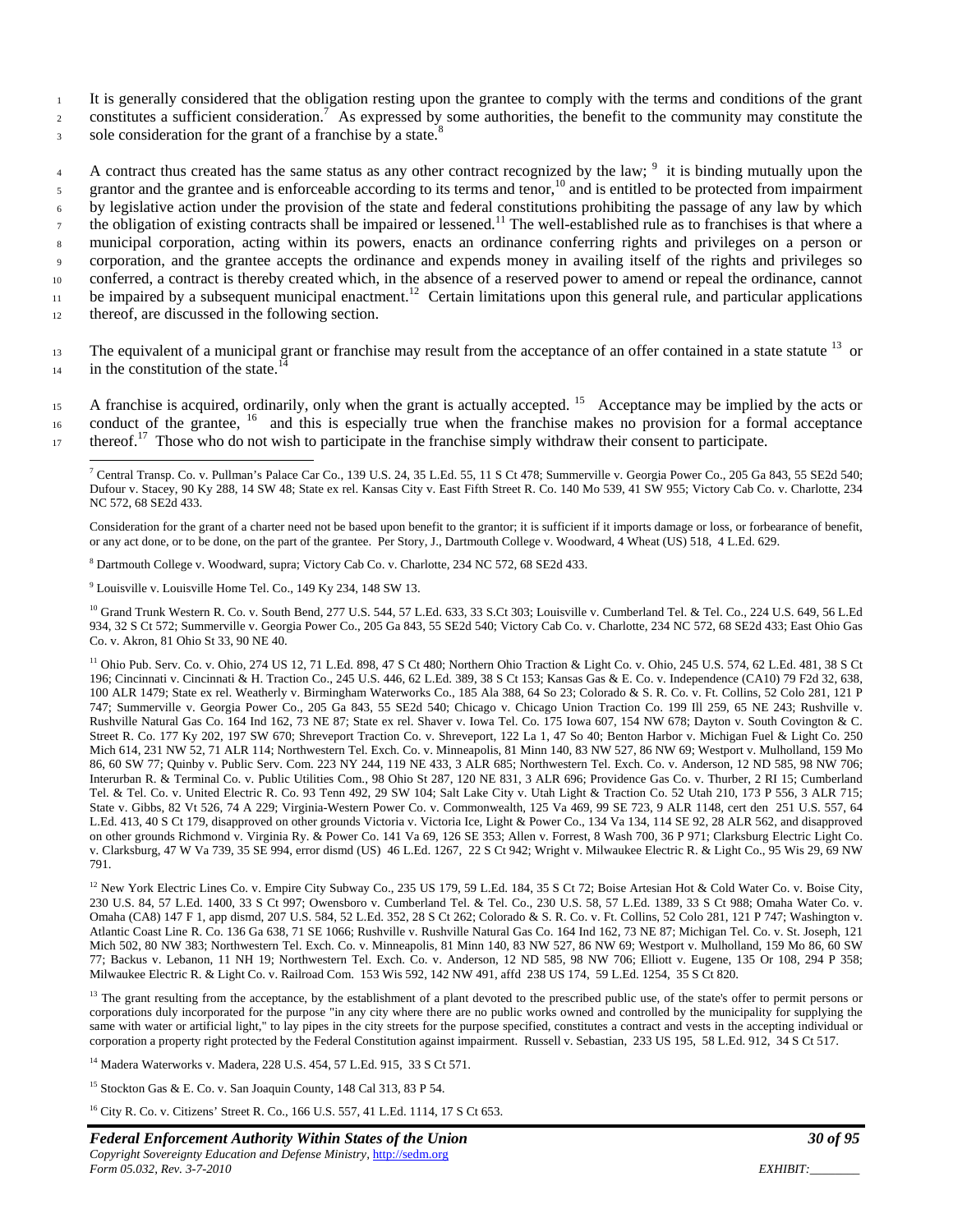The grant of a franchise, when accepted by the grantee, constitutes a binding contract between the parties thereto by which

their rights and obligations are to be determined in accordance with its terms and conditions.<sup>18</sup> The character and extent of

the rights granted in the use of a franchise depend upon the terms of the grant, the nature of the franchise, and the purpose

designed to be accomplished.<sup>19</sup> Moreover, the jurisdiction of the granting authority is a limitation upon the extent of the franchise which is granted.<sup>20</sup>

All franchise agreements created by the government are what the legal profession calls "private law":

|    | "Private law. That portion of the law which defines, regulates, enforces, and administers relationships among    |
|----|------------------------------------------------------------------------------------------------------------------|
| 8  | individuals, associations, and corporations. As used in contradistinction to public law, the term means all that |
| 9  | part of the law which is administered between citizen and citizen, or which is concerned with the definition,    |
| 10 | regulation, and enforcement of rights in cases where both the person in whom the right inheres and the person    |
| 11 | upon whom the obligation is incident are private individuals. See also Private bill; Special law. Compare        |
| 12 | Public Law."                                                                                                     |
| 13 | [Black's Law Dictionary, Sixth Edition, p. 1196]                                                                 |
|    |                                                                                                                  |

 Franchise agreements are private law because they only affect those who consent explicitly (in writing) or implicitly (by their conduct) to participate in the franchise. What all government franchise agreements have in common is that they:

- 1. Operate as contracts.
- 2. Involve mutual consideration of one kind or another to all those who are party to it.
- 3. Regulate the "choice of law" rules applying to the relationship between the grantor of the franchise and the franchisees. For instance, most franchise agreements specify the laws under which disputes are regulated and sometimes even the forums or courts that will hear the disputes. Some franchise agreements even cause those who sign up to waive all of their rights to litigate in a government court and to submit the dispute instead to binding private arbitration.
- 4. Regulate the use of "public property" by the franchisee.
- 5. Operate as a trust or constructive trust. The person in custody of the public property is a trustee over said property under the terms of the franchise agreement, which is the trust document.
- 6. Make those who sign up the object of what the courts call "legal disability". This disability includes a surrender of the right to not be subject to administrative "bills of attainder", which would otherwise be unconstitutional:

| 27 | "The Government urges that the Power Company is estopped to question the validity of the Act creating the               |
|----|-------------------------------------------------------------------------------------------------------------------------|
| 28 | <b>Tennessee Valley Authority</b> , and hence that the stockholders, suing in the right of the corporation, cannot [297 |
| 29 | U.S. 323] maintain this suit.  The principle is invoked that one who accepts the benefit of a statute cannot            |
| 30 | be heard to question its constitutionality. Great Falls Manufacturing Co. v. Attorney General, 124 U.S. 581;            |
| 31 | Wall v. Parrot Silver & Copper Co., 244 U.S. 407; St. Louis Casting Co. v. Prendergast Construction Co.,                |
| 32 | 260 U.S. 469."                                                                                                          |
| 33 | [Ashwander v. Tennessee Valley Auth., 297 U.S. 288 (1936)]                                                              |
| 34 | "when a State willingly accepts a substantial benefit from the Federal Government, it waives its immunity               |
| 35 | under the Eleventh Amendment and consents to suit by the intended beneficiaries of that federal assistance."            |
| 36 | [Papasan v. Allain, 478 U.S. 265 (1986)]                                                                                |
| 37 |                                                                                                                         |
| 38 | CALIFORNIA CIVIL CODE                                                                                                   |
| 39 | DIVISION 3. OBLIGATIONS                                                                                                 |
| 40 | PART 2. CONTRACTS                                                                                                       |
| 41 | CHAPTER 3. CONSENT                                                                                                      |
| 42 | Section 1589                                                                                                            |
| 43 |                                                                                                                         |
|    |                                                                                                                         |

<sup>17</sup> State ex rel. Martin v. Ohio Electric Power Co., 35 Ohio App 481, 172 NE 615, affd 121 Ohio St 235, 167 NE 877.

The rights of the parties are to be determined by the terms of a franchise contract which is included in the provisions of a valid franchise ordinance accepted by the grantee. Columbus R. Power & L. Co. v. Columbus, 249 U.S. 399, 63 L.Ed. 669, 39 S Ct 349, 6 ALR 1648; Cleveland v. Cleveland City R. Co., 194 U.S. 517, 48 L.Ed. 1102, 24 S Ct 756; State ex rel. Weatherly v. Birmingham Waterworks Co., 185 Ala 388, 64 So 23; People ex rel. Jackson v. Suburban R. Co., 178 Ill 594, 53 NE 349; Interurban R. & Terminal Co. v. Public Utilities Com., 98 Ohio St 287, 120 NE 831, 3 ALR 696.

<sup>19</sup> Leonard v. Baylen Street Wharf Co., 59 Fla 547, 52 So 718.

<sup>20</sup> Citizens Tel. Co. v. Cincinnati, N. O. & T. P. R. Co 192 Ky 399, 233 SW 901, 18 ALR 615.

<sup>&</sup>lt;sup>18</sup> Arkansas-Missouri Power Co. v. Brown, 176 Ark 774, 4 SW2d 15, 58 ALR 534; Interurban R. & Terminal Co. v. Public Utilities Com. 98 Ohio St 287, 120 NE 831, 3 ALR 696.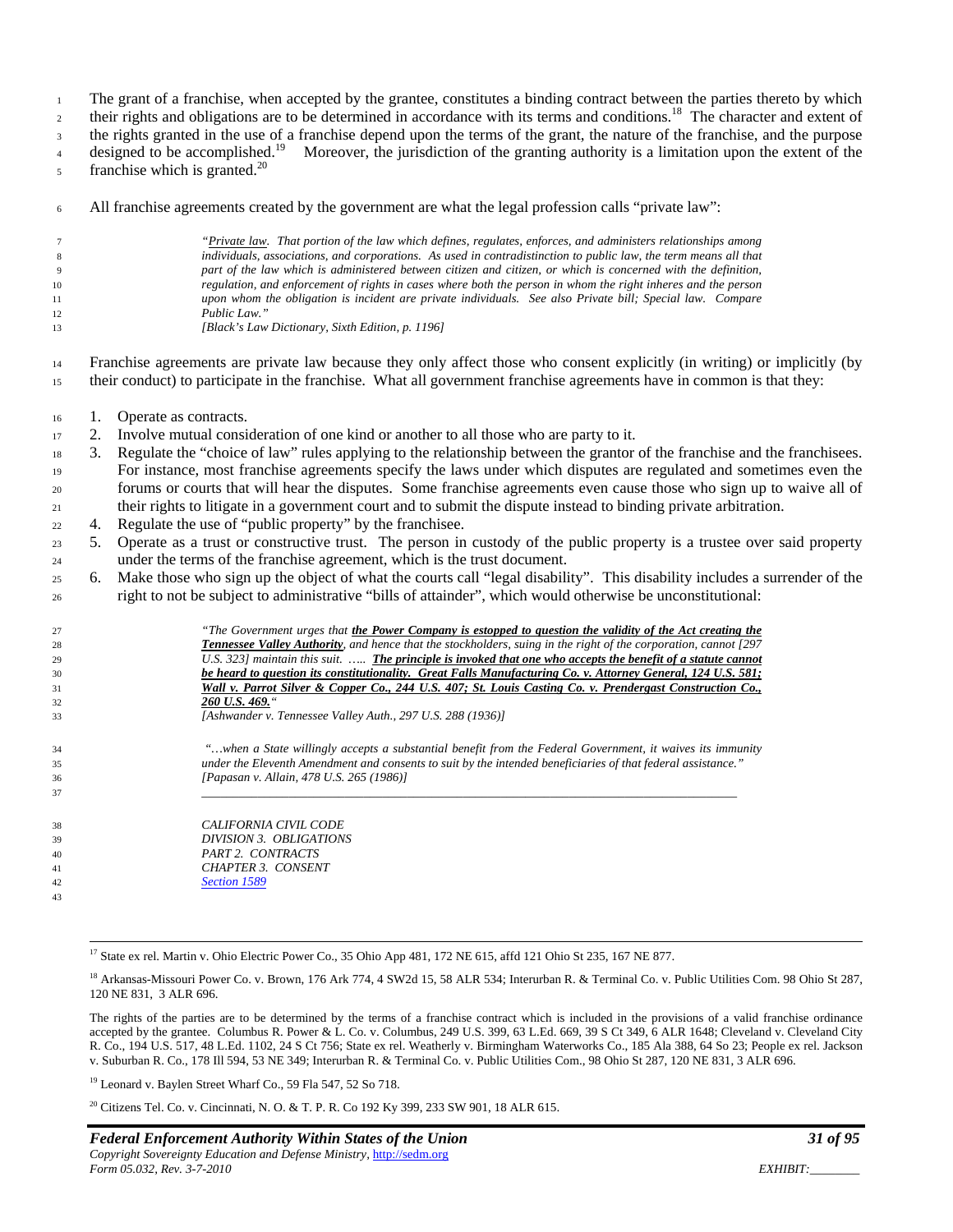| $\mathbf{1}$<br>$\overline{2}$        | 1589. A voluntary acceptance of the benefit of a transaction is equivalent to a consent to all the obligations<br>arising from it, so far as the facts are known, or ought to be known, to the person accepting.                                                                                                                                                         |  |
|---------------------------------------|--------------------------------------------------------------------------------------------------------------------------------------------------------------------------------------------------------------------------------------------------------------------------------------------------------------------------------------------------------------------------|--|
| $\mathfrak{Z}$<br>$\overline{4}$<br>5 | Make those who consent into "trustees" of one kind or another on behalf of the entity granting the franchise. These<br>7.<br>trustees exercise agency on behalf of the trust. If the grantor of the franchise is the government, the franchisees in<br>effect become "trustees" of the "public trust" and therefore an officer of the government granting the franchise. |  |
| 6                                     | Convey rights to each of the parties.<br>8.                                                                                                                                                                                                                                                                                                                              |  |
| $\overline{7}$                        | Constitute "property".<br>9.                                                                                                                                                                                                                                                                                                                                             |  |
|                                       |                                                                                                                                                                                                                                                                                                                                                                          |  |
| $\bf 8$<br>$\overline{9}$             | The authority under the constitution for federal jurisdiction over all property, including federal franchises, originates from<br>Article 4, Section 3, Clause 2 of the United States Constitution, which states in pertinent part:                                                                                                                                      |  |
|                                       |                                                                                                                                                                                                                                                                                                                                                                          |  |
| 10<br>11                              | <b>United States Constitution</b><br>Article 4, Section 3, Clause 2                                                                                                                                                                                                                                                                                                      |  |
|                                       |                                                                                                                                                                                                                                                                                                                                                                          |  |
| 12                                    | The Congress shall have Power to dispose of and make all needful Rules and Regulations respecting the<br>Territory or other Property belonging to the United States; and nothing in this Constitution shall be so                                                                                                                                                        |  |
| 13<br>14                              | construed as to Prejudice any Claims of the United States, or of any particular State.                                                                                                                                                                                                                                                                                   |  |
|                                       |                                                                                                                                                                                                                                                                                                                                                                          |  |
| 15<br>16                              | The "other property" they are talking about can include federal franchises. Of such property and the jurisdiction of the<br>United States over said property, the U.S. Supreme Court has ruled the following:                                                                                                                                                            |  |
| 17<br>18                              | "The Constitution permits Congress to dispose of and to make all needful rules and regulations respecting<br>the territory or other property belonging to the United States. This power applies as well to territory                                                                                                                                                     |  |
| 19                                    | belonging to the United States within the States, as beyond them. It comprehends all the public domain,                                                                                                                                                                                                                                                                  |  |
| 20                                    | wherever it may be. The argument is, that the power to make 'ALL needful rules and regulations' 'is a power                                                                                                                                                                                                                                                              |  |
| 21                                    | of legislation,' 'a full legislative power;' 'that it includes all subjects of legislation in the territory,' and is                                                                                                                                                                                                                                                     |  |
| 22                                    | without any limitations, except the positive prohibitions which affect all the powers of Congress. Congress                                                                                                                                                                                                                                                              |  |
| 23                                    | may then regulate or prohibit slavery upon the public domain within the new States, and such a prohibition                                                                                                                                                                                                                                                               |  |
| 24                                    | would permanently affect the capacity of a slave, whose master might carry him to it. And why not? Because no                                                                                                                                                                                                                                                            |  |
| 25                                    | power has been conferred on Congress. This is a conclusion universally admitted. But the power to 'make                                                                                                                                                                                                                                                                  |  |
|                                       | rules and regulations respecting the territory' is not restrained by State lines, nor are there any constitutional                                                                                                                                                                                                                                                       |  |
| 26                                    |                                                                                                                                                                                                                                                                                                                                                                          |  |
| 27                                    | prohibitions upon its exercise in the domain of the United States within the States; and whatever rules and                                                                                                                                                                                                                                                              |  |
|                                       | regulations respecting territory Congress may constitutionally make are supreme, and are not dependent on                                                                                                                                                                                                                                                                |  |
| 28<br>29<br>30                        | the situs of 'the territory."<br>[Dred Scott v. Sandford, 60 U.S. 393, 509-510 (1856)]                                                                                                                                                                                                                                                                                   |  |
|                                       | Based on Constitution Article 4, Section 3, Clause 2, whenever we find the phrase:                                                                                                                                                                                                                                                                                       |  |
| 31<br>32                              | "make all needful Rules and Regulations respecting the Territory and other Property"                                                                                                                                                                                                                                                                                     |  |
| 33                                    | appears in federal statutes, undoubtedly we are dealing with either federal territory, federal property, or a federal                                                                                                                                                                                                                                                    |  |
| 34                                    | franchise that also is property. Below are a few examples right out of the U.S. Code of statutes dealing with the                                                                                                                                                                                                                                                        |  |
| 35                                    | management of federal property or territory. Note, for instance, that the Secretary of the Treasury is empowered to "make                                                                                                                                                                                                                                                |  |
| 36                                    | all needful rules and regulations for the enforcement of this title", which deals exclusively with government franchises and                                                                                                                                                                                                                                             |  |
| 37                                    | privileges:                                                                                                                                                                                                                                                                                                                                                              |  |
| 38                                    | 26 U.S.C. §7805(a): Application of Internal Revenue Laws. Franchise: "trade or business"<br>1.                                                                                                                                                                                                                                                                           |  |
|                                       |                                                                                                                                                                                                                                                                                                                                                                          |  |
|                                       | "Except where such authority is expressly given by this title to any person other than an officer or employee of                                                                                                                                                                                                                                                         |  |
|                                       | the Treasury Department, the Secretary shall prescribe all needful rules and regulations for the enforcement of                                                                                                                                                                                                                                                          |  |
| 39<br>40<br>41<br>42                  | this title, including all rules and regulations as may be necessary by reason of any alteration of law in relation<br>to internal revenue."                                                                                                                                                                                                                              |  |
| 43                                    | 16 U.S.C. §363: Hot Springs National Park. Subject: Federal territory or possession.<br>2.                                                                                                                                                                                                                                                                               |  |
|                                       |                                                                                                                                                                                                                                                                                                                                                                          |  |
|                                       | "Full power is vested in the Secretary of the Interior to provide, in all leases to be executed against any<br>combination among lessees or their assigns, as to ownership, prices, or accommodations at any bathhouse; as                                                                                                                                               |  |
|                                       | well as to make <b>all needful rules and regulations</b> as to the use of the hot water, and to prevent its waste,                                                                                                                                                                                                                                                       |  |
|                                       | including full power to authorize the superintendent of said park to make examination and inspection at any                                                                                                                                                                                                                                                              |  |
| 44<br>45<br>46<br>47<br>48            | time of the manner of using the hot water at any bathtub, that it may be used in proper quantity only, and to<br>prevent its waste;"                                                                                                                                                                                                                                     |  |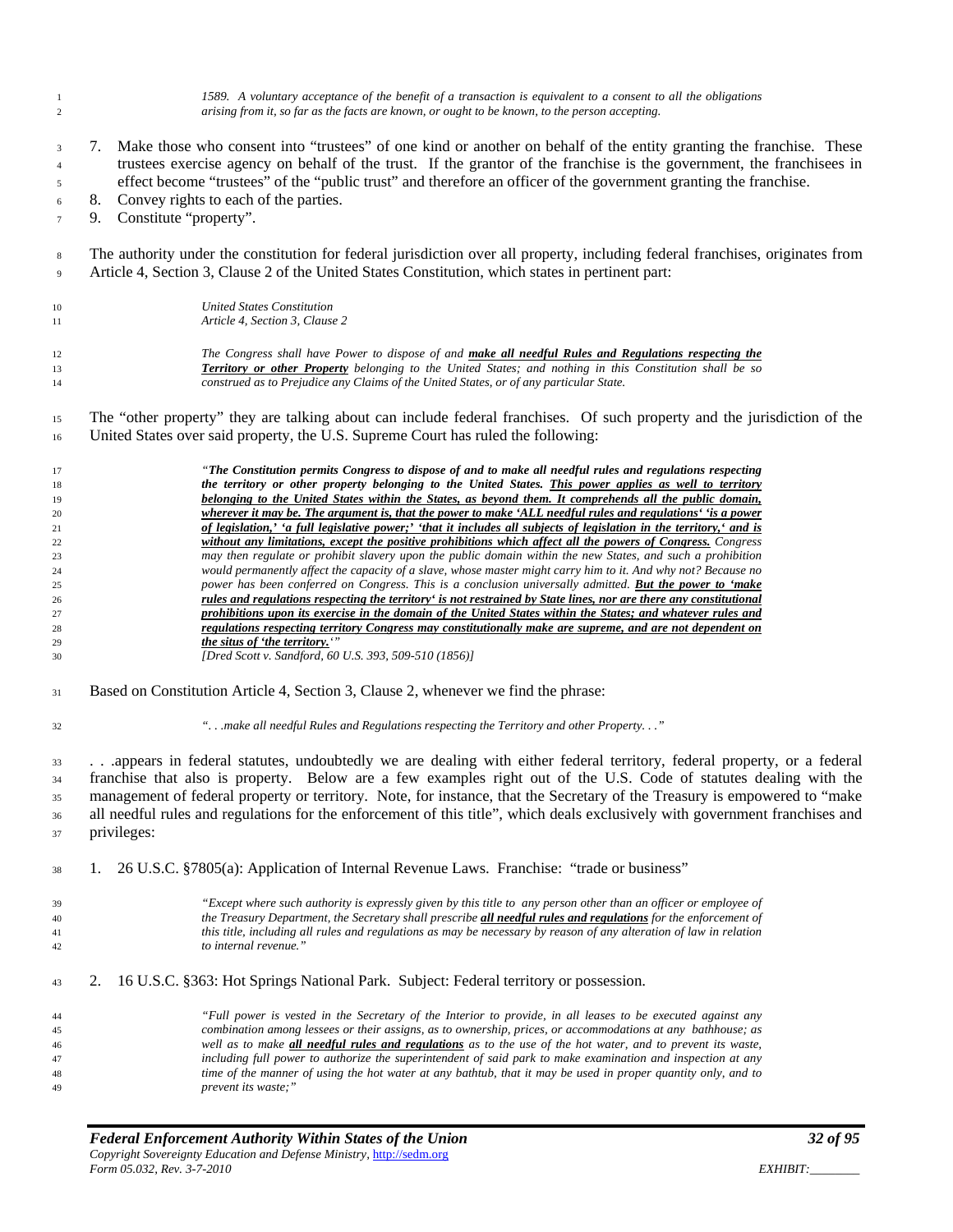|    | The Commissioner of Indian Affairs, under the direction of the Secretary of the Interior, is authorized and<br>directed to select and designate some one of the schools or other institution herein specifically provided for as<br>an "Indian Reform School", and to make all needful rules and regulations for its conduct, and the placing of |
|----|--------------------------------------------------------------------------------------------------------------------------------------------------------------------------------------------------------------------------------------------------------------------------------------------------------------------------------------------------|
|    | 11. 25 U.S.C. §302: Indian Reform School; rules and regulations; consent of parents to placing youth in reform school.<br>Subject: Federal territory or possession. All Indian reservations are a federal territory or possession.                                                                                                               |
|    | promulgate all needful rules and regulations for the carrying out of the provisions of this title.                                                                                                                                                                                                                                               |
|    | federal highways are federal possessions.<br>Except as provided in sections 204(f) and 205(a) of this title, the Secretary is authorized to prescribe and                                                                                                                                                                                        |
|    | 10. 23 U.S.C. §315: Highways, Rules, regulations, and recommendations. Subject: Federal territory or possession. All                                                                                                                                                                                                                             |
|    | The President is authorized to make <i>all needful rules and regulations</i> for carrying out his functions under<br>the provisions of this section.                                                                                                                                                                                             |
|    | (i) Rules and regulations of President                                                                                                                                                                                                                                                                                                           |
| 9. | 19 U.S.C. §1336(i): Equalization of costs of production. Subject: Privileged foreign commerce under Article, 1,<br>Section 8, Clause 3.                                                                                                                                                                                                          |
|    | And the Secretary of the Interior shall make and publish all needful rules and regulations for carrying out the<br>purposes of this Act, and shall expend for said purposes such sums as Congress may appropriate therefor.                                                                                                                      |
|    | possession.                                                                                                                                                                                                                                                                                                                                      |
| 8. | 16 U.S.C. §701: Protection of migratory game and insectivorous birds, generally. Subject: Federal territory or                                                                                                                                                                                                                                   |
|    | accordance with the purposes of said sections, including regulations for hunting, capturing, or killing predatory<br>animals, such as wolves, coyotes, cougar, and other species destructive to livestock or wildlife within the limits<br>of said game preserve.                                                                                |
|    | The Secretary of Agriculture shall execute the provisions of sections 689 to 689d of this title, and he is<br>authorized to make all needful rules and regulations for the administration of such game preserves in                                                                                                                              |
| 7. | 16 U.S.C. §689c: Rules and regulations for administration of the Tahquitz Preserve; predatory animals. Subject:<br>Federal territory or possession.                                                                                                                                                                                              |
|    | not be altered or changed without the legislative approval of such States.                                                                                                                                                                                                                                                                       |
|    | wolves, coyotes, foxes, pumas, and other species destructive to livestock or wildlife or agriculture within the<br>limits of said fish and game sanctuaries or refuges: Provided, That the present jurisdiction of the States shall                                                                                                              |
|    | game sanctuaries or refuges in accordance with the purpose of sections 694 to 694b of this title, including<br>regulations not in contravention of State laws for hunting, capturing, or killing predatory animals, such as                                                                                                                      |
|    | The Secretaries of Agriculture and Commerce shall execute the provisions of sections 694 to 694b of this title,<br>and they are jointly authorized to make all needful rules and regulations for the administration of such fish and                                                                                                             |
| 6. | 16 U.S.C. §694b: Rules and regulations for the administration of sanctuaries in national forests; jurisdiction of States.<br>Subject: Federal territory or possession.                                                                                                                                                                           |
|    | The Secretary of the Interior, subject to the approval of the President, shall have the power to make and shall<br>make all needful rules and regulations for the care of the battlefield, and for the establishment and marking of<br>lines of battle and other historical features of the battlefield.                                         |
| 5. | 16 U.S.C. §423g: National military parks, rules and regulations. Subject: Federal territory or possession.                                                                                                                                                                                                                                       |
|    | make all needful rules and regulations for the care of the park, and for the establishment and marking of lines<br>of battle and other historical features of the park.                                                                                                                                                                          |
|    | The Secretary of the Interior, subject to the approval of the President, shall have the power to make and shall                                                                                                                                                                                                                                  |
| 4. | 16 U.S.C. §425h: National military parks, rules and regulations. Subject: Federal territory or possession.                                                                                                                                                                                                                                       |
|    | The Secretary of the Interior shall have the power to make all needful rules and regulations for the care of the<br>park, and for the establishment and marking of lines of battle and other historical features of the park.                                                                                                                    |
| 3. | 16 U.S.C. §430r: National military parks, rules and regulations. Subject: Federal territory or possession.                                                                                                                                                                                                                                       |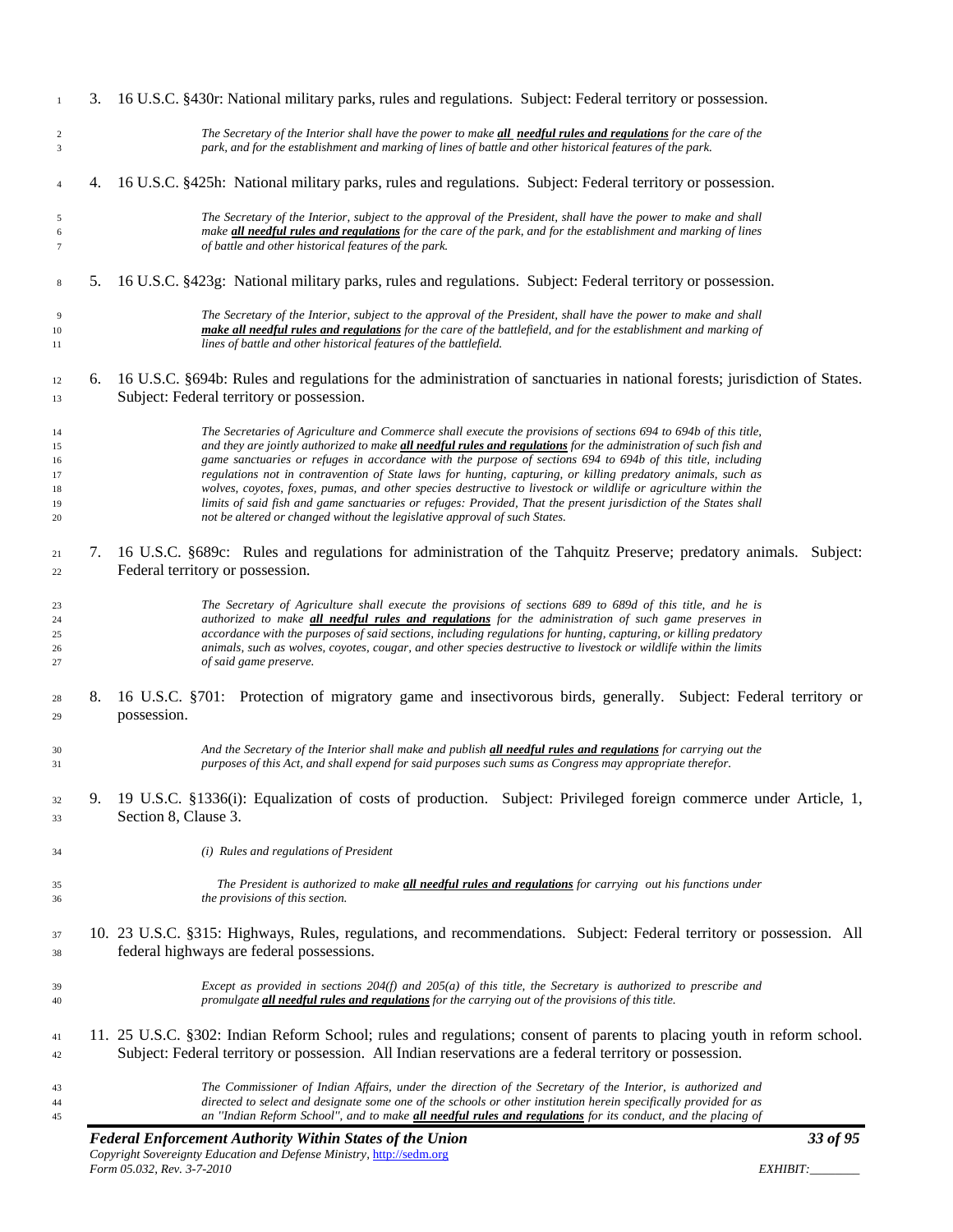| $\mathbf{1}$         | Indian youth therein: Provided, That the appropriation for collection and transportation, and so forth, of                                                                                                                           |
|----------------------|--------------------------------------------------------------------------------------------------------------------------------------------------------------------------------------------------------------------------------------|
| $\sqrt{2}$           | pupils, and the specific appropriation for such school so selected shall be available for its support and                                                                                                                            |
| $\sqrt{3}$           | maintenance: Provided further, That the consent of parents, guardians, or next of kin shall not be required to                                                                                                                       |
| $\overline{4}$       | place Indian youth in said school.                                                                                                                                                                                                   |
| 5                    | 12. 25 U.S.C. §317: Right of Way through Indian lands: Regulations. Subject: Federal territory or possession. All Indian                                                                                                             |
| 6                    | reservations are a federal territory or possession.                                                                                                                                                                                  |
| 7                    | The Secretary of the Interior shall make all needful rules and regulations, not inconsistent with sections 312 to                                                                                                                    |
| $\,$ 8 $\,$          | 318 of this title, for the proper execution and carrying into effect of all the provisions of said sections.                                                                                                                         |
| $\overline{9}$<br>10 | 13. 30 U.S.C. §75: Coal Land Entries in General, Conflicting claims upon coal lands; rules and regulations.<br>Subject:<br>Federal territory or possession. Bureau of Land Management only handles federal territory or possessions. |
| 11                   | Director of the Bureau of Land Management is authorized to issue all needful rules and regulations for                                                                                                                               |
| 12                   | carrying into effect the provisions of this section and sections 71 to 74 of this title.                                                                                                                                             |
| 13                   | 14. 31 U.S.C. §783: Property Management, Rules and regulations. Subject: Federal territory or possession.                                                                                                                            |
| 14                   | The Comptroller General is authorized to make all needful rules and regulations for the Government of the                                                                                                                            |
| 15                   | General Accounting Office Building, and to annex to such rules and regulations such reasonable penalties,                                                                                                                            |
| 16                   | within the limits prescribed in subsection (b), as will ensure their enforcement. Such rules and regulations shall                                                                                                                   |
| 17                   | be posted and kept posted in a conspicuous place on such Federal property.                                                                                                                                                           |
| 18                   | Of participation in franchises, both the founding fathers and the Bible say we should avoid them at all costs:                                                                                                                       |
| 19                   | "It is our true policy to steer clear of permanent alliances [contracts/covenants] with any portion of the foreign world."                                                                                                           |
| 20                   | [George Washington, Farewell Address]                                                                                                                                                                                                |
| 21                   | "Peace, commerce, and honest friendship with all nations - entangling alliances [contracts, covenants, treaties] with none."                                                                                                         |
| $\overline{22}$      | [Thomas Jefferson, First Inaugural Address, March 4, 1801]                                                                                                                                                                           |
| 23                   | "You shall make no covenant with them [foreigners], nor with their [pagan government] gods [or judges]. They shall not dwell                                                                                                         |
| 24                   | in your land (and you shall not dwell in theirs by becoming a "resident" in the process of contracting with them), lest they                                                                                                         |
| 25                   | make you sin against Me. For if you serve their gods [under contract or agreement], it will surely be a snare to you."                                                                                                               |
| 26                   | [Exodus 23:32-33, Bible, NKJV]                                                                                                                                                                                                       |
| 27                   | If you would like to investigate further exactly how franchises work and their nature as "property", please see:                                                                                                                     |

*Government Instituted Slavery Using Franchises*, Form #05.030 <http://sedm.org/Forms/FormIndex.htm>

 The most important and relevant affect that franchises have on the status of those who participate in them are summarized below, extracted from the conclusions found in the above document and reviewed again here to make sure you don't miss them:

- 1. Franchisees must abide by all the terms of the franchise agreement that pertain to them.
- 2. Franchisees forfeit the constitutional prohibition against "bills of attainder" and become directly subject to administrative penalties without a court trial.
- 3. Franchisees satisfy the definition of "person" found in the franchise agreement.
- 4. Franchisees become "public officers", agents, and sometimes "employees" of the government granting the franchise who are subject to government regulation and control. Acting as a "public officer" is the only method by which the government can regulate the conduct of those engaged in the franchise. It is otherwise unconstitutional and a violation of the [Thirteenth Amendment](http://caselaw.lp.findlaw.com/data/constitution/amendment13/) prohibition of involuntary servitude to impose any kind "duty" upon a private person. The only exception to the prohibition against imposing duties upon private parties is in connection with enforcement of the prohibition against hurting the equal rights of your neighbor connected with the criminal or penal laws.
- 5. As "public officers", franchisees are exempt from the requirement for enforcement implementing regulations pursuant to [5 U.S.C. §552\(](http://www4.law.cornell.edu/uscode/html/uscode05/usc_sec_05_00000552----000-.html)a)(1) and [44 U.S.C. §1505\(](http://www4.law.cornell.edu/uscode/html/uscode44/usc_sec_44_00001505----000-.html)a) and may have federal statutes enforced directly against them. See: *Federal Enforcement Authority within States of the Union*, Form #05.032
	- <http://sedm.org/Forms/FormIndex.htm>
- 6. Franchisees become "residents" within the jurisdiction of the government granting the franchise.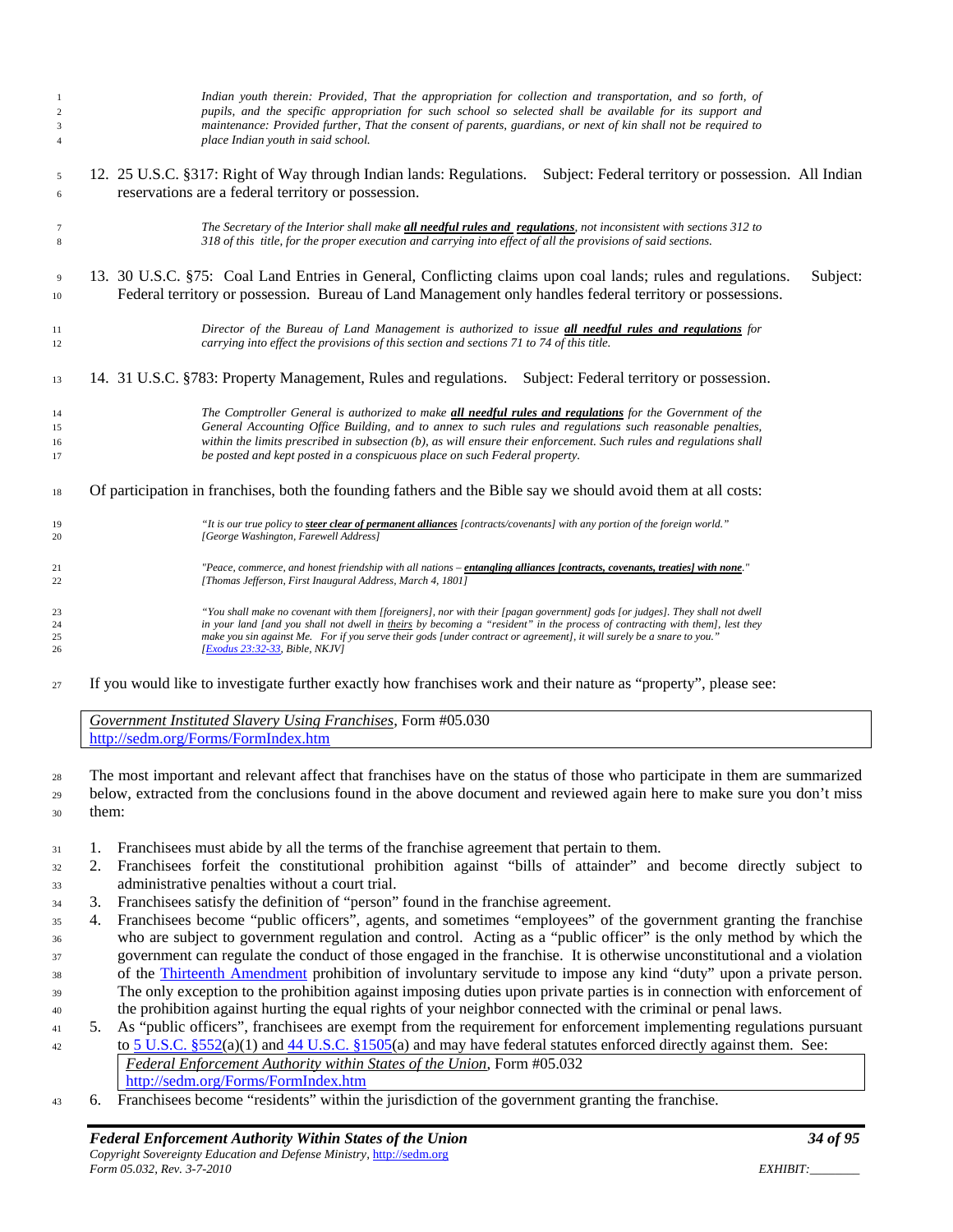- 6.1. In most cases, this means that the "effective domicile" of the "res" or "RES-IDENT" they represent, who is a "public officer", is on federal territory within the exterior limits of the state that they occupy.
- 6.2. These federal areas, in a sense, constitute an "artificial state" created for the sole purpose of conducting "business" with the government.
- 6.3. The reason that all state and federal government and all those conducting business with said government must have a domicile on federal territory is that these areas are not protected by the Bill of Rights, and therefore they have no rights, but only statutorily granted "privileges" and franchises. This provides a convenient totalitarian vehicle for the government to enforce its interests in connection with the franchises or "public rights".

 7. Franchisees become "trustees" over public property, which public property was created by donating their private property temporarily to a "public use" in order to produce the benefits of the franchise.

| 11 | "Men are endowed by their Creator with certain unalienable rights,-'life, liberty, and the pursuit of happiness;" |
|----|-------------------------------------------------------------------------------------------------------------------|
| 12 | and to 'secure,' not grant or create, these rights, governments are instituted. That property for income] which a |
| 13 | man has honestly acquired he retains full control of, subject to these limitations: First, that he shall not use  |
| 14 | it to his neighbor's injury, and that does not mean that he must use it for his neighbor's benefit; second,       |
| 15 | that if he devotes it to a public use, he gives to the public a right to                                          |
| 16 | control that use; and third, that whenever the public needs require, the public may take it upon                  |
| 17 | <i>payment of due compensation.</i>                                                                               |
| 18 | [Budd v. People of State of New York, 143 U.S. 517 (1892)]                                                        |

 8. In most cases, franchisees forfeit their right to hear disputes in a Constitution Article III court or in front of an Article III judge if the matter deals with a federal franchise. Instead, disputes may be heard in Article I or Article IV courts, which are part of the Executive Branch of the government. We call such courts "administrative courts".

 9. Franchisees implicitly consent to the choice of law rules dictated by the franchise agreement. Their effective domicile moves to the place dictated by the franchise agreement. In the case of the Internal Revenue Code, for instance, [26](http://www4.law.cornell.edu/uscode/html/uscode26/usc_sec_26_00007701----000-.html)  [U.S.C. §7701\(](http://www4.law.cornell.edu/uscode/html/uscode26/usc_sec_26_00007701----000-.html)a)(39) and [§7408\(](http://www4.law.cornell.edu/uscode/html/uscode26/usc_sec_26_00007408----000-.html)d) both dictate that the effective domicile of all "franchisees" is the District of Columbia. The place where all disputes must be settled is under the I.R.C. franchise agreement is in federal court under the laws of the District of Columbia, rather than state law.

#### <span id="page-34-0"></span>**6.3 "Benefits"**

 Next, we will look at the meaning of "benefits" within the groups specifically exempted. The term "benefit" is defined in the following statute.

- *[TITLE 5](http://www.law.cornell.edu/uscode/html/uscode05/usc_sup_01_5.html) > [PART I](http://www.law.cornell.edu/uscode/html/uscode05/usc_sup_01_5_10_I.html) [> CHAPTER 5](http://www.law.cornell.edu/uscode/html/uscode05/usc_sup_01_5_10_I_30_5.html) [> SUBCHAPTER II](http://www.law.cornell.edu/uscode/html/uscode05/usc_sup_01_5_10_I_30_5_40_II.html) > § 552a § [552a. Records maintained on individuals](http://www.law.cornell.edu/uscode/html/uscode05/usc_sec_05_00000552---a000-.html)*
- *Definitions.— For purposes of this section—*

 *(12) the term "Federal benefit program" means any program administered or funded by the Federal Government, or by any agent or State on behalf of the Federal Government, providing cash or in-kind assistance in the form of payments, grants, loans, or loan guarantees to individuals;. . .*

- The two criteria to receive a "benefit" are:
- $37 \quad 1.$  The recipient must be an "Individual", who is defined in 5 U.S.C. §552a(a)(2) as a "citizen or resident of the United States" domiciled on federal territory and not within any state of the Union.
- 2. The recipient must receive cash or in-kind assistance in the form of payments, grants, loans, or loan guarantees.

 The above definition *excludes* Federal Reserve Notes as "cash, grants. Loans, or loan guarantees", which are not lawful money and since they are backed by nothing, do not constitute "consideration", as we prove below:

*The Money Scam*, Form #05.041 <http://sedm.org/Forms/FormIndex.htm>

- Below is yet another definition of "benefit" from Black's Law Dictionary:
- 

 *Benefit. Advantage; profit; fruit; privilege; gain; interest. The receiving as the exchange for promise some performance or forbearance which promisor was not previously entitled to receive. Graphic Arts Finishers,*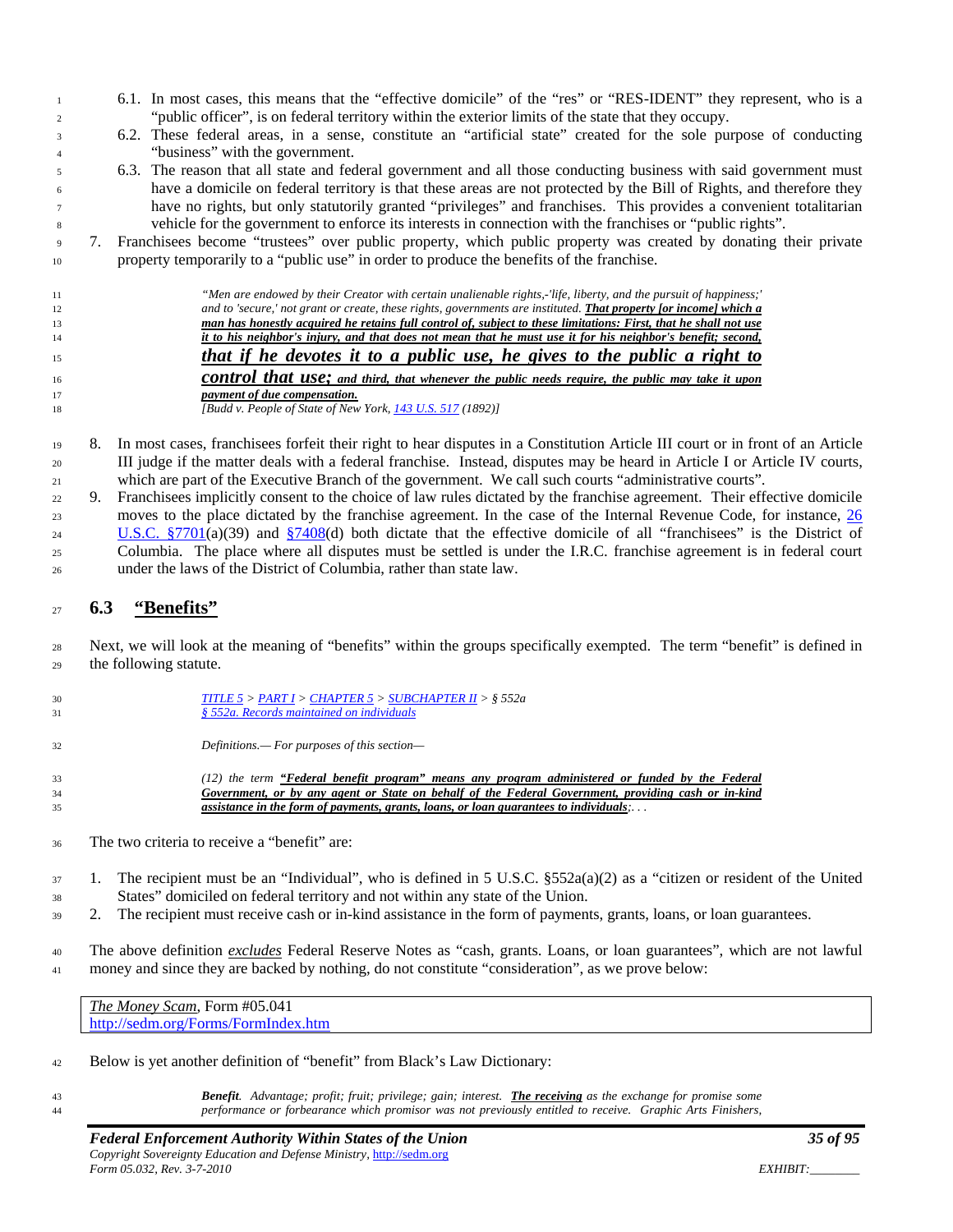| $\mathbf{1}$                                                         |                      | Inc. v. Boston Redevelopment Authority, 357 Mass. 49, 255 N.E.2d 793, 795. Benefits are something to                                                                                                                                                                                                                                                                                                                                                                                                                                                                                                                                                                                                                                                                                                                                                                                                                                                                                                                                                                                                         |
|----------------------------------------------------------------------|----------------------|--------------------------------------------------------------------------------------------------------------------------------------------------------------------------------------------------------------------------------------------------------------------------------------------------------------------------------------------------------------------------------------------------------------------------------------------------------------------------------------------------------------------------------------------------------------------------------------------------------------------------------------------------------------------------------------------------------------------------------------------------------------------------------------------------------------------------------------------------------------------------------------------------------------------------------------------------------------------------------------------------------------------------------------------------------------------------------------------------------------|
| $\overline{c}$                                                       |                      | advantage of, or profit to, recipient. Cheltenham Tp. V. Cheltenham Tp. Police Dept., 11 Pa.Cmwlth. 348, 312                                                                                                                                                                                                                                                                                                                                                                                                                                                                                                                                                                                                                                                                                                                                                                                                                                                                                                                                                                                                 |
| 3                                                                    |                      | A.2d 835, 838.                                                                                                                                                                                                                                                                                                                                                                                                                                                                                                                                                                                                                                                                                                                                                                                                                                                                                                                                                                                                                                                                                               |
|                                                                      |                      |                                                                                                                                                                                                                                                                                                                                                                                                                                                                                                                                                                                                                                                                                                                                                                                                                                                                                                                                                                                                                                                                                                              |
| $\overline{4}$                                                       |                      | Financial assistance received in time of sickness, disability, unemployment, etc. either from insurance or public                                                                                                                                                                                                                                                                                                                                                                                                                                                                                                                                                                                                                                                                                                                                                                                                                                                                                                                                                                                            |
| 5                                                                    |                      | programs such as social security.                                                                                                                                                                                                                                                                                                                                                                                                                                                                                                                                                                                                                                                                                                                                                                                                                                                                                                                                                                                                                                                                            |
|                                                                      |                      | Contracts. When it is said that a valuable consideration for a promise may consist of a benefit to the promisor,                                                                                                                                                                                                                                                                                                                                                                                                                                                                                                                                                                                                                                                                                                                                                                                                                                                                                                                                                                                             |
| 6<br>$\overline{7}$                                                  |                      | "benefit" means that the promisor has, in return for his promise, acquired some legal right to which he would                                                                                                                                                                                                                                                                                                                                                                                                                                                                                                                                                                                                                                                                                                                                                                                                                                                                                                                                                                                                |
| 8                                                                    |                      | not otherwise have been entitled. Woolum v. Sizemore, 267 Ky. 384, 102 S.W.2d 323, 324. "Benefits" of                                                                                                                                                                                                                                                                                                                                                                                                                                                                                                                                                                                                                                                                                                                                                                                                                                                                                                                                                                                                        |
| 9                                                                    |                      | contract are advantages which result to either party from performance by other. DeCarlo v. Geryco, Inc. 46                                                                                                                                                                                                                                                                                                                                                                                                                                                                                                                                                                                                                                                                                                                                                                                                                                                                                                                                                                                                   |
| 10                                                                   |                      | N.C. App. 15, 264 S.E.2d 370, 375.                                                                                                                                                                                                                                                                                                                                                                                                                                                                                                                                                                                                                                                                                                                                                                                                                                                                                                                                                                                                                                                                           |
|                                                                      |                      |                                                                                                                                                                                                                                                                                                                                                                                                                                                                                                                                                                                                                                                                                                                                                                                                                                                                                                                                                                                                                                                                                                              |
| 11<br>12                                                             |                      | Eminent domain. It is a rule that, in assessing damages for private property taken or injured for public use,<br>"special benefits" may be set off against the amount of damage found, but not "general benefits," Within the                                                                                                                                                                                                                                                                                                                                                                                                                                                                                                                                                                                                                                                                                                                                                                                                                                                                                |
| 13                                                                   |                      | meaning of this rule, general benefits are such as accrue to the community at large, to the vicinage, or to all                                                                                                                                                                                                                                                                                                                                                                                                                                                                                                                                                                                                                                                                                                                                                                                                                                                                                                                                                                                              |
| 14                                                                   |                      | property similarly situated with reference to the work or improvement in question; while special benefits are                                                                                                                                                                                                                                                                                                                                                                                                                                                                                                                                                                                                                                                                                                                                                                                                                                                                                                                                                                                                |
| 15                                                                   |                      | such as accrue directly and solely to the owner of the land in question and not to others.                                                                                                                                                                                                                                                                                                                                                                                                                                                                                                                                                                                                                                                                                                                                                                                                                                                                                                                                                                                                                   |
|                                                                      |                      |                                                                                                                                                                                                                                                                                                                                                                                                                                                                                                                                                                                                                                                                                                                                                                                                                                                                                                                                                                                                                                                                                                              |
| 16                                                                   |                      | As respects eminent domain law, "general benefits" are those which arise from the fulfillment of the public<br>object which justified the taking, while "special benefits" are those which arise from the particular relation of                                                                                                                                                                                                                                                                                                                                                                                                                                                                                                                                                                                                                                                                                                                                                                                                                                                                             |
| 17<br>18                                                             |                      | the land in question to the public improvement. Morehead v. State Dept. of Roads, 195 Neb. 31, 236 N.W.2d                                                                                                                                                                                                                                                                                                                                                                                                                                                                                                                                                                                                                                                                                                                                                                                                                                                                                                                                                                                                    |
| 19                                                                   |                      | 623, 627.                                                                                                                                                                                                                                                                                                                                                                                                                                                                                                                                                                                                                                                                                                                                                                                                                                                                                                                                                                                                                                                                                                    |
| 20                                                                   |                      | [Black's Law Dictionary, Sixth Edition, p. 158]                                                                                                                                                                                                                                                                                                                                                                                                                                                                                                                                                                                                                                                                                                                                                                                                                                                                                                                                                                                                                                                              |
| 21<br>22<br>23<br>24<br>25<br>26<br>27<br>28<br>29<br>30<br>31<br>32 | 1.<br>2.<br>3.<br>4. | The above meaning of the word "benefit" is vague and depends on which of the two parties to a franchise or prospective<br>franchise is permitted to define it. There are many reasons why legislators might purposefully leave words undefined.<br>Some of these reasons include the fact that they might want:<br>The definition to be subjective so as to replace a "society of law" with a "society of men".<br>The jury and the judge, who are usually "benefit" recipients, to be in charge of defining it. This, however, causes a<br>criminal violation of:<br>2.1. 18 U.S.C. §208 on the part of the judge.<br>2.2. 18 U.S.C. §201 in the case of the jurists, who are public officials.<br>To delegate to federal judges the authority to reach beyond the government's constitutionally delegated power.<br>Typically this is done by giving undue and excessive "policy" discretion to federal judges in order to convert a society<br>of men into a society of law.<br>To politicize and compel the court to engage in public policy questions rather than legal questions and therefore violate |
| 33                                                                   |                      | the separation of powers doctrine. See:                                                                                                                                                                                                                                                                                                                                                                                                                                                                                                                                                                                                                                                                                                                                                                                                                                                                                                                                                                                                                                                                      |
|                                                                      |                      | Political Jurisdiction, Form #05.004                                                                                                                                                                                                                                                                                                                                                                                                                                                                                                                                                                                                                                                                                                                                                                                                                                                                                                                                                                                                                                                                         |
|                                                                      |                      | http://sedm.org/Forms/FormIndex.htm                                                                                                                                                                                                                                                                                                                                                                                                                                                                                                                                                                                                                                                                                                                                                                                                                                                                                                                                                                                                                                                                          |
| 34                                                                   |                      | Any attempt to delegate arbitrary power to a judge represents slavery itself, according to the U.S. Supreme Court:                                                                                                                                                                                                                                                                                                                                                                                                                                                                                                                                                                                                                                                                                                                                                                                                                                                                                                                                                                                           |
| 35                                                                   |                      | "When we consider the nature and the theory of our institutions of government, the principles upon which they                                                                                                                                                                                                                                                                                                                                                                                                                                                                                                                                                                                                                                                                                                                                                                                                                                                                                                                                                                                                |
| 36                                                                   |                      | are supposed*370 to rest, and review the history of their development, we are constrained to conclude that they                                                                                                                                                                                                                                                                                                                                                                                                                                                                                                                                                                                                                                                                                                                                                                                                                                                                                                                                                                                              |
| 37                                                                   |                      | do not mean to leave room for the play and action of purely personal and arbitrary power. Sovereignty itself is,                                                                                                                                                                                                                                                                                                                                                                                                                                                                                                                                                                                                                                                                                                                                                                                                                                                                                                                                                                                             |
| 38                                                                   |                      | of course, not subject to law, for it is the author and source of law; but in our system, while sovereign powers                                                                                                                                                                                                                                                                                                                                                                                                                                                                                                                                                                                                                                                                                                                                                                                                                                                                                                                                                                                             |
| 39<br>40                                                             |                      | are delegated to the agencies of government, sovereignty itself remains with the people, by whom and for whom<br>all government exists and acts. And the law is the definition and limitation of power. It is, indeed, quite true that                                                                                                                                                                                                                                                                                                                                                                                                                                                                                                                                                                                                                                                                                                                                                                                                                                                                       |
| 41                                                                   |                      | there must always be lodged somewhere, and in some person or body, the authority of final decision; and in                                                                                                                                                                                                                                                                                                                                                                                                                                                                                                                                                                                                                                                                                                                                                                                                                                                                                                                                                                                                   |
| 42                                                                   |                      | many cases of mere administration, the responsibility is purely political, no appeal lying except to the ultimate                                                                                                                                                                                                                                                                                                                                                                                                                                                                                                                                                                                                                                                                                                                                                                                                                                                                                                                                                                                            |
| 43                                                                   |                      | tribunal of the public judgment, exercised either in the pressure of opinion, or by means of the suffrage. <b>But the</b>                                                                                                                                                                                                                                                                                                                                                                                                                                                                                                                                                                                                                                                                                                                                                                                                                                                                                                                                                                                    |
| 44                                                                   |                      | fundamental rights to life, liberty, and the pursuit of happiness, considered as individual possessions, are                                                                                                                                                                                                                                                                                                                                                                                                                                                                                                                                                                                                                                                                                                                                                                                                                                                                                                                                                                                                 |
| 45                                                                   |                      | secured by those maxims of constitutional law which are the monuments showing the victorious progress of                                                                                                                                                                                                                                                                                                                                                                                                                                                                                                                                                                                                                                                                                                                                                                                                                                                                                                                                                                                                     |
| 46                                                                   |                      | the race in securing to men the blessings of civilization under the reign of just and equal laws, so that, in the                                                                                                                                                                                                                                                                                                                                                                                                                                                                                                                                                                                                                                                                                                                                                                                                                                                                                                                                                                                            |

 *government of laws and not of men.' For the very idea that one man may be compelled to hold his life, or the means of living, or any material right essential to the enjoyment of life, at the mere will of another, seems to*<br>be intolerable in any country where freedom prevails, as being the essence of slavery itself." *be intolerable in any country where freedom prevails, as being the essence of slavery itself."*

*famous language of the Massachusetts bill of rights, the government of the commonwealth 'may be a* 

*[Yick Wo v. Hopkins, 118 U.S. 356, 6 S.Ct. 1064 (U.S. 1886)]*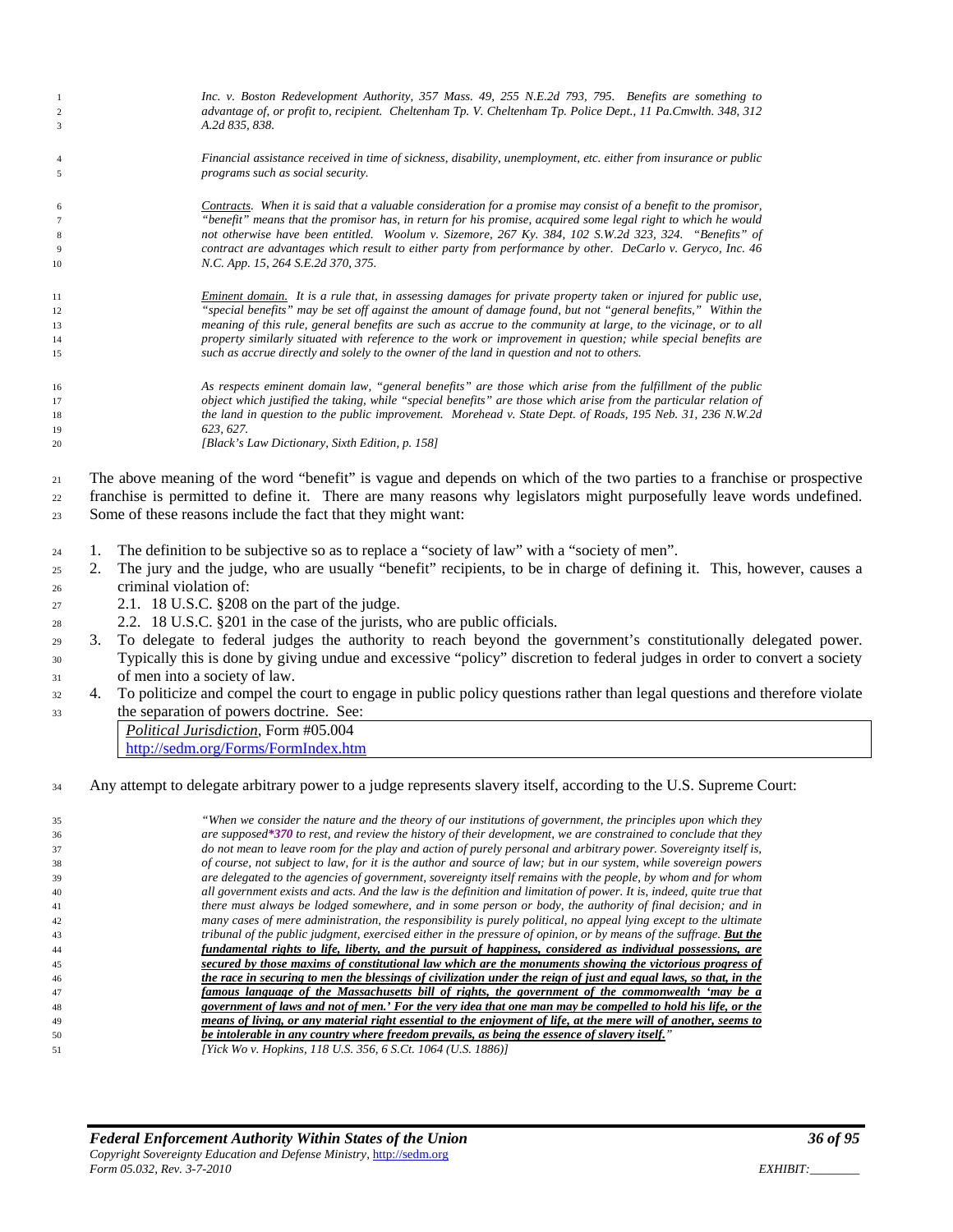If the word "benefit" is not defined within the context of the specific franchise you are accused of violating, then the word is what the legal profession calls "void for vagueness", thus rendering it a violation of due process of law and a tort to prosecute anyone for a crime involving receipt of "benefits":

|          | That the terms of a penal statute creating a new offense must be sufficiently explicit to inform those who are                                                                                                             |
|----------|----------------------------------------------------------------------------------------------------------------------------------------------------------------------------------------------------------------------------|
| 5        | subject to it what conduct on their part will render them liable to its penalties is a well- recognized requirement,                                                                                                       |
| 6        | consonant alike with ordinary notions of fair play and the settled rules of law; and a statute which either                                                                                                                |
| 7        | forbids or requires the doing of an act in terms so vague that men of common intelligence must necessarily                                                                                                                 |
| 8        | guess at its meaning and differ as to its application violates the first essential of due process of law.<br>International Harvester Co. v. Kentucky, 234 U.S. 216, 221, 34 S. Ct. 853; Collins v. Kentucky, 234 U.S. 634, |
| 9<br>10  | <u>638 ,</u> 34 S. Ct. 924                                                                                                                                                                                                 |
|          |                                                                                                                                                                                                                            |
| 11       |                                                                                                                                                                                                                            |
|          |                                                                                                                                                                                                                            |
| 12       | The dividing line between what is lawful and unlawful cannot be left to conjecture. <b>The citizen cannot be</b>                                                                                                           |
| 13       | held to answer charges based upon penal statutes whose mandates are so uncertain that they will reasonably                                                                                                                 |
| 14       | admit of different constructions. A criminal statute cannot rest upon an uncertain foundation. The crime,                                                                                                                  |
| 15       | and the elements constituting it, must be so clearly expressed that the ordinary person can intelligently                                                                                                                  |
| 16       | choose, in advance, what course it is lawful for him to pursue. Penal statutes prohibiting the doing of certain                                                                                                            |
| 17       | things, and providing a punishment for their violation, should not admit of such a double meaning that the                                                                                                                 |
| 18       | citizen may act upon the one conception of its requirements and the courts upon another.<br>[Connally vs. General Construction Co., 269 U.S. 385 (1926)]                                                                   |
| 19       |                                                                                                                                                                                                                            |
| 20       | How can we prove that a statute is vague in court? That's easy: Conduct a poll and ask people who don't receive the                                                                                                        |
| 21       | benefit on the jury and who therefore do not have a criminal conflict of interest what a "benefit" is and whether they regard                                                                                              |
|          | the benefit at issue in the case as a "consideration" based on the content of this section. If there is any variation among the                                                                                            |
| 22       |                                                                                                                                                                                                                            |
| 23       | persons polled and if their answers are not entirely consistent, then the law is void for vagueness.                                                                                                                       |
| 24       | Absent a clear, unambiguous, objective definition of the word "benefit", any crime or prosecution based on its definition is                                                                                               |
|          |                                                                                                                                                                                                                            |
| 25       | required to give the defendant the benefit of the doubt under a practice called the "rule of lenity":                                                                                                                      |
| 26       | This expansive construction of § 666(b) is, at the very least, <b>inconsistent with the rule of lenity</b> -- which the                                                                                                    |
| 27       | Court does not discuss. This principle requires that, to the extent that there is any ambiguity in the term                                                                                                                |
| 28       | "benefits," we should resolve that ambiguity in favor of the defendant. See United States v. Bass, 404 U.S.                                                                                                                |
| 29       | 336, 347 (1971) ("In various ways over the years, we have stated that, when choice has to be made between                                                                                                                  |
| 30       | two readings of what conduct Congress has made a crime, it is appropriate, before we choose the harsher                                                                                                                    |
| 31       | alternative, to require that Congress should have spoken in language that is clear and definite" (internal                                                                                                                 |
| 32       | quotation marks omitted)).                                                                                                                                                                                                 |
| 33       | [Fischer v. United States, 529 U.S. 667 (2000)]                                                                                                                                                                            |
| 34       | "When Congress leaves to the Judiciary the task of imputing to Congress an undeclared will, the ambiguity                                                                                                                  |
| 35       | should be resolved in favor of lenity. And this not out of any sentimental consideration, or for want of                                                                                                                   |
| 36       | sympathy with the purpose of Congress in proscribing evil or antisocial conduct. It may fairly be said to be a                                                                                                             |
| 37       | presupposition of our law to resolve doubts  against the imposition of a harsher punishment."                                                                                                                              |
| 38       | [Bell v. United States, 349 U.S. 81, 83 (1955)]                                                                                                                                                                            |
|          |                                                                                                                                                                                                                            |
| 39       | If the defendant in a criminal trial involving "benefits" is a Christian, it is also important to point out that the Bible forbids                                                                                         |
| 40       | us to regard <i>anything</i> that is offered by the government as a "benefit". Anyone who compels you to regard what the                                                                                                   |
| 41       | government offers as a benefit is therefore compelling you to violate your religious beliefs and violate the First                                                                                                         |
| 42       | Amendment:                                                                                                                                                                                                                 |
|          |                                                                                                                                                                                                                            |
| 43       | "Behold, the nations fand governments and politicians of the nations] are as a drop in the bucket, and are                                                                                                                 |
| 44       | counted as the small dust on the scales."<br>[Isaiah 40:15, Bible, NKJV]                                                                                                                                                   |
| 45       |                                                                                                                                                                                                                            |
| 46       | "All the inhabitants of the earth are reputed as nothing; He does according to His will in the army of heaven                                                                                                              |
| 47       | And among the inhabitants of the earth. No one can restrain His hand Or say to Him, 'What have You done?'"                                                                                                                 |
| 48       | [Daniel 4:35, Bible, NKJV]                                                                                                                                                                                                 |
|          | "All nations [and governments] before Him [God] are as nothing, and they are counted by Him less than                                                                                                                      |
| 49       | nothing and worthless."                                                                                                                                                                                                    |
| 50<br>51 | [Isaiah 40:17, Bible, NKJV]                                                                                                                                                                                                |
|          |                                                                                                                                                                                                                            |
| 52       | "He [God] brings the princes [and Kings and Presidents] to nothing; He makes the judges of the earth                                                                                                                       |
| 53       | useless."                                                                                                                                                                                                                  |
|          |                                                                                                                                                                                                                            |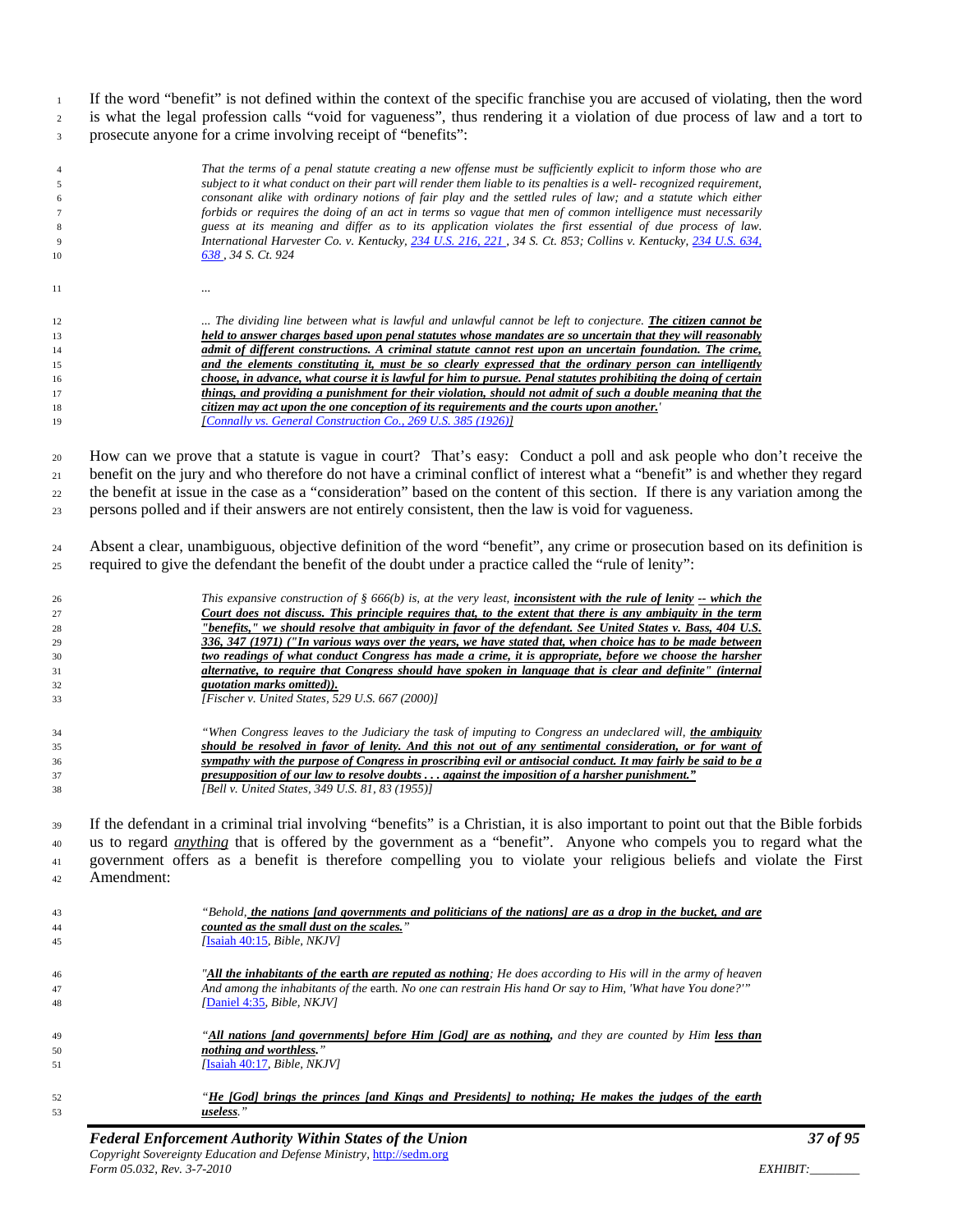| $\mathbf{1}$                         | [Isaiah $40:23$ , Bible, NKJV]                                                                                                                                                                                                                                                                                                                                                                                                                                                                                                                                                                                                                                |  |  |
|--------------------------------------|---------------------------------------------------------------------------------------------------------------------------------------------------------------------------------------------------------------------------------------------------------------------------------------------------------------------------------------------------------------------------------------------------------------------------------------------------------------------------------------------------------------------------------------------------------------------------------------------------------------------------------------------------------------|--|--|
|                                      |                                                                                                                                                                                                                                                                                                                                                                                                                                                                                                                                                                                                                                                               |  |  |
| $\overline{c}$                       | "Indeed they [the governments and the men who make them up in relation to God] are all worthless; their                                                                                                                                                                                                                                                                                                                                                                                                                                                                                                                                                       |  |  |
| 3                                    | works are nothing; their molded images [and their bureaus and agencies and usurious "codes" that are not                                                                                                                                                                                                                                                                                                                                                                                                                                                                                                                                                      |  |  |
| $\overline{4}$<br>5                  | <b>law]</b> are wind [and vanity] and confusion."<br>[Isaiah 41:29, Bible, NKJV]                                                                                                                                                                                                                                                                                                                                                                                                                                                                                                                                                                              |  |  |
|                                      |                                                                                                                                                                                                                                                                                                                                                                                                                                                                                                                                                                                                                                                               |  |  |
| 6<br>$7\phantom{.0}$                 | The Heritage Foundation has done a statistical analysis on the Social Security Program by viewing it as an investment and<br>calculating its "return". The return is less than parity so from a financial perspective, its not a "benefit" either. See:                                                                                                                                                                                                                                                                                                                                                                                                       |  |  |
|                                      | http://www.heritage.org/research/features/socialsecurity/SSCalcWelcome.asp                                                                                                                                                                                                                                                                                                                                                                                                                                                                                                                                                                                    |  |  |
| $\,$ 8 $\,$                          | Even the U.S. Supreme Court confirmed that what the government offers is NOT a "benefit", because it doesn't create                                                                                                                                                                                                                                                                                                                                                                                                                                                                                                                                           |  |  |
| 9                                    | ANY obligation upon the government to do anything and therefore does not constitute "consideration" that would make a                                                                                                                                                                                                                                                                                                                                                                                                                                                                                                                                         |  |  |
| $10\,$                               | franchise agreement enforceable:                                                                                                                                                                                                                                                                                                                                                                                                                                                                                                                                                                                                                              |  |  |
|                                      |                                                                                                                                                                                                                                                                                                                                                                                                                                                                                                                                                                                                                                                               |  |  |
| 11<br>12                             | " railroad benefits, like social security benefits, are not contractual and may be altered or even eliminated at<br>any time."                                                                                                                                                                                                                                                                                                                                                                                                                                                                                                                                |  |  |
| 13                                   | [United States Railroad Retirement Board v. Fritz, 449 U.S. 166 (1980)]                                                                                                                                                                                                                                                                                                                                                                                                                                                                                                                                                                                       |  |  |
| 14                                   | "We must conclude that <i>a</i> person covered by the Act has not such a right in benefit payments This is not to                                                                                                                                                                                                                                                                                                                                                                                                                                                                                                                                             |  |  |
| 15                                   | say, however, that Congress may exercise its power to modify the statutory scheme free of all constitutional                                                                                                                                                                                                                                                                                                                                                                                                                                                                                                                                                  |  |  |
| 16                                   | restraint."                                                                                                                                                                                                                                                                                                                                                                                                                                                                                                                                                                                                                                                   |  |  |
| 17                                   | [Flemming v. Nestor, 363 U.S. 603 (1960)]                                                                                                                                                                                                                                                                                                                                                                                                                                                                                                                                                                                                                     |  |  |
| $18\,$                               | Understanding the meaning of the word "benefit", however, is <b>hugely</b> important because:                                                                                                                                                                                                                                                                                                                                                                                                                                                                                                                                                                 |  |  |
| 19                                   | The definition of the term becomes the metric for whether sufficient "consideration" was rendered by both parties to<br>1.                                                                                                                                                                                                                                                                                                                                                                                                                                                                                                                                    |  |  |
| 20                                   | the contract or franchise so as to make the contract or agreement binding on both of them.                                                                                                                                                                                                                                                                                                                                                                                                                                                                                                                                                                    |  |  |
| 21                                   | Receipt of "benefit" is the basis for criminally prosecuting those participating in federal franchises who don't "pay<br>2.                                                                                                                                                                                                                                                                                                                                                                                                                                                                                                                                   |  |  |
| 22                                   | their fair share".                                                                                                                                                                                                                                                                                                                                                                                                                                                                                                                                                                                                                                            |  |  |
| 23                                   | The person granted authority to define the word in any legal contest will always win, which will end up being the judge<br>3.                                                                                                                                                                                                                                                                                                                                                                                                                                                                                                                                 |  |  |
|                                      | if you don't define it on the government form that administers the franchise you are either involved in or accused of                                                                                                                                                                                                                                                                                                                                                                                                                                                                                                                                         |  |  |
| 24<br>25                             | being involved in.                                                                                                                                                                                                                                                                                                                                                                                                                                                                                                                                                                                                                                            |  |  |
| 26<br>$27\,$<br>28<br>29<br>30<br>31 | Since the word can and often is very deliberately and purposefully not legislatively defined, it is therefore our job whenever<br>we submit a government form to identify that we are the only ones who can define it and then to define it unambiguously so<br>that silver tongued judges, government prosecutors, and other vermin cannot later invent a unilateral definition that we<br>disagree with and which ultimately will advantage and benefit them at your expense. This approach, in fact, was taken into<br>account in the following form on our website which we religiously attach to all government tax forms we are compelled to<br>submit: |  |  |
|                                      |                                                                                                                                                                                                                                                                                                                                                                                                                                                                                                                                                                                                                                                               |  |  |
|                                      | Tax Form Attachment, Form #04.201<br>http://sedm.org/Forms/FormIndex.htm                                                                                                                                                                                                                                                                                                                                                                                                                                                                                                                                                                                      |  |  |
| 32                                   | The definition of the word "benefit" that provides the most protection for your rights is the following:                                                                                                                                                                                                                                                                                                                                                                                                                                                                                                                                                      |  |  |
|                                      | " <b>Benefit</b> : Advantage; profit; fruit; gain; interest associated with a specific transaction which conveys a right                                                                                                                                                                                                                                                                                                                                                                                                                                                                                                                                      |  |  |
| 33<br>34                             | or property interest which:                                                                                                                                                                                                                                                                                                                                                                                                                                                                                                                                                                                                                                   |  |  |
|                                      |                                                                                                                                                                                                                                                                                                                                                                                                                                                                                                                                                                                                                                                               |  |  |
| 35                                   | Is not dispensed by an administrative agency of any state or federal government, but by a private<br>1.                                                                                                                                                                                                                                                                                                                                                                                                                                                                                                                                                       |  |  |
| 36                                   | individual.                                                                                                                                                                                                                                                                                                                                                                                                                                                                                                                                                                                                                                                   |  |  |
| 37                                   | 2.<br>Does not require the recipient to be an officer, agent, employee, or "personnel" within any government.                                                                                                                                                                                                                                                                                                                                                                                                                                                                                                                                                 |  |  |
| 38                                   | Is not called a "tax" or collected by the Internal Revenue Service, but is clearly identified as "private<br>3.                                                                                                                                                                                                                                                                                                                                                                                                                                                                                                                                               |  |  |
| 39                                   | business activity beyond the core purposes of government".                                                                                                                                                                                                                                                                                                                                                                                                                                                                                                                                                                                                    |  |  |
| 40                                   | Does not confer upon the grantor any form of sovereign, official, or judicial immunity.<br>4.                                                                                                                                                                                                                                                                                                                                                                                                                                                                                                                                                                 |  |  |
| 41                                   | Is legally enforceable in OTHER than a franchise court or administrative agency. That is, may be heard<br>5.                                                                                                                                                                                                                                                                                                                                                                                                                                                                                                                                                  |  |  |
| 42                                   | in equity within a true, Article III constitutional court and NOT a legislative franchise court.                                                                                                                                                                                                                                                                                                                                                                                                                                                                                                                                                              |  |  |
| 43                                   | True constitutional courts are provided in which to litigate disputes arising under the benefit and those<br>6.                                                                                                                                                                                                                                                                                                                                                                                                                                                                                                                                               |  |  |
| 44                                   | with said disputes are not required to exhaust administrative remedies with an executive branch agency<br>BEFORE they may litigate. These constitutional courts are required to produce evidence that they are                                                                                                                                                                                                                                                                                                                                                                                                                                                |  |  |
| 45                                   |                                                                                                                                                                                                                                                                                                                                                                                                                                                                                                                                                                                                                                                               |  |  |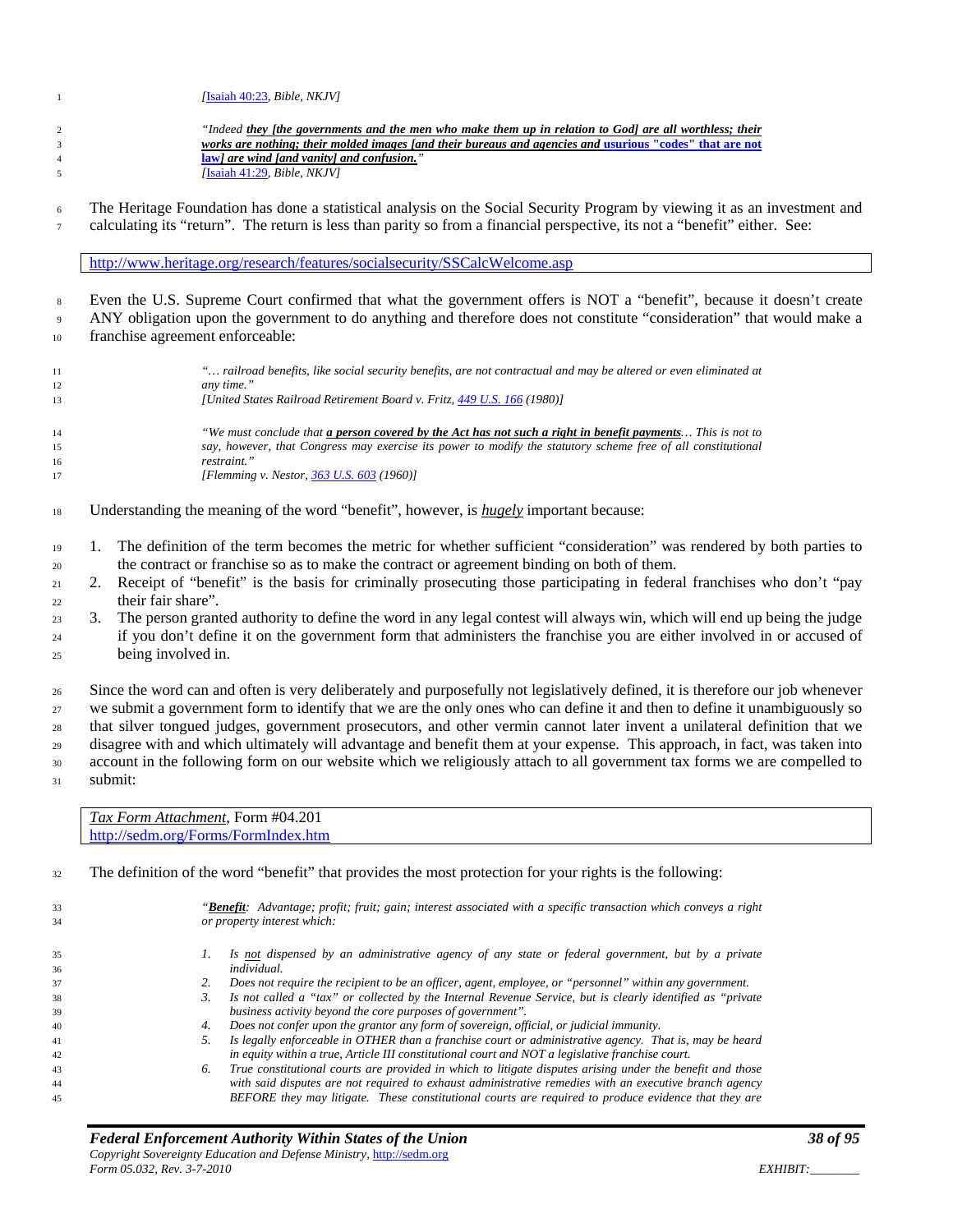|                        | constitutional courts with OTHER than strictly legislative franchise powers when challenged by the                                                                                                         |  |
|------------------------|------------------------------------------------------------------------------------------------------------------------------------------------------------------------------------------------------------|--|
| -1<br>$\boldsymbol{2}$ | recipients of said benefits.                                                                                                                                                                               |  |
| 3                      | The specific value of the consideration can be quantified at any time.<br>7.                                                                                                                               |  |
|                        | Monies paid in by the recipient to subsidize the program are entirely refundable if the benefits they pay<br>8.                                                                                            |  |
| 4                      |                                                                                                                                                                                                            |  |
| 5                      | for have not been received or employed either partially or in full.<br>A person who dies and never collects a benefit is refunded ALL of the monies they paid in.<br>9.                                    |  |
| 6                      |                                                                                                                                                                                                            |  |
| $\overline{7}$         | 10. Participation in the program is not also attached to any other government program. For instance, being a                                                                                               |  |
| 8                      | recipient of "social insurance" does not also make the recipient liable for unrelated or other federal                                                                                                     |  |
| 9                      | taxes.                                                                                                                                                                                                     |  |
| 10                     | 11. The term "benefit" must be defined in the franchise agreement that dispenses it, and its definition may not                                                                                            |  |
| 11                     | be left to the subjective whims of any judge or jury.                                                                                                                                                      |  |
| 12                     | 12. If the "benefit" is financial, then it is paid in lawful money rather than Federal Reserve Notes, which are                                                                                            |  |
| 13                     | non interest bearing promissory notes that are not lawful money and are backed by nothing.                                                                                                                 |  |
| 14                     | 13. The franchise must expressly state that participation is voluntary and that no one can be prosecuted or                                                                                                |  |
| 15                     | punished for failure to participate.                                                                                                                                                                       |  |
| 16                     | 14. The identifying numbers, if any, that administer the program may not be used for identification and may                                                                                                |  |
| 17                     | not be shared with or used by any nongovernmental entity other than the recipient him or her self.                                                                                                         |  |
| 18                     | 15. May not be heard by any judge, jurist, or prosecutor who is a recipient or beneficiary of the same benefit,                                                                                            |  |
| 19                     | because this would cause a conflict of interest in violation of 18 U.S.C. §208, 28 U.S.C. §144, and 28                                                                                                     |  |
| 20                     | U.S.C. §455.                                                                                                                                                                                               |  |
| 21                     | 16. During any litigation that involving the "benefit", both the grantor and the grantee share equal obligation                                                                                            |  |
| 22                     | to prove that equally valuable consideration was provided to the other party. Note that Federal Reserve                                                                                                    |  |
| 23                     | Notes do not constitute lawful money or therefore consideration.                                                                                                                                           |  |
|                        |                                                                                                                                                                                                            |  |
| 24                     | Anything offered by the government that does not meet ALL of the above criteria is herein defined as an                                                                                                    |  |
| 25                     | INJURY and a TORT. Compelled participation is stipulated by both parties as being slavery in criminal                                                                                                      |  |
| 26                     | violation of 18 U.S.C. §1583, 42 U.S.C. §1994, and the Thirteenth Amendment.                                                                                                                               |  |
| 27                     |                                                                                                                                                                                                            |  |
| 28                     | Receipt of the attached government application constitutes consent by the recipient of the application to use the                                                                                          |  |
| 29                     | above definition of "benefit" in any disputes that might arise over this transaction. Government recipient and                                                                                             |  |
| 30                     | its agents, employees, and assigns forfeit their right as private individuals acting in any government office to                                                                                           |  |
| 31                     | define the term "benefit" and agree to use ONLY the above definition.                                                                                                                                      |  |
| 32<br>33               | The above definition is intended to prevent the creation of a state sponsored religion or fantasy in which people may be<br>fooled into believing that they receive anything of value from the government: |  |
|                        |                                                                                                                                                                                                            |  |
|                        | "BELIEF. A conviction of the truth of a proposition, existing subjectively in the mind, and induced by                                                                                                     |  |
| 34                     |                                                                                                                                                                                                            |  |
| 35                     | argument, persuasion [GOVERNMENT LIES, PROPAGANDA], or proof addressed to the judgment. Keller                                                                                                             |  |
| 36                     | v. State, 102 Ga. 506, 31 S.E. 92. Latrobe v. J. H. Cross Co., D.C.Pa., 29 F.2d 210, 212. A conclusion arrived                                                                                             |  |
| 37                     | at from external sources after weighing probability. Ex parte State ex rel. Attorney General, 100 So. 312, 313,                                                                                            |  |
| 38                     | 211 Ala. 1.                                                                                                                                                                                                |  |
|                        |                                                                                                                                                                                                            |  |
| 39                     | <b>Conviction of the mind, arising not from actual perception or knowledge,</b> but by way of inference, or from                                                                                           |  |
| 40                     | evidence received or information derived from others.                                                                                                                                                      |  |
|                        |                                                                                                                                                                                                            |  |
| 41                     | A conviction of the truth of a given proposition or an alleged fact resting upon grounds insufficient to constitute                                                                                        |  |
| 42                     | positive knowledge. Boone v. Merchants' & Farmers' Bank, D.C.N.C 285 F. 183. 191.                                                                                                                          |  |
|                        |                                                                                                                                                                                                            |  |
| 43                     | "With regard to things which make not a very deep impression on the memory, it may be called "belief."                                                                                                     |  |
| 44                     | "Knowledge" is nothing more than a man's firm belief. The difference is ordinarily merely in the degree; to be                                                                                             |  |
| 45                     | judged of by the court, when addressed to the court; by the jury, when addressed to the jury. Hatch v.                                                                                                     |  |
| 46                     | Carpenter. 9 Gray (Mass.) 274.                                                                                                                                                                             |  |
|                        |                                                                                                                                                                                                            |  |
| 47                     | Knowledge is an assurance of a fact or proposition founded on perception by the senses, or intuition; while                                                                                                |  |
| 48                     | "belief" is an assurance gained by evidence, and from other persons. Brooks v. Sessoms, 47 Ga.App. 554, 171                                                                                                |  |
| 49                     | S.E. 222, 224. "Suspicion" is weaker than "belief." since suspicion requires no real foundation for its existence.                                                                                         |  |
| 50                     | while "belief" is necessarily based on at least assumed facts. Pen. Code. Ci 836, subd. 3. Cook v. Singer Sewing                                                                                           |  |
| 51                     | Mach. Co., 32 P.2d 430, 431. 138 Cal.App. 418."                                                                                                                                                            |  |
| 52                     | [Black's Law Dictionary, Fourth Edition, 197]                                                                                                                                                              |  |
|                        |                                                                                                                                                                                                            |  |
| 53                     | If you submit a government form with the above application and the application is rejected, this is a great way to prove to                                                                                |  |

 anyone who was trying to force you to participate that you weren't eligible! Hurt me! It is a maxim of law that any act which is compelled is not YOUR act, and that the law cannot require an impossibility, which means that no one can require you to obtain or punish you for failure to obtain that which the government won't issue you or which you can prove you aren't even legally qualified to obtain. For an example of this phenomenon, see:

1. *Why You Aren't Eligible for Social Security*, Form #06.001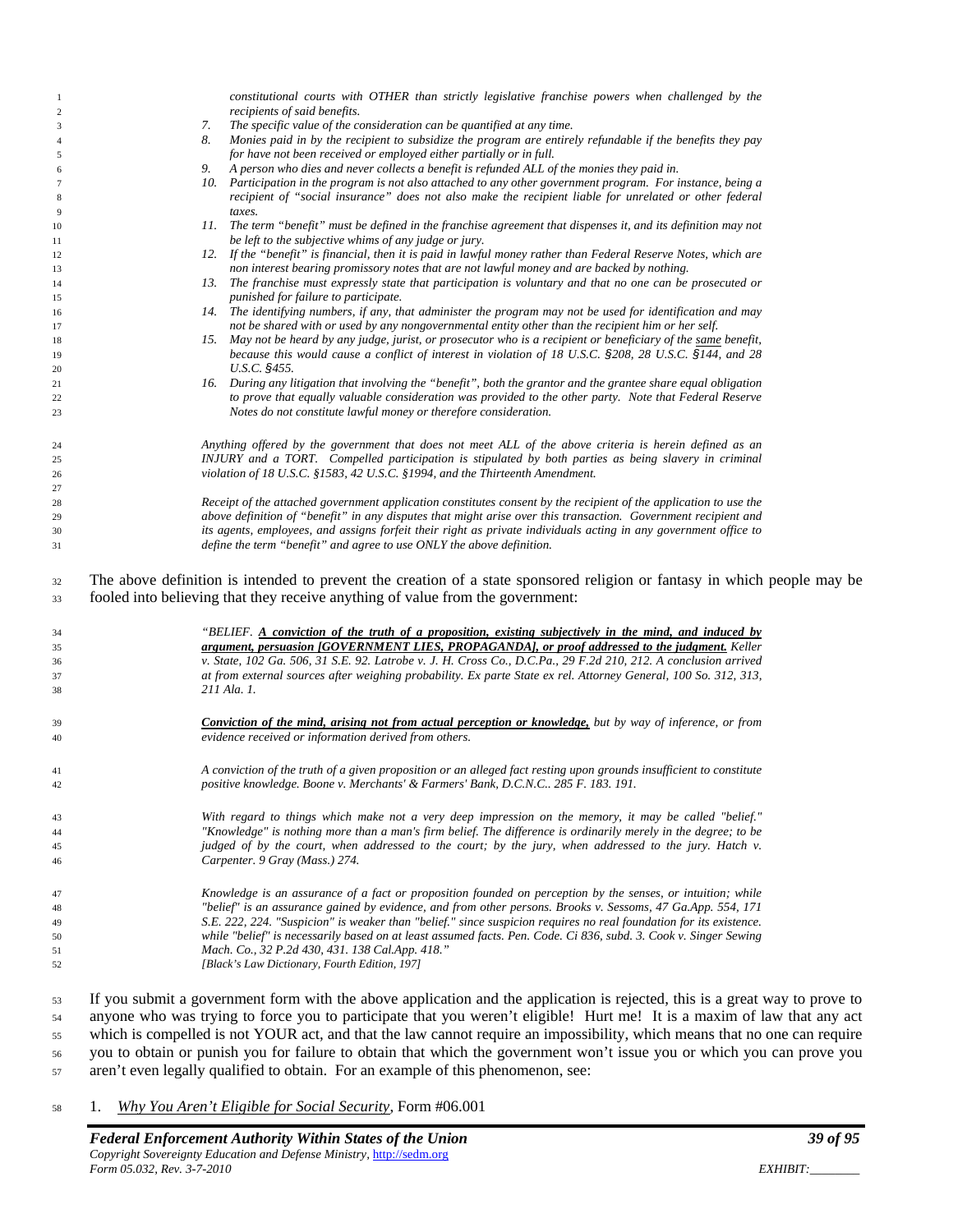#### <http://sedm.org/Forms/FormIndex.htm>

 2. *Why It Is Illegal for Me to Request or Use a Taxpayer Identification Number, Form #04.205* <http://sedm.org/Forms/FormIndex.htm>

 Another very important aspect of "benefits" needs to be clarified in relation to the "government". It is illegal for the government to pay any kind of "benefits" or consideration to anyone *other* than persons who are its own officers, employees, and personnel AT THE TIME that the application or payment was made. It is well established that governments who abuse their taxation powers to redistribute wealth and become a Robinhood are nothing short of THIEVES:

| 9  | To lay, with one hand, the power of the government on the property of the citizen, and with the other to          |
|----|-------------------------------------------------------------------------------------------------------------------|
| 10 | bestow it upon favored individuals to aid private enterprises and build up private fortunes, is none the less a   |
| 11 | robbery because it is done under the forms of law and is called taxation. This is not legislation. It is a decree |
| 12 | under legislative forms.                                                                                          |
|    |                                                                                                                   |
| 13 | Nor is it taxation. 'A tax,' says Webster's Dictionary, 'is a rate or sum of money assessed on the person or      |
| 14 | property of a citizen by government for the use of the nation or State.' 'Taxes are burdens or charges            |
| 15 | imposed by the Legislature upon persons or property to raise money for public purposes.' Cooley, Const.           |
| 16 | Lim., 479.                                                                                                        |
|    |                                                                                                                   |
| 17 | Coulter, J., in Northern Liberties v. St. John's Church, 13 Pa. St., 104 says, very forcibly, 'I think the common |
| 18 | mind has everywhere taken in the understanding that taxes are a public imposition, levied by authority of the     |
| 19 | government for the purposes of carrying on the government in all its machinery and operations—that they           |
| 20 | are imposed for a public purpose.' See, also Pray v. Northern Liberties, 31 Pa.St., 69; Matter of Mayor of        |
| 21 | N.Y., 11 Johns., 77; Camden v. Allen, 2 Dutch., 398; Sharpless v. Mayor, supra; Hanson v. Vernon, 27 Ia., 47;     |
| 22 | Whiting v. Fond du Lac, supra."                                                                                   |
| 23 | [Loan Association v. Topeka, 20 Wall. 655 (1874)]                                                                 |
| 24 |                                                                                                                   |
|    |                                                                                                                   |
| 25 | "A tax, in the general understanding of the term and as used in the constitution, signifies an exaction for the   |
| 26 | support of the government. The word has never thought to connote the expropriation of money from one group        |
| 27 | for the benefit of another."                                                                                      |
| 28 | [U.S. v. Butler, 297 U.S. 1 (1936)]                                                                               |
|    |                                                                                                                   |

 So in order to be legitimately called a "tax" or "taxation", the money we pay to the government must fit all of the following criteria:

- 31 1. The money must be used ONLY for the support of government.
- 2. The subject of the tax must be "liable", and responsible to pay for the support of government under the force of law.
- 3. The money must go toward a "public purpose" rather than a "private purpose".
- 4. The monies paid cannot be described as wealth transfer between two people or classes of people within society.
- 5. The monies paid *cannot* aid one group of private individuals in society at the expense of another group, because this violates the concept of equal protection of law for all citizens found in Fourteenth Amendment, Section 1.

 If the monies demanded by government do *not* fit *all* of the above requirements, then they are being used for a "private" purpose and *cannot* be called "taxes" or "taxation", according to the U.S. Supreme Court. Actions by the government to enforce the payment of any monies that do *not* meet all the above requirements can therefore only be described as:

- 1. Theft and robbery by the government in the guise of "taxation"
- 2. Government by decree rather than by law
- 3. Tyranny
- 4. Socialism
- 5. Mob rule and a tyranny by the "have-nots" against the "haves"
- 6. [18 U.S.C. §241:](http://www4.law.cornell.edu/uscode/18/241.html) Conspiracy against rights. The IRS shares tax return information with states of the union, so that both of them can conspire to deprive you of your property.
- 7. [18 U.S.C. §242:](http://www4.law.cornell.edu/uscode/18/242.html) Deprivation of rights under the color of law. The Fifth Amendment says that people in states of the Union cannot be deprived of their property without due process of law or a court hearing. Yet, the IRS tries to make it appear like they have the authority to just STEAL these people's property for a fabricated tax debt that they aren't even legally liable for.
- 8. [18 U.S.C. §247:](http://www4.law.cornell.edu/uscode/18/247.html) Damage to religious property; obstruction of persons in the free exercise of religious beliefs
- 52 9. [18 U.S.C. §872:](http://www4.law.cornell.edu/uscode/18/872.html) Extortion by officers or employees of the United States.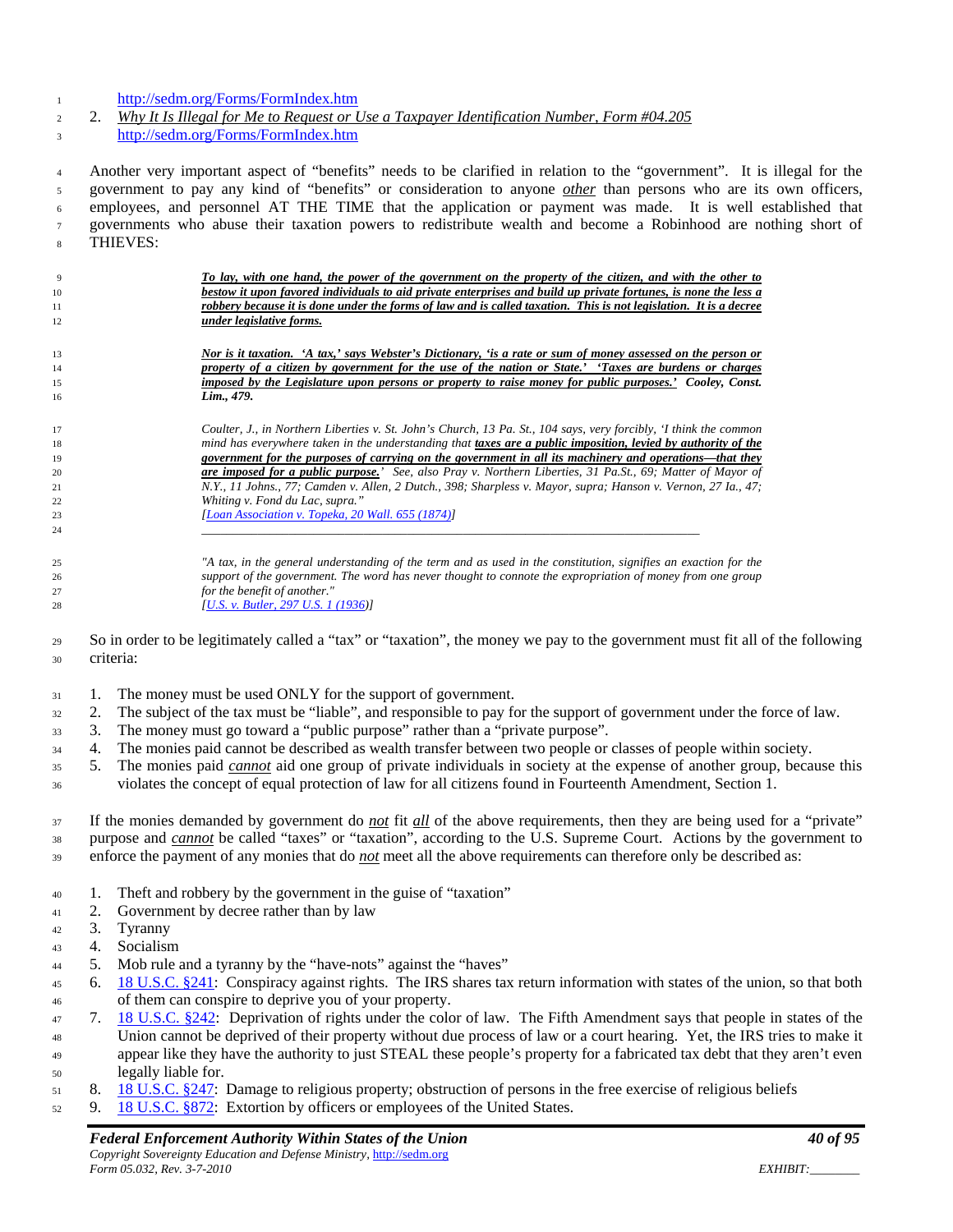- 1 10. [18 U.S.C. §876:](http://www4.law.cornell.edu/uscode/18/876.html) Mailing threatening communications. This includes all the threatening notices regarding levies, liens, and idiotic IRS letters that refuse to justify why government thinks we are "liable".
- 11. [18 U.S.C. §880:](http://www4.law.cornell.edu/uscode/18/880.html) Receiving the proceeds of extortion. Any money collected from Americans through illegal enforcement actions and for which the contributors are not "liable" under the law is extorted money, and the IRS is in receipt of the proceeds of illegal extortion.
- 12. [18 U.S.C. §1581:](http://www4.law.cornell.edu/uscode/18/1581.html) Peonage, obstructing enforcement. IRS is obstructing the proper administration of the Internal Revenue Code and the Constitution, which require that they respect those who choose NOT to volunteer to participate in the federal donation program identified under subtitle A of the I.R.C.
- 13. [18 U.S.C. §1583:](http://www4.law.cornell.edu/uscode/18/1583.html) Enticement into slavery. IRS tries to enlist "nontaxpayers" to rejoin the ranks of other peons who pay taxes they aren't demonstrably liable for, which amount to slavery.
- 14. [18 U.S.C. §1589:](http://www4.law.cornell.edu/uscode/18/1589.html) Forced labor. Being forced to expend one's personal time responding to frivolous IRS notices and pay taxes on my labor that I am not liable for.

 The U.S. Supreme Court has further characterized all efforts to abuse the tax system in order to accomplish "wealth transfer" as "political heresy" that is a denial of republican principles that form the foundation of our Constitution, when it issued the following strong words of rebuke. Incidentally, the case below also forms the backbone of reasons why the Internal Revenue Code can never be anything more than private law that only applies to those who volunteer into it:



 We also cannot assume or suppose that our government has the authority to make "gifts" of monies collected through its taxation powers, and especially not when paid to private individuals or foreign countries because:

- 1. The Constitution DOES NOT authorize the government to "gift" money to anyone within states of the Union or in foreign countries, and therefore, this is not a Constitutional use of public funds, nor does unauthorized expenditure of such funds produce a tangible public benefit, but rather an injury, by forcing those who do not approve of the gift to subsidize it and yet not derive any personal benefit whatsoever for it.
- 2. The Supreme Court identifies such abuse of taxing powers as "robbery in the name of taxation" above.

 Based on the foregoing analysis, we are then forced to divide the monies collected by the government through its taxing powers into only two distinct classes. We also emphasize that every tax collected and every expenditure originating from the tax paid MUST fit into one of the two categories below:

#### **Table 2: Two methods for taxation**

| #              | <i>Characteristic</i>          | Public use/purpose                | Private use/purpose                 |
|----------------|--------------------------------|-----------------------------------|-------------------------------------|
|                | <b>Authority for tax</b>       | U.S. Constitution                 | Legislative fiat, tyranny           |
| 2              | Monies collected described by  | Legitimate taxation               | "Robbery in the name of taxation"   |
|                | <b>Supreme Court as</b>        |                                   | (see Loan Assoc. v. Topeka, above)  |
| $\overline{3}$ | Money paid only to following   | Federal "employees", contractors, | Private parties with no contractual |
|                | parties                        | and agents                        | relationship or agency with the     |
|                |                                |                                   | government                          |
| $\overline{4}$ | Government that practices this | A righteous government            | <b>A THIEF</b>                      |
|                | form of taxation is            |                                   |                                     |
| $\overline{5}$ | This type of expenditure of    | Constitutional                    | Unconstitutional                    |
|                | revenues collected is:         |                                   |                                     |
| 6              | Lawful means of collection     | Apportioned direct or indirect    | Voluntary donation (cannot be       |
|                |                                | taxation                          | lawfully implemented as a "tax")    |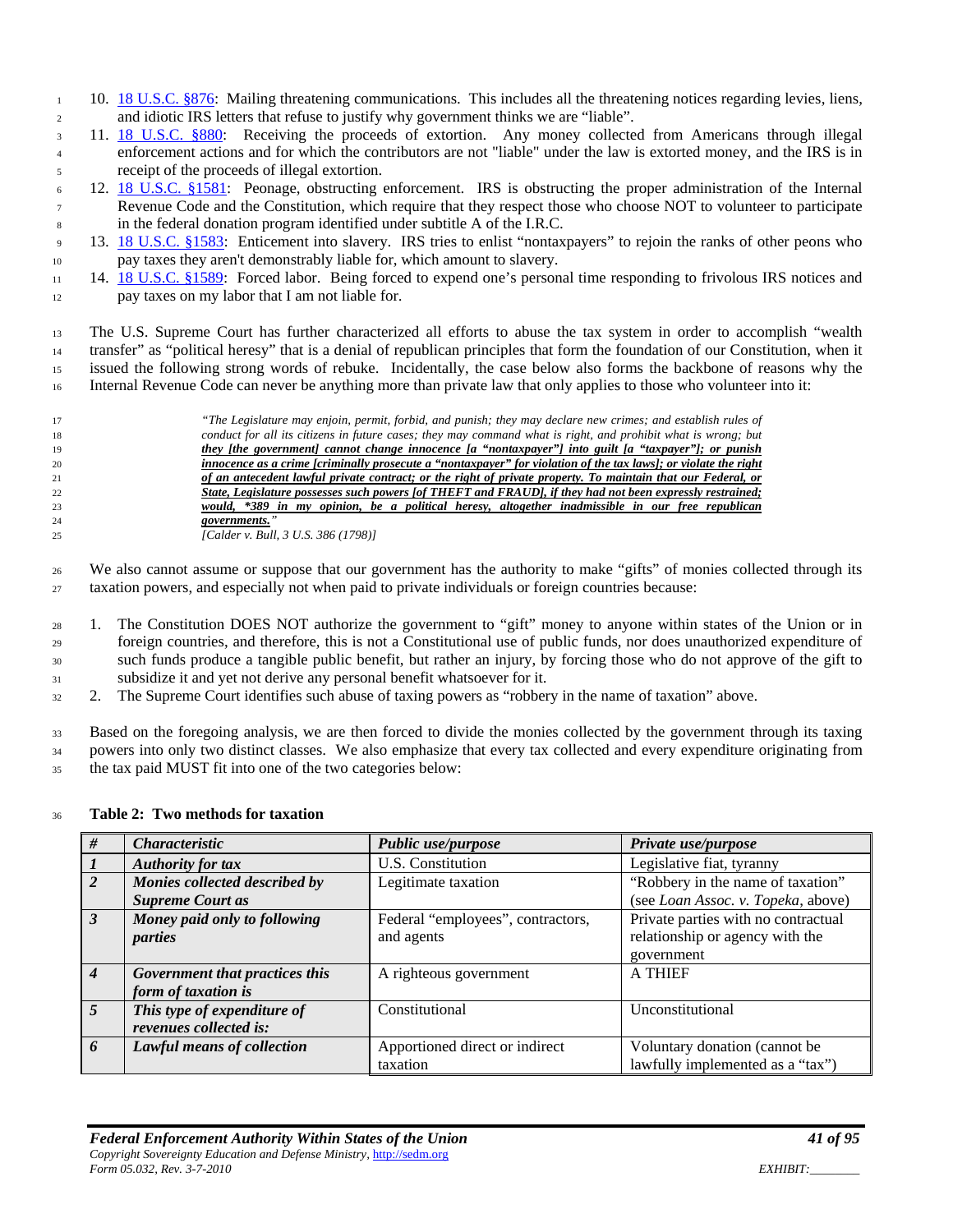| #              | <i><b>Characteristic</b></i>       | <b>Public use/purpose</b>             | Private use/purpose                  |
|----------------|------------------------------------|---------------------------------------|--------------------------------------|
| $\overline{7}$ | Tax system based on this approach  | A lawful means of running a           | A charity and welfare state for      |
|                | <i>is</i>                          | government                            | private interests, thieves, and      |
|                |                                    |                                       | criminals                            |
| 8              | Government which identifies        | A righteous government                | A lying, thieving government that is |
|                | payment of such monies as          |                                       | deceiving the people.                |
|                | mandatory and enforceable is       |                                       |                                      |
| 9              | When enforced, this type of tax    | Limited government that sticks to its | Socialism                            |
|                | leads to                           | corporate charter, the Constitution   | Communism                            |
|                |                                    |                                       | Mafia protection racket              |
|                |                                    |                                       | Organized extortion                  |
| 10             | Lawful subjects of Constitutional, | Taxes on imports into states of the   | No subjects of lawful taxation.      |
|                | federal taxation                   | Union coming from foreign             | Whatever unconstitutional judicial   |
|                |                                    | countries. See Constitution, Article  | fiat and a deceived electorate will  |
|                |                                    | 1, Section 8, Clause 3 (external)     | tolerate is what will be imposed and |
|                |                                    | taxation.                             | enforced at the point of a gun       |
| 11             | Tax system based on this approach  | Private property                      | All property being owned by the      |
|                | based on                           |                                       | state through eminent domain. Tax    |
|                |                                    |                                       | becomes a means of "renting" what    |
|                |                                    |                                       | amounts to state property to private |
|                |                                    |                                       | individuals for temporary use.       |

<sup>1</sup> In conclusion, if you were not a "public officer" and "employee" within the government in all the below circumstances,

<sup>2</sup> then you are helping the government become a socialist THIEF and a ROBINHOOD that plunders your neighbor to pad

<sup>3</sup> your own pockets:

- <sup>4</sup> 1. At the time you made application to participate in a "benefit".
- <sup>5</sup> 2. At the time you began drawing the "benefit".
- <sup>6</sup> 3. At the time you made contributions to subsidize the "benefit".

<sup>7</sup> For further important details on the meaning of the word "benefits" and the self-serving games that your public servants <sup>8</sup> play with this word, see:

*The Government "Benefits" Scam*, Form #05.040 <http://sedm.org/Forms/FormIndex.htm>

# <sup>9</sup> **7 Techniques for determining whether a particular statute has implementing regulations**  <sup>10</sup> **published in the Federal Register**

<sup>11</sup> The quickest and most convenient method for determining whether a statute has implementing regulations and where the 12 implementing regulations are found is to use the following:

*CFR Parallel Table of Authorities* [http://www.access.gpo.gov/nara/cfr/parallel/parallel\\_table.html](http://www.access.gpo.gov/nara/cfr/parallel/parallel_table.html)

<sup>13</sup> The above is what is called a "finding aid" which is NOT legally admissible as evidence in court of the NON-existence of

<sup>14</sup> implementing regulations. Instead, it is simply a starting point in the search for implementing regulations. This is further <sup>15</sup> described in Section 6.23 of the following document:

*Flawed Tax Arguments to Avoid*, Form #08.004 <http://sedm.org/Forms/FormIndex.htm>

<sup>16</sup> The CFR Parallel Table of Authorities, for instance, does not include many of the regulations found in 26 CFR. For <sup>17</sup> instance, the requirement to file an income tax return at 26 CFR §6012-1 does not appear in the CFR Parallel Table of

<sup>18</sup> Authorities. We have not found a satisfactory explanation of why this is from any credible source, but we surmise that this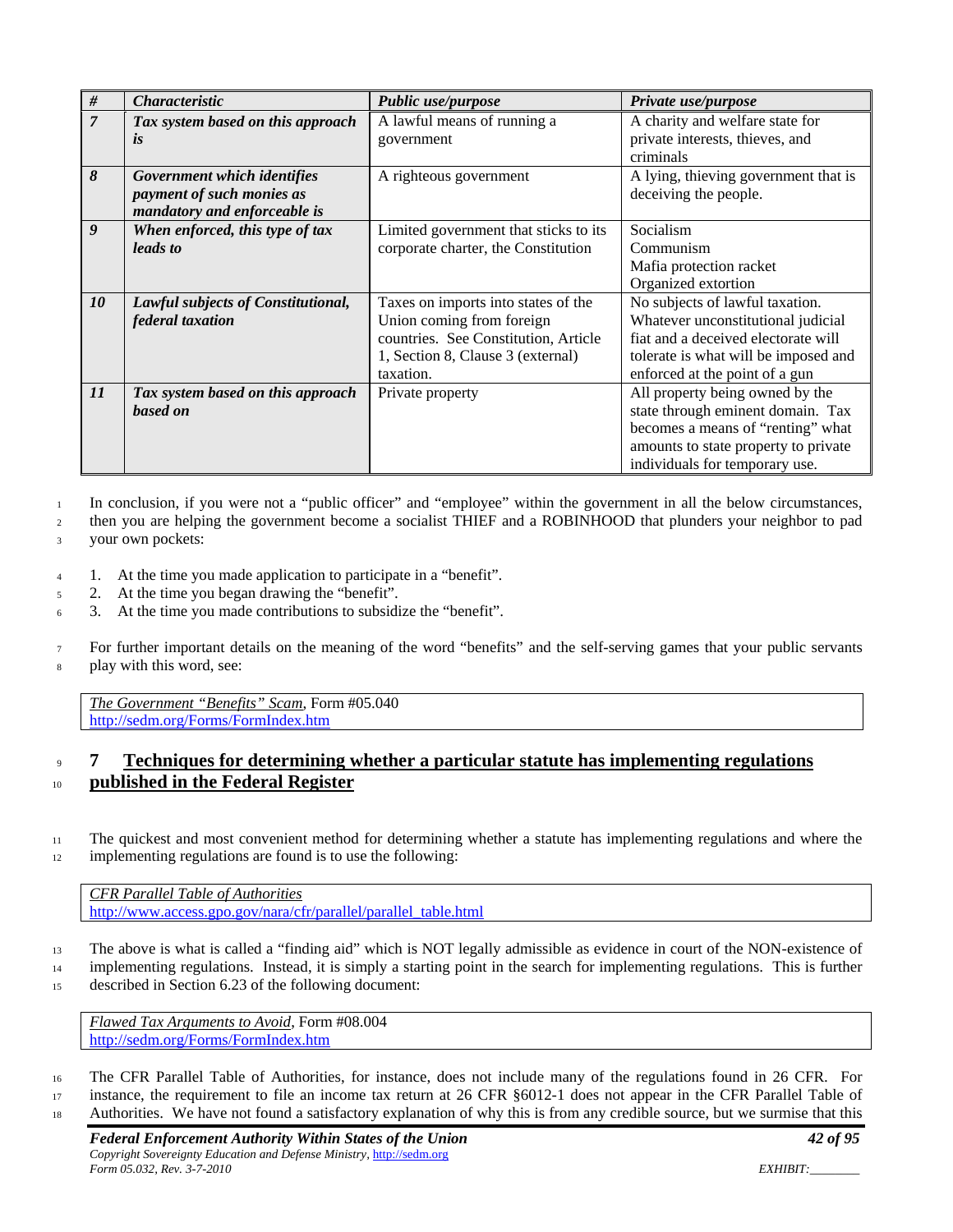- is a product of the fact that 1 U.S.C. §204 says the entire Internal Revenue Code is not "positive law" and stands as simply
- one big presumption that is inadmissible as evidence of an obligation. This is further explained in sections 11 through 11.6
- of the memorandum below:

*Requirement for Consent*, Form #05.003 <http://sedm.org/Forms/FormIndex.htm>

 Within each implementing regulation found in the Code of Federal Regulations (CFR), the bottom of the regulation describes WHERE publication occurred within the Federal Register. Such a citation might look like the following:

50 F.R. 12843

 The above reference refers to volume 50 of the Federal Register, page 12843. A regulation that has no reference to the Federal Register was never published in the Federal Register.

The Federal Register is available online at the following address on the web:

*Online Federal Register* <http://www.gpoaccess.gov/fr/index.html>

- The government online version of the Federal Register above only goes back approximately two years. If you need anything further, you will have to visit one of the following:
- 1. A well-equipped Federal Depository Library available at the link below. This service is free but can be inconvenient if you do not live next to a major university with a law library.

*Federal Depository Library Index* <http://www.gpoaccess.gov/libraries.html>

- 2. Westlaw: Regulations back to the start. This is a subscription service that will cost you money. [http://westlaw.com](http://westlaw.com/)
- 3. Hein Online: Regulations back to the start. This is a subscription service that will cost you money. <http://www.heinonline.org/>

# **8 Corroborating Evidence Supporting the Conclusions in this Memorandum**

 The following subsections will provide evidence to support the research and conclusions contained in this memorandum of law. Additional information is also available in the following form:

*Why Your Government is Either a Thief or You are a "Public Officer" for Income Tax Purposes*, Form #05.008 <http://sedm.org/Forms/FormIndex.htm>

# **8.1 The Paperwork Reduction Act**

 The Paperwork Reduction Act, 44 U.S.C. Chapter 35, Subchapter I is useful in establishing who the proper audience for a government form is and whether the audience for the form is the subject of enforcement activity. Any form which is mandatory is intended for "persons" who are subject to federal law and the proper audience for enforcement. Below is a summary of the requirements of the Paperwork Reduction Act:

- 1. 44 U.S.C. §3507(d) of PRA requires notice to and comment by the public in relation to all forms that collect information.
- 28 2. 44 U.S.C. §3506(c)(1)(B)(iii)(IV) of PRA requires the agency to inform the public if the information responses are: 2.1. Voluntary
- 2.2. Required to obtain a benefit
- 2.3. Mandatory.
- The content of this section says:

*[TITLE 44](http://www.law.cornell.edu/uscode/html/uscode44/usc_sup_01_44.html) > [CHAPTER 35](http://www.law.cornell.edu/uscode/html/uscode44/usc_sup_01_44_10_35.html) [> SUBCHAPTER I](http://www.law.cornell.edu/uscode/html/uscode44/usc_sup_01_44_10_35_20_I.html) > § 3506*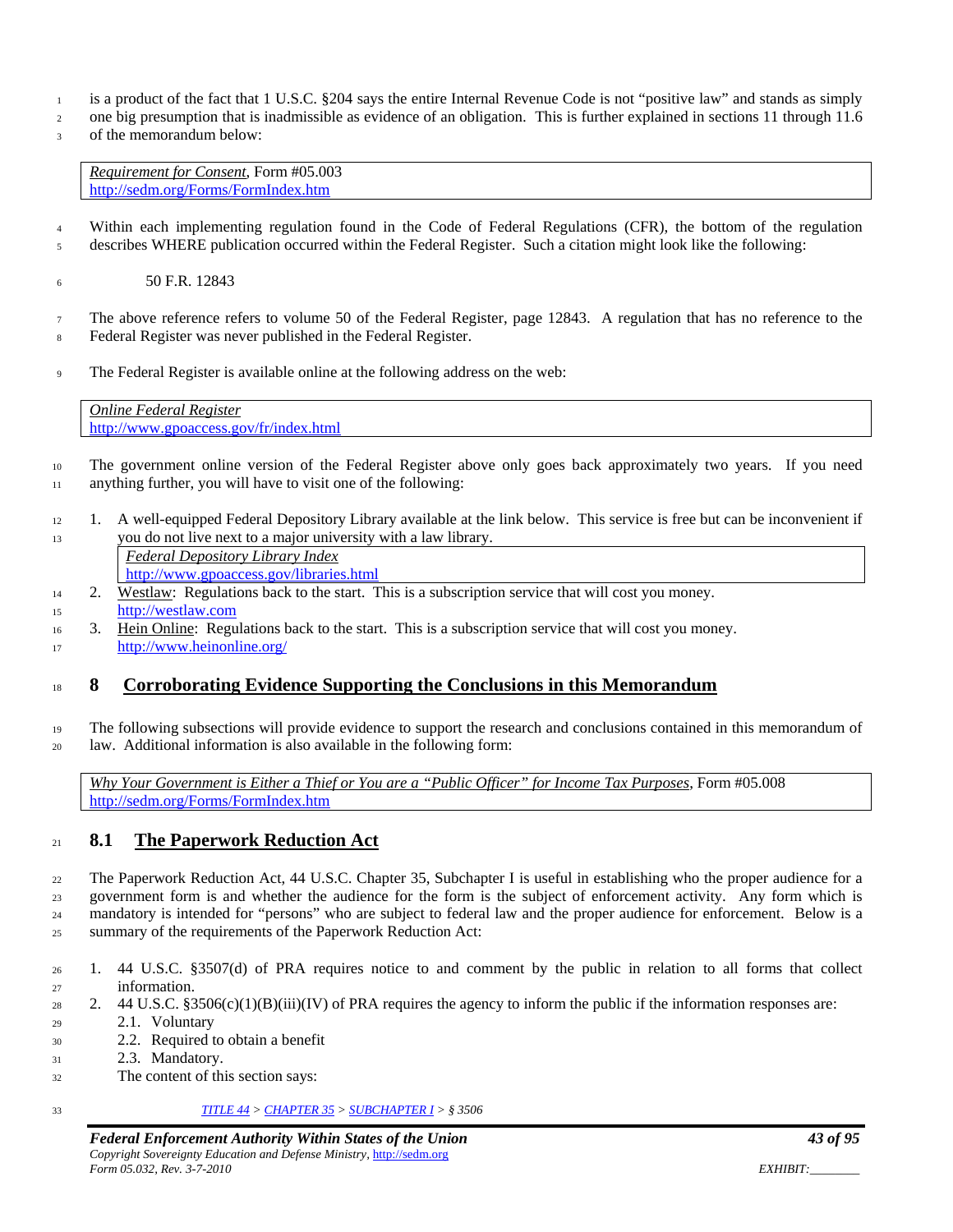| -1             |    | § 3506. Federal agency responsibilities                                                                                                                                    |
|----------------|----|----------------------------------------------------------------------------------------------------------------------------------------------------------------------------|
| $\overline{c}$ |    | (c) With respect to the collection of information and the control of paperwork, each agency shall—                                                                         |
| 3              |    | (1) establish a process within the office headed by the Chief Information Officer designated under                                                                         |
| $\overline{4}$ |    | subsection (a), that is sufficiently independent of program responsibility to evaluate fairly whether proposed                                                             |
| $\sqrt{5}$     |    | collections of information should be approved under this subchapter, to-                                                                                                   |
| 6              |    | $(B)$ ensure that each information collection—                                                                                                                             |
| $\tau$         |    | $(i)$ is inventoried, displays a control number and, if appropriate, an expiration date;                                                                                   |
| $\,$ 8 $\,$    |    | (ii) indicates the collection is in accordance with the clearance requirements of section $3507$ ; and                                                                     |
| 9              |    | (iii) informs the person receiving the collection of information of-<br>$(I)$ the reasons the information is being collected;                                              |
| 10<br>11       |    | $(II)$ the way such information is to be used;                                                                                                                             |
| 12             |    | (III) an estimate, to the extent practicable, of the burden of the collection;                                                                                             |
| 13             |    | (IV) whether responses to the collection of information are voluntary, required to obtain a benefit,                                                                       |
| 14<br>15       |    | or mandatory; and<br>$(V)$ the fact that an agency may not conduct or sponsor, and a person is not required to respond to, a                                               |
| 16             |    | collection of information unless it displays a valid control number; and                                                                                                   |
| 17             |    | (C) assess the information collection burden of proposed legislation affecting the agency;                                                                                 |
| 18<br>19       |    | If the submission of the form is "mandatory", then the submitter of the form is subject to federal law and may lawfully<br>be the subject of federal enforcement activity. |
| 20             | 3. | 44 U.S.C. §3512 establishes that any form which does not display a valid OMB control number may not result in a                                                            |
| 21             |    | penalty against the recipient:                                                                                                                                             |
| 22<br>23       |    | <u> TITLE 44 &gt; CHAPTER 35 &gt; SUBCHAPTER I</u> > § 3512<br>§ 3512. Public protection                                                                                   |
| 24             |    | (a) Notwithstanding any other provision of law, no person shall be subject to any penalty for failing to comply                                                            |
| 25             |    | with a collection of information that is subject to this subchapter if-                                                                                                    |
| 26             |    | (1) the collection of information does not display a valid control number assigned by the Director in                                                                      |
| 27             |    | accordance with this subchapter; or                                                                                                                                        |
| 28             |    | $(2)$ the agency fails to inform the person who is to respond to the collection of information that such                                                                   |
| 29             |    | person is not required to respond to the collection of information unless it displays a valid control                                                                      |
| 30             |    | number.                                                                                                                                                                    |
| 31             |    | (b) The protection provided by this section may be raised in the form of a complete defense, bar, or otherwise at                                                          |
| 32             |    | any time during the agency administrative process or judicial action applicable thereto.                                                                                   |
| 33             |    | The easiest way to find out whether you are the proper target of a government enforcement action is to look at the forms                                                   |
| 34             |    | and instructions for the forms that the agency sends you. Any of the following forms of evidence are useful in proving that                                                |
| 35             |    | the activity being undertaken by the government <i>may not</i> be enforced against you:                                                                                    |
| 36             | 1. | The form does not have a valid OMB Control number displayed. In such a case, it is ONLY for internal use within the                                                        |
| 37             |    | government. 44 U.S.C. §3512(a)(1).                                                                                                                                         |
| 38             | 2. | The agency fails to notify the recipient on the form that the form is not valid without an OMB Control number. 44                                                          |
| 39             |    | U.S.C. $$3512(a)(2)$ .                                                                                                                                                     |
| 40             | 3. | The application and issuance of the OMB Control Number did not follow the requirements of the Paperwork Reduction                                                          |
| 41             |    | Act. For instance:                                                                                                                                                         |
| 42             |    | 3.1. Each individual form must have a unique OMB control number. Many IRS forms, for instance, reuse the SAME                                                              |
| 43             |    | OMB control number, which is not allowed.                                                                                                                                  |
| 44             |    | 3.2. The OMB control number must be reapplied for every three years. 44 U.S.C. §3507(f)(2). IRS typically does not                                                         |
| 45             |    | do this, because they change their forms every year, for instance.                                                                                                         |
| 46             | 4. | The form was not published in the Federal Register or there was no notice and comment period when the form was                                                             |
| 47             |    | published. See 44 U.S.C. §3507(d).                                                                                                                                         |
| 48             | 5. | The form and/or the instructions do not comply with 44 U.S.C. $\S 3506(c)(1)(B)(iii)(IV)$ by indicating whether the                                                        |
| 49             |    | collection of information is:                                                                                                                                              |
| 50             |    | 5.1. Voluntary                                                                                                                                                             |
| 51             |    | 5.2. Required to obtain a benefit                                                                                                                                          |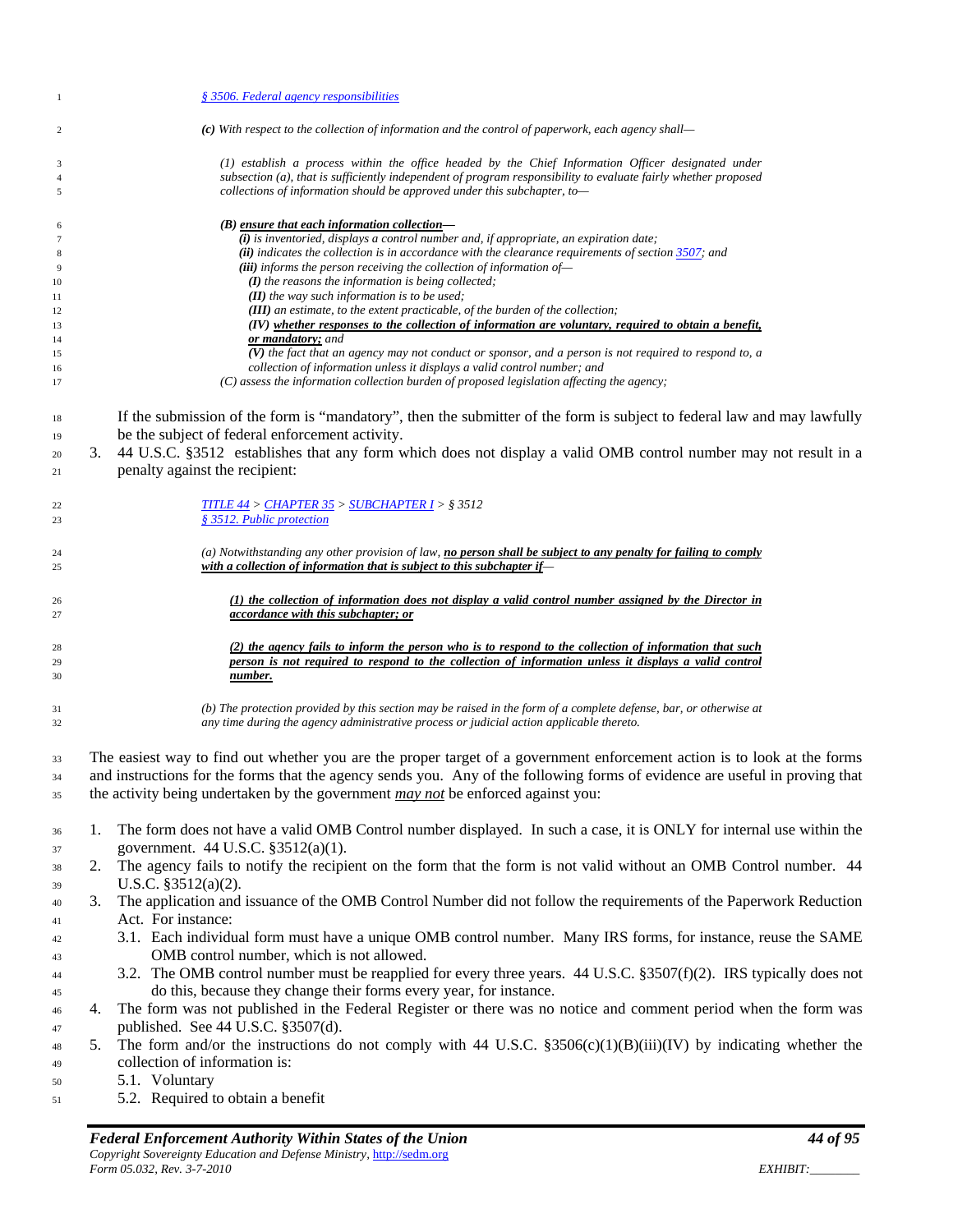#### 5.3. Mandatory.

 The above criteria form the basis for an entire website that protests all IRS penalties, because many if not most IRS forms 3 do not comply with all the requirements of the Paperwork Reduction Act:

| <b>Penalty Protester Website</b> |  |
|----------------------------------|--|
| http://penaltyprotester.com      |  |

- For further information about the content of this section, see:
- 1. Paperwork Reduction Act, 44 U.S.C. Chapter 35 <http://www4.law.cornell.edu/uscode/44/ch35.html>
- 2. Tax Deposition Questions, Section 10: PRA-APA Regulations <http://famguardian.org/TaxFreedom/Forms/Discovery/Deposition/Section%2010.htm>
- 3. Office of Management and Budget Control Numbers-Family Guardian Website, Sovereignty Forms and Instructions, Cites by Topic
- <http://famguardian.org/TaxFreedom/CitesByTopic/OMBControlNums.htm>
- 12 4. Office of Management and Budget Website <http://www.whitehouse.gov/omb/>
- 5. 26 CFR §602.101: OMB Control Numbers-correlates specific regulations within 26 CFR to specific OMB control numbers
- [http://edocket.access.gpo.gov/cfr\\_2006/aprqtr/26cfr602.101.htm](http://edocket.access.gpo.gov/cfr_2006/aprqtr/26cfr602.101.htm)

### **8.2 Dept of Justice cannot prosecute tax crimes by other than government officers and**   $\mu$ <sup>18</sup> **employees**<sup>21</sup>

- The responsibility of the Department of Justice is to prosecute individuals for violation of the tax code (not "law", but
- "code"). Their authority is derived from 28 CFR §0.70, which you can read for yourself at:
- <http://squid.law.cornell.edu/cgi-bin/get-cfr.cgi?TITLE=28&PART=0&SECTION=70&TYPE=TEXT>
- The U.S. Attorney's Manual, Section 6-1.000 also describes their lawful role in tax prosecutions, which is also available at our website at:
- <http://famguardian.org/Publications/USAttyManual/title6/title6.htm>
- The Department of Justice prosecutes tax crimes using a document called the Department of Justice, Tax Division, Criminal Tax Manual. The 1994 version of this document is posted on our website in its entirety for you to read and examine a[t http://famguardian.org/.](http://famguardian.org/) The IRS relies on the Department of Justice to:
- 1. Decide whether a particular tax case should be litigated.
- 2. Institute the litigation.
- 3. Criminally prosecute against tax crimes which they have delegated authority to prosecute.
- If you examine the U.S. Attorney's Manual, the Department of Justice has NO delegated authority to prosecute tax crimes involving U.S. citizens. Here is the section from their manual dealing with their authority to prosecute tax crimes involving the IRS:

| 34  | U.S. Attorney's Manual                                                                                                                                                                                                       |
|-----|------------------------------------------------------------------------------------------------------------------------------------------------------------------------------------------------------------------------------|
| 35. | 6-4.270 Criminal Division Responsibility                                                                                                                                                                                     |
| 36  | The Criminal Division has limited responsibility for the prosecution of offenses investigated by the IRS.<br>Those offenses are: excise violations involving liquor tax, narcotics, stamp tax, firearms, wagering, and coin- |

<sup>21</sup> Adapted from Great IRS Hoax, Section 5.4.22, with permission.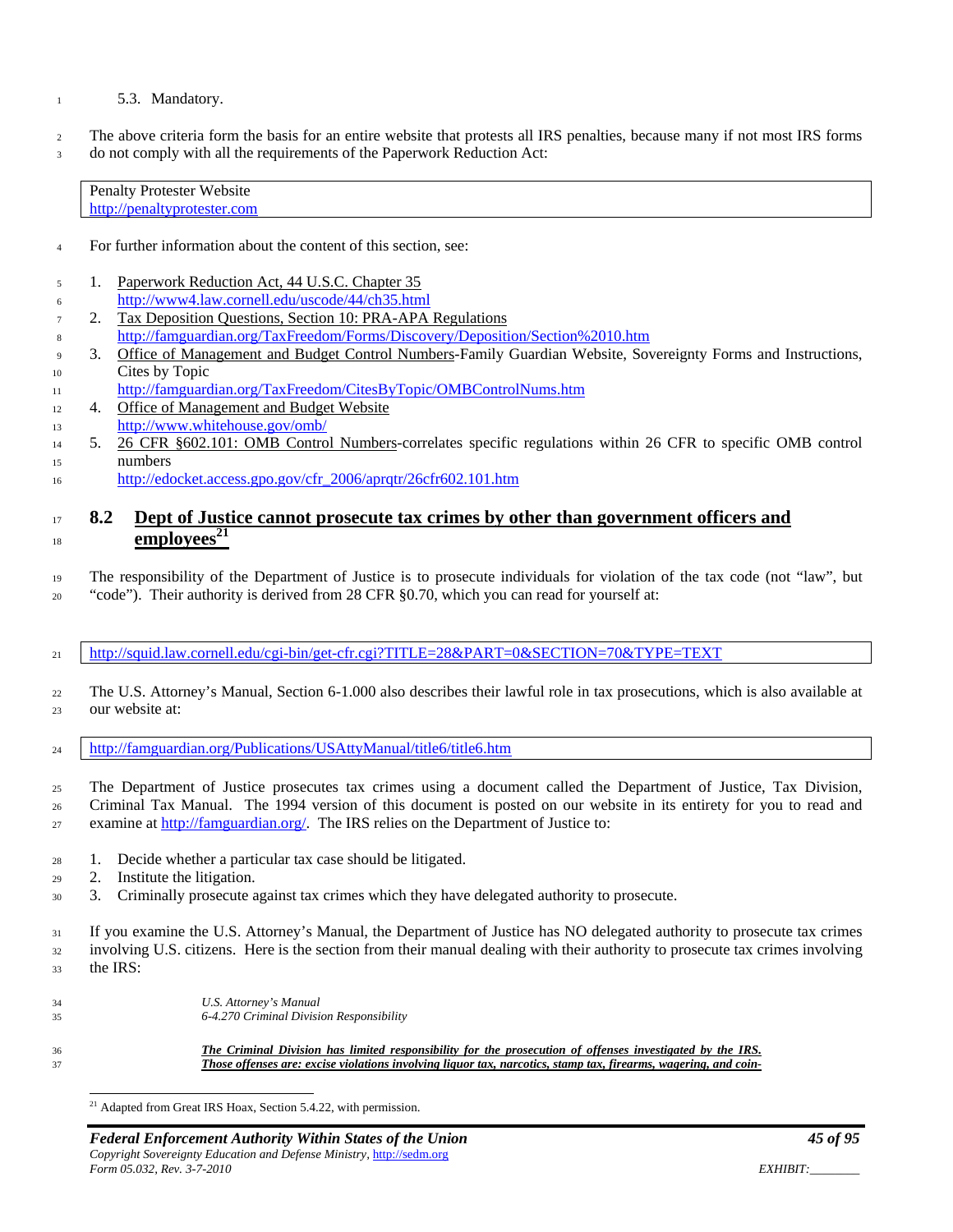| Section 7801 of the Internal Revenue Code concurs with the above description:<br>5<br>Internal Revenue Code<br>6<br>Sec. 7801. Authority of Department of the Treasury<br>7<br>(a) Powers and duties of Secretary<br>8<br>Except as otherwise expressly provided by law, the administration and enforcement of this title shall be<br>9<br>performed by or under the supervision of the Secretary of the Treasury.<br>(b) Repealed. Pub. L. 97-258, Sec. 5(b), Sept. 13, 1982, 96 Stat. 1068, 1078)<br>(c) Functions of Department of Justice unaffected<br>Nothing in this section or section 301(f) of title 31 shall be considered to affect the duties, powers, or<br>functions imposed upon, or vested in, the Department of Justice, or any officer thereof, by law existing on<br>May 10, 1934. | 2<br>3<br>$\overline{4}$ | <b>operated gambling and amusement machines;</b> malfeasance offenses committed by IRS personnel; forcible<br>rescue of seized property; corrupt or forcible interference with an officer or employee acting under the internal<br>revenue laws (but not omnibus clause); and unauthorized mutilation, removal or misuse of stamps. See 28<br>C.F.R. Sec. 0.70. |
|--------------------------------------------------------------------------------------------------------------------------------------------------------------------------------------------------------------------------------------------------------------------------------------------------------------------------------------------------------------------------------------------------------------------------------------------------------------------------------------------------------------------------------------------------------------------------------------------------------------------------------------------------------------------------------------------------------------------------------------------------------------------------------------------------------|--------------------------|-----------------------------------------------------------------------------------------------------------------------------------------------------------------------------------------------------------------------------------------------------------------------------------------------------------------------------------------------------------------|
|                                                                                                                                                                                                                                                                                                                                                                                                                                                                                                                                                                                                                                                                                                                                                                                                        |                          |                                                                                                                                                                                                                                                                                                                                                                 |
|                                                                                                                                                                                                                                                                                                                                                                                                                                                                                                                                                                                                                                                                                                                                                                                                        |                          |                                                                                                                                                                                                                                                                                                                                                                 |
| 10<br>11<br>12<br>13<br>14<br>15                                                                                                                                                                                                                                                                                                                                                                                                                                                                                                                                                                                                                                                                                                                                                                       |                          |                                                                                                                                                                                                                                                                                                                                                                 |
|                                                                                                                                                                                                                                                                                                                                                                                                                                                                                                                                                                                                                                                                                                                                                                                                        |                          |                                                                                                                                                                                                                                                                                                                                                                 |
|                                                                                                                                                                                                                                                                                                                                                                                                                                                                                                                                                                                                                                                                                                                                                                                                        |                          |                                                                                                                                                                                                                                                                                                                                                                 |
|                                                                                                                                                                                                                                                                                                                                                                                                                                                                                                                                                                                                                                                                                                                                                                                                        |                          |                                                                                                                                                                                                                                                                                                                                                                 |
|                                                                                                                                                                                                                                                                                                                                                                                                                                                                                                                                                                                                                                                                                                                                                                                                        |                          |                                                                                                                                                                                                                                                                                                                                                                 |
|                                                                                                                                                                                                                                                                                                                                                                                                                                                                                                                                                                                                                                                                                                                                                                                                        |                          |                                                                                                                                                                                                                                                                                                                                                                 |
|                                                                                                                                                                                                                                                                                                                                                                                                                                                                                                                                                                                                                                                                                                                                                                                                        |                          |                                                                                                                                                                                                                                                                                                                                                                 |
|                                                                                                                                                                                                                                                                                                                                                                                                                                                                                                                                                                                                                                                                                                                                                                                                        |                          |                                                                                                                                                                                                                                                                                                                                                                 |

<sup>16</sup> QUESTION FOR DOUBTERS: Do you see anything in the above authority of the DOJ relating to prosecuting tax crimes involving any of the following? We don't!:

- | 1. Tax evasion of income taxes [\(26 U.S.C. §7201\)](http://www4.law.cornell.edu/uscode/html/uscode26/usc_sec_26_00007201----000-.html)
- 2. Frivolous returns [\(26 U.S.C. §6702\)](http://www4.law.cornell.edu/uscode/html/uscode26/usc_sec_26_00006702----000-.html)
- $20 \quad 3. \quad$  Willful failure to file  $(26 \text{ U.S.C. }$  \$7203)

 You can confirm the conclusions of this section for yourself on the Internet. Section 9-4.139 of the Department of Justice, U.S. Attorney's Manual (USAM) found on the DOJ website at:

[http://www.usdoj.gov/usao/eousa/foia\\_reading\\_room/usam/title9/4mcrm.htm#9-4.139](http://www.usdoj.gov/usao/eousa/foia_reading_room/usam/title9/4mcrm.htm#9-4.139)

 has a listing of all of the statutes within the Internal Revenue code and the specific agency that has "investigative jurisdiction" for that statute. The agency with "investigative jurisdiction" is the agency responsible for enforcing a specific statute. All of the criminal provisions of the Internal Revenue Code are found in sections 7201 through 7209 of the Internal Revenue Code. In order to have investigative jurisdiction, an agency *must* write an implementing regulation that then creates the authority and the procedure to enforce a specific criminal provision upon a specific tax under the Internal Revenue Code. For instance, if there were an implementing regulation written by the IRS for Willful Failure to File for Subtitle A income taxes, the regulation number would be 26 CFR §1.7203, but there is no such regulation! There are *no implementing regulations* for *any* tax crimes for Subtitle A income taxes. The consequence is that there is *no agency* with "investigative jurisdiction" to enforce the criminal provisions of the Internal Revenue Code. The org chart for the IRS also confirms that the IRS is NOT an enforcement agency because it does not fall under the Undersecretary for Enforcement within the Department of the Treasury, as shown below:

<http://famguardian.org/TaxFreedom/Evidence/OrgAndDuties/TreasuryOrg.pdf>

 Below was the entry under 26 U.S.C. §7201-7209 found within section 9-4.139 of the USAM as of February 2002, showing who has investigative authority for tax crimes under the Internal Revenue Code, repeated here for your benefit:

#### **Table 8-1: Agencies with investigative jurisdiction as of February 2002**

| <b>Statute</b> | <b>Criminal Division Section</b> | Telephone # | with Investigative<br>Agency<br><b>Jurisdiction</b> |
|----------------|----------------------------------|-------------|-----------------------------------------------------|
| 7201-7209      | All                              |             | None                                                |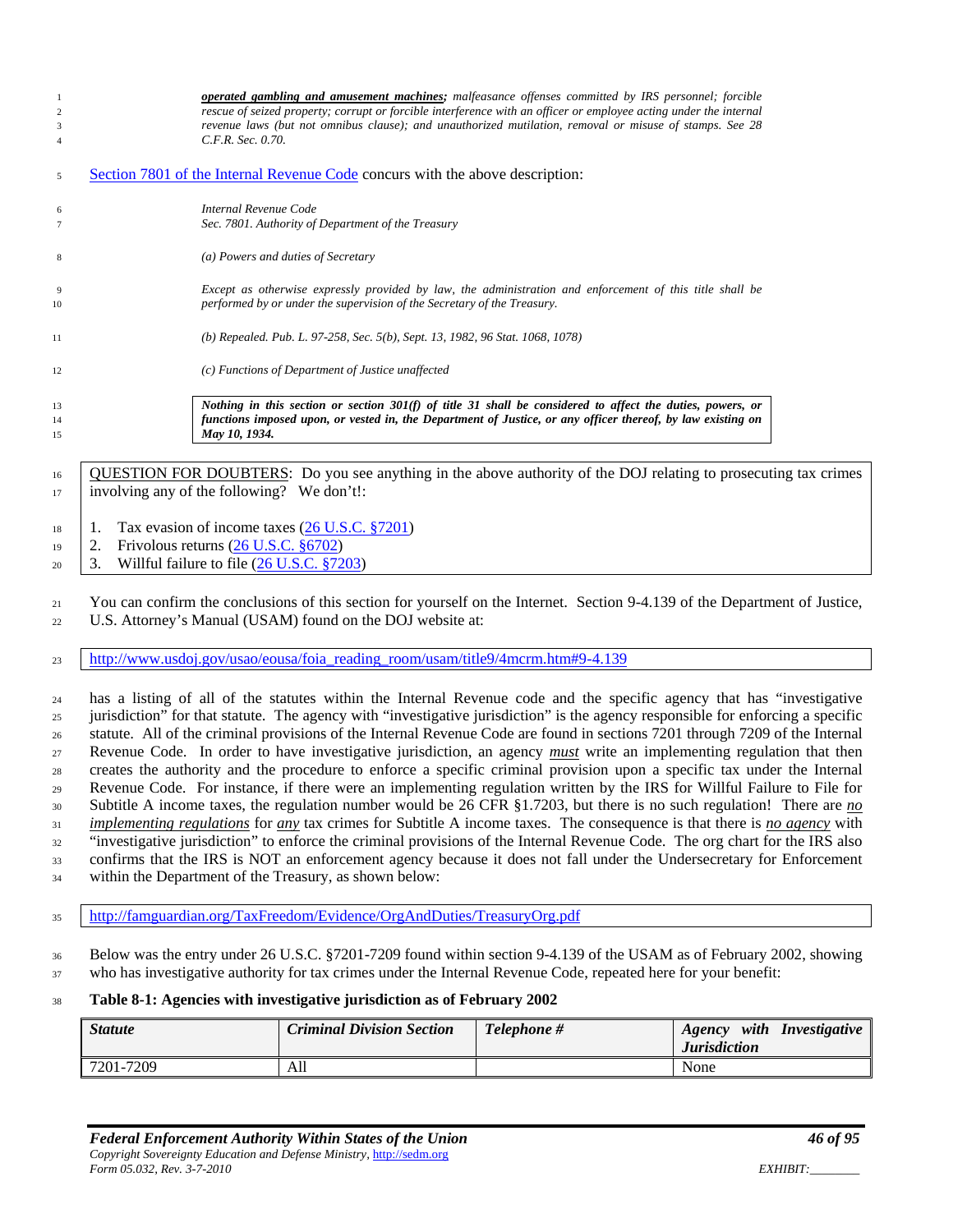This is a tacit admission by our government that *no agency may enforce the criminal provisions of the Internal Revenue* 

*Code*, which is another way of saying that *no one is liable* to pay this tax because it is in fact a donation as we have said

repeatedly throughout this chapter! If the IRS or the DOJ *do* investigate crimes related to the Internal Revenue Code

without the above authority or an implementing regulation, then they are acting *unlawfully* and have exceeded the authority

delegated to them by the U.S. codes and the regulations that implement them which are written by the Secretary of the

Treasury. They can be prosecuted for libel and any number of crimes if their illegal action causes you any kind of injury or

expense.

 Subsequent to the writing and publication of this section, the Department of Justice rewrote the above entry in their table. 9 Sometime between February 2002 and July 2005, the entry was changed to read:

### **Table 8-2: Agencies with investigative jurisdiction as of July 2005**

| <b>Statute</b> | <b>Criminal Division Section</b> | Telephone # | with<br>Investigative<br>Agency<br><b>Jurisdiction</b> |
|----------------|----------------------------------|-------------|--------------------------------------------------------|
| 7201-7209      | All                              |             | I.R.S.                                                 |

The above entry is fraudulent, because:

1. The same Department of Justice admitted that the IRS is NOT an agency of the federal government. See:

<http://famguardian.org/Subjects/Taxes/Evidence/USGovDeniesIRS/USGovDeniesIRS.htm>

 The reason the IRS is not an agency of the federal government is that it isn't carrying out a constitutional function within the states and therefore is an independent creation of Congress that only has jurisdiction over matters INTERNAL to the federal zone, as is shown throughout the *Tax Fraud Prevention Manual*, chapter 7. That is why they are called the INTERNAL Revenue Service to begin with. Even the IRS identifies itself NOT as an "agency", but a "bureau". See their Document 7233 at the link below. Search for the word "bureau" and you will see what we mean:

[http://famguardian.org/PublishedAuthors/Govt/IRS/irs\\_75\\_years.pdf](http://famguardian.org/PublishedAuthors/Govt/IRS/irs_75_years.pdf)

 2. There are not implementing regulations published in the Federal Register authorizing enforcement of I.R.C. Subtitle A against private persons in states of the Union. The only people the IRS can enforce against are federal instrumentalities 22 in the District of Columbia, according to U.S.C.  $\S1505(a)(1)$  and  $\S150.$   $\S253(a)$ , who are the only groups that can be the target of penalties absent said publication.

 Therefore, the DOJ is LYING in the new version U.S. Attorney's Manual above, and they know it, because a U.S. Attorney basically admitted as much in the link above.

# **8.3 Federal Bureau of Investigation limited to investigating federal officers and employees**

27 The Federal Bureau of Investigation is within the Dept. of Justice. Per [28 U.S.C. §535,](http://www4.law.cornell.edu/uscode/html/uscode28/usc_sec_28_00000535----000-.html) Congress limited the FBI to the investigation of crimes ONLY by federal officers and employees.

| 29 | TITLE 28 - JUDICIARY AND JUDICIAL PROCEDURE                                                |
|----|--------------------------------------------------------------------------------------------|
| 30 | PART II - DEPARTMENT OF JUSTICE                                                            |
| 31 | <b>CHAPTER 33 - FEDERAL BUREAU OF INVESTIGATION</b>                                        |
| 32 | Sec. 535. Investigation of crimes involving Government officers and employees; limitations |
| 33 |                                                                                            |
| 34 | (a) The Attorney General and the Federal Bureau of Investigation                           |
| 35 | may investigate any violation of Federal criminal law involving                            |
| 36 | Government officers and employees -                                                        |
| 37 | $(1)$ notwithstanding any other provision of law; and                                      |
| 38 | (2) without limiting the authority to investigate any matter                               |
| 39 | which is conferred on them or on a department or agency of the                             |
| 40 | Government.                                                                                |
|    |                                                                                            |

 Note that there is no statute authorizing them to investigate anyone other than federal officers and employees. Therefore, private persons domiciled in states of the Union who do not participate in federal franchises as "public officers" are exempt.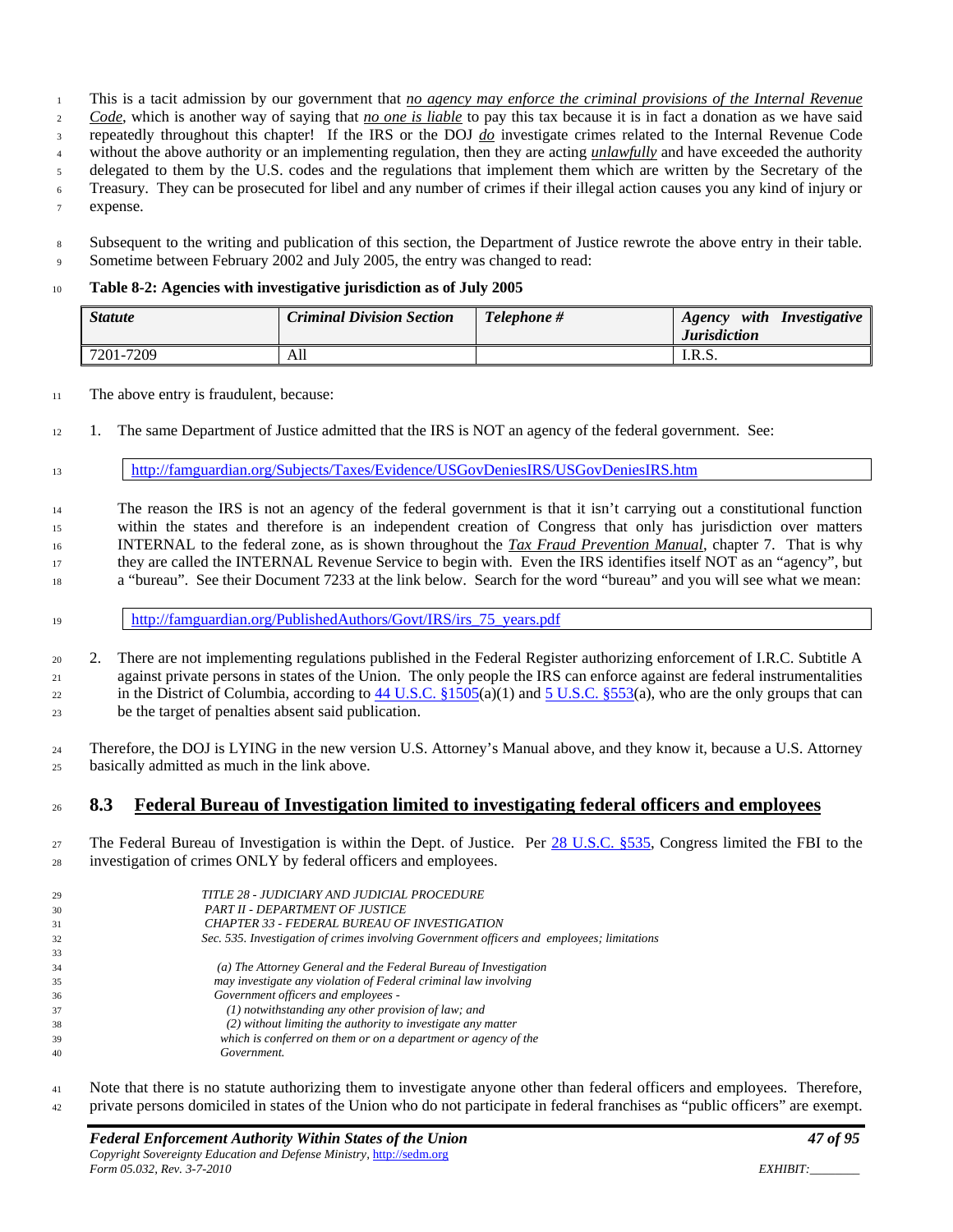If you disagree, please produce the statute which expressly authorizes the FBI to investigate OTHER than federal officers and employees. It doesn't exist!

| 3 | "Expressio unius est exclusio alterius. A maxim of statutory interpretation meaning that the expression of one            |
|---|---------------------------------------------------------------------------------------------------------------------------|
| 4 | thing is the exclusion of another. Burgin v. Forbes, 293 Ky. 456, 169 S.W.2d 321, 325; Newblock v. Bowles,                |
|   | 170 Okl. 487, 40 P.2d 1097, 1100. Mention of one thing implies exclusion of another. When certain persons                 |
| 6 | or things are specified in a law, contract, or will, an intention to exclude all others from its operation may be         |
|   | <b>inferred.</b> Under this maxim, if statute specifies one exception to a general rule or assumes to specify the effects |
| 8 | of a certain provision, other exceptions or effects are excluded."                                                        |
| 9 | [Black's Law Dictionary, Sixth Edition, p. 581]                                                                           |

# **8.4 Definitions within the Internal Revenue Code limit the I.R.C. to the District of Columbia and the U.S. government, and exclude private persons**

 The following definitions describe which "United States" and "State" that the Internal Revenue Code is intended for, and nowhere are states of the Union mentioned.

| TITLE $26 >$ Subtitle $F >$ CHAPTER 79 > Sec. 7701. [Internal Revenue Code]<br>Sec. 7701. - Definitions                                                                                                                                                                                                                                                                                                                                                                                                                                                                                                                                                                      |
|------------------------------------------------------------------------------------------------------------------------------------------------------------------------------------------------------------------------------------------------------------------------------------------------------------------------------------------------------------------------------------------------------------------------------------------------------------------------------------------------------------------------------------------------------------------------------------------------------------------------------------------------------------------------------|
| $(a)$ Definitions                                                                                                                                                                                                                                                                                                                                                                                                                                                                                                                                                                                                                                                            |
| (9) United States                                                                                                                                                                                                                                                                                                                                                                                                                                                                                                                                                                                                                                                            |
| The term "United States" when used in a geographical sense includes only the States and the District of<br>Columbia.                                                                                                                                                                                                                                                                                                                                                                                                                                                                                                                                                         |
| $(10)$ State                                                                                                                                                                                                                                                                                                                                                                                                                                                                                                                                                                                                                                                                 |
| The term "State" shall be construed to include the District of Columbia, where such construction is necessary to<br>carry out provisions of this title.                                                                                                                                                                                                                                                                                                                                                                                                                                                                                                                      |
| The only defense the government has to explain why the states of the Union do not appear in the above is that the definition<br>uses the word "includes" and that the word "includes" is defined in 26 U.S.C. §7701(c) to be used in the sense of "in<br>addition to" as described in Black's Law Dictionary.                                                                                                                                                                                                                                                                                                                                                                |
| " <b>Include</b> . (Lat. Inclaudere, to shut in. keep within.) To confine within, hold as an inclosure. Take in, attain, shut<br>up, contain, inclose, comprise, comprehend, embrace, involve. Term may, according to context, express an<br>enlargement and have the meaning of and or in addition to, or merely specify a particular thing already<br>included within general words theretofore used. "Including" within statute is interpreted as a word of<br>enlargement or of illustrative application as well as a word of limitation. Premier Products Co. v. Cameron,<br>240 Or. 123, 400 P.2d 227, 228."<br>[Black's Law Dictionary, Sixth Edition, p. 763 (1990)] |
|                                                                                                                                                                                                                                                                                                                                                                                                                                                                                                                                                                                                                                                                              |

 The problem with their weak defense is that the statutes must SOMEWHERE indicate EVERYTHING that is included. Even if states of the Union do not appear in the above *specific* definition, the rules of statutory construction still require that 35 what they specifically want to add to the definition must still appear in at least ONE section of the I.R.C. pertaining to the tax in I.R.C. Subtitle A and it doesn't. Therefore, they are purposefully excluded.

| 37 | "Expressio unius est exclusio alterius. A maxim of statutory interpretation meaning that the expression of one      |
|----|---------------------------------------------------------------------------------------------------------------------|
| 38 | thing is the exclusion of another. Burgin v. Forbes, 293 Ky. 456, 169 S.W.2d 321, 325; Newblock v. Bowles,          |
| 39 | 170 Okl. 487, 40 P.2d 1097, 1100. Mention of one thing implies exclusion of another. When certain persons           |
| 40 | or things are specified in a law, contract, or will, an intention to exclude all others from its operation may be   |
| 41 | inferred. Under this maxim, if statute specifies one exception to a general rule or assumes to specify the effects  |
| 42 | of a certain provision, other exceptions or effects are excluded."                                                  |
| 43 | [Black's Law Dictionary, Sixth Edition, p. 581]                                                                     |
|    |                                                                                                                     |
| 44 | "When a statute includes an explicit definition, we must follow that definition, even if it varies from that        |
| 45 | <b>term's ordinary meaning.</b> Meese v. Keene, 481 U.S. 465, 484-485 (1987) ("It is axiomatic that the statutory   |
| 46 | definition of the term excludes unstated meanings of that term"); Colautti v. Franklin, 439 U.S. at 392-393, n.     |
| 47 | 10 ("As a rule, `a definition which declares what a term "means" excludes any meaning that is not stated"");        |
| 48 | Western Union Telegraph Co. v. Lenroot, 323 U.S. 490, 502 (1945); Fox v. Standard Oil Co. of N.J., 294 U.S.         |
| 49 | 87, 95-96 (1935) (Cardozo, J.); see also 2A N. Singer, Sutherland on Statutes and Statutory Construction §          |
| 50 | 47.07, p. 152, and n. 10 (5th ed. 1992) (collecting cases). That is to say, the statute, read "as a whole," post at |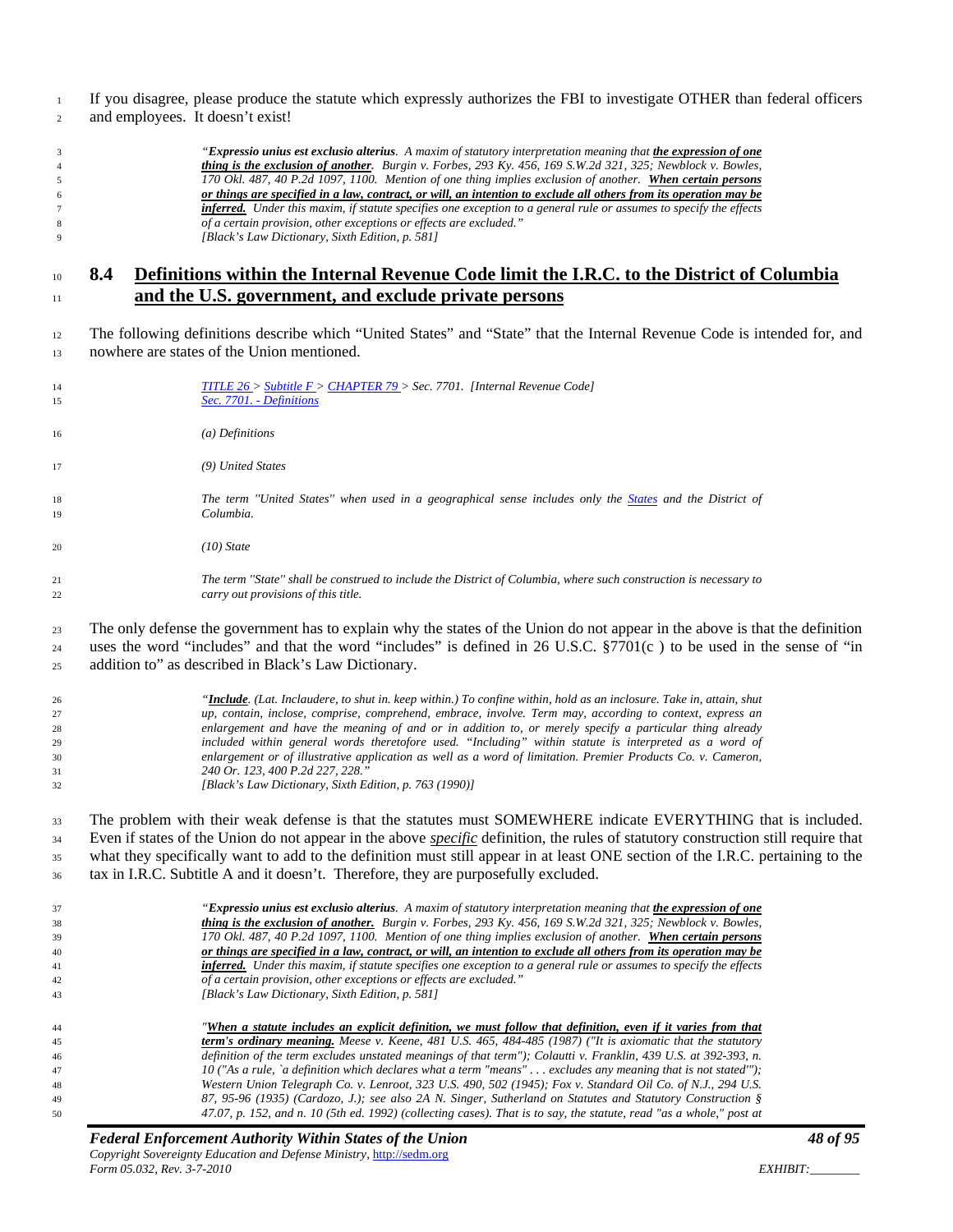*998 [530 U.S. 943] (THOMAS, J., dissenting), leads the reader to a definition. That definition does not include the Attorney General's restriction -- "the child up to the head." Its words, "substantial portion," indicate the contrary." [\[Stenberg v. Carhart, 530 U.S. 914 \(2000\)](http://caselaw.lp.findlaw.com/scripts/getcase.pl?navby=case&court=us&vol=530&page=914) ]*

 Anyone who tries to pull the "includes" argument on you is using "presumption" as a means to create a state-sponsored religion, in violation of the First Amendment. Presumptions are not evidence and may not be used as evidence in the context of legal process or litigation and those who do employ them in violation of the rules of statutory construction are violating due process of law and rendering their action void. If you would like more details on this scam and see why they are LYING to you in order to usurp jurisdiction that doesn't exist, see the following:

*Meaning of the Words "includes" and "including"*, Form #05.006 <http://sedm.org/Forms/FormIndex.htm>

Similar arguments about the word "includes" also apply in the next section as well.

### **8.5 Definitions within the Judiciary Code**

- The following definitions describe which "United States" and "State" that the federal courts have jurisdiction over.
- *[TITLE 28 >](http://www4.law.cornell.edu/uscode/28/index.html) [PART IV >](http://www4.law.cornell.edu/uscode/28/pIV.html) [CHAPTER 85 >](http://www4.law.cornell.edu/uscode/28/pIVch85.html) Sec. 1332. [Judiciary and Judicial Procedure] Sec. 1332. - [Diversity of citizenship; amount in controversy; costs](http://www4.law.cornell.edu/uscode/28/1332.html) (d) The word ''States'', as used in this section, includes the [Territories,](http://www4.law.cornell.edu/uscode/48/) the District of Columbia, and the Commonwealth of Puerto Rico*
- If you would like to know more about the limited jurisdiction of the federal courts over federal property, franchises, territory, and domiciliaries and why it doesn't apply within states of the Union to nearly all subject matters, see:

| What Happened to Justice?                                           |  |
|---------------------------------------------------------------------|--|
| http://sedm.org/ItemInfo/Ebooks/WhatHappJustice/WhatHappJustice.htm |  |

### **9 Application to Treasury/IRS**

### **9.1 Precedence of tax law**

 This section will summarize all the statutes, regulations, and administrative guidance, their hierarchy, and whether they have the "force and effect" of law such that they may be enforced, and who the audience for that enforcement.

23 The precedence and hierarchy of law, like the hierarchy of sovereignty described in section 4.1 of the [Great IRS Hoax](http://famguardian.org/Publications/GreatIRSHoax/GreatIRSHoax.htm) on [Natural Order,](http://famguardian.org/Subjects/Taxes/Citizenship/NaturalOrder.pdf) follows the *sequence* that it is *created*.

- 1. Where there are conflicts of law, the [U.S. Constitution](http://www.findlaw.com/casecode/constitution/) is the Supreme Law of the Land because it was created *first* by the sovereign people. It says so right in the document itself.
- *"This Constitution, and the Laws of the United States which shall be made in Pursuance thereof; and all Treaties made, or which shall be made, under the Authority of the United States, shall be the supreme Law of the Land; and the Judges in every State shall be bound thereby, any Thing in the Constitution or Laws of any state to the Contrary notwithstanding." [*[Article VI, United States Constitution](http://caselaw.lp.findlaw.com/data/constitution/article06/) *]*
- 2. The [Statutes at Large](http://memory.loc.gov/ammem/amlaw/lwsllink.html) have the next highest precedence, because they are created by Congress from the authority derived from the U.S. Constitution.
- 3. Next comes the [U.S. Code,](http://www4.law.cornell.edu/uscode/) which implements the Statutes at Large. The U.S. code is written by the Law Revision Council of the House of Representatives.
- 4. Th[e U.S. Code](http://www4.law.cornell.edu/uscode/) then takes precedence over th[e Code of Federal Regulations \(CFR\)](http://lula.law.cornell.edu/cfr/index.php)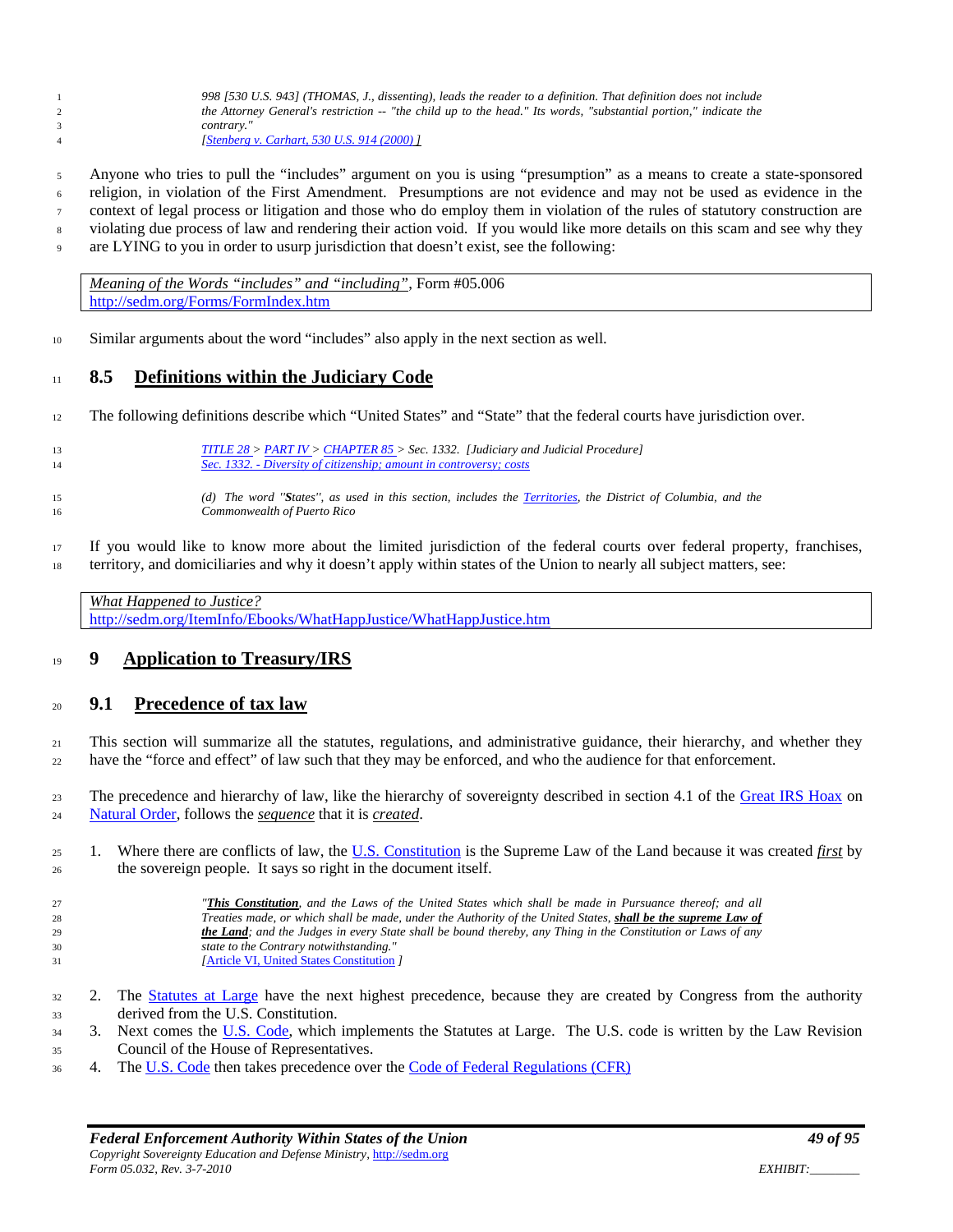5. The [Code of Federal Regulations \(CFR\)](http://lula.law.cornell.edu/cfr/index.php) then takes precedence over every [IRS publication.](http://famguardian.org/TaxFreedom/Forms/IRS/IRSFormsPubs.htm) The Code of Federal Regulations are written by the particular Executive Branch agency responsible for implementing the statutes in the U.S. Code.

 Understanding this hierarchy is very important when one considers the definitions of terms. Generally, terms used 5 throughout the [CFR's](http://lula.law.cornell.edu/cfr/index.php) and [IRS publications](http://famguardian.org/TaxFreedom/Forms/IRS/IRSFormsPubs.htm) are derived from the [U.S. Codes,](http://www4.law.cornell.edu/uscode/) which in turn are derived from the Statutes at Large.

 The CFR is intended to administratively implement the statutes found in the U.S. Code and is subordinate to the U.S. Code. That is why it is often called an "implementing regulation" instead of a Public Law. This fact is very important whenever there are disputes of law with the IRS or its agents. Furthermore, all IRS publications must be consistent in their entirety with both the U.S. Code and the CFR. Where there are conflicts of law, the Constitution has highest precedence, followed by the Statutes at Large, followed by the U.S. Code that implements the Statutes at Large. The U.S. Code then takes precedence over the CFR, which takes precedence over every IRS publication. This is also a very important fact when one considers the definitions of terms. Generally, terms used throughout the CFR's and IRS publications are derived from the U.S. Codes, which in turn are derived from the Statutes at Large. Federal courts will, upon occasion, hold that regulations 15 which appear in the [Code of Federal Regulations](http://lula.law.cornell.edu/cfr/index.php) are invalid because they conflict with either the [U.S. Codes](http://www4.law.cornell.edu/uscode/) or the Statutes [at Large](http://memory.loc.gov/ammem/amlaw/lwsllink.html) that they derive from.

 Below is a tabular summary of what we just explained to help you visualize what we mean. We jumped the gun on a few of the items listed but this provides a good reference and starting point for later sections. The items below are in precedence order, where the lower numbered items appearing first are of higher precedence than later or higher numbered items: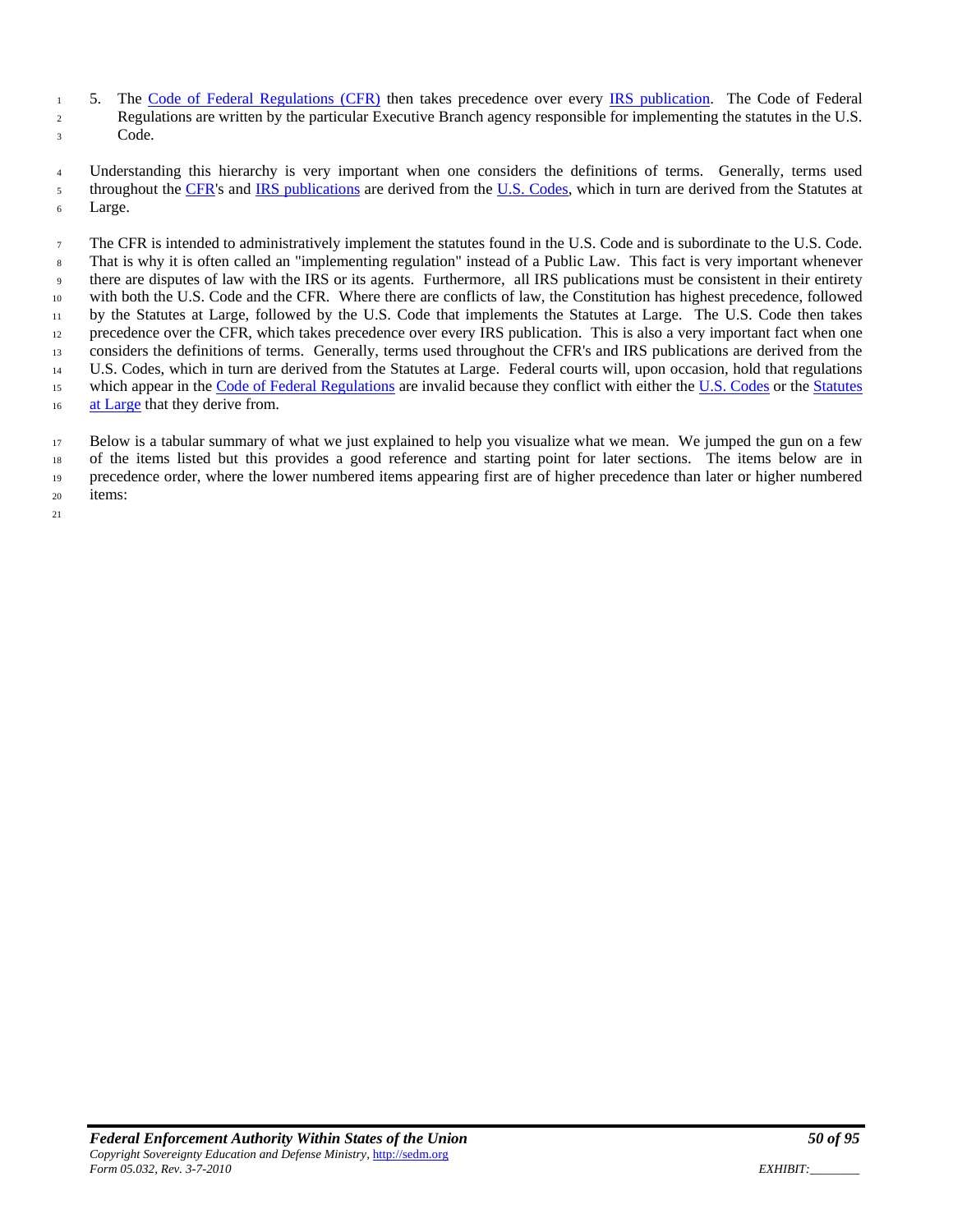#### <sup>1</sup> **Table 9-1: Precedence of law**

| Precedence<br>$\#$ | <b>Authority</b>                                | <b>Author</b>   | Force of<br>Law? (Yes/No)                       | Evidentiary weight                                                                                    | <b>Authorities</b>                                                                                                                   |
|--------------------|-------------------------------------------------|-----------------|-------------------------------------------------|-------------------------------------------------------------------------------------------------------|--------------------------------------------------------------------------------------------------------------------------------------|
| -1                 | Constitution                                    | "We the People" | Yes                                             | Real                                                                                                  | Carter v. Carter Coal Co.,<br>298 U.S. 238 (1936)                                                                                    |
| $\sqrt{2}$         | <b>Statutes at Large</b>                        | Congress        | Yes                                             | Real                                                                                                  |                                                                                                                                      |
| 3                  | U.S. Code                                       | Congress        | Yes in most<br>cases. See Note<br>$\mathbf{1}$  | Titles that are positive law<br>are "evidence". Titles that<br>are not are "prima facie<br>evidence". | Titles 26, 42, and 50 are do not<br>have the force of law and are not<br>"positive law". See 1 U.S.C.<br>§204 legislative notes.     |
| $\overline{4}$     | Code of Federal<br>Regulations (CFR)            | Various         | Yes in most but<br>not all cases. See<br>Note 2 | Titles that are positive law<br>are "evidence". Titles that<br>are not are "prima facie<br>evidence". | Titles 26, 42, and 50 are do not<br>have the force of law and are not<br>"positive law". See 1 U.S.C.<br>§204 legislative notes.     |
| 4.1                | 26 CFR Part 1: Income<br>taxes                  | Treasury        | Yes                                             | Not evidence                                                                                          |                                                                                                                                      |
| 4.2                | 26 CFR Part 31:<br><b>Employment</b> taxes      | Treasury        | Yes                                             | Not evidence                                                                                          |                                                                                                                                      |
| 4.3                | 26 CFR Part 301:<br>Secretary of Treas.<br>Regs | Treasury        | Yes                                             | Not evidence                                                                                          | 1. 26 U.S.C. §7805(a).<br>2. 5 U.S.C. §553.<br>3. Rowan Co., Inc. v. U.S., 452<br>U.S. 247, 101 S.Ct. 2288, 68<br>L.Ed.2d 814 (1981) |
| 4.4                | 26 CFR Part 601:<br>Procedural Regs             | <b>IRS</b>      | $\overline{No*}$<br>See Note 4<br>below.        | Not evidence                                                                                          | 1. Einhorn v. Dewitt, 618 F.2d<br>347 (5th Cir. 06/04/1980)<br>2. Luhring v. Glotzbach, 304<br>F.2d 560 (4th Cir.<br>05/28/1962      |
| 5                  | <b>Internal Revenue Manual</b><br>(IRM)         | <b>IRS</b>      | $\overline{No*}$<br>See Note 4<br>below.        | Not evidence                                                                                          | 1. U.S. v. Will, 671 F.2d 963<br>(1982). Also click here<br>2. Internal Revenue Manual,<br>Section 4.10.7.2.8.                       |
| 6                  | <b>Supreme Court Rulings</b>                    | Supreme court   | Yes                                             | Real                                                                                                  | <b>Internal Revenue Manual</b><br>4.10.7.2.9.8                                                                                       |
| $\tau$             | <b>Circuit Court Rulings</b>                    | Circuit court   | No                                              | Not evidence                                                                                          | <b>Internal Revenue Manual</b><br>4.10.7.2.9.8                                                                                       |
| 8                  | <b>District Court Rulings</b>                   | District court  | No                                              | Not evidence                                                                                          | <b>Internal Revenue Manual</b><br>4.10.7.2.9.8                                                                                       |
| $\overline{9}$     | <b>IRS</b> Publications                         | <b>IRS</b>      | N <sub>0</sub>                                  | Not evidence                                                                                          | U.S. v. Will, 671 F.2d 963<br>(1982)                                                                                                 |
| 10                 | Treasury Decisions and<br>Orders                | Treasury        | N <sub>o</sub>                                  | Not evidence                                                                                          | <b>Internal Revenue Manual,</b><br>Section 4.10.7.2.8.                                                                               |
| 11                 | IRS Telephone or agent<br>advice                | <b>IRS</b>      | N <sub>0</sub>                                  | Not evidence                                                                                          |                                                                                                                                      |

<sup>2</sup> **NOTES:**

<sup>5</sup> 2. Only have the force of law if published and promulgated by the Secretary of the Treasury in the Federal Register in <sup>6</sup> accordance with the Administrative Procedures Act, 5 U.S.C. §553. All regulations promulgated in the Federal <sup>7</sup> Register are "legislative regulations".

<sup>8</sup> 3. The federal Statutes at Large are not available online from the government for any year after 1874. Our link above to the [Statutes at Large](http://memory.loc.gov/ammem/amlaw/lwsllink.html) is for the period 1789-1873.

 4. The internal procedures of the federal agency MUST be followed in any agency action that adversely affects the rights of individuals. See Morton v. Ruiz, shown below. Consequently, all enforcement actions attempted by the IRS must be in strict accordance with the Internal Revenue Manual and part 601 of 26 CFR, or the revenue agents can be held personally liable for deprivations of rights under 42 U.S.C. §1983.

 *"Where the rights of individuals are affected, it is incumbent upon agencies to follow their own procedures. This is so even where the internal procedures are possibly more rigorous than otherwise would be required. Service v. Dulles,* [354 U.S. 363, 388](http://caselaw.lp.findlaw.com/cgi-bin/getcase.pl?navby=case&court=us&vol=354&invol=363#388) *(1957); Vitarelli v. Seaton,* [359 U.S. 535, 539](http://caselaw.lp.findlaw.com/cgi-bin/getcase.pl?navby=case&court=us&vol=359&invol=535#539) *-540 (1959). The BIA, by its Manual, has declared that all directives that "inform the public of privileges and benefits available" and of "eligibility requirements" are among those to be published. The requirement that, in order to receive general assistance, an Indian must reside directly "on" a reservation is clearly an important substantive policy that fits* 

<sup>3</sup> 1. Only have the force of law if enacted into positive law. The Internal Revenue Code is not enacted into positive law, <sup>4</sup> but is only prima facie evidence of law.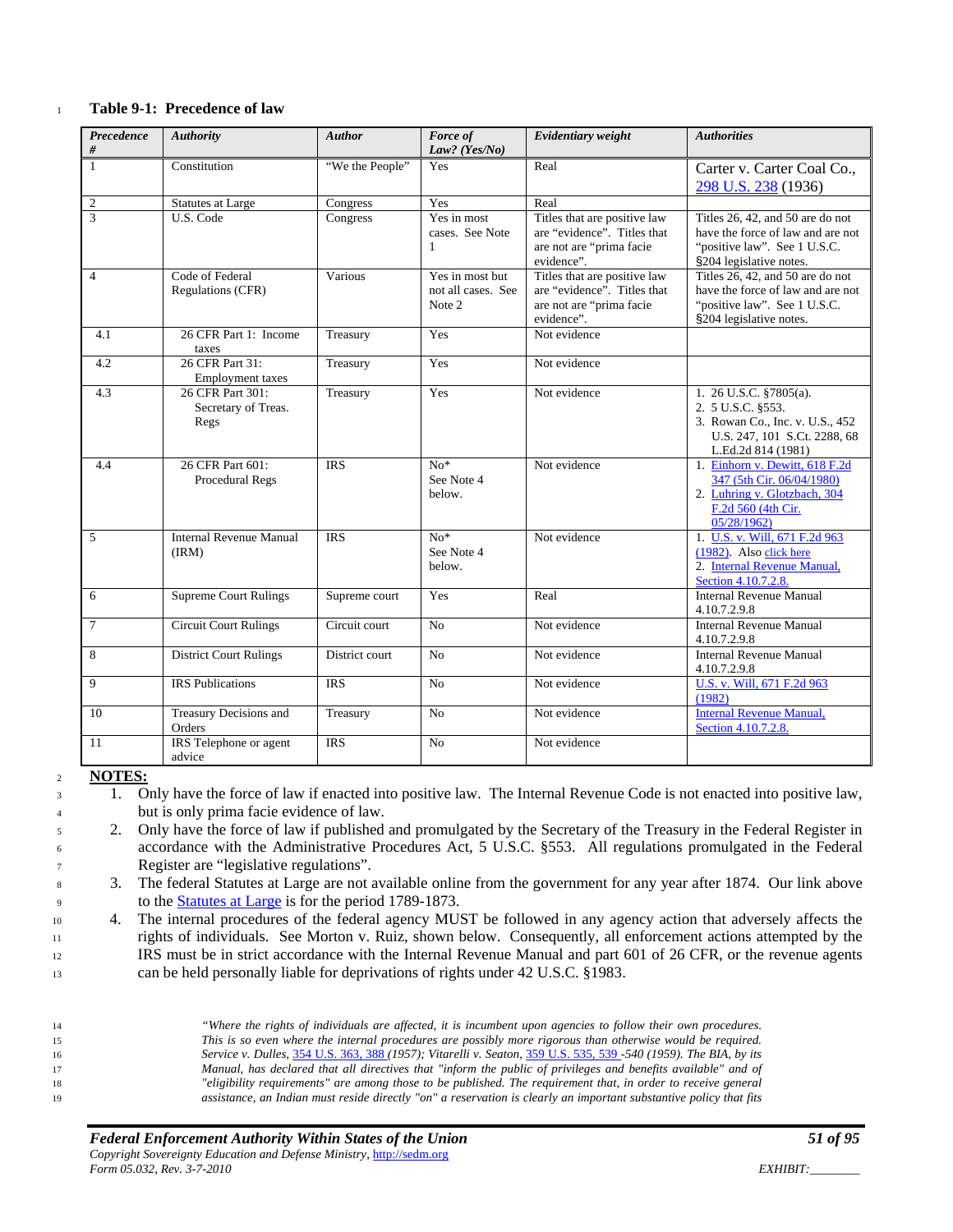- *within this class of directives. Before the BIA may extinguish the entitlement of these otherwise eligible beneficiaries, it must comply, at a minimum, with its own internal procedures." [Morton v. Ruiz,* [415 U.S. 199](http://caselaw.lp.findlaw.com/cgi-bin/getcase.pl?navby=case&court=us&vol=415&invol=199)*, 94 S.Ct. 1055, 39 L.Ed.2d 270 (1974)]*
- 5. The IRS [Internal Revenue Manual, in section 4.10.7.2.8](http://www.irs.gov/irm/part4/ch10s11.html#d0e149756) indicates that all IRS publications, and by implication all their forms as well, "may not be cited to sustain a position". You will note that several documents fall in this category, including the IRM itself, IRS publications, and all of their forms.
- *Internal Revenue Manual 4.10.7.2.8 [\(05-14-1999\)](http://www.irs.gov/irm/part4/ch10s11.html) IRS Publications*
- 

 *IRS Publications, issued by the Headquarters Office, explain the law in plain language for taxpayers and their advisors. They typically highlight changes in the law, provide examples illustrating Service positions, and include worksheets. Publications are nonbinding on the Service and do not necessarily cover all positions for a given issue. While a good source of general information, publications should not be cited to sustain a position.* 

 If you would like to know more about which of the above sources of law are useful as evidence in a court of law, see the article below:

*Reasonable Belief About Tax Liability*, Form #05.007 <http://sedm.org/Forms/FormIndex.htm>

# **9.2 Analysis of Internal Revenue Service Enforcement Authority Generally**

 We will now apply the concepts described earlier in this document to analyze the nature of the various types of regulations published by the Treasury relating to internal revenue. To understand the nature of enforcement authority of Treasury

regulations published under the authority of 26 U.S.C, we must apply the following criteria:

- 1. Rules and regulations must be published if required by Congress before they may have *general applicability and legal effect.* See 26 CFR §601.702(a)(2)(ii) and 5 U.S.C. §552(a).
- 2. General applicability and legal effect implies the ability of federal agencies and employees to impose a penalty. 44 U.S.C. §1505(a).
- 3. Pursuant to 5 U.S.C. §552(a)(1) of APA, substantive regulations must be published in the Federal Register ("FR") or the public is precluded from any adverse effect;
- 4. 5 U.S.C. §553(c) of the APA on rule making for the public requires that substantive regulations that may be enforced against the general public must have a comment period. This period is not required if the regulation only has application for agencies and its employees in the FR publication;
- 5. The holding in *Chrysler v. Brown*, 441 U.S. 281 (1979) requires that:
- 5.1. There are two types of regulations, which are also called "rules":
- 5.1.1. Substantive rules.
- 5.1.2. Interpretive rules.
- 5.2. The only type of regulations that may be enforced are described as:
- 5.2.1. Having the "force and effect of law".
- 5.2.2. "legislative-type".
- 5.2.3. "substantive rules"
- 5.3. All regulations which may be enforced require a notice and comment period open to the public if the target of the rule is the public. Otherwise, they may only be enforced within the government.
- 6. 5 U.S.C. §301 (federal employees) establishes that the head of an Executive or military department may prescribe regulations for the *internal* government of his department.

 *[TITLE 5](http://www.law.cornell.edu/uscode/html/uscode05/usc_sup_01_5.html) > [PART I](http://www.law.cornell.edu/uscode/html/uscode05/usc_sup_01_5_10_I.html) [> CHAPTER 3](http://www.law.cornell.edu/uscode/html/uscode05/usc_sup_01_5_10_I_30_3.html) > § 301 § [301. Departmental regulations](http://www.law.cornell.edu/uscode/html/uscode05/usc_sec_05_00000301----000-.html)*

 *The head of an Executive department or military department may prescribe regulations for the government of his department, the conduct of its employees, the distribution and performance of its business, and the custody, use, and preservation of its records, papers, and property. This section does not authorize withholding information from the public or limiting the availability of records to the public.*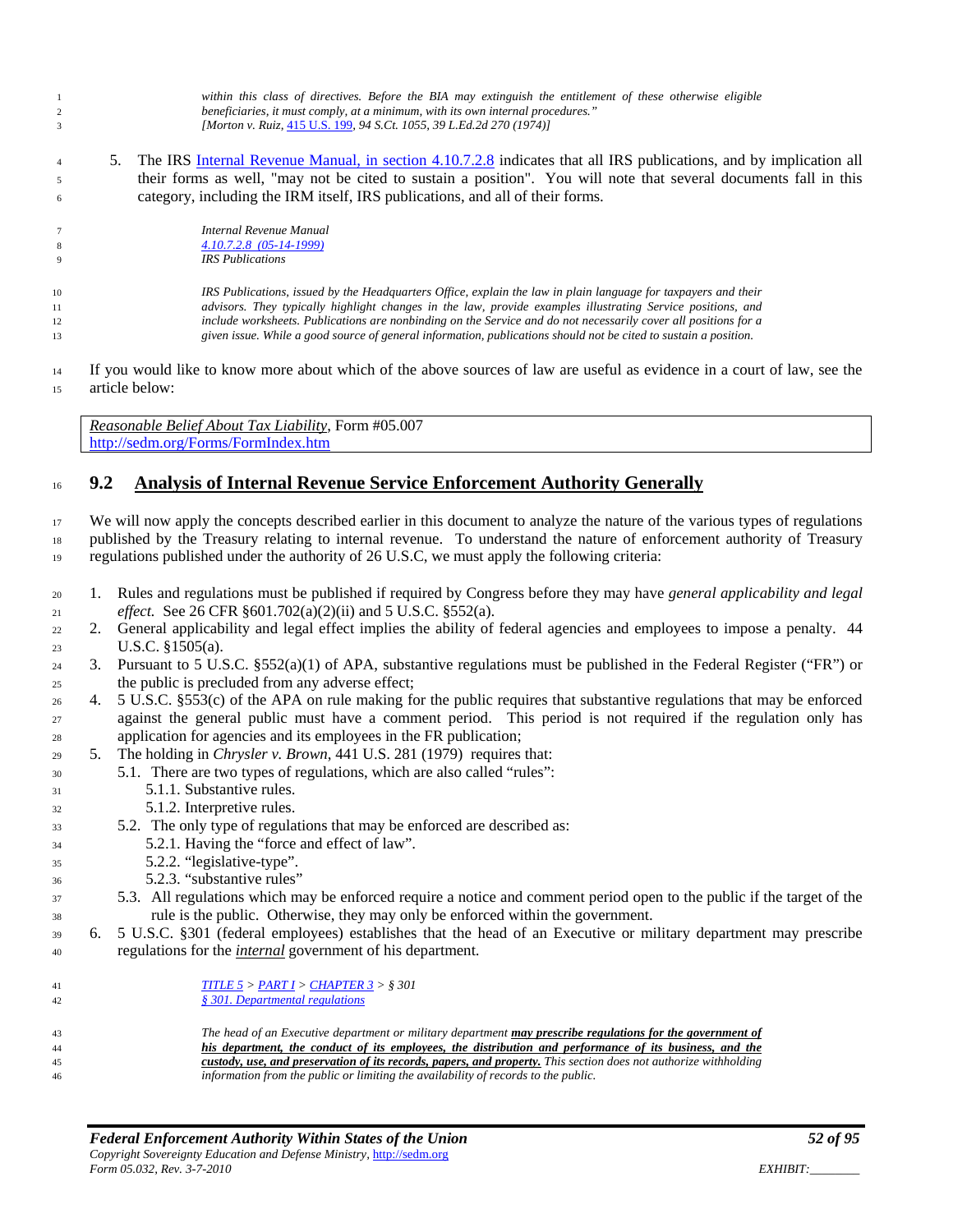7. 26 U.S.C. §7805 describes the authority of the Secretary of the Treasury to publish rules "for the enforcement of this title".

| 3              | <b>TITLE 26</b> > Subtitle $F >$ CHAPTER 80 > Subchapter A > § 7805                                                      |
|----------------|--------------------------------------------------------------------------------------------------------------------------|
| $\overline{4}$ | § 7805. Rules and regulations                                                                                            |
|                |                                                                                                                          |
| 5              | (a) Authorization                                                                                                        |
|                |                                                                                                                          |
| 6              | Except where such authority is expressly given by this title to any person other than an officer or employee of          |
| $\overline{7}$ | the Treasury Department, the Secretary shall prescribe all needful rules and regulations for the enforcement             |
|                | of this title, including all rules and regulations as may be necessary by reason of any alteration of law in             |
| $\,$ 8 $\,$    |                                                                                                                          |
| 9              | relation to internal revenue.                                                                                            |
|                | The contents of the Federal Register are judicially noticed pursuant to 44 U.S.C. §1507. Anything from the Federal<br>8. |
| 10             |                                                                                                                          |
| 11             | Register therefore may be used as evidence in any judicial proceeding.                                                   |
| 12             | The procedural requirement for publishing rules and regulations are described in Morton v. Ruiz, 415 U.S. 199, 94<br>9.  |
| 13             | S.Ct. 1055, 39 L.Ed.2d 2790 (1974).                                                                                      |
|                |                                                                                                                          |
| 14             | "Where the rights of individuals are affected, it is incumbent upon agencies to follow their own procedures.             |
| 15             | This is so even where the internal procedures are possibly more rigorous than otherwise would be required.               |
| 16             | Service v. Dulles, 354 U.S. 363, 388, 77 S.Ct. 1152, 1165, 1 L.Ed.2d 1403 (1957); Vitarelli v. Seaton, 359 U.S.          |
| 17             | 535, 539-540, 79 S.Ct. 968, 972-973, 3 L.Ed.2d 1012 (1959). The BIA, by its Manual, has declared that all                |
| 18             | directives that 'inform the public of privileges and benefits available' and of 'eligibility requirements' are           |
| 19             | among those to be published. The requirement that, in order to receive general assistance, an Indian must                |
| 20             | reside directly 'on' a reservation is clearly an important substantive policy that fits within this class of             |
|                | directives. Before the BIA may extinguish the entitlement of these otherwise eligible beneficiaries, it must             |
| 21             |                                                                                                                          |
| 22             | comply, at a minimum, with its own internal procedures.                                                                  |
| 23             | The Secretary has presented no reason why the requirements of the Administrative Procedure Act could not                 |
| 24             | or should not have been met. Cf. SEC v. Chenery Corp., 332 U.S. 194, 202, 67 S.Ct. 1575, 1580, 91 L.Ed. 1995             |
|                | $(1947)$ . The BIA itself has not attempted to defend its rule as a valid exercise of its 'legislative power,' but       |
| 25             |                                                                                                                          |
| 26             | rather depends on the argument that Congress itself has not appropriated funds for *236 Indians **1075 not               |
| 27             | directly on the reservations. The conscious choice of the Secretary not to treat this extremely significant              |
| 28             | eligibility requirement, affecting rights of needy Indians, as a legislative-type rule, renders it ineffective so        |
| 29             | far as extinguishing rights of those otherwise within the class of beneficiaries contemplated by Congress is             |
| 30             | concerned."                                                                                                              |
| 31             | [Morton v. Ruiz, 415 U.S. 199, 94 S.Ct. 1055, 39 L.Ed.2d 2790 (1974)]                                                    |
|                |                                                                                                                          |
| 32             | We will start our analysis or IRS enforcement authority with the publication of 26 CFR §601.702, which is found at 67 FR |
| 33             | 69675-69676, to wit:                                                                                                     |
|                |                                                                                                                          |
| 34             | 26 CFR §601.702 Publication, public inspection, and specific requests for records.                                       |
|                |                                                                                                                          |
| 35             | (a) Publication in the Federal Register-                                                                                 |
| 36             | $(1)$ Requirement.                                                                                                       |
|                |                                                                                                                          |
| 37             | (i) Subject to the application of the exemptions and exclusions described in the Freedom of Information                  |
| 38             | Act, 5 U.S.C. 552(b) and (c), and subject to the limitations provided in paragraph $(a)(2)$ of this                      |
| 39             | section, the IRS is required under 5 U.S.C. $$552(a)(1)$ , to state separately and publish currently in the              |
| 40             | Federal Register for the guidance of the public the following information--                                              |
|                |                                                                                                                          |
| 41             | (A) Descriptions of its central and field organization and the established places at which, the persons                  |
|                | from whom, and the methods whereby, the public may obtain information, make submittals or                                |
| 42             |                                                                                                                          |
| 43             | requests, or obtain decisions, from the IRS;                                                                             |
|                |                                                                                                                          |
| 44             | (B) Statement of the general course and method by which its functions are channeled and determined,                      |
| 45             | including the nature and requirements of all formal and informal procedures which are available;                         |
|                |                                                                                                                          |
| 46             | (C) Rules of procedure, descriptions of forms available or the places at which forms may be                              |
| 47             | <b>obtained,</b> and instructions as to the scope and contents of all papers, reports, or examinations;                  |
|                |                                                                                                                          |
| 48             | (D) Substantive rules of general applicability adopted as authorized by law, and statements of                           |
| 49             | general policy or interpretations of general applicability formulated and adopted by the IRS; and                        |
|                |                                                                                                                          |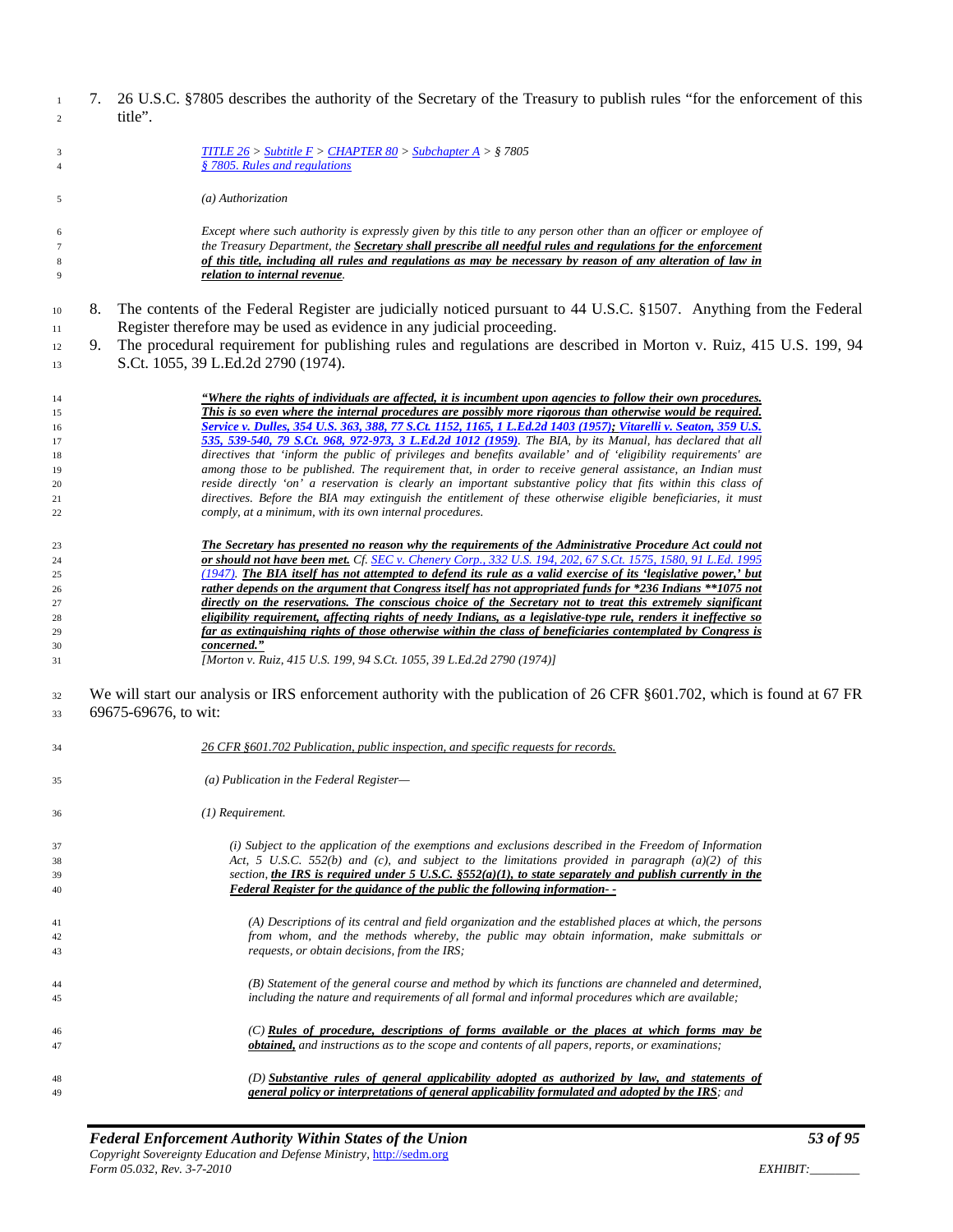| 1<br>$\overline{c}$ | (E) Each amendment, revision, or repeal of matters referred to in paragraphs $(a)(1)(i)(A)$ through (D)<br>of this section.                                                                                                    |
|---------------------|--------------------------------------------------------------------------------------------------------------------------------------------------------------------------------------------------------------------------------|
| 3                   | (ii) Pursuant to the foregoing requirements, the Commissioner publishes in the <b>Federal Register</b> from                                                                                                                    |
| $\overline{4}$      | time to time a statement, which is not codified in this chapter, on the organization and functions of the                                                                                                                      |
| $\sqrt{5}$          | IRS, and such amendments as are needed to keep the statement on a current basis. In addition, there are                                                                                                                        |
| 6                   | published in the Federal Register the rules set forth in this part 601 (Statement of Procedural Rules),                                                                                                                        |
| $\tau$              | such as those in paragraph E of this section, relating to conference and practice requirements of the                                                                                                                          |
| $\,$ 8 $\,$<br>9    | IRS; the regulations in part 301 of this chapter (Procedure and Administration Regulations); and the<br>various substantive regulations under the Internal Revenue Code of 1986, such as the regulations in                    |
| 10                  | part 1 of this chapter (Income Tax Regulations), in part 20 of this chapter (Estate Tax Regulations),                                                                                                                          |
| 11                  | and in part 31 of this chapter (Employment Tax Regulations).                                                                                                                                                                   |
| 12                  | $(2)$ Limitations.                                                                                                                                                                                                             |
| 13                  | (i) Incorporation by reference in the Federal Register.                                                                                                                                                                        |
| 14                  | Matter which is reasonably available to the class of persons affected thereby, whether in a private or public                                                                                                                  |
| 15                  | publication, shall be deemed published in the Federal Register for purposes of paragraph $(a)(1)$ of this section                                                                                                              |
| 16<br>17            | when it is incorporated by reference therein with the approval of the Director of the Office of the Federal<br>Register. The matter which is incorporated by reference must be set forth in the private or public publication  |
| 18                  | substantially in its entirety and not merely summarized or printed as a synopsis. Matter, the location and scope                                                                                                               |
| 19                  | of which are familiar to only a few persons having a special working knowledge of the activities of the IRS, may                                                                                                               |
| 20                  | not be incorporated in the Federal Register by reference. Matter may be incorporated by reference in the                                                                                                                       |
| 21                  | Federal Register only pursuant to the provisions of 5 U.S.C. $552(a)(1)$ and 1 CFR part 20.                                                                                                                                    |
| 22                  | (ii) <b>Effect of failure to publish.</b>                                                                                                                                                                                      |
| 23                  | Except to the extent that a person has actual and timely notice of the terms of any matter referred to in                                                                                                                      |
| 24                  | paragraph $(a)(1)$ of this section which is required to be published in the Federal Register, such person is not                                                                                                               |
| 25                  | required in any manner to resort to, or be adversely affected by, such matter if it is not so published or is not                                                                                                              |
| 26<br>27            | <i>incorporated by reference therein pursuant to paragraph</i> $(a)(2)(i)$ of this section. Thus, for example, any<br>such matter which imposes an obligation and which is not so published or incorporated by reference shall |
| 28                  | not *69676 adversely change or affect a person's rights. [Emphasis added]                                                                                                                                                      |
| 29                  | Based on the foregoing, the enforcement authority of regulations published in 26 CFR for the enforcement of the Internal<br>Revenue Code are as summarized as follows:                                                         |
| 30                  |                                                                                                                                                                                                                                |
| 31                  | 26 CFR Part 301 (Procedure and administration Regulations):<br>1.                                                                                                                                                              |
|                     | 1.1. Published by the Secretary of the Treasury under the authority of 26 U.S.C. §7805.                                                                                                                                        |
| 32<br>33            | 1.2. Have the "force of law" and are legislative regulations.                                                                                                                                                                  |
| 34                  | 1.3. Published as "final rules".                                                                                                                                                                                               |
| 35                  | 1.4. Some part 301 regulations are not legislative, but interpretive. Example: 26 CFR § 301.6331-1. See:                                                                                                                       |
|                     | SEDM Exhibit #05.045: 48 F.R. 10060                                                                                                                                                                                            |
|                     | http://sedm.org/Exhibits/ExhibitIndex.htm                                                                                                                                                                                      |
|                     | 26 CFR Part 601 (Statement of Procedural Rules):<br>2.                                                                                                                                                                         |
| 36<br>37            | 2.1. Published by the IRS Commissioner.                                                                                                                                                                                        |
|                     | 2.2. Do not have the "force of law".                                                                                                                                                                                           |
| 38                  | 2.3. Are for <b>both agency</b> (federal and state) employees.                                                                                                                                                                 |
| 39                  | 2.4. Published under the authority of 5 U.S.C. §301 and 5 U.S.C. §552, which authorizes regulations for a government                                                                                                           |
| 40                  | department and it's employees.                                                                                                                                                                                                 |
| 41                  | 2.5. Do not have a comment period under 5 U.S.C. §553 and are therefore not substantive regulations imposing a                                                                                                                 |
| 42                  | obligation or duty upon the public.                                                                                                                                                                                            |
| 43                  | 2.6. May not be used for enforcement since enforcement requires 26 U.S.C. §7805 statutory Authority and part 601                                                                                                               |
| 44                  | regulations do not cite such authority when published in the Federal Register. See: Einhorn v. Dewitt, 618 F.2d                                                                                                                |
| 45<br>46            | 347 (5th Cir. 06/04/1980) and Luhring v. Glotzbach, 304 F.2d 560 (4th Cir. 05/28/1962).                                                                                                                                        |
|                     |                                                                                                                                                                                                                                |
| 47                  | "We, however, agree with the district court that this action arises from an Internal Revenue Service regulation                                                                                                                |
| 48                  | and not an Act of Congress. 26 C.F.R. §601.107(b)(2) is a part of the Internal Revenue Service's Statement of                                                                                                                  |
| 49<br>50            | Procedural Rules promulgated under 5 U.S.C. §§ 301, 552. Their purpose is to govern the internal affairs of<br>the Internal Revenue Service. They do not have the force and effect of law. United States v. Thomas, 593 F.2d   |
| 51                  | 615 (5th Cir. 1979). Luhring v. Glotzbach, 304 F.2d 560 (4th Cir. 1962)."                                                                                                                                                      |
| 52                  | [Einhorn v. Dewitt, 618 F.2d 347 (5th Cir. 06/04/1980)]                                                                                                                                                                        |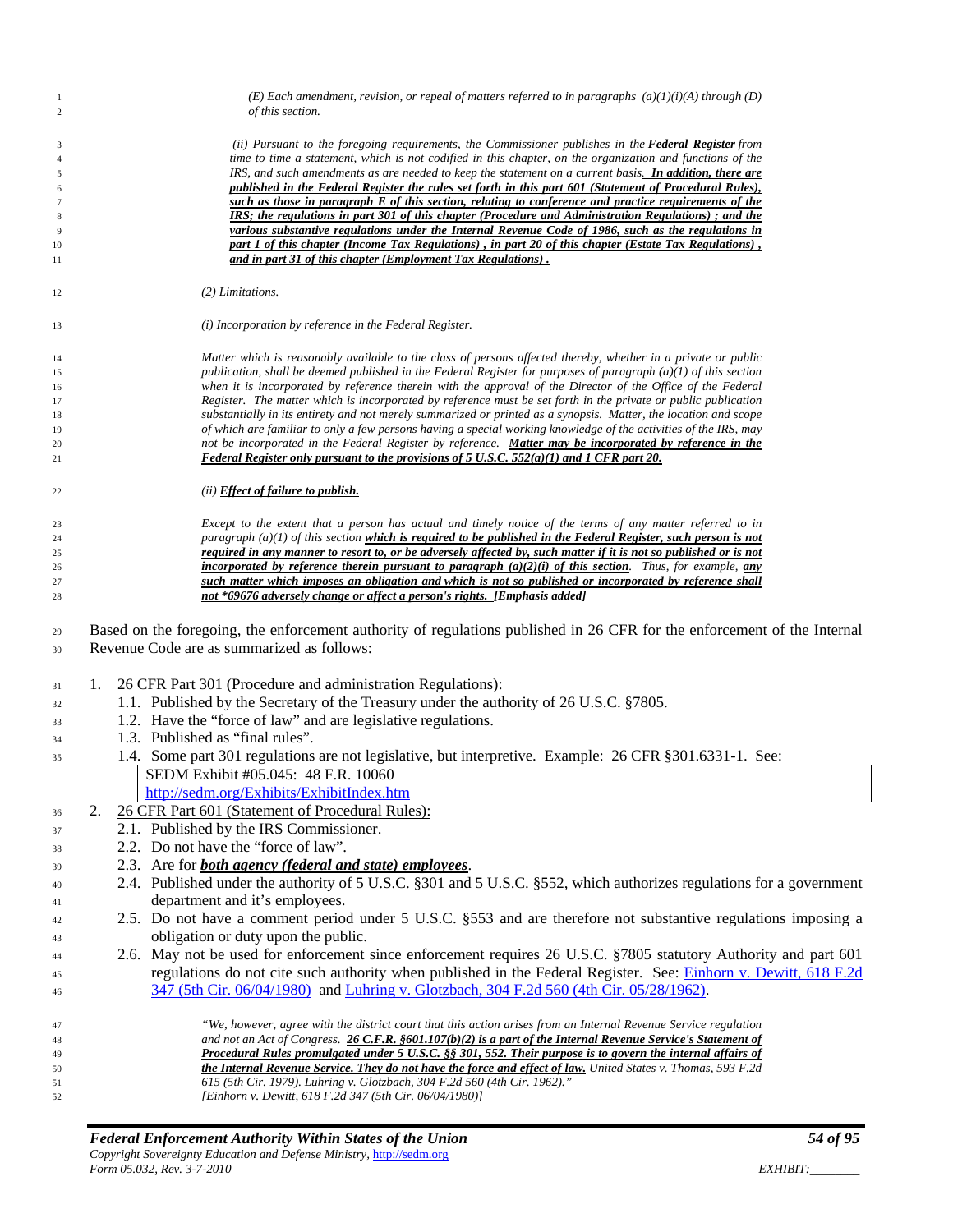- 3. Substantive (rules) regulations for 26 CFR Part 1 (Income Tax Regulations) , 26 CFR Part 20 (Estate Tax Regulations) 2 , and 26 CFR Part 31 (Employment Tax Regulations):
- 3.1. Published by the Secretary of the Treasury.
- 3.2. Have the *force and effect of law for the public when under the statutory Authority of Congress as held in Chrysler v. Brown, 441 U.S. 281 (1979).* All such proposed rules:
- 3.3. Must have the mandatory comment period for the public under 5 U.S.C. §553.
- 3.4. Must be in compliance with 5 U.S.C. §552(a)(1) for substantive rules of general application.
- 3.5. Must be in compliance with 67 FR 69673-69688 on November 19, 2002, *supra*, and . . .
- 3.6. Must be published in the Federal Register as a *Final Rule*. If not so published in the Federal Register as a Final Rule an individual can't be adversely affected.
- 4. Requirement to file tax returns:
- 4.1. Requirement to file returns found in 26 U.S.C. §6012 and 26 CFR §1.6012-1. See: SEDM Exhibit #05.041
	- <http://sedm.org/Exhibits/ExhibitIndex.htm>
- 13 4.2. Requirement to file applies to:
- 4.2.1. "U.S. persons" under 26 U.S.C. §7701(a)(30) .
- 4.2.2. "Nonresident alien individuals".
- 4.3. 26 U.S.C. §7203, willful failure to file, has no implementing regulations under Part 1 of 26 CFR. Therefore, requirement only pertains to those specifically exempted from the requirement to publish regulations.
- 5. Liens and levies:
- 5.1. 26 U.S.C. §6331 is the authority for lien and levy (distraint).
- 5.2. Audience for enforcement limited to the following under 26 U.S.C. §6331(a):

| 21 |    | TITLE 26 > Subtitle $F >$ CHAPTER 64 > Subchapter D > PART II > § 6331                                                       |
|----|----|------------------------------------------------------------------------------------------------------------------------------|
| 22 |    | § 6331. Levy and distraint                                                                                                   |
|    |    |                                                                                                                              |
| 23 |    | (a) Authority of Secretary                                                                                                   |
|    |    |                                                                                                                              |
| 24 |    | If any person liable to pay any tax neglects or refuses to pay the same within 10 days after notice and demand,              |
| 25 |    | it shall be lawful for the Secretary to collect such tax (and such further sum as shall be sufficient to cover the           |
| 26 |    | expenses of the levy) by levy upon all property and rights to property (except such property as is exempt under              |
| 27 |    | section 6334) belonging to such person or on which there is a lien provided in this chapter for the payment of               |
| 28 |    | such tax. Levy may be made upon the accrued salary or wages of any officer, employee, or elected official, of                |
| 29 |    | the United States, the District of Columbia, or any agency or instrumentality of the United States or the                    |
| 30 |    | <b>District of Columbia,</b> by serving a notice of levy on the employer (as defined in section $3401(d)$ ) of such officer, |
| 31 |    | employee, or elected official. If the Secretary makes a finding that the collection of such tax is in jeopardy,              |
| 32 |    | notice and demand for immediate payment of such tax may be made by the Secretary and, upon failure or                        |
| 33 |    | refusal to pay such tax, collection thereof by levy shall be lawful without regard to the 10-day period provided             |
| 34 |    | in this section.                                                                                                             |
| 35 |    | 5.3. No enforcement regulations under Part 1 for 26 U.S.C. §6331 so can't do levies and distraint against private            |
| 36 |    | public.                                                                                                                      |
| 37 |    | 5.4. 26 CFR § 301.6331-1 is only for use internally within the IRS, not against the general private public. See:             |
|    |    | SEDM Exhibit #05.045                                                                                                         |
|    |    | http://sedm.org/Exhibits/ExhibitIndex.htm                                                                                    |
| 38 | 6. | <b>Assessment Authority:</b>                                                                                                 |
| 39 |    | 6.1. Assessments made ONLY with a "return".                                                                                  |
| 40 |    | 6.2. Only the "taxpayer" and not the IRS may assess. IRS may NOT lawfully assess human beings with a liability bu            |
| 41 |    | they can propose an assessment.                                                                                              |
| 42 |    | 6.3. Substitute For Returns are NOT "assessments", but only proposed assessments:                                            |
|    |    |                                                                                                                              |
| 43 |    | "In its response to this letter, IRS officials indicated that they do not generally prepare actual tax returns.              |
| 44 |    | Instead. IRS prepares substitute documents that propose (not MAKE) assessments. Although IRS and                             |

 *Instead, IRS prepares substitute documents that propose [not MAKE] assessments. Although IRS and legislation refer to this as the substitute for return program, these officials said the document does not look like an actual tax return." [Government Accounting Office Report GAO/GGD-00-60R, p. 1, Footnote 1; SOURCE: [http://www.gao.gov/docsearch/repandtest.html\]](http://www.gao.gov/docsearch/repandtest.html) "[IRS] Customer Service Division official commented on the phrase 'Substitute for Return.' They asked us to emphasize that even though the program is commonly referred to as the SFR program, no actual tax return is prepared." [Government Accounting Office Report GAO/GGD-00-60R, p. 2; SOURCE: [http://www.gao.gov/docsearch/repandtest.html\]](http://www.gao.gov/docsearch/repandtest.html)*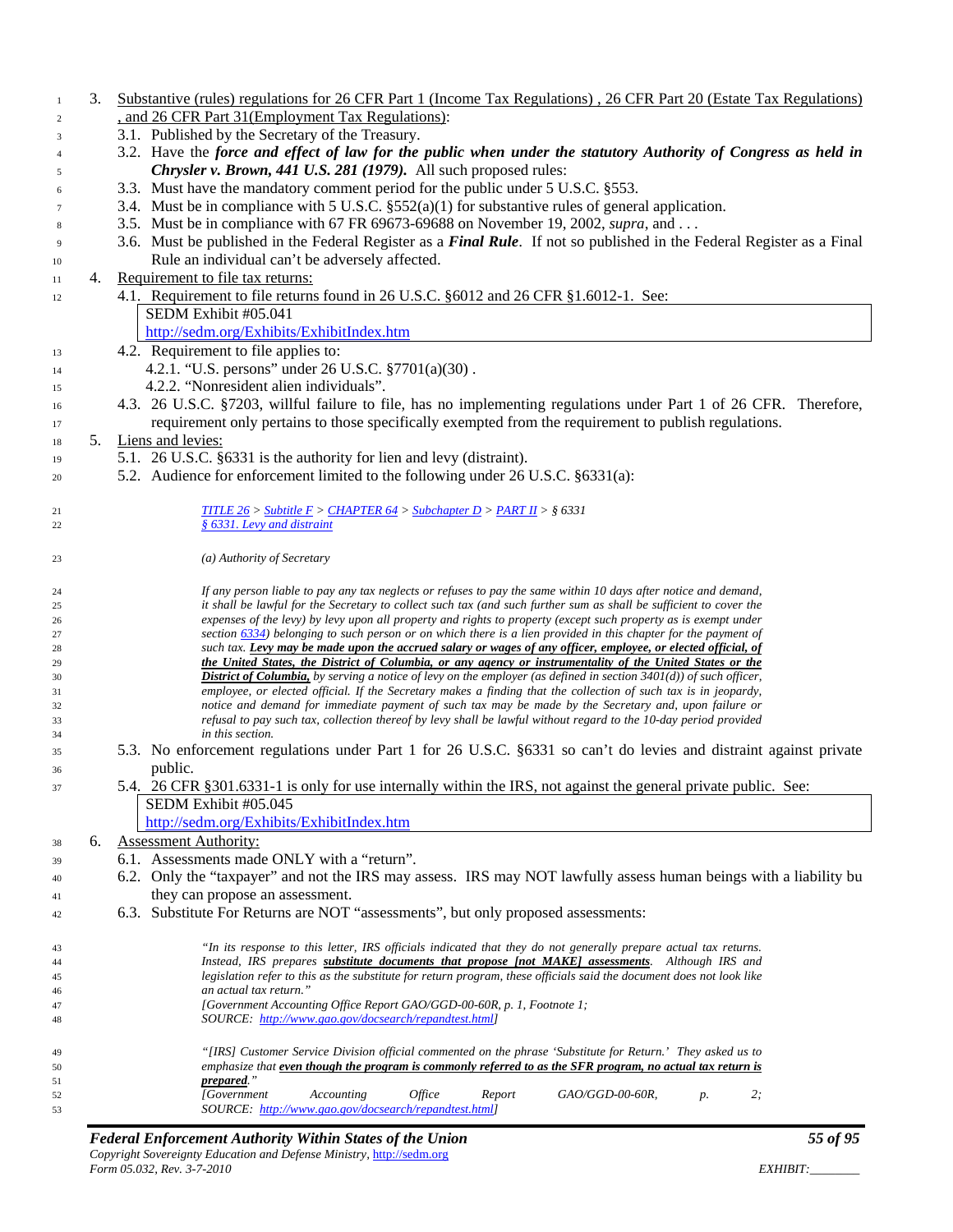- 6.4. 26 U.S.C. §6020(b) is the authority to executive assessments.
- 6.5. No implementing regulations under Part 1 of 26 CFR for 26 U.S.C. §6020, and therefore, assessments not allowed for I.R.C. Subtitle A income taxes.
- For details on the above, see:
	- *[Why the Government Can't Lawfully Assess Human Beings With an Income Tax Liability Without Their Consent](http://sedm.org/Forms/MemLaw/SFRsAssmtsIllegal.pdf)*, Form #05.011

<http://sedm.org/Forms/FormIndex.htm>

- 7. The IRS routinely violates the Paperwork Reduction Act ("PRA") by the following means, which thus establishes that its forms and procedures are only for internal use within the government:
- 7.1. 44 U.S.C. §3507(d) of PRA requires notice to and comment by the public in relation to all forms that collect information.
- 7.2. 44 U.S.C. §3506(c)(1)(B)(iii)(IV) requires the agency to inform the public if the information responses are voluntary, required to obtain a benefit, or mandatory.
- 11 7.3. IRS publishes its forms and publications under the authority of 26 CFR  $\S601.702(a)(1)(i)$ .
- 7.4. IRS Form 1040NR does not indicate whether the collection is mandatory or voluntary. They don't mention it because they don't want to admit that nonresident aliens have no obligations under the I.R.C.
- 7.5. OMB control numbers used by the IRS are issued in violation of the Paperwork Reduction Act because: 7.5.1. The IRS uses the same number on all their forms
- 7.5.2. Each form must have a unique number and must be renewed every three years.
- 7.6. Forms published by the IRS are published under statutory enforcement authority of 26 U.S.C. §7805.

 If no substantive regulation is published in the Federal Register for each individual Code section under either Part 1, or under Part 20 or under Part 31 AND under 26 U.S.C. §7805 for enforcement, this is legal evidence that the statute may not be enforced against the public and applies only to government employees.

 If an individual Code section is published under 26 CFR Part 301 AND under 26 U.S.C. §7805 for enforcement; then, that individual Code section is ONLY for agency employees precluding the public!

### **9.3 Secretary of the Treasury Required to Give "Notice" in the Federal Register of Requirement to file a return or keep records**

26 U.S.C. §6001 requires that

| 26<br>27 | <b>TITLE 26</b> > Subtitle $F$ > CHAPTER 61 > Subchapter A > PART 1 > § 6001<br>§ 6001. Notice or regulations requiring records, statements, and special returns |
|----------|------------------------------------------------------------------------------------------------------------------------------------------------------------------|
| 28       | Every person liable for any tax imposed by this title, or for the collection thereof, shall keep such records,                                                   |
| 29       | render such statements, make such returns, and comply with such rules and regulations as the Secretary may                                                       |
| 30       | from time to time prescribe. Whenever in the judgment of the Secretary it is necessary, he may require any                                                       |
| 31       | person, by notice served upon such person or by regulations, to make such returns, render such statements,                                                       |
| 32       | or keep such records, as the Secretary deems sufficient to show whether or not such person is liable for tax                                                     |
| 33       | <b>under this title.</b> The only records which an employer shall be required to keep under this section in connection                                           |
| 34       | with charged tips shall be charge receipts, records necessary to comply with section $6053$ (c), and copies of                                                   |
| 35       | statements furnished by employees under section $6053$ (a).                                                                                                      |

 The above statute is similar to 26 U.S.C. §7805, which empowers the Secretary of the Treasury to " make all needful rules and regulations respecting the

| 39             | § 7805. Rules and regulations                                                                                                                                                                                                                                                                                                                   |
|----------------|-------------------------------------------------------------------------------------------------------------------------------------------------------------------------------------------------------------------------------------------------------------------------------------------------------------------------------------------------|
| 40             | (a) Authorization                                                                                                                                                                                                                                                                                                                               |
| 41<br>42<br>43 | Except where such authority is expressly given by this title to any person other than an officer or employee of<br>the Treasury Department, the Secretary shall prescribe all needful rules and regulations for the enforcement<br>of this title, including all rules and regulations as may be necessary by reason of any alteration of law in |

Taken together, both of the above statutes:

*relation to internal revenue.*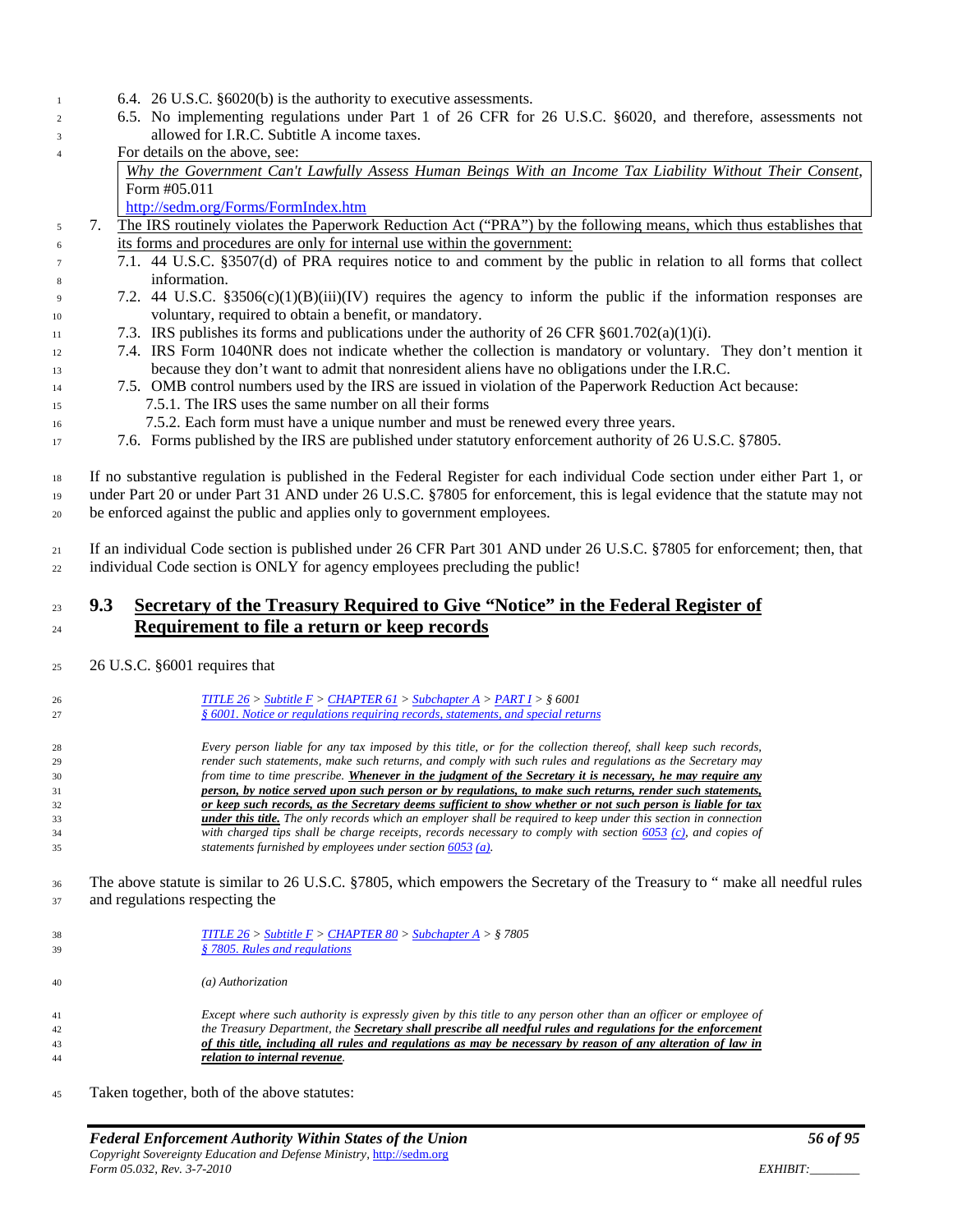- 1. Impose a MANDATORY duty to publish all rules needed to enforce the entire Title 26. This is embodied in the words "shall prescribe all needful rules and regulations for the enforcement of this title".
- 2. Cannot and do not waive the affirmative requirements of the Federal Register Act, 44 U.S.C. §1501(a) and the Administrative Procedures Act, 5 U.S.C. §553(a) to make enforcement regulations and thereby give "reasonable notice" in the case of enforcement directed against OTHER than the following specifically exempted groups:
- 6 2.1. A military or foreign affairs function of the United States.  $5 \text{ U.S.C. } §553(a)(1)$ .
- 2.2. A matter relating to agency management or personnel or to public property, loans, grants, benefits, or contracts. [5](http://www4.law.cornell.edu/uscode/html/uscode05/usc_sec_05_00000553----000-.html)  8  $U.S.C. \S 553(a)(2)$ .
- 2.3. Federal agencies or persons in their capacity as officers, agents, or employees thereof. [44 U.S.C. §1505\(](http://www4.law.cornell.edu/uscode/html/uscode44/usc_sec_44_00001505----000-.html)a)(1).
- 3. Impose a duty to make regulations and give "notice" to the public at large domiciled within states of the Union and protected by the Constitution and who are *not* in the above three specifically exempted groups. That notice must inform the public of their liability to the tax.
- Giving of said notice and publication in the Federal Register serves the following purposes:
- 1. Serves the constitutional requirement for "due process of law", in which you can only enforce a law by giving notice to the public at large and an opportunity to review and comment about the things that will be enforced against them.
- 2. Builds a public record of the legislative intent of the law that can be used by the courts in judicial review of the statute.
- 3. Ties a specific statute in I.R.C., Subtitle F, which is GENERAL administrative procedures for the entire I.R.C., to a specific tax within a specific section of the I.R.C. found in another Subtitle.
- 3.1. The criminal provisions of the I.R.C. found in Subtitle F, for instance, cannot be violated unless a specific liability statute found ELSEWHERE in Subtitle A have been violated.
- 3.2. The penalty provisions of the I.R.C. found in Subtitle F, for instance, cannot be violated unless a specific liability statute found ELSEWHERE in Subtitle A have been violated.
- Subtitle A of the Internal Revenue Code is a tax primarily upon federal instrumentalities, employees, and public officers. This is further explained below:

*Why Your Government is Either a Thief or You are a "Public Officer" for Income Tax Purposes*, Form #05.008 <http://sedm.org/Forms/FormIndex.htm>

25 The subject of the tax is a "trade or business", which is defined as "the functions of a public office" in 26 U.S.C.  $\frac{\$7701}{a}(26)$ . That definitions is nowhere expanded to include any other thing, and it is an activity, which makes the tax an excise tax or franchise tax upon the privileged activity of "public office" within the U.S. government. In that sense, the term "U.S. sources" really means sources within the U.S. Government. Because the tax is primarily upon instrumentalities of the federal government, and because entities within the federal government are specifically exempted from the requirement for publication in the Federal Register, then statutes within the Internal Revenue Code may be directly 31 enforced against these "public officials" without said publication in the Federal Register or any implementing regulations.

- In fulfillment of the above within the Internal Revenue Code:
- 1. 26 CFR §1.6012-1 imposes a liability to file a return and this regulation has been published in the federal register. This regulation appears under 26 CFR Part 1, which is the income tax, and is therefore enforceable.
- 2. No other penalty or criminal statutes within the I.R.C. have enforcement provisions under Part 1 of 26 CFR, including the criminal provisions found in 26 U.S.C. §§7201 to 7217. We have searched all the regulations under Part 1 and no regulation applies any of these provisions to the specific under Part 1 as 26 CFR §1.6012-1 does. See for yourself:
- <http://www.access.gpo.gov/cgi-bin/cfrassemble.cgi?title=200626>
- Consequently, these provisions can ONLY apply to the three groups specifically exempted from the requirement for enforcement regulations. This is because constitutionally required "notice" has not been given to anyone else as required by 26 U.S.C. §§6001 and 7805. This is further explained in the following:

*IRS Due Process Meeting Handout*, Form #03.008 <http://sedm.org/Forms/FormIndex.htm>

 Those who pursue quo warranto actions in court demanding proof of publication in the Federal Register of both the statutes and implementing regulations sought to be enforced by the IRS are sometimes met with the objection that the Secretary of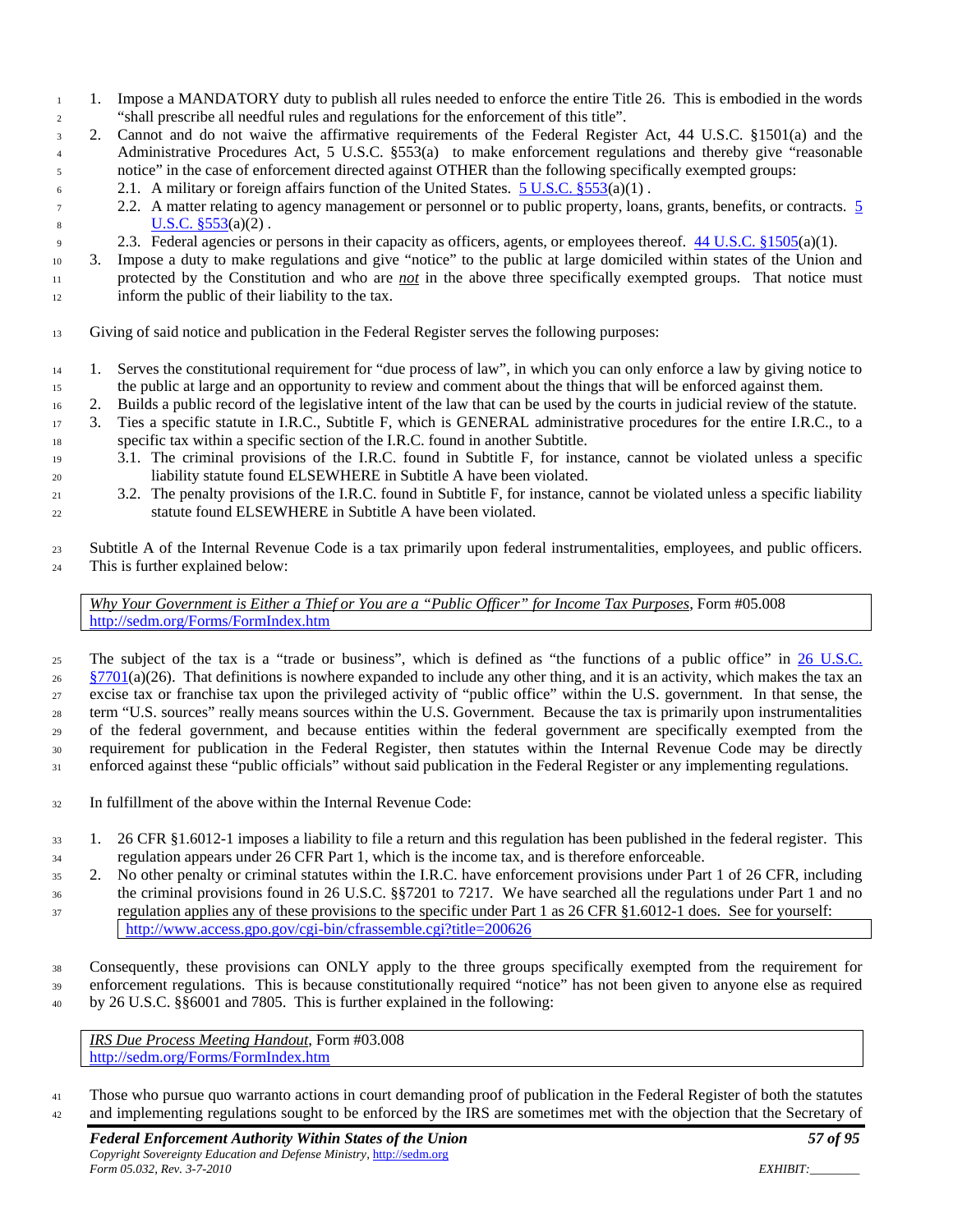the Treasury has the responsibility and the discretion to publish implementing regulations but is not REQUIRED to. This is

2 documented in [26 U.S.C. §7805](http://www4.law.cornell.edu/uscode/html/uscode26/usc_sec_26_00007805----000-.html) above. Our approach to this weak argument often tendered by IRS and Dept. of Justice

employees is the following:

- 1. We agree that the Secretary of the Treasury has DISCRETION but is not REQUIRED to publish implementing regulations for provisions within the Internal Revenue Code, HOWEVER.
- 2. The Secretary of the Treasury is not empowered to waive the constitutional and due process requirement for "due notice" or "reasonable notice" in the case of persons domiciled in states of the Union who are protected by the Constitution and the Bill of Rights.
- 3. The Internal Revenue Code is not positive law, and therefore essentially amounts to "presumed" law that may not be cited directly against a person protected by the bill of rights without publication in the Federal Register and proof that the statutes cited as authority is in fact positive law with a reference from the Statutes at Large proving it is positive law. [1 U.S.C. §204,](http://www4.law.cornell.edu/uscode/html/uscode01/usc_sec_01_00000204----000-.html) which says the I.R.C., Title 26 of the U.S. Code is "prima facie evidence", which means basically that it is simply a "presumption" and not evidence.
- 4. A "prima facie law" such as the I.R.C. cannot contradict or circumvent the requirements of a positive law. Both the 15 Federal Register Act, [44 U.S.C. §1505](http://www4.law.cornell.edu/uscode/html/uscode44/usc_sec_44_00001505----000-.html) et seq, and the Administrative Procedures Act, 5 U.S.C. §553 et seq, are 16 positive law that is legally admissible evidence, according to [1 U.S.C. §204.](http://www4.law.cornell.edu/uscode/html/uscode01/usc_sec_01_00000204----000-.html)
- 5. In cases where the Secretary of the Treasury elects to NOT exercise his authority to write an implementing regulation or to publish the affected statute AND rule/regulation in the Federal Register, the statute may then ONLY be enforced against groups specifically exempted from the requirement for implementing regulations as follows:
- 5.1. A military or foreign affairs function of the United States. [5 U.S.C. §553\(](http://www4.law.cornell.edu/uscode/html/uscode05/usc_sec_05_00000553----000-.html)a)(1).
- 5.2. A matter relating to agency management or personnel or to public property, loans, grants, benefits, or contracts. 5 U.S.C. §553(a)(2).
- 5.3. Federal agencies or persons in their capacity as officers, agents, or employees thereof. [44 U.S.C. §1505\(](http://www4.law.cornell.edu/uscode/html/uscode44/usc_sec_44_00001505----000-.html)a)(1).
- 6. Therefore, any provision within the Internal Revenue Code Subtitle A which may be enforced civilly or criminally and which might adversely affect the rights of the subject of the enforcement, therefore MUST have an implementing regulation published in the Federal Register.

# **9.4 Why it is UNLAWFUL for the I.R.S. to enforce Subtitle A of the Internal Revenue Code within states of the Union**

 The federal government enjoys NO legislative jurisdiction on land within the exterior limits of a state of the Union that is not its own territory. The authorities for this fact are as follows:

 1. The U.S. Supreme Court has stated repeatedly that the United States federal government is without ANY legislative jurisdiction within the exterior boundaries of a sovereign state of Union:

| 33 |    | "The difficulties arising out of our dual form of government and the opportunities for differing opinions              |
|----|----|------------------------------------------------------------------------------------------------------------------------|
| 34 |    | concerning the relative rights of state and national governments are many; but for a very long time this court         |
| 35 |    | has steadfastly adhered to the doctrine that the taxing power of Congress does not extend to the states or             |
| 36 |    | <b>their political subdivisions</b> . The same basic reasoning which leads to that conclusion, we think, requires like |
| 37 |    | limitation upon the power which springs from the bankruptcy clause. United States v. Butler, supra."                   |
| 38 |    | [Ashton v. Cameron County Water Improvement District No. 1, 298 U.S. 513; 56 S.Ct. 892 (1936)]                         |
| 39 |    |                                                                                                                        |
|    |    |                                                                                                                        |
| 40 |    | "It is no longer open to question that the general government, unlike the states, Hammer v. Dagenhart, 247             |
| 41 |    | U.S. 251, 275, 38 S.Ct. 529, 3 A.L.R. 649, Ann.Cas.1918E 724, possesses no inherent power in respect of the            |
| 42 |    | internal affairs of the states; and emphatically not with regard to legislation."                                      |
| 43 |    | [Carter v. Carter Coal Co., 298 U.S. 238, 56 S.Ct. 855 (1936)]                                                         |
|    |    |                                                                                                                        |
| 44 |    | If you meet with someone from the IRS, ask them whether the Internal Revenue Code qualifies as "legislation" within    |
|    |    | the meaning of the above rulings. Tell them you aren't interested in court cases because judges cannot make law or     |
| 45 |    |                                                                                                                        |
| 46 |    | create jurisdiction where none exists.                                                                                 |
| 47 | 2. | 40 U.S.C. §3112 creates a presumption that the United States government does not have jurisdiction unless it           |
| 48 |    | specifically accepts jurisdiction over lands within the exterior limits of a state of the Union:                       |
|    |    |                                                                                                                        |
| 49 |    | TITLE 40 - PUBLIC BUILDINGS, PROPERTY, AND WORKS                                                                       |
| 50 |    | <b>SUBTITLE II - PUBLIC BUILDINGS AND WORKS</b>                                                                        |
| 51 |    | PART A - GENERAL                                                                                                       |
|    |    |                                                                                                                        |

*CHAPTER 31 - GENERAL*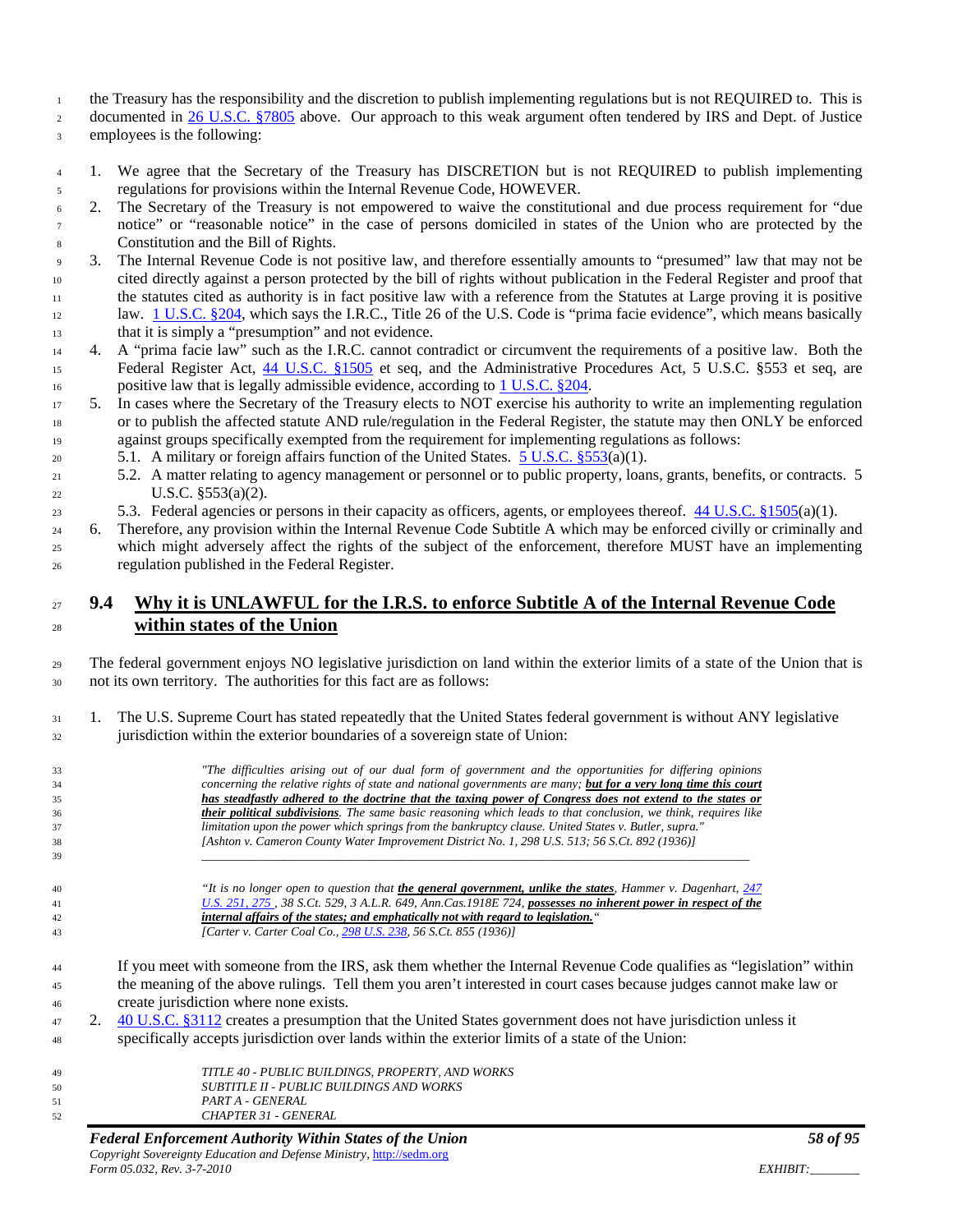| -1<br>$\overline{c}$                                                                             |    | SUBCHAPTER II - ACQUIRING LAND<br>Sec. 3112. Federal jurisdiction                                                                                                                                                                                                                                                                                                                                                                                                                                                                                                                                                                                                                                                                                                                                                                                                                                                                                                                                                                                                                                                                                                                                                                                                                     |
|--------------------------------------------------------------------------------------------------|----|---------------------------------------------------------------------------------------------------------------------------------------------------------------------------------------------------------------------------------------------------------------------------------------------------------------------------------------------------------------------------------------------------------------------------------------------------------------------------------------------------------------------------------------------------------------------------------------------------------------------------------------------------------------------------------------------------------------------------------------------------------------------------------------------------------------------------------------------------------------------------------------------------------------------------------------------------------------------------------------------------------------------------------------------------------------------------------------------------------------------------------------------------------------------------------------------------------------------------------------------------------------------------------------|
| $\overline{\mathbf{3}}$<br>$\overline{4}$<br>5<br>6<br>7<br>8<br>9<br>10<br>11<br>12<br>13<br>14 |    | (a) Exclusive Jurisdiction Not Required. - It is not required that the Federal Government obtain exclusive<br>jurisdiction in the United States over land or an interest in land it acquires.<br>(b) Acquisition and Acceptance of Jurisdiction. - When the head of a department, agency, or independent<br>establishment of the Government, or other authorized officer of the department, agency, or independent<br>establishment, considers it desirable, that individual may accept or secure, from the State in which land or an<br>interest in land that is under the immediate jurisdiction, custody, or control of the individual is situated, consent<br>to, or cession of, any jurisdiction over the land or interest not previously obtained. The individual shall indicate<br>acceptance of jurisdiction on behalf of the Government by filing a notice of acceptance with the Governor of the<br>State or in another manner prescribed by the laws of the State where the land is situated.<br>(c) Presumption. - It is conclusively presumed that jurisdiction has not been accepted until the Government<br>accepts jurisdiction over land as provided in this section.<br>[SOURCE: http://www4.law.cornell.edu/uscode/html/uscode40/usc_sec_40_00003112----000-.html] |
| 15                                                                                               | 3. | The Uniform Commercial Code defines the term "United States" as the District of Columbia:                                                                                                                                                                                                                                                                                                                                                                                                                                                                                                                                                                                                                                                                                                                                                                                                                                                                                                                                                                                                                                                                                                                                                                                             |
| 16<br>17                                                                                         |    | Uniform Commercial Code (U.C.C.)<br>§ 9-307. LOCATION OF DEBTOR.                                                                                                                                                                                                                                                                                                                                                                                                                                                                                                                                                                                                                                                                                                                                                                                                                                                                                                                                                                                                                                                                                                                                                                                                                      |
| 18                                                                                               |    | (h) [Location of United States.]                                                                                                                                                                                                                                                                                                                                                                                                                                                                                                                                                                                                                                                                                                                                                                                                                                                                                                                                                                                                                                                                                                                                                                                                                                                      |
| 19                                                                                               |    | The United States is located in the District of Columbia.                                                                                                                                                                                                                                                                                                                                                                                                                                                                                                                                                                                                                                                                                                                                                                                                                                                                                                                                                                                                                                                                                                                                                                                                                             |
| 20<br>21                                                                                         |    | <i>[SOURCE:</i><br>http://www.law.cornell.edu/ucc/search/display.html?terms=district%20of%20columbia&url=/ucc/9/article9.ht                                                                                                                                                                                                                                                                                                                                                                                                                                                                                                                                                                                                                                                                                                                                                                                                                                                                                                                                                                                                                                                                                                                                                           |
| 22                                                                                               |    | $m#s9-307$ ]                                                                                                                                                                                                                                                                                                                                                                                                                                                                                                                                                                                                                                                                                                                                                                                                                                                                                                                                                                                                                                                                                                                                                                                                                                                                          |
| 23<br>24<br>25                                                                                   | 4. | Article 1, Section 8, Clause 17 of the Constitution expressly limits the territorial jurisdiction of the federal government<br>to the ten square mile area known as the District of Columbia. Extensions to this jurisdiction arose at the signing of the<br>Treaty of Peace between the King of Spain and the United States in Paris France, which granted to the United States                                                                                                                                                                                                                                                                                                                                                                                                                                                                                                                                                                                                                                                                                                                                                                                                                                                                                                      |
| 26                                                                                               |    | new territories such as Guam, Cuba, the Philippines, etc.                                                                                                                                                                                                                                                                                                                                                                                                                                                                                                                                                                                                                                                                                                                                                                                                                                                                                                                                                                                                                                                                                                                                                                                                                             |
| 27<br>28                                                                                         | 5. | 4 U.S.C. §72 limits the exercise of all "public offices" and the application of their laws to the District of Columbia and<br>NOT elsewhere except as expressly provided by Congress.                                                                                                                                                                                                                                                                                                                                                                                                                                                                                                                                                                                                                                                                                                                                                                                                                                                                                                                                                                                                                                                                                                 |
| 29                                                                                               |    | TITLE 4 > CHAPTER 3 > \$72                                                                                                                                                                                                                                                                                                                                                                                                                                                                                                                                                                                                                                                                                                                                                                                                                                                                                                                                                                                                                                                                                                                                                                                                                                                            |
| 30                                                                                               |    | § 72. Public offices; at seat of Government                                                                                                                                                                                                                                                                                                                                                                                                                                                                                                                                                                                                                                                                                                                                                                                                                                                                                                                                                                                                                                                                                                                                                                                                                                           |
| 31<br>32                                                                                         |    | All offices attached to the seat of government shall be exercised in the District of Columbia, and not elsewhere,<br>except as otherwise expressly provided by law.                                                                                                                                                                                                                                                                                                                                                                                                                                                                                                                                                                                                                                                                                                                                                                                                                                                                                                                                                                                                                                                                                                                   |
| 33<br>34                                                                                         | 6. | The Internal Revenue Code Subtitle A places the income tax primarily upon a "trade or business". The U.S. Supreme<br>Court expressly stated that Congress may not establish a "trade or business" in a state of the Union and tax it.                                                                                                                                                                                                                                                                                                                                                                                                                                                                                                                                                                                                                                                                                                                                                                                                                                                                                                                                                                                                                                                 |
|                                                                                                  |    |                                                                                                                                                                                                                                                                                                                                                                                                                                                                                                                                                                                                                                                                                                                                                                                                                                                                                                                                                                                                                                                                                                                                                                                                                                                                                       |
| 35<br>36                                                                                         |    | "Congress cannot authorize a <b>trade or business</b> within a State in order to tax it."<br>[License Tax Cases, 72 U.S. 462, 18 L.Ed. 497, 5 Wall. 462, 2 A.F.T.R. 2224 (1866)]                                                                                                                                                                                                                                                                                                                                                                                                                                                                                                                                                                                                                                                                                                                                                                                                                                                                                                                                                                                                                                                                                                      |
| 37                                                                                               | 7. | A "trade or business" is defined as the "functions of a public office" in $26$ U.S.C. $\S7701(a)(26)$ . See:                                                                                                                                                                                                                                                                                                                                                                                                                                                                                                                                                                                                                                                                                                                                                                                                                                                                                                                                                                                                                                                                                                                                                                          |
|                                                                                                  |    | The Trade or Business Scam, Form #05.001                                                                                                                                                                                                                                                                                                                                                                                                                                                                                                                                                                                                                                                                                                                                                                                                                                                                                                                                                                                                                                                                                                                                                                                                                                              |
|                                                                                                  |    | http://sedm.org/Forms/FormIndex.htm                                                                                                                                                                                                                                                                                                                                                                                                                                                                                                                                                                                                                                                                                                                                                                                                                                                                                                                                                                                                                                                                                                                                                                                                                                                   |
| 38                                                                                               | 8. | The IRS and the DOJ have been repeatedly asked for the statute which "expressly extends" the "public office" that is<br>the subject of the tax upon "trade or business" activities within states of the Union. NO ONE has been able to produce                                                                                                                                                                                                                                                                                                                                                                                                                                                                                                                                                                                                                                                                                                                                                                                                                                                                                                                                                                                                                                        |
| 39                                                                                               |    | such a statute because IT DOESN'T EXIST. There is no provision of law which "expressly extends" the enforcement                                                                                                                                                                                                                                                                                                                                                                                                                                                                                                                                                                                                                                                                                                                                                                                                                                                                                                                                                                                                                                                                                                                                                                       |
| 40<br>41                                                                                         |    | of Subtitle A of the Internal Revenue Code to any state of the Union. Therefore, IRS jurisdiction does not exist there.                                                                                                                                                                                                                                                                                                                                                                                                                                                                                                                                                                                                                                                                                                                                                                                                                                                                                                                                                                                                                                                                                                                                                               |
|                                                                                                  |    | "Expressio unius est exclusio alterius. A maxim of statutory interpretation meaning that the expression of one                                                                                                                                                                                                                                                                                                                                                                                                                                                                                                                                                                                                                                                                                                                                                                                                                                                                                                                                                                                                                                                                                                                                                                        |
| 42<br>43                                                                                         |    | thing is the exclusion of another. Burgin v. Forbes, 293 Ky. 456, 169 S.W.2d 321, 325; Newblock v. Bowles,                                                                                                                                                                                                                                                                                                                                                                                                                                                                                                                                                                                                                                                                                                                                                                                                                                                                                                                                                                                                                                                                                                                                                                            |
| 44                                                                                               |    | 170 Okl. 487, 40 P.2d 1097, 1100. Mention of one thing implies exclusion of another. When certain persons                                                                                                                                                                                                                                                                                                                                                                                                                                                                                                                                                                                                                                                                                                                                                                                                                                                                                                                                                                                                                                                                                                                                                                             |
| 45<br>46                                                                                         |    | or things are specified in a law, contract, or will, an intention to exclude all others from its operation may be<br>inferred. Under this maxim, if statute specifies one exception to a general rule or assumes to specify the effects                                                                                                                                                                                                                                                                                                                                                                                                                                                                                                                                                                                                                                                                                                                                                                                                                                                                                                                                                                                                                                               |
| 47                                                                                               |    | of a certain provision, other exceptions or effects are excluded."                                                                                                                                                                                                                                                                                                                                                                                                                                                                                                                                                                                                                                                                                                                                                                                                                                                                                                                                                                                                                                                                                                                                                                                                                    |
| 48                                                                                               |    | [Black's Law Dictionary, Sixth Edition, p. 581]                                                                                                                                                                                                                                                                                                                                                                                                                                                                                                                                                                                                                                                                                                                                                                                                                                                                                                                                                                                                                                                                                                                                                                                                                                       |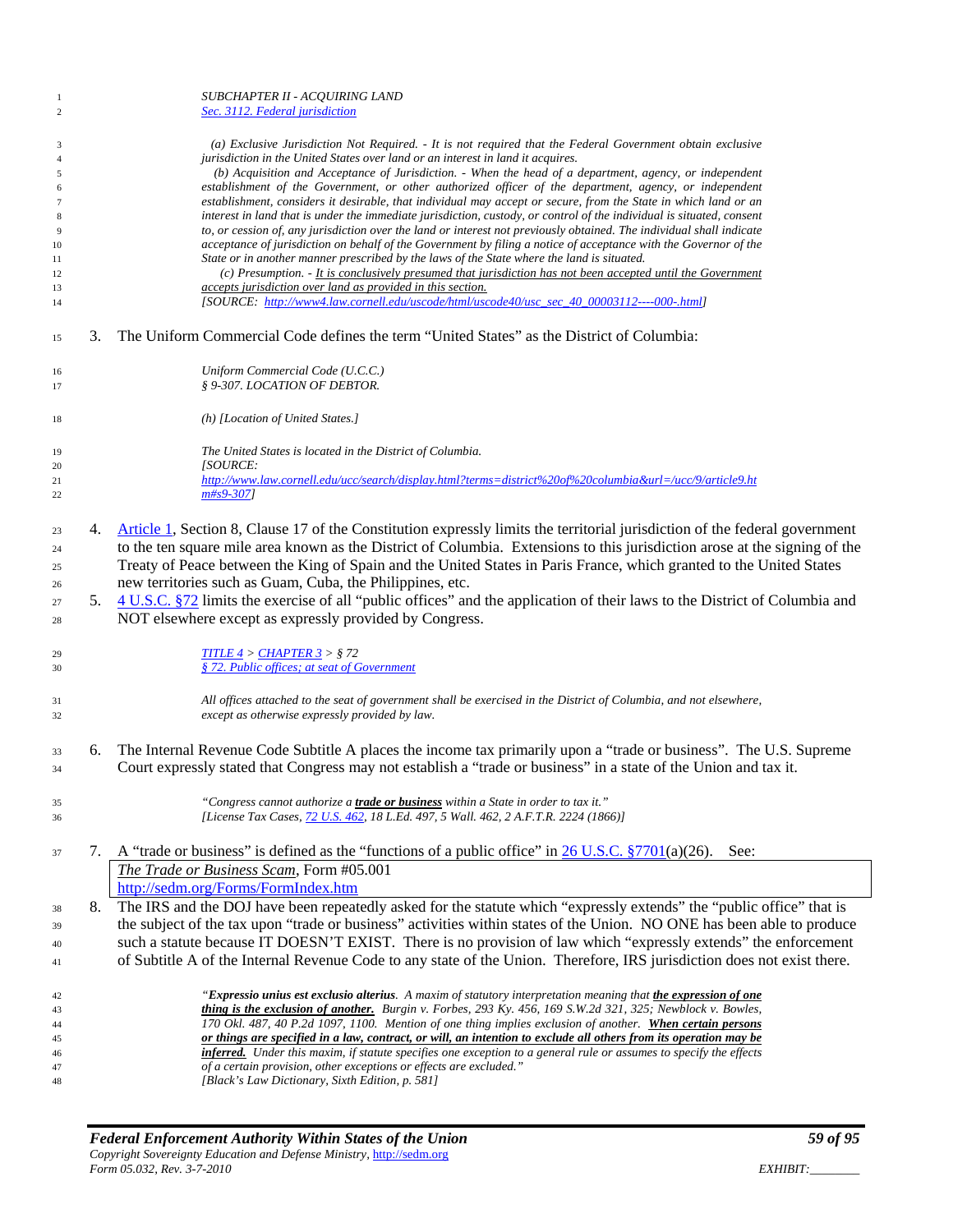- 9. [48 U.S.C. §1612](http://www4.law.cornell.edu/uscode/html/uscode48/usc_sec_48_00001612----000-.html) expressly extends the enforcement of the criminal provisions of the Internal Revenue Code to the Virgin Islands and is the only enactment of Congress that extends enforcement of any part of the Internal Revenue Code to any place outside the District of Columbia.
- 10. The U.S. Supreme Court commonly refers to states of the Union as "foreign states". To wit:

 *We have held, upon full consideration, that although under existing statutes a circuit court of the United States has jurisdiction upon habeas corpus to discharge from the custody of state officers or tribunals one restrained of his liberty in violation of the Constitution of the United States, it is not required in every case to exercise its power to that end immediately upon application being made for the writ. 'We cannot suppose,' this court has said, 'that Congress intended to compel those courts, by such means, to draw to themselves, in the first instance, the control of all criminal prosecutions commenced in state courts exercising authority within the same territorial limits, where the accused claims that he is held in custody in violation of the Constitution of the United States. The injunction to hear the case summarily, and thereupon 'to dispose of the party as law and justice require' [R. S. 761], does not deprive the court of discretion as to the time and mode in which it will exert the powers conferred upon it. That discretion should be exercised in the light of the relations existing, under our system of government, between the judicial tribunals of the Union and of the states, and in recognition of the fact that the public good requires that those relations be not disturbed by unnecessary conflict between courts equally bound to guard and protect rights secured by the Constitution. When the petitioner is in custody by state authority for an act done or omitted to be done in pursuance of a law of the United States, or of an order, process, or decree of a court or judge thereof; or where, being a subject or citizen of a foreign state, and domiciled therein, he is in custody, under like authority, for an act done or omitted under any alleged right, title, authority, privilege, protection, or exemption claimed under the commission, or order, or sanction of any foreign state, or under color thereof, the validity and effect whereof depend upon the law of nations; in such and like cases of urgency, involving the authority and operations of the general government, or the obligations of this country to, or its relations with, foreign nations, [180 U.S. 499, 502] the courts of the United States have frequently interposed by writs of habeas corpus and discharged prisoners who were held in custody under state authority. So, also, when they are in the custody of a state officer, it may be necessary, by use of the writ, to bring them into a court of the United States to testify as witnesses.' Ex parte Royall[, 117 U.S. 241, 250 ,](http://caselaw.lp.findlaw.com/cgi-bin/getcase.pl?court=us&vol=117&invol=241#250) 29 S. L. ed. 868, 871, 6 Sup. Ct. Rep. 734; Ex parte Fonda[, 117](http://caselaw.lp.findlaw.com/cgi-bin/getcase.pl?court=us&vol=117&invol=516#518)  [U.S. 516, 518 ,](http://caselaw.lp.findlaw.com/cgi-bin/getcase.pl?court=us&vol=117&invol=516#518) 29 S. L. ed. 994, 6 Sup. Ct. Rep. 848; Re Duncan, [139 U.S. 449 ,](http://caselaw.lp.findlaw.com/cgi-bin/getcase.pl?court=us&vol=139&invol=449) 454, sub nom. Duncan v. McCall, 35 L. ed. 219, 222, 11 Sup. Ct. Rep. 573; Re Wood, [140 U.S. 278 ,](http://caselaw.lp.findlaw.com/cgi-bin/getcase.pl?court=us&vol=140&invol=278) 289, Sub nom. Wood v. Bursh, 35 L. ed. 505, 509, 11 Sup. Ct. Rep. 738; McElvaine v. Brush[, 142 U.S. 155, 160 ,](http://caselaw.lp.findlaw.com/cgi-bin/getcase.pl?court=us&vol=142&invol=155#160) 35 S. L. ed. 971, 973, 12 Sup. Ct. Rep. 156; Cook v. Hart[, 146 U.S. 183, 194 ,](http://caselaw.lp.findlaw.com/cgi-bin/getcase.pl?court=us&vol=146&invol=183#194) 36 S. L. ed. 934, 939, 13 Sup. Ct. Rep. 40; Re Frederich[, 149 U.S.](http://caselaw.lp.findlaw.com/cgi-bin/getcase.pl?court=us&vol=149&invol=70#75)  [70, 75 ,](http://caselaw.lp.findlaw.com/cgi-bin/getcase.pl?court=us&vol=149&invol=70#75) 37 S. L. ed. 653, 656, 13 Sup. Ct. Rep. 793; New York v. Eno, [155 U.S. 89, 96 ,](http://caselaw.lp.findlaw.com/cgi-bin/getcase.pl?court=us&vol=155&invol=89#96) 39 S. L. ed. 80, 83, 15 Sup. Ct. Rep. 30; Pepke v. Cronan, [155 U.S. 100 ,](http://caselaw.lp.findlaw.com/cgi-bin/getcase.pl?court=us&vol=155&invol=100) 39 L. ed. 84, 15 Sup. Ct. Rep. 34; Re Chapman, [156 U.S. 211,](http://caselaw.lp.findlaw.com/cgi-bin/getcase.pl?court=us&vol=156&invol=211#216)  [216 ,](http://caselaw.lp.findlaw.com/cgi-bin/getcase.pl?court=us&vol=156&invol=211#216) 39 S. L. ed. 401, 402, 15 Sup. Ct. Rep. 331; Whitten v. Tomlinson, [160 U.S. 231, 242 ,](http://caselaw.lp.findlaw.com/cgi-bin/getcase.pl?court=us&vol=160&invol=231#242) 40 S. L. ed. 406, 412, 16 Sup. Ct. Rep. 297; Iasigi v. Van De Carr[, 166 U.S. 391, 395 ,](http://caselaw.lp.findlaw.com/cgi-bin/getcase.pl?court=us&vol=166&invol=391#395) 41 S. L. ed. 1045, 1049, 17 Sup. Ct. Rep. 595; Baker v. Grice[, 169 U.S. 284, 290 ,](http://caselaw.lp.findlaw.com/cgi-bin/getcase.pl?court=us&vol=169&invol=284#290) 42 S. L. ed. 748, 750, 18 Sup. Ct. Rep. 323; Tinsley v. Anderson[, 171](http://caselaw.lp.findlaw.com/cgi-bin/getcase.pl?court=us&vol=171&invol=101#105)  [U.S. 101, 105 ,](http://caselaw.lp.findlaw.com/cgi-bin/getcase.pl?court=us&vol=171&invol=101#105) 43 S. L. ed. 91, 96, 18 Sup. Ct. Rep. 805; Fitts v. McGhee[, 172 U.S. 516, 533 ,](http://caselaw.lp.findlaw.com/cgi-bin/getcase.pl?court=us&vol=172&invol=516#533) 43 S. L. ed. 535, 543, 19 Sup. Ct. Rep. 269; Markuson v. Boucher[, 175 U.S. 184 ,](http://caselaw.lp.findlaw.com/cgi-bin/getcase.pl?court=us&vol=175&invol=184) 44 L. ed. 124, 20 Sup. Ct. Rep. 76. [\[State of Minnesota v. Brundage, 180 U.S. 499 \(1901\)\]](http://caselaw.lp.findlaw.com/scripts/getcase.pl?navby=case&court=us&vol=180&page=499#Scene_1)*

 11. The Federal Register [Act, 44 U.S.C. §1505\(](http://www4.law.cornell.edu/uscode/html/uscode44/usc_sec_44_00001505----000-.html)a), and the [Administrative Procedures Act, 5 U.S.C. §553\(](http://www4.law.cornell.edu/uscode/html/uscode05/usc_sec_05_00000553----000-.html)a) both require that when a federal agency wishes to enforce any provision of statutory law within a state of the Union, it must write proposed implementing regulations, publish them in the Federal Register, and thereby give the public opportunity for "notice and comment". Notice that 44 U.S.C. §1508 says that the Federal Register is the official method for providing "notice" of laws that will be enforced in "states of the Union". There are no implementing regulations authorizing the enforcement of most enforcement provisions of the Internal Revenue Code within any state of the Union, and therefore it cannot be enforced against the general public domiciled within states of the Union. See the following for exhaustive proof:

*IRS Due Process Meeting Handout*, Form #03.008 <http://sedm.org/Forms/FormIndex.htm>

 12. Various provisions of law indicate that when implementing regulations authorizing enforcement have NOT been published in the Federal Register, then the statutes cited as authority may NOT prescribe a penalty or adversely affect rights protected by the Constitution of the United States:

| 52 | TITLE $5 > PART I > CHAPTER 5 > SUBCHAPTER II > § 552$                                                               |
|----|----------------------------------------------------------------------------------------------------------------------|
|    |                                                                                                                      |
| 53 | § 552. Public information; agency rules, opinions, orders, records, and proceedings§ 1508. Publication in            |
| 54 | <b>Federal Register as notice of hearing</b>                                                                         |
|    |                                                                                                                      |
| 55 | Except to the extent that a person has actual and timely notice of the terms thereof, a person may not in any        |
| 56 | manner be required to resort to, or be adversely affected by, a matter required to be published in the Federal       |
| 57 | <b>Register and not so published.</b> For the purpose of this paragraph, matter reasonably available to the class of |
| 58 | persons affected thereby is deemed published in the Federal Register when incorporated by reference therein          |
| 59 | with the approval of the Director of the Federal Register.                                                           |
| 60 |                                                                                                                      |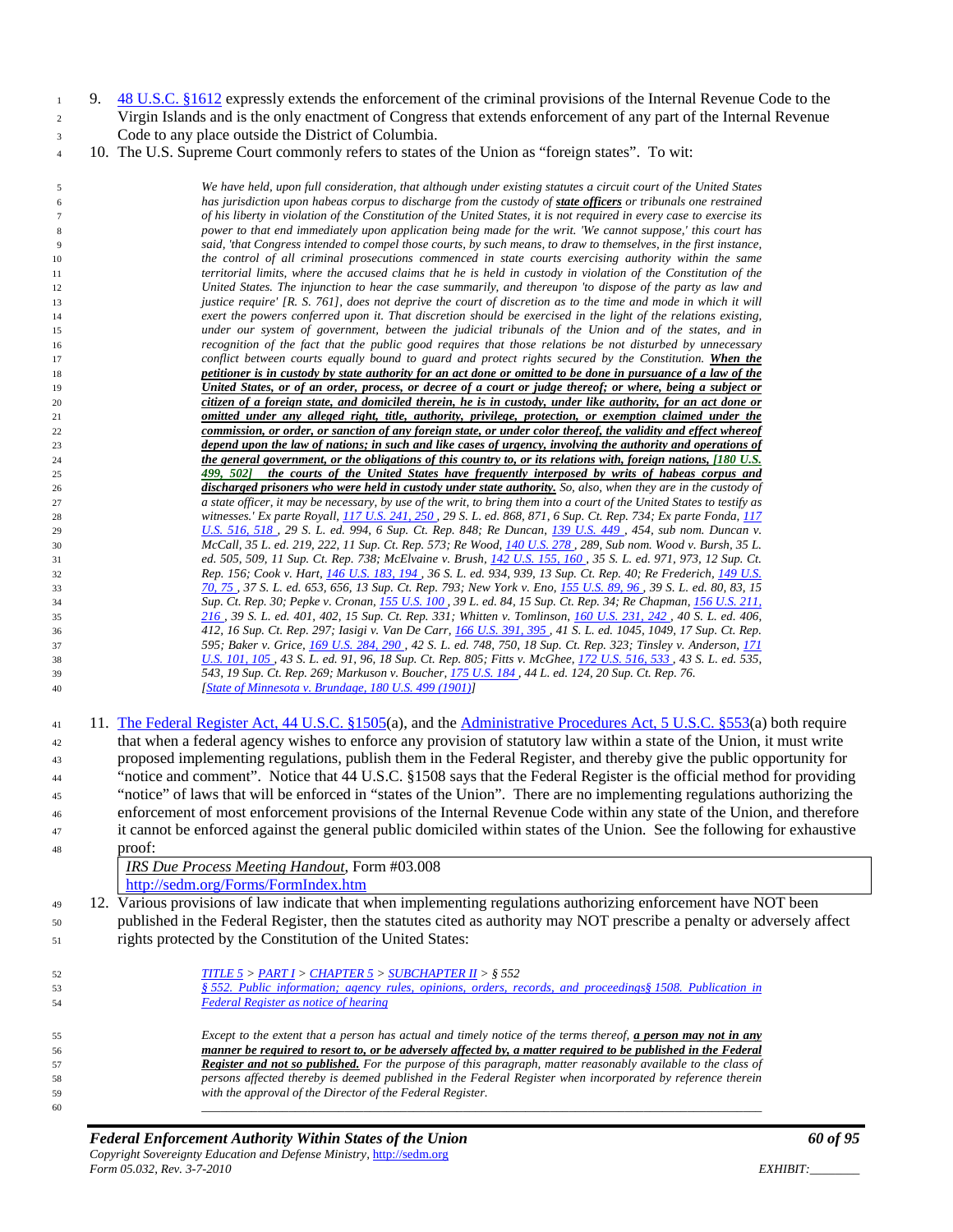| $\mathbf{1}$   |    | 26 CFR §601.702 Publication and public inspection                                                                                                       |
|----------------|----|---------------------------------------------------------------------------------------------------------------------------------------------------------|
| $\sqrt{2}$     |    | $(a)(2)(ii)$ Effect of failure to publish.                                                                                                              |
| 3              |    | Except to the extent that a person has actual and timely notice of the terms of any matter referred to in                                               |
| $\overline{4}$ |    | subparagraph $(1)$ of this paragraph which is required to be published in the Federal Register, such person is                                          |
| $\mathfrak{s}$ |    | not required in any manner to resort to, or be adversely affected by, such matter if it is not so published or is                                       |
| 6              |    | not incorporated by reference therein pursuant to subdivision (i) of this subparagraph. Thus, for example,                                              |
| $\tau$         |    | any such matter which imposes an obligation and which is not so published or incorporated by reference will                                             |
| $\,$ 8 $\,$    |    | not adversely change or affect a person's rights.                                                                                                       |
| $\overline{9}$ |    | 13. 44 U.S.C. §1505(a) and 5 U.S.C. §553(a) both indicate that the only case where an enactment of the Congress can be                                  |
| 10             |    | enforced DIRECTLY against persons domiciled in states of the Union absent implementing regulations is for those                                         |
| 11             |    | groups specifically exempted from the requirement. These groups include:                                                                                |
| 12             |    | 13.1. A military or foreign affairs function of the United States. 5 U.S.C. §553(a)(1).                                                                 |
| 13             |    | 13.2. A matter relating to agency management or personnel or to public property, loans, grants, benefits, or contracts. 5                               |
|                |    | <b>U.S.C.</b> $$553(a)(2)$ .                                                                                                                            |
| 14             |    |                                                                                                                                                         |
| 15             |    | 13.3. Federal agencies or persons in their capacity as officers, agents, or employees thereof. 44 U.S.C. §1505(a)(1).                                   |
| 16             |    | 14. The Internal Revenue Code itself defines and limits the term "United States" to include only the District of Columbia                               |
| 17             |    | and nowhere expands the term to include any state of the Union. Consequently, states of the Union are not included.                                     |
| 18             |    | TITLE $26 >$ Subtitle $F >$ CHAPTER 79 > Sec. 7701.                                                                                                     |
| 19             |    | Sec. 7701. - Definitions                                                                                                                                |
| 20             |    | $(a)(9)$ United States                                                                                                                                  |
|                |    | The term "United States" when used in a geographical sense includes only the States and the District of                                                 |
| 21<br>22       |    | Columbia.                                                                                                                                               |
| 23             |    | $(a)(10)$ State                                                                                                                                         |
|                |    |                                                                                                                                                         |
| 24<br>25       |    | The term "State" shall be construed to include the District of Columbia, where such construction is necessary to<br>carry out provisions of this title. |
|                |    | 15. 26 U.S.C. §7601 authorizes enforcement of the Internal Revenue Code and discovery related to the enforcement only                                   |
| 26             |    |                                                                                                                                                         |
| 27             |    | within the bounds of internal revenue districts. Any evidence gathered by the IRS outside the District of Columbia is                                   |
| 28             |    | UNLAWFULLY obtained and in violation of this statute, and therefore inadmissible. See Weeks v. United States, 232                                       |
| 29             |    | U.S. 383 (1914), which says that evidence unlawfully obtained is INADMISSIBLE.                                                                          |
| 30             |    | 16. 26 U.S.C. §7621 authorizes the President of the United States to define the boundaries of all internal revenue districts.                           |
| 31             |    | 16.1. The President delegated that authority to the Secretary of the Treasury pursuant to Executive Order 10289.                                        |
| 32             |    | 16.2. Neither the President nor his delegate, the Secretary of the Treasury, may establish internal revenue districts                                   |
| 33             |    | outside of the "United States", which is then defined in $26$ U.S.C. §7701(a)(9) and (a)(10), $26$ U.S.C.                                               |
| 34             |    | $\S7701(a)(39)$ , and 26 U.S.C. $\S7408(d)$ to mean ONLY the District of Columbia.                                                                      |
|                |    | 16.3. Congress cannot delegate to the President or the Secretary an authority within states of the Union that it does not                               |
| 35<br>36       |    | have. Congress has NO LEGISLATIVE JURISDICTION within a state of the Union.                                                                             |
|                |    |                                                                                                                                                         |
| 37             |    | "It is no longer open to question that the general government, unlike the states. Hammer v. Dagenhart, 247                                              |
| 38             |    | <u>U.S. 251, 275</u> , 38 S.Ct. 529, 3 A.L.R. 649, Ann.Cas.1918E 724, possesses no inherent power in respect of the                                     |
| 39             |    | internal affairs of the states; and emphatically not with regard to legislation."                                                                       |
| 40             |    | [Carter v. Carter Coal Co., 298 U.S. 238, 56 S.Ct. 855 (1936)]                                                                                          |
| 41             |    | 17. Treasury Order 150-02 abolished all internal revenue districts <i>except</i> that of the District of Columbia.                                      |
| 42             |    | 18. IRS is delegate of the Secretary in insular possessions, as "delegate" is defined at 26 U.S.C. §7701(a)(12)(B), but NOT                             |
|                |    | in states of the Union.                                                                                                                                 |
| 43             |    |                                                                                                                                                         |
| 44             |    | Based on all the above authorities:                                                                                                                     |
| 45             | 1. | The word "INTERNAL" in the phrase "INTERNAL Revenue Service" means INTERNAL to the federal government                                                   |
| 46             |    | or the federal zone. This includes people OUTSIDE the federal zone but who have a domicile there, such as citizens                                      |
| 47             |    | and residents abroad coming under a tax treaty with a foreign country, pursuant to 26 U.S.C. §911. It DOES NOT                                          |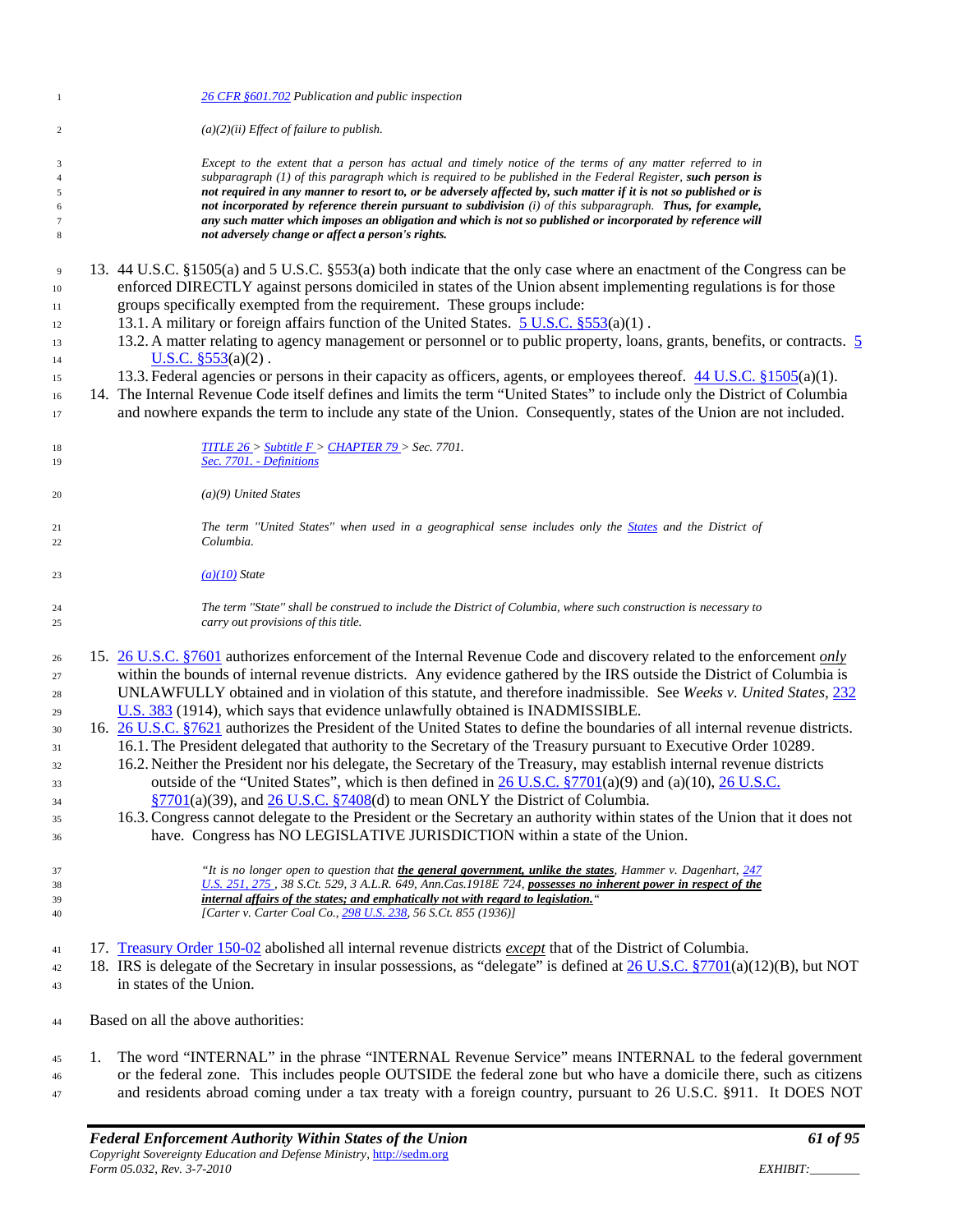include persons domiciled in states of the Union, who in fact are not statutory "U.S. citizens" pursuant to 8 U.S.C. §1401, but rather "nationals but not citizens" under federal law. See:

|   | <i>Why Domicile and Becoming a "Taxpayer" Require Your Consent, Form #05.002</i>                                          |
|---|---------------------------------------------------------------------------------------------------------------------------|
|   | http://sedm.org/Forms/FormIndex.htm                                                                                       |
|   | 2. The U.S. Supreme Court has repeatedly affirmed that there is no basis to believe that any part of the federal          |
|   | government enjoys any legislative jurisdiction within any state of the Union, including in its capacity as a lawmaker for |
| 5 | the general government. This was confirmed by one attorney who devoted his life to the study of Constitutional law        |
| 6 | below:                                                                                                                    |

 *"§79. [. . .]There cannot be two separate and independent sovereignties within the same limits or jurisdiction; nor can there be two distinct and separate sources of sovereign authority within the same jurisdiction. The right of commanding in the last resort can be possessed only by one body of people inhabiting the same territory,' and can be executed only by those intrusted with the execution of such authority." [Treatise on Government, Joel Tiffany, p. 49, Section 78; SOURCE: [http://famguardian.org/Publications/TreatiseOnGovernment/TreatOnGovt.pdf\]](http://famguardian.org/Publications/TreatiseOnGovernment/TreatOnGovt.pdf)*

 Our public dis-servants have tried to systematically destroy this separation using a combination of LIES, PROPAGANDA in unreliable government publications, and the abuse of "words of art" in the void for vagueness "codes" they write in order to hunt and trap and enslave you like an animal.

| 16 | But this is a people robbed and plundered;                                                         |
|----|----------------------------------------------------------------------------------------------------|
| 17 | All of them are snared in [legal] holes, [by the sophistry of rebellious public "servant" lawyers] |
| 18 | And they are hidden in prison houses;                                                              |
| 19 | They are for prey, and no one delivers;                                                            |
| 20 | For plunder, and no one says, "Restore!"                                                           |
| 21 | Who among you will give ear to this?                                                               |
| 22 | Who will listen and hear for the time to come?                                                     |
| 23 | Who gave Jacob [Americans] for plunder, and Israel [America] to the robbers?                       |
| 24 | Was it not the LORD,                                                                               |
| 25 | He against whom we have sinned?                                                                    |
| 26 | For they would not walk in His ways,                                                               |
| 27 | Nor were they obedient to His law.                                                                 |
| 28 | Therefore He has poured on him the fury of His anger                                               |
| 29 | And the strength of battle;                                                                        |
| 30 | It has set him on fire all around,                                                                 |
| 31 | Yet he did not know;                                                                               |
| 32 | And it burned him,                                                                                 |
| 33 | Yet he did not take it to heart.                                                                   |
| 34 | [Isaiah 42:22-25, Bible, NKJV]                                                                     |
|    |                                                                                                    |

 Your government is a PREDATOR, not a PROTECTOR. Wake up people! If you want to know what your public servants are doing to systematically disobey and destroy the main purpose of the Constitution and destroy your rights in the process, read the following expose:

| Government Conspiracy to Destroy the Separation of Powers Doctrine, Form $\#05.023$                         |
|-------------------------------------------------------------------------------------------------------------|
| http://sedm.org/Forms/FormIndex.htm                                                                         |
| The DDODACANDA you reed on the IDS website that controducts the content of this section beneatly (for ONCE) |

 3. The PROPAGANDA you read on the IRS website that contradicts the content of this section honestly (for ONCE!) identifies itself as the equivalent of BUTT WIPE that isn't worth the paper it is printed on and which you can't and shouldn't believe. This BUTT WIPE, incidentally, includes ALL the IRS publications and forms:

*[\[IRM 4.10.7.2.8](http://www.irs.gov/irm/part4/ch10s11.html#d0e149688) (05-14-1999)]*

 *"IRS Publications, issued by the National Office, explain the law in plain language for taxpayers and their advisors... While a good source of general information, publications should not be cited to sustain a position."* 

 4. If you want to know what constitutes a "reasonable source of belief" about federal jurisdiction in the context of taxation, please see the following. Note that it concludes that you CAN'T trust anything a tax professional or government employee or even court below the Supreme Court says on the subject of taxes, and this conclusion is based on the findings of the courts themselves!

*Reasonable Belief About Income Tax Liability*, Form #05.007 <http://sedm.org/Forms/FormIndex.htm>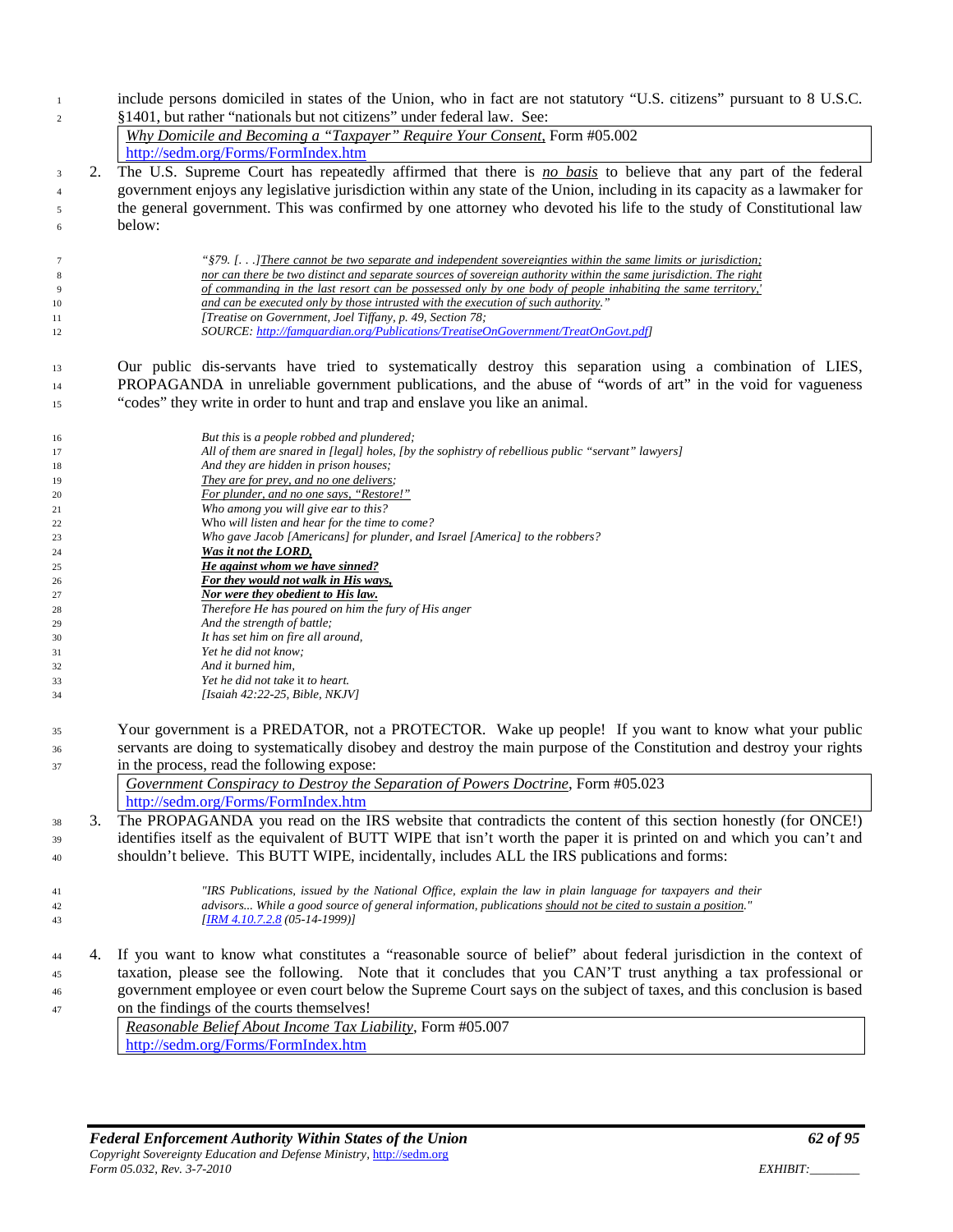# <sup>1</sup> **9.5 Tabular Summary of Enforcement Regulations for Title 26: None exist**

<sup>2</sup> This section provides a convenient worksheet you can use against any IRS agent who seeks to enforce the payment of any <sup>3</sup> type of tax. It can be used at any tax audit or attached to any correspondence to easily demonstrate that the agent has no 4 authority to collect. Simply ask the agent the following questions:

<sup>5</sup> 1. Tax IRS says the target of this investigation is *liable for* and I.R.C. section number where  $6 \qquad \qquad \text{imposed:}$ 

<sup>7</sup> 2. Please fill in the implementing regulations that authorize enforcement authority for the specific type of tax you seek to <sup>8</sup> enforce indicated in the table. This is accomplished by filling in the blanks underneath the statute listed in each <sup>9</sup> column. Without implementing regulations for everything, the IRS has no authority to proceed.

<sup>10</sup> If you would like a more thorough treatment of how to respond to IRS enforcement activity, see the following book in our <sup>11</sup> bookstore:

*What to Do When the IRS Comes Knocking*, Form #09.002 <http://sedm.org/Forms/FormIndex.htm>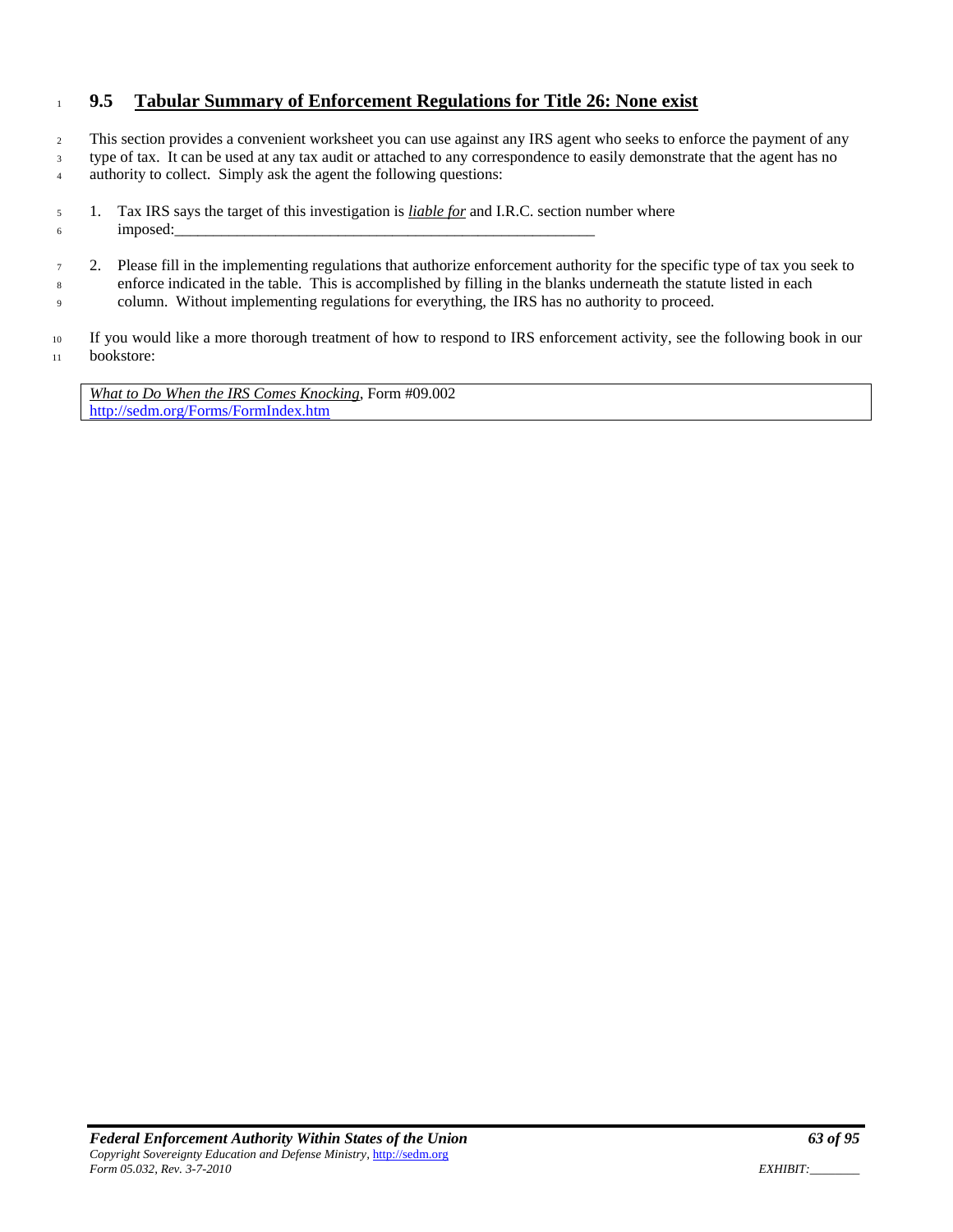| <b>Tax</b>                                | Sub           | <b>Tax Imposed</b>                                 | Liability                                           | <b>Enforcing</b> | <b>ENFORCEMENT STATUTE AND ACCOMPANYING REGULATIONS</b> |                                                                            |                                             |                                                                            |
|-------------------------------------------|---------------|----------------------------------------------------|-----------------------------------------------------|------------------|---------------------------------------------------------|----------------------------------------------------------------------------|---------------------------------------------|----------------------------------------------------------------------------|
|                                           | title         | Statute/<br>regulation                             | statute/<br>regulation                              | agency           | <i>Assessment</i><br>statute/regulati<br>on             | <b>Record keeping</b>                                                      | <b>Collection</b><br>statute/<br>regulation | <b>Penalty</b><br>statute/<br>regulation                                   |
| Income tax                                | $\mathsf{A}$  | 26 U.S.C. §1<br>26 CFR §1.1-1                      | 26 U.S.C.<br><b>26 CFR</b><br>§.                    | <b>IRS</b>       | 26 U.S.C.<br>§6201(a)(1)<br>26 CFR §1.                  | 26 U.S.C. §6001<br>26 CFR §1.                                              | 26 U.S.C. §6331<br>26 CFR §1.               | 26 U.S.C. §6672<br>26 CFR §1.                                              |
| <b>Estate and Gift Taxes</b>              | $\mathbf{B}$  | 26 U.S.C. §2001<br><b>26 CFR</b>                   | 26 U.S.C. §2002<br>(executor)<br><b>26 CFR</b><br>8 | <b>IRS</b>       | 26 U.S.C.<br>§6201(a)(1)<br>26 CFR §1.                  | 26 U.S.C. §6001<br>26 CFR §                                                | 26 U.S.C. §6331<br>26 CFR §                 | 26 U.S.C. §6672<br>26 CFR §                                                |
| Social Security Tax                       | $\mathbf C$   | 26 U.S.C. §3101<br><b>26 CFR</b>                   | 26 U.S.C.<br><b>26 CFR</b>                          | <b>IRS</b>       | 26 U.S.C.<br>§6201(a)(1)<br>26 CFR §31.                 | 26 U.S.C. §6001<br>26 CFR §                                                | 26 U.S.C. §6331<br><b>26 CFR</b><br>$§31$ . | 26 U.S.C. §6672<br>26 CFR §31.                                             |
| <b>Employment Taxes</b>                   | $\mathcal{C}$ | 26 U.S.C. §3401<br><b>26 CFR</b>                   | 26 U.S.C.<br><b>26 CFR</b>                          | <b>IRS</b>       | 26 U.S.C.<br>§6201(a)(1)<br>26 CFR §31.                 | 26 U.S.C. §6001<br>26 CFR §                                                | 26 U.S.C. §6331<br><b>26 CFR</b><br>$§31$ . | 26 U.S.C. §6672<br>26 CFR §31.                                             |
| Insurance policies of<br>foreign insurers | D             | 26 U.S.C. §4371<br><b>26 CFR</b>                   | 26 U.S.C. §4374<br><b>26 CFR</b>                    | <b>IRS</b>       | 26 U.S.C.<br>§6201(a)(1)<br>26 CFR §1.                  | 26 U.S.C. §6001<br>26 CFR §                                                | 26 U.S.C. §6331<br>No regulations           | 26 U.S.C. §6672<br>26 CFR §31.                                             |
| Wagering tax                              | D             | 26 U.S.C.<br>$\frac{84401(a)}{2}$<br><b>26 CFR</b> | 26 U.S.C. §4401(c)<br><b>26 CFR</b><br>§.           | <b>BATF</b>      | 26 U.S.C.<br>§6201(a)(1)<br>27 CFR §70.71               | 26 U.S.C. 86001<br>26 U.S.C. §4403<br>26 CFR §                             | 26 U.S.C. §6331<br>27 CFR §70.51            | 26 U.S.C. §6672<br>27 CFR §70.96 thrut-<br>\$70.103<br>27 CFR §70.509, 610 |
| Distilled spirits                         | E             | 26 U.S.C.<br>$$5001(a)(1)$ -<br>(a)(2)             | 26 U.S.C. §5005<br>26 U.S.C.<br>§5043(a)(1)(A)      | <b>BATF</b>      | 26 U.S.C.<br>§6201(a)(2)<br>27 CFR §70.71               | 26 U.S.C. §6001<br>26 U.S.C. §5114(a)(1)<br>26 U.S.C. §5124(a)<br>26 CFR § | 26 U.S.C. §6331<br>27 CFR §70.51            | 26 U.S.C. §6672<br>27 CFR §70.96 thru-<br>§70.103<br>27 CFR §70.509, 610   |
| Tobacco tax                               | E             | 26 U.S.C. §5701                                    | 26 U.S.C. §5703(a)                                  | <b>BATF</b>      | 26 U.S.C.<br>§6201(a)(2)<br>27 CFR §70.71               | 26 U.S.C. §6001<br>26 U.S.C. §5741<br>26 CFR §                             | 26 U.S.C. §6331<br>27 CFR §70.51            | 26 U.S.C. §6672<br>27 CFR §70.96 thru-<br>§70.103<br>27 CFR §70.509, 610   |

1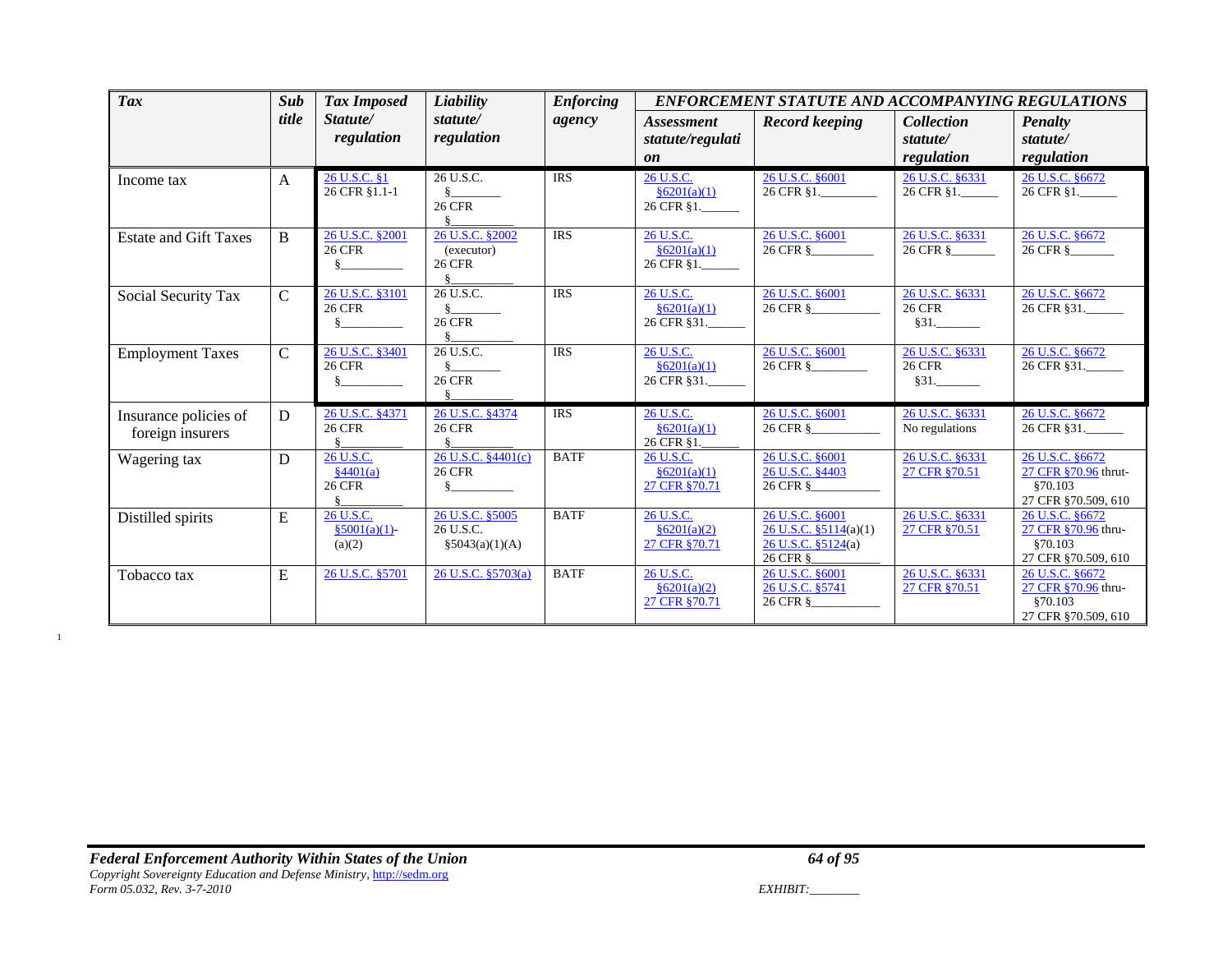#### *NOTES:*

 1. The only "persons" liable for penalties related to ANY tax are federal corporations or their employees pursuant to 26 U.S.C. §6671(b), 26 U.S.C. §7343, and 26 CFR §1.6671-1(b). 2. [26 U.S.C. §6201](http://www4.law.cornell.edu/uscode/html/uscode26/usc_sec_26_00006201----000-.html) is the only statute authorizing assessment instituted by the Secretary, and this assessment may only be accomplished under 6201(a)(2) *for taxes payable by stamp* and not on a return, all of which are tobacco and alcohol taxes. 3. The only statutory collection activity authorized is under [26 U.S.C. §6331,](http://www4.law.cornell.edu/uscode/html/uscode26/usc_sec_26_00006331----000-.html) and 6331(a) of this section only authorizes levy against elected or appointed officers of the U.S. government. The only other type of collection that can occur must be the result of a court order and NOT either a Notice of Levy or a Notice of Seizure. *26 U.S.C., Subchapter D - Seizure of Property for Collection of Taxes [Sec. 6331.](http://www4.law.cornell.edu/uscode/26/6331.html) Levy and distraint (a) Authority of Secretary If any person liable to pay any tax neglects or refuses to pay the same within 10 days after notice and demand, it shall be lawful for the Secretary to collect such tax (and such further sum as shall be sufficient to cover the expenses of the levy) by levy upon all property and rights to property (except such property as is exempt under sectio[n 6334\)](http://www4.law.cornell.edu/uscode/26/6334.html) belonging to such person or on which there is a lien provided in this chapter for the payment of such tax. Levy may be made upon the accrued salary or wages of any officer, employee, or elected official, of the United States, the District of Columbia, or any agency or instrumentality of the United States or the District of Columbia, by serving a notice of levy on the employer (as defined in section 3401(d)) of such officer, employee, or elected official. If the Secretary makes a finding that the collection of such tax is in jeopardy, notice and demand for immediate payment of such tax may be made by the Secretary and, upon failure or refusal to pay such tax, collection thereof by levy shall be lawful without regard to the 10-day period provided in this section. (b) Seizure and sale of property The term ''levy'' as used in this title includes the power of distraint and seizure by any means. Except as otherwise provided in subsection (e), a levy shall extend only to property possessed and obligations existing at the time thereof. In any case in which the Secretary may levy upon property or rights to property, he may seize and sell such property or rights to property (whether real or personal, tangible or intangible).* The rules of statutory construction forbid adding anyone not expressly mentioned above to the statutes as written. Whatever the IRS wishes to add to the I.R.C. definitions or statutes MUST expressly be described SOMEWHERE in the I.R.C. or it is presumed to be purposefully excluded: *"When a statute includes an explicit definition, we must follow that definition, even if it varies from that term's ordinary meaning. Meese v. Keene, 481 U.S. 465, 484-485 (1987) ("It is axiomatic that the statutory definition of the term excludes unstated meanings of that term"); Colautti v. Franklin, 439 U.S. at 392-393, n. 10 ("As a rule, `a definition which declares what a term "means" . . . excludes any meaning that is not stated'"); Western Union Telegraph Co. v. Lenroot, 323 U.S. 490, 502 (1945) ; Fox v. Standard Oil Co. of N.J., 294 U.S. 87, 95-96 (1935) (Cardozo, J.); see also 2A N. Singer, Sutherland on Statutes and Statutory Construction § 47.07, p. 152, and n. 10 (5th ed. 1992) (collecting cases). That is to say, the statute, read "as a whole," post at 998 [530 U.S. 943] (THOMAS, J., dissenting), leads the reader to a definition. That definition does not include the Attorney General's restriction -- "the child up to the head." Its words, "substantial portion," indicate the contrary." [\[Stenberg v. Carhart, 530 U.S. 914 \(2000\)\]](http://caselaw.lp.findlaw.com/scripts/getcase.pl?navby=case&court=us&vol=530&page=914) "Expressio unius est exclusio alterius. A maxim of statutory interpretation meaning that the expression of one thing is the exclusion of another. Burgin v. Forbes, 293 Ky. 456, 169 S.W.2d 321, 325; Newblock v. Bowles, 170 Okl. 487, 40 P.2d 1097, 1100. Mention of one thing implies exclusion of another. When certain persons or things are specified in a law, contract, or will, an intention to exclude all others from its operation may be inferred. Under this maxim, if statute specifies one exception to a general rule or assumes to specify the effects of a certain provision, other exceptions or effects are excluded." [Black's Law Dictionary, Sixth Edition, p. 581]* 4. The only IRS agents who are authorized to execute any of the enforcement activity listed above must carry a pocket commission which designates them as "E" for enforcement rather than "A" for administrative. 5. For the purposes of all taxes above, the term "employee" is defined as follows: *[26 U.S.C. Sec. 3401\(](http://www4.law.cornell.edu/uscode/html/uscode26/usc_sec_26_00003401----000-.html)c )*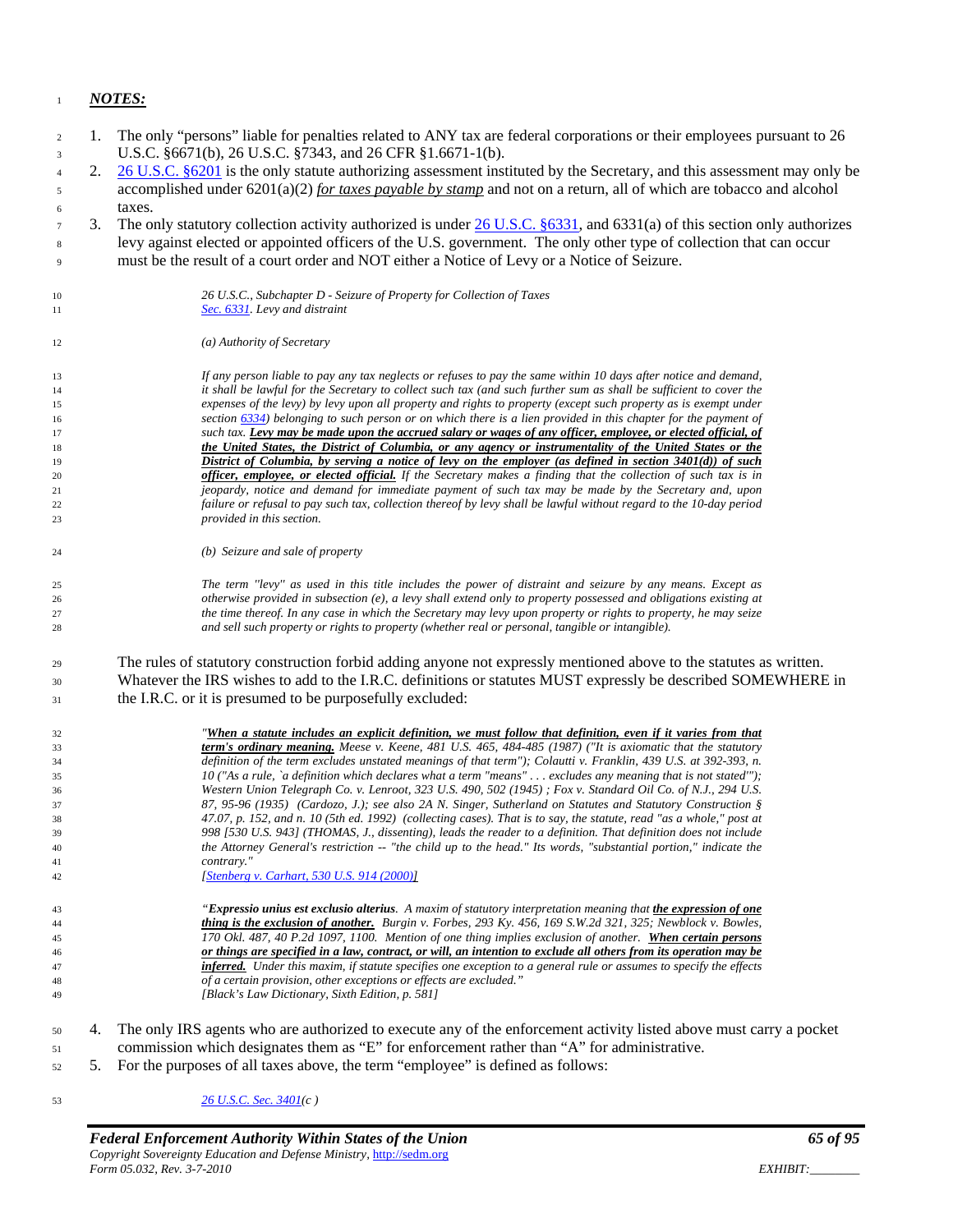|                 | Employee                                                                                                             |
|-----------------|----------------------------------------------------------------------------------------------------------------------|
| $\overline{c}$  | For purposes of this chapter, the term "employee" includes [is limited to] an officer, employee, or elected          |
| 3               | official of the United States, a State, or any political subdivision thereof, or the District of Columbia, or any    |
| $\overline{4}$  | agency or instrumentality of any one or more of the foregoing. The term "employee" also includes an officer of       |
| 5               | a corporation.                                                                                                       |
| 6               |                                                                                                                      |
| $7\phantom{.0}$ | $26$ CFR §31.3401(c) Employee: "the term [employee] includes officers and employees, whether elected or              |
| 8               | appointed, of the United States, a [federal] State, Territory, Puerto Rico or any political subdivision, thereof,    |
| 9               | or the District of Columbia, or any agency or instrumentality of any one or more of the foregoing. The term          |
| 10              | 'employee' also includes an officer of a corporation."                                                               |
| 11              |                                                                                                                      |
| 12              | 8 Federal Register, Tuesday, September 7, 1943, §404.104, pg. 12267                                                  |
| 13              | <b>Employee:</b> "The term employee specifically includes officers and employees whether elected or appointed, of    |
| 14              | the United States, a state, territory, or political subdivision thereof or the District of Columbia or any agency or |
| 15              | instrumentality of any one or more of the foregoing."                                                                |
|                 |                                                                                                                      |

# **9.6 Tabular Summary of Discovery regulations for Title 26: None Exist**

 This section is useful if you are called into a summons in which the IRS is doing discovery of information in order to enforce the payment of income taxes. Have the agent fill in the implementing regulations that authorize summons authority for the specific type of tax sought to be enforced. This is accomplished by filling in the blanks underneath the statute listed in each column. Without implementing regulations for everything, the IRS has no authority to proceed with discovery of

the tax liability in question.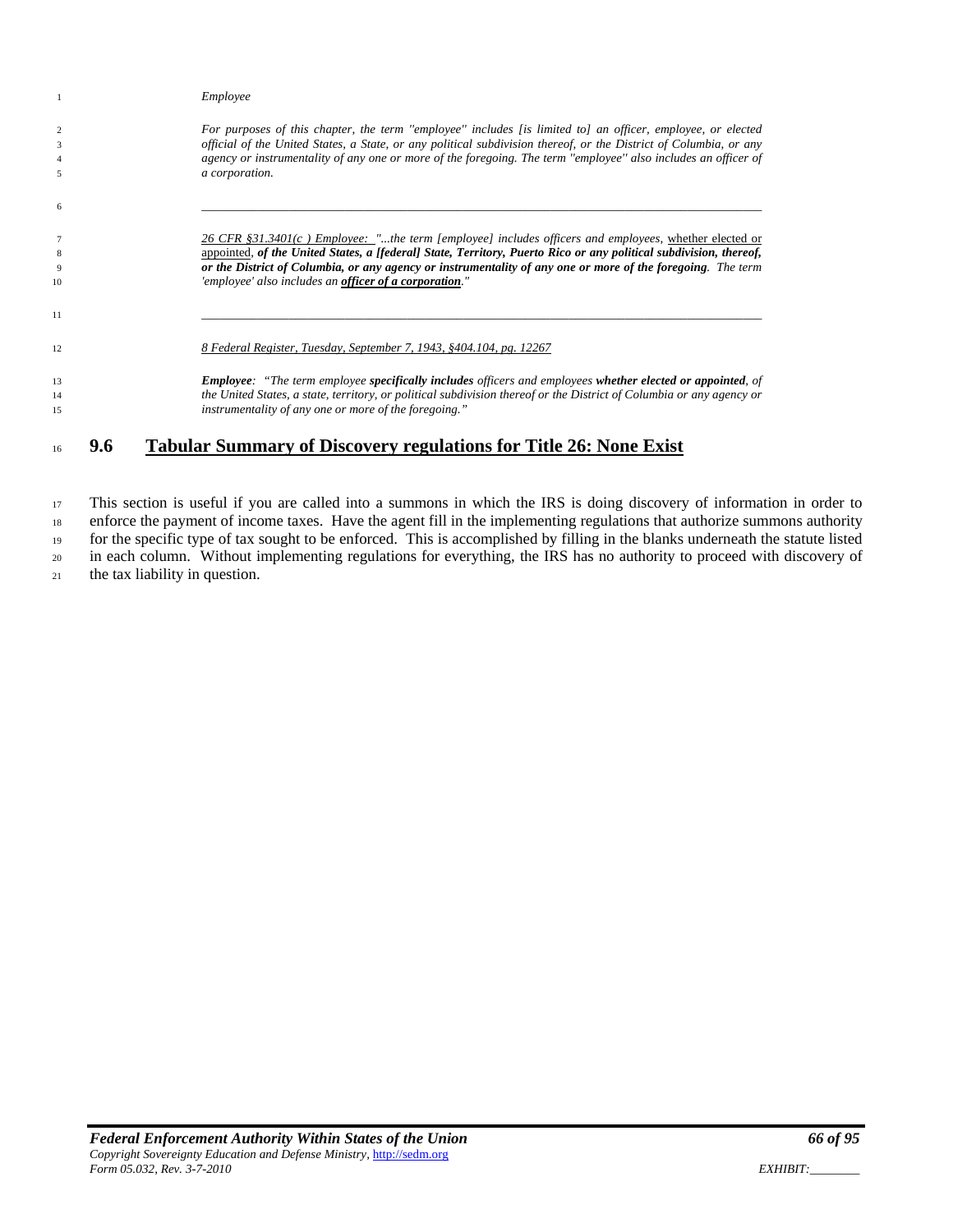| <b>Tax</b>                                | Sub           | <b>Tax Imposed</b>                                 | Liability                                            | <b>Enforcing</b> | <b>DISCOVERY REGULATIONS</b>       |                                 |                                                      |                                                                               |
|-------------------------------------------|---------------|----------------------------------------------------|------------------------------------------------------|------------------|------------------------------------|---------------------------------|------------------------------------------------------|-------------------------------------------------------------------------------|
|                                           | title         | Statute/<br>regulation                             | statute/<br>regulation                               | agency           | <b>Summons</b><br><i>authority</i> | <i>Issuance of</i><br>summons   | <b>Enforcement of</b><br>summons and<br>jurisdiction | <b>Record keeping</b>                                                         |
| Income tax                                | $\mathbf{A}$  | 26 U.S.C. §1<br>26 CFR §1.1-1                      | 26 U.S.C.<br><b>26 CFR</b>                           | <b>IRS</b>       | 26 U.S.C. §7602<br>26 CFR §1.      | 26 U.S.C. §7603<br>26 CFR §1.   | 26 U.S.C. §7602(b)<br>26 U.S.C. §7604<br>26 CFR §    | 26 U.S.C. §6001<br>26 CFR §1.                                                 |
| <b>Estate and Gift Taxes</b>              | B             | 26 U.S.C. §2001<br><b>26 CFR</b><br>§.             | 26 U.S.C. §2002<br>(executor)<br><b>26 CFR</b>       | <b>IRS</b>       | 26 U.S.C. §7602<br>26 CFR §1.      | 26 U.S.C. §7603<br>26 CFR §     | 26 U.S.C. §7602(b)<br>26 U.S.C. §7604<br>26 CFR §    | 26 U.S.C. §6001<br>26 CFR §                                                   |
| Social Security Tax                       | $\mathcal{C}$ | 26 U.S.C. §3101<br><b>26 CFR</b>                   | 26 U.S.C.<br><b>26 CFR</b>                           | <b>IRS</b>       | 26 U.S.C. §7602<br>26 CFR §31.     | 26 U.S.C. §7603<br>26 CFR § 31. | 26 U.S.C. §7602(b)<br>26 U.S.C. §7604<br>26 CFR §    | 26 U.S.C. §6001<br><b>26 CFR</b><br>$\delta$                                  |
| <b>Employment Taxes</b>                   | $\mathbf C$   | 26 U.S.C. §3401<br><b>26 CFR</b>                   | 26 U.S.C.<br><b>26 CFR</b>                           | <b>IRS</b>       | 26 U.S.C. 87602<br>26 CFR §31.     | 26 U.S.C. §7603<br>26 CFR §31.  | 26 U.S.C. §7602(b)<br>26 U.S.C. §7604<br>26 CFR §    | 26 U.S.C. §6001<br>26 CFR §                                                   |
| Insurance policies of<br>foreign insurers | D             | 26 U.S.C. §4371<br><b>26 CFR</b>                   | 26 U.S.C. §4374<br><b>26 CFR</b>                     | <b>IRS</b>       | 26 U.S.C. §7602<br>26 CFR §1.      | 26 U.S.C. §7603<br>26 CFR §     | 26 U.S.C. §7602(b)<br>26 U.S.C. §7604<br>26 CFR §    | 26 U.S.C. §6001<br>26 CFR §                                                   |
| Wagering tax                              | D             | 26 U.S.C.<br>$\frac{84401(a)}{2}$<br><b>26 CFR</b> | 26 U.S.C. §4401(c)<br><b>26 CFR</b><br>$\S$ and $\S$ | <b>BATF</b>      | 26 U.S.C. §7602                    | 26 U.S.C. §7603<br>26 CFR §     | 26 U.S.C. §7602(b)<br>26 U.S.C. §7604<br>26 CFR §    | 26 U.S.C. §6001<br>26 U.S.C. §4403<br>26 CFR §                                |
| Distilled spirits                         | E             | 26 U.S.C.<br>$$5001(a)(1)$ -<br>(a)(2)             | 26 U.S.C. §5005<br>26 U.S.C.<br>\$5043(a)(1)(A)      | <b>BATF</b>      | 26 U.S.C. §7602                    | 26 U.S.C. §7603<br>26 CFR §     | 26 U.S.C. §7602(b)<br>26 U.S.C. §7604<br>26 CFR §    | 26 U.S.C. §6001<br>26 U.S.C. $\S5114(a)(1)$<br>26 U.S.C. §5124(a)<br>26 CFR § |
| Tobacco tax                               | E             | 26 U.S.C. §5701                                    | 26 U.S.C. §5703(a)                                   | <b>BATF</b>      | 26 U.S.C. §7602                    | 26 U.S.C. §7603<br>26 CFR §     | 26 U.S.C. §7602(b)<br>26 U.S.C. §7604<br>26 CFR §    | 26 U.S.C. §6001<br>26 U.S.C. §5741<br>26 CFR §                                |

1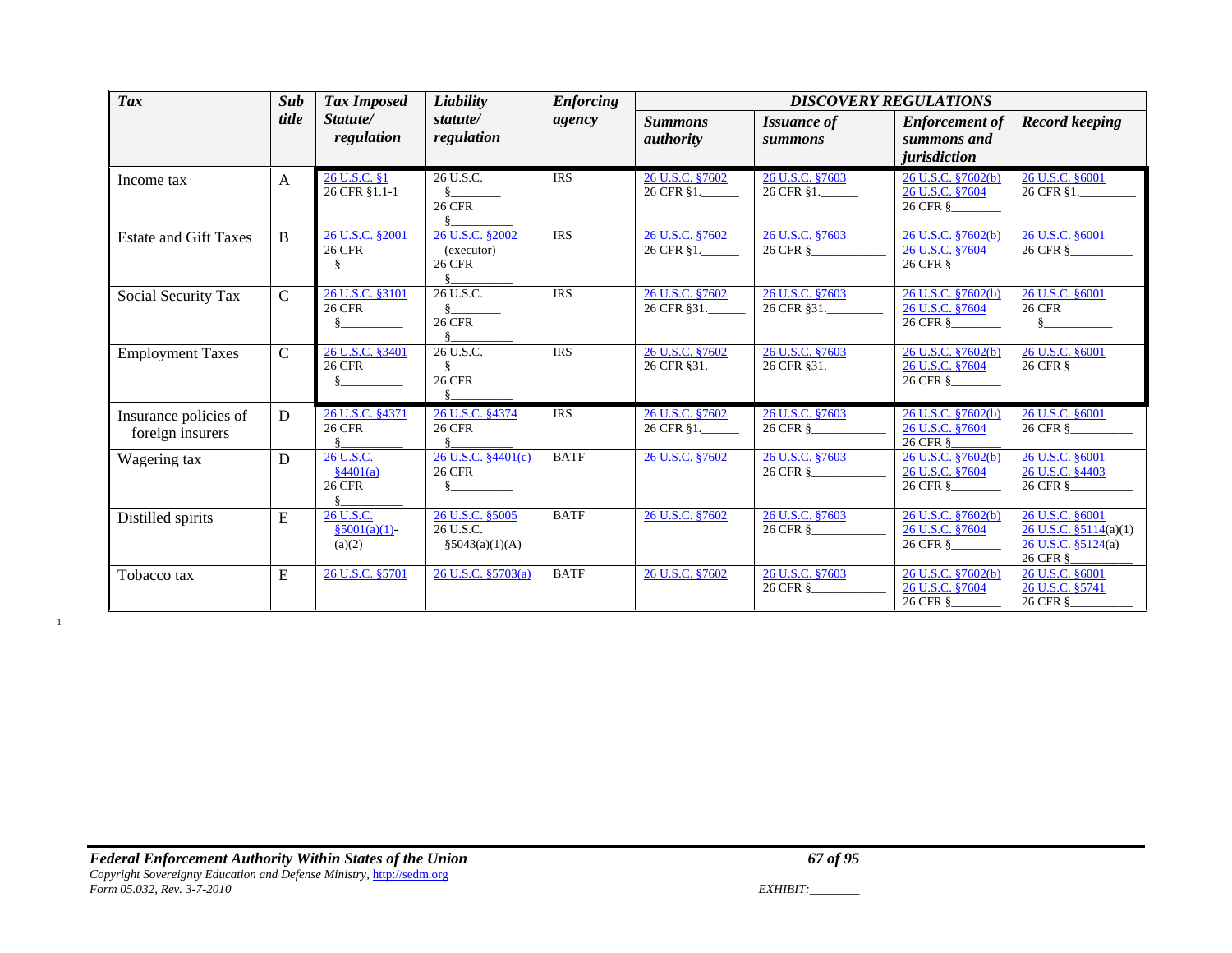#### **NOTES:**

- 1. If the witness is a human being and the investigation pertains only to him, then under the Fifth Amendment to the U.S. Constitution, the witness has the right to say "Fifth Amendment" in answer to every question asked and may not be penalized for doing so.
- 2. Certain types of relationships enjoy protection from discovery and IRS may NOT ask for information from such sources unless you consent to release such information:
- 2.1. Your retained attorney's work product and your discussions with him/her. *Swidler & Berlin v. United States*, 524 U.S. 399, 403 118 S.Ct. 1081, 1084 (1998); *Fisher v. United States*, 425 U.S. 391, 403, 96 S.Ct. 1569, 1577 (1976).
- 2.2. Your spouse
- 2.2.1. Adverse evidence or testimony provided by a spouse is inadmissible in a criminal case. *United States v. Porter,* 986 F.2d 1014, 1018 (6<sup>th</sup> Cir); *United States v. Marashi*, 913 F.2d 724, 729 (9th Cir.1990).
- 2.2.2. Cannot be compelled to testify against you. United States v. Port, 986 F.2d at 1018.
- 2.2.3. Cannot be compelled to testify against you even if you are not a party to a proceeding. *In Re Grand Jury Matter*, 673 F.2d 688, 692-294 (3<sup>rd</sup> Cir. 1982).
- 2.2.4. Valid marriage must exist at the time of testimony. Ex spouses are excluded.
- 2.2.5. Witness spouses may waive their privilege not to testify by volunteering to do so.
- 2.3. Your doctor or psychologist.
- 3. Third party summons require that the IRS notify taxpayer in advance under [I.R.C. §7609.](http://www4.law.cornell.edu/uscode/html/uscode26/usc_sec_26_00007609----000-.html)
- 4. Interfering with summons:
- 4.1. Witnesses may be legally compelled to produce books and records if they admit to having them. Therefore, it is important never to admit to having any books or records or bring them with you to the meeting.
- 4.2. Destruction of records could be a criminal act, and releasing them to a third party could subject the summoned person to a contempt citation. See *United States v. Schoeberlein*, 335 F.Supp. 1048 (D.Md.1971).
- 5. Limitations on IRS summons authority:
- 5.1. Unde[r 26 U.S.C. §7203\(](http://www4.law.cornell.edu/uscode/html/uscode26/usc_sec_26_00007203----000-.html)c ), IRS may not issue summons after it has referred a case to the Department of Justice with a recommendation of prosecution or grand jury investigation.
- 5.2. After the referral has been terminated, authority of IRS to issues summons resumes. Termination occurs by its declining to prosecute or discontinuing a grand jury investigation, as well as by the final disposition of any actual criminal prosecution.
- 5.3. A summons may not be issued if a return or return information has been requested by the Justice Department under I.R.C. §6103(h)(2).
- 6. Time and place of examination is defined by 26 U.S.C. §7605(a).
- 7. Challenging summons:
- 7.1. Summonsed person must demonstrate the purpose of the summons is "to harass the taxpayer or to put pressure on him to settle a collateral dispute, or for any other purpose reflecting on the good faith of the particular investigation". *United States v. Powell*, 379 U.S. 48, 85 S.Ct. 248, 13 L.Ed.2d 112 (1964)
- 7.2. May be challenged if information being sought is already in possession of the IRS. See *United States v. Powell*, 379 U.S. 48, 85 S.Ct. 248, 13 L.Ed.2d 112 (1964)
- 8. Summonsed person is entitled to:
- 8.1. Not be compelled to create or prepare any new document or to sign a written statement in lieu of giving oral testimony. *United States v. Davey*, 543 F.2d 996 (2d Cir.1976); United States v. Levy (5<sup>th</sup> Cir.1976);IRM  $4022.64(4)$ .
- 8.2. Tape record the interview. See [26 U.S.C. §7521\(](http://www4.law.cornell.edu/uscode/html/uscode26/usc_sec_26_00007521----000-.html)a) and IRM 4.10.3.2.6.
- 8.3. Witness fees and mileage under I.R.C. §7601(a)(1).
- 8.4. Reimbursement for cost and time involved in locating, reproducing, and transporting the documents requested.
- 8.5. Have a representative or assistance of counsel.
- 48 8.6. Rights defined in I.R.C.  $§7521$ .
- 8.7. If the IRS records the interview, the person interviewed is entitled to a transcript of the interview under I.R.C. §7521(a), provided they pay the expense.
- 8.8. Have an inspection of books and records *only once* under I.R.C. §7605(b). Second inspection is not allowed. See *United States v. Powell*, 379 U.S. 48, 85 S.Ct. 248, 13 L.Ed.2d 112 (1964).
- 8.9. Not have the referral to the Department of Justice delayed in order to terrorize or harass the target of the investigation. See *United States v. LaSalle National Bank*, 437 U.S. 298, 98 S.Ct. 2357, 57 L.Ed.2d 221 (S.Ct. 1978)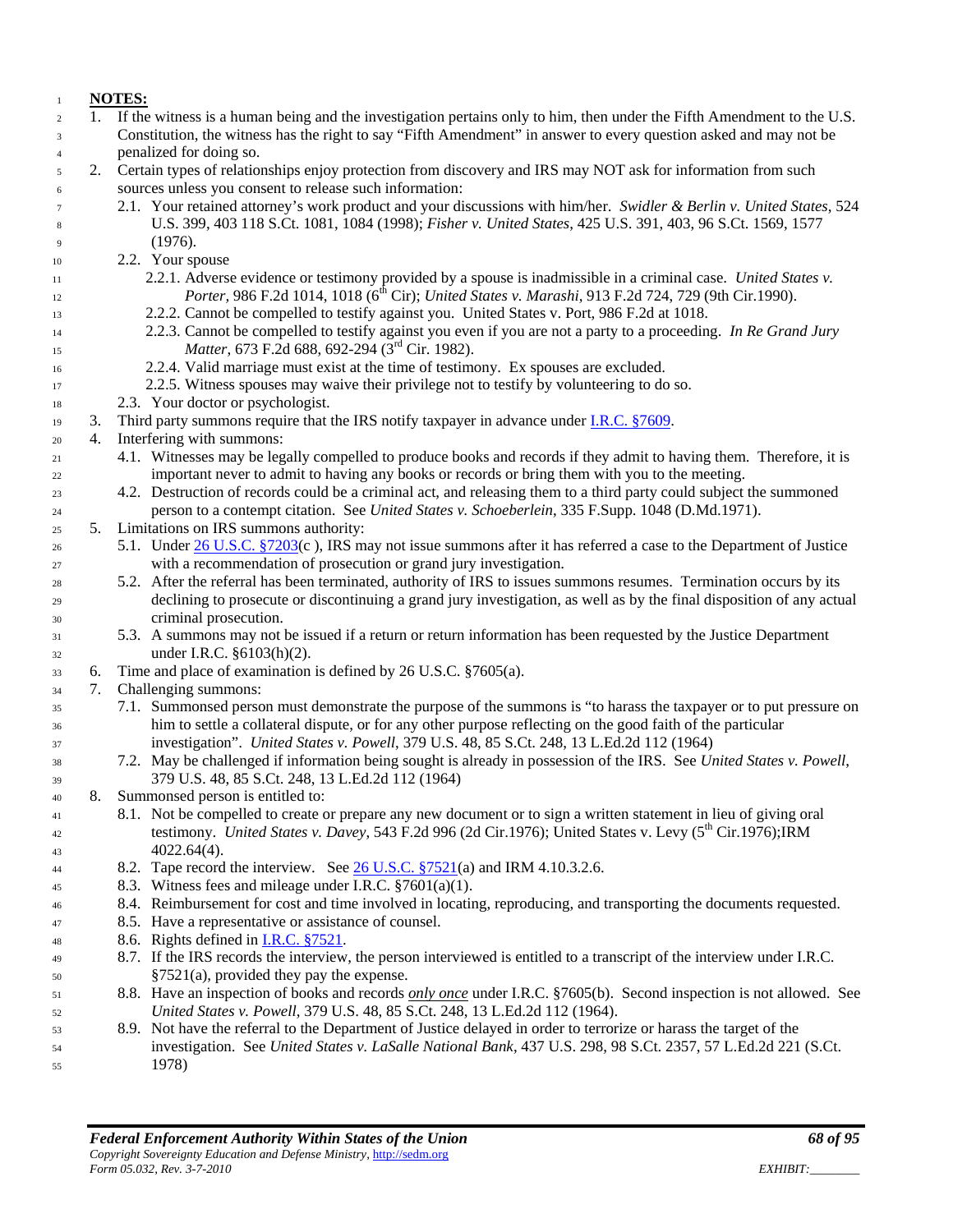- 8.10. Not be punished by the IRS for resisting a summons or to be compelled to compliance. IRS must instead either 2 institute an enforcement proceeding under [I.R.C. 7402\(](http://www4.law.cornell.edu/uscode/html/uscode26/usc_sec_26_00007402----000-.html)b) or seek a court order to have the person arrested and held for a contempt and enforcement hearing under I.R.C. §7604(b).
- 9. Burden of proof in summons enforcement proceedings is on the government to demonstrate that the summons is for a legitimate and relevant purpose. The four things the government must prove, according to the U.S. Supreme Court in *United States v. Powell*, 379 U.S. 48, 85 S.Ct. 248, 13 L.Ed.2d 112 (1964):
- 9.1. the examination that the summons relates to is being conducted for a legitimate purpose;
- 9.2. The summons seeks information that may be relevant to that purpose;
- 9.3. The IRS is not already in possession of the information; and
- 9.4. The administrative steps spelled out in the Code have been followed.
- If the government establishes compliance with the above standards, the burden shifts to the summoned person to rebut the showing by proof of an improper purpose or bad faith.
- 

## **10 How to Use Information in This Pamphlet to Challenge Government Enforcement Authority During Litigation**

 Based on the previous question, a very simple way challenge jurisdiction whenever the government attempts to make you a target of enforcement activity is simply to demand the following from your opponent both in your pleadings and through the discovery process using the language that occupies the remainder of this section. The language supposes that you are the Plaintiff and that your opponent is the U.S. government:

\_\_\_\_\_\_\_\_\_\_\_\_\_\_\_\_\_\_\_\_\_\_\_\_\_\_\_\_\_\_\_\_\_\_\_\_\_\_\_\_\_\_\_\_\_\_\_\_\_\_\_\_\_\_\_\_\_\_\_\_\_\_\_\_\_\_\_\_\_\_\_\_\_\_\_\_\_\_\_\_\_\_\_\_\_\_\_\_\_\_\_\_\_\_\_\_\_\_\_

 1. The Federal Register Act, 44 U.S.C. §1505(a), requires that any law "having generally applicability and legal effect" must have implementing regulations published in the Federal Register. It then describes the meaning of the phrase "general applicability and legal effect" as:

 *"For the purposes of this chapter every document or order which prescribes a penalty has general applicability and legal effect." [44 U.S.C. §1505(a)]*

- 2. 44 U.S.C. §1508 describes WHY publication is required: To give "notice and opportunity for hearing" to the public at large of the laws they will be bound by. That process of "notice and hearing" is described in 5 U.S.C. §553(c ). The group of people intended to receive the constitutionally required "reasonable notice" it defines as:
- 

 *". . .all persons residing [domiciled] within the States of the Union and the District of Columbia. . ." [44 U.S.C. §1508]*

- 3. *Without* the constitutionally required "notice and hearing" to these specific groups, no statute enacted by Congress may lawfully prescribe a penalty against any member of said groups, as required by 44 U.S.C. §1505(a). NAACP v. Wilmington Medical Center, Inc., D.C.Del.1978, 453 F.Supp. 330.
- 4. The Administrative Procedures Act repeats the same language as that of the Federal Register Act. 5 U.S.C. §552(a)(1) says the following of the requirement for implementing regulations published in the Federal Register
- *"Except to the extent that a person has actual and timely notice of the terms thereof, a person may not in any manner be required to resort to, or be adversely affected by, a matter required to be published in the Federal Register and not so published. For the purpose of this paragraph, matter reasonably available to the class of persons affected thereby is deemed published in the Federal Register when incorporated by reference therein with the approval of the Director of the Federal Register." [5 U.S.C. §552(a)(1)]*
- 5. There are only THREE defined exceptions to the requirement for publication in the Federal Register of all laws that will have "general applicability and legal effect" and therefore which may lawfully prescribe a penalty:
- 5.1. A military or foreign affairs function of the United States. 5 U.S.C. §553(a)(1)
- 5.2. A matter relating to agency management or personnel or to public property, loans, grants, benefits, or contracts. 5 47 U.S.C.  $\S 553(a)(2)$ .
- 5.3. Federal agencies or persons in their capacity as officers, agents, or employees thereof. 44 U.S.C. §1505(a)(1).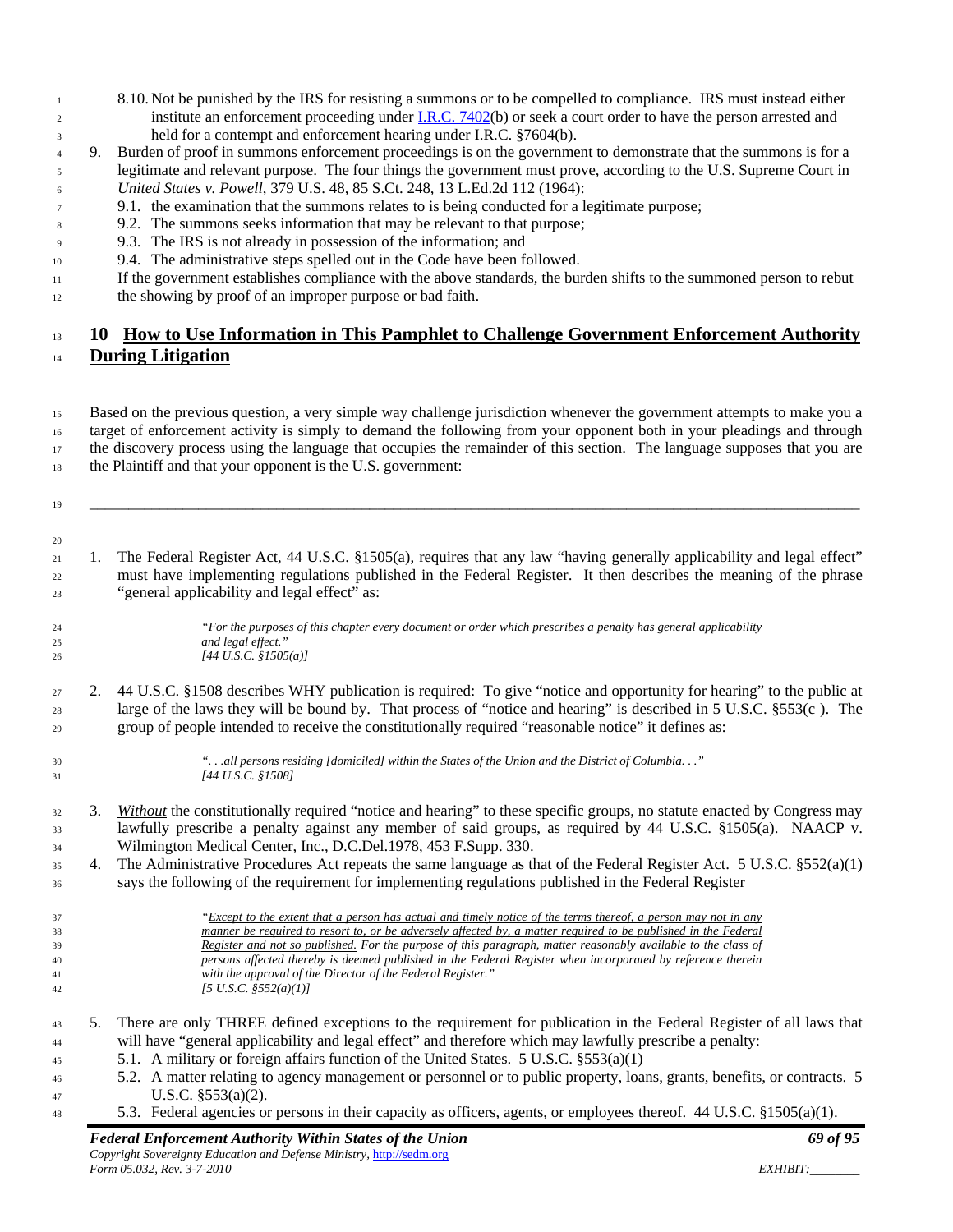- 6. Therefore, the burden of proof imposed upon the Defendant United States in this matter are to satisfy at least ONE of the following two requirements:
- 6.1. To enter evidence into the record proving that the Plaintiff is a member of one of the three specifically exempted groups above.
- 6.2. To produce implementing regulations published in the Federal Register authorizing enforcement against persons in the District of Columbia or the States of the Union who are NOT members of the specifically exempted groups.

 7. When challenged to satisfy one of the above two requirements, both the Defendant United States and the Court failed their constitutional duty to provide proof of said jurisdiction on the record. See Doc. 38, p. 13, para. 3.B.; Doc. 44, Section 3.1, p. 6 et seq.. The strongest effort put forth by the United States was Doc. 45, but it still did not refute the issues raised in the Reply Brief on this subject, Doc. 56. Yes, the Secretary has the authority, pursuant to 26 U.S.C. §7805(a) to make all needful rules and regulations, but he does *not* have the authority to waive a constitutional requirement for "reasonable notice" by publication in the Federal Register as applied to those domiciled in states of the Union who are not federal instrumentalities, contractors, employees, or officers. To conclude otherwise would be a violation of due process of law and undermine the Constitution.

- 8. Consequently, Plaintiff holds the Defendant in contempt of the Constitution and all laws passed in furtherance of it for proceeding without jurisdiction, and for engaging in a willful deprivation of rights of the Plaintiff, and for attempting to hold him accountable to obey laws that he never received "reasonable notice" that he would be obligated to obey by proper publication in the Fed.Reg.
- 9. The Court is reminded that all instances of "presumption" which might prejudice constitutionally protected rights may *not* stand due process requirements against a party protected by the Constitution, such as the Plaintiff:
	-

#### *(1) [8:4993] Conclusive presumptions affecting protected interests:*

 *A conclusive presumption may be defeated where its application would impair a party's constitutionally- protected liberty or property interests. In such cases, conclusive presumptions have been held to violate a party's due process and equal protection rights. [*Vlandis v. Kline *(1973) [412 U.S. 441,](http://caselaw.lp.findlaw.com/scripts/getcase.pl?navby=case&court=us&vol=412&page=441) 449, 93 S.Ct 2230, 2235;* Cleveland Bed. of Ed. v. LaFleur *(1974) [414 US 632,](http://caselaw.lp.findlaw.com/scripts/getcase.pl?navby=case&court=us&vol=414&page=632) 639-640, 94 S.Ct. 1208, 1215-presumption under Illinois law that unmarried fathers are unfit violates process] [\[Rutter Group Practice Guide-Federal Civil Trials and Evidence, paragraph 8:4993, page 8K-34\]](http://famguardian.org/TaxFreedom/CitesByTopic/Presumption-RPG-Federal.pdf)*

 10. Both the Court and the Magistrate, when repeatedly confronted with the issues documented within this section were silent. Pursuant to Fed.Rul.Civ.Proc. 8(b)(6), that which is not denied is admitted and forms the basis for laches, equitable estoppel, and retraxit by tacit procuration. A Notice of Default documenting all the things that the Plaintiff and the Court agreed to by their willful omission and silence was served upon the Plaintiff and the Court attached to Docket #\_\_\_\_\_\_ as Exhibit 3, which the Plaintiff and the United States AGAIN remained silent on in response to that filing, thus equitably foreclosing any arguments to the contrary in any future proceeding. As fiduciaries of the public trust, Plaintiff finds their wanton conduct shocking, prejudicial to his Constitutional rights, injurious to public health and morals, violative of their oaths of public office, and simply inexcusable. Hence this appeal.

| 36 | "Fraud in its elementary common law sense of deceit -- and this is one of the meanings that fraud bears [483]     |
|----|-------------------------------------------------------------------------------------------------------------------|
| 37 | U.S. 3721 in the statute, see United States v. Dial, 757 F.2d 163, 168 (7th Cir.1985) -- includes the deliberate  |
| 38 | concealment of material information in a setting of fiduciary obligation. A public official is a fiduciary toward |
| 39 | the public, including, in the case of a judge, the litigants who appear before him, and if he deliberately        |
| 40 | conceals material information from them, he is guilty of fraud. When a judge is busily soliciting loans from      |
| 41 | counsel to one party, and not telling the opposing counsel (let alone the public), he is concealing material      |
| 42 | information in violation of his fiduciary obligations."                                                           |
| 43 | [McNally v. United States, 483 U.S. 350 (1987)]                                                                   |
| 44 |                                                                                                                   |
|    |                                                                                                                   |
| 45 | "Silence can only be equated with fraud where there is a legal or moral duty to speak or where an inquiry left    |
| 46 | unanswered would be intentionally misleading."                                                                    |
| 47 | [U.S. v. Prudden, 424 F.2d 1021 (5 <sup>th</sup> Cir. 1970)]                                                      |
|    |                                                                                                                   |
| 48 |                                                                                                                   |
|    |                                                                                                                   |
| 49 | "Silence can be equated with fraud where there is a legal or moral duty to speak, or where an inquiry left        |
| 50 | unanswered would be intentionally misleading We cannot condone this shocking behavior by the IRS. Our             |
| 51 | revenue system is based on the good faith of the taxpayer and the taxpayers should be able to expect the same     |
|    |                                                                                                                   |
| 52 | from the government in its enforcement and collection activities."                                                |

*formather in the L.S. v. Tweel, 550 F.2d 297, 299 (5<sup>th</sup> Cir. 1977)*]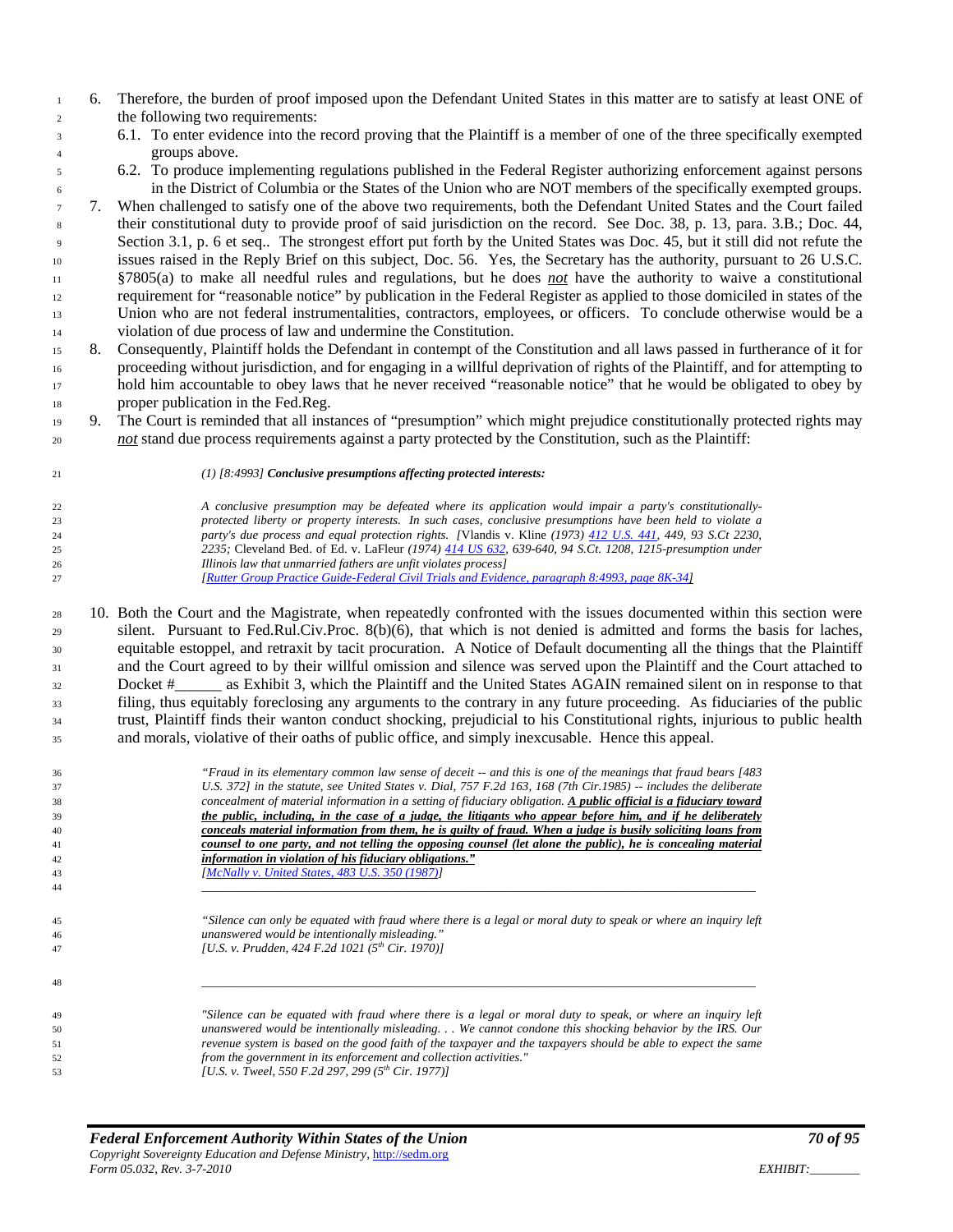- 11. Plaintiff reminds the Court that this injunction proceeding is an equitable proceeding in which the United States as moving party MUST maintain "clean hands". The United States cannot be said to have proceeded with "clean hands" based on its willful silence and omission on these critical issues and consequently, Court's ruling should not be allowed to withstand this appeal. 12. Therefore, the questions to be addressed by the Court in the context of this issue are: 12.1. Do implementing enforcement regulations exist for the statutes cited as authority by the Plaintiff? 12.2.Is the Plaintiff a member of any of the groups *specifically exempted* from the requirement for implementing regulations published in the Federal Register as required by 44 U.S.C. §1508(a), 44 U.S.C. §1505(a), and 5 U.S.C. §553(a)? 12.3.If the answer to the previous two questions is NO, then by what authority does this court enforce the provisions sought to be enforced by the government? *[TITLE 5](http://www4.law.cornell.edu/uscode/html/uscode05/usc_sup_01_5.html) > [PART I](http://www4.law.cornell.edu/uscode/html/uscode05/usc_sup_01_5_10_I.html) [> CHAPTER 5](http://www4.law.cornell.edu/uscode/html/uscode05/usc_sup_01_5_10_I_30_5.html) [> SUBCHAPTER II](http://www4.law.cornell.edu/uscode/html/uscode05/usc_sup_01_5_10_I_30_5_40_II.html) > § 552 § [552. Public information; agency rules, opinions, orders, records, and proceedings§](http://www4.law.cornell.edu/uscode/html/uscode05/usc_sec_05_00000552----000-.html) [1508. Publication in](http://www4.law.cornell.edu/uscode/html/uscode05/usc_sec_05_00000552----000-.html)  Federal Register as notice of hearing Except to the extent that a person has actual and timely notice of the terms thereof, a person may not in any manner be required to resort to, or be adversely affected by, a matter required to be published in the Federal Register and not so published. For the purpose of this paragraph, matter reasonably available to the class of persons affected thereby is deemed published in the Federal Register when incorporated by reference therein with the approval of the Director of the Federal Register. \_\_\_\_\_\_\_\_\_\_\_\_\_\_\_\_\_\_\_\_\_\_\_\_\_\_\_\_\_\_\_\_\_\_\_\_\_\_\_\_\_\_\_\_\_\_\_\_\_\_\_\_\_\_\_\_\_\_\_\_\_\_\_\_\_\_\_\_\_\_\_\_\_\_\_\_\_\_\_\_\_\_\_\_\_\_\_\_\_\_ 26 CFR [§601.702](http://ecfr.gpoaccess.gov/cgi/t/text/text-idx?c=ecfr&sid=fa8764ba639140eb9cd04afa1cedad2d&rgn=div8&view=text&node=26:20.0.1.1.2.7.3.1&idno=26) Publication and public inspection (a)(2)(ii) Effect of failure to publish. Except to the extent that a person has actual and timely notice of the terms of any matter referred to in subparagraph (1) of this paragraph which is required to be published in the Federal Register, such person is not required in any manner to resort to, or be adversely affected by, such matter if it is not so published or is not incorporated by reference therein pursuant to subdivision (i) of this subparagraph. Thus, for example, any such matter which imposes an obligation and which is not so published or incorporated by reference will not adversely change or affect a person's rights.* 12.4. Should the Court dismiss this case for want of enforcement jurisdiction? If not, WHY not? 12.5. Would due process be violated when these issues were properly described and presented to the Court and the Court remains silent and refuses to address them? 12.6. Does an equitable estoppel apply against the Plaintiff on these issues pursuant to F.R.Civ.P. 8(b)(6), since they deserted the battlefield and abused their public trust through omission to injure the rights of the Plaintiff by refusing to deal with these issues? **11 Rebutted Objections by the Government to The Content of this Document 11.1 IRS Frivolous Positions, Notice #2008-14** IRS publishes the following document to notice the public of positions that it considers "frivolous" and which may subject those "taxpayers" who employ them in tax returns or IRS Collection Due Process meetings to a \$5,000 penalty: *IRS Frivolous Positions*, Notice #2008-14 <http://famguardian.org/Subjects/Taxes/FalseRhetoric/n-08-14.pdf> On p. 4 of the above document, the following paragraph appears:
- *DISCUSSION Frivolous Positions. Positions that are the same as or similar to the following are frivolous: (2) The Internal Revenue Code is not law (or "positive law") or its provisions are ineffective or inoperative, including the sections imposing an income tax or requiring the filing of tax returns, because the provisions have not been implemented by regulations even though the provisions in question either (a) do not expressly require*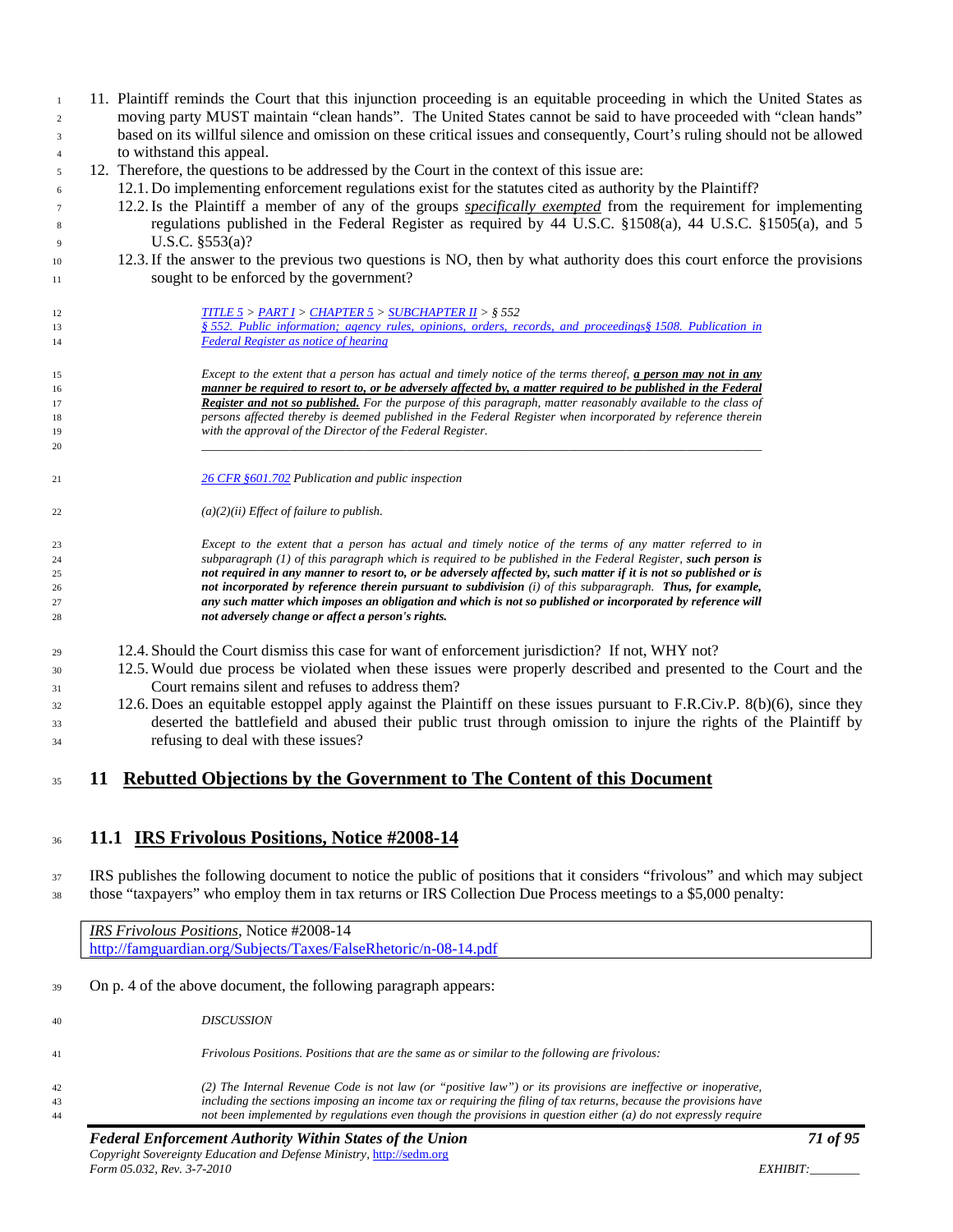*the Secretary to issue implementing regulations to become effective or (b) expressly require implementing regulations which have been issued. [IRS Frivolous Positions, Notice #2008-14]*

- The above allegedly "frivolous" position doesn't directly address the content of this pamphlet because:
- 1. We don't argue that the Internal Revenue Code is "ineffective or inoperative" anywhere in this pamphlet. Instead, we believe that it is effective and operative against those who are "taxpayers", which we define as persons engaged in the "trade or business" franchise as "public officers" within the United States government. See: *Who are "Taxpayers" and Who Needs a "Taxpayer Identification Number"?*, Form #05.013

<http://sedm.org/Forms/FormIndex.htm>

### 2. The provisions within the I.R.C. at 26 U.S.C. §6012 for filing of returns do in fact have implementing regulations under Part 1. There is in fact a regulatory requirement to file "returns" for "persons" who are "taxpayers" at 26 CFR §1.6012-1. We believe it is foolish to argue that there is no requirement to file tax returns for "taxpayers" with

- 11 "income". See: *Legal Requirement to File Federal Income Tax Returns*, Form #05.009 <http://sedm.org/Forms/FormIndex.htm>
- 3. We readily acknowledged earlier in this memorandum that there are provisions within the I.R.C. that *do not* have implementing regulations and are *not required* to have implementing regulations to be enforceable. We also proved that all such provisions apply ONLY to the groups expressly and specifically exempted from the requirement for implementing enforcement regulations.
- Instead, the real question left deliberately un-asked and un-answered in the above is:

 *"Against whom may statutes within the I.R.C. be enforced in the event that there are no implementing regulations?"*

 Neither the I.R.S. nor the Dept. of Justice nor the federal courts want to directly deal with this question, because they would have to admit that the answer is the following, which is the list of three groups expressly exempted from the publication in the Federal Register of implementing regulations as identified by the Administrative Procedures Act, 5 U.S.C. §553 and the Federal Register Act (44 U.S.C. §1505(a)(1)). To wit, these three groups are:

- 23 1. A military or foreign affairs function of the United States.  $5 \text{ U.S.C.}$  §553(a)(1).
- 24 2. A matter relating to agency management or personnel or to public property, loans, grants, benefits, or contracts. 5 25 U.S.C.  $\S 553(a)(2)$ .
- 26 3. Federal agencies or persons in their capacity as officers, agents, or employees thereof.  $44 \text{ U.S.C.}$  §1505(a)(1).
- Answering the above question would also then beg yet another important question, which is:

 *"Provide evidence that I, the Defendant or litigant, consensually and lawfully satisfy one of the three criteria for becoming the target of government enforcement absent enforcement regulations."*

 The government can't answer this question so typically, they very deliberately won't even go there because they would get their BUTT kicked regularly in litigation if they did. The truth of this proposition was proven by one of our members, who used the arguments in this pamphlet in appealing all the way up to the Ninth Circuit Court of Appeals, Case No. 06-56011 ruled on in 2008. The response was as follows:

- 1. The Ninth Circuit Court made the case unpublished to hide the truth of their limited jurisdiction.
- 2. Both the court and the U.S. Attorney positively refused throughout the appeal to deal directly with the issue, because they knew our member was absolutely correct.
- 3. The member served them with a Writ of Error and a Notice of Default.
- Quite a scam, huh?

### **11.2 Tax Injunction Case**

 The interchange below is between the Defendant, who is one of our members, and a U.S. Attorney, who is the Plaintiff. The U.S. Attorney is responding to a Petition to Dismiss based upon the content of the preceding section. The interchange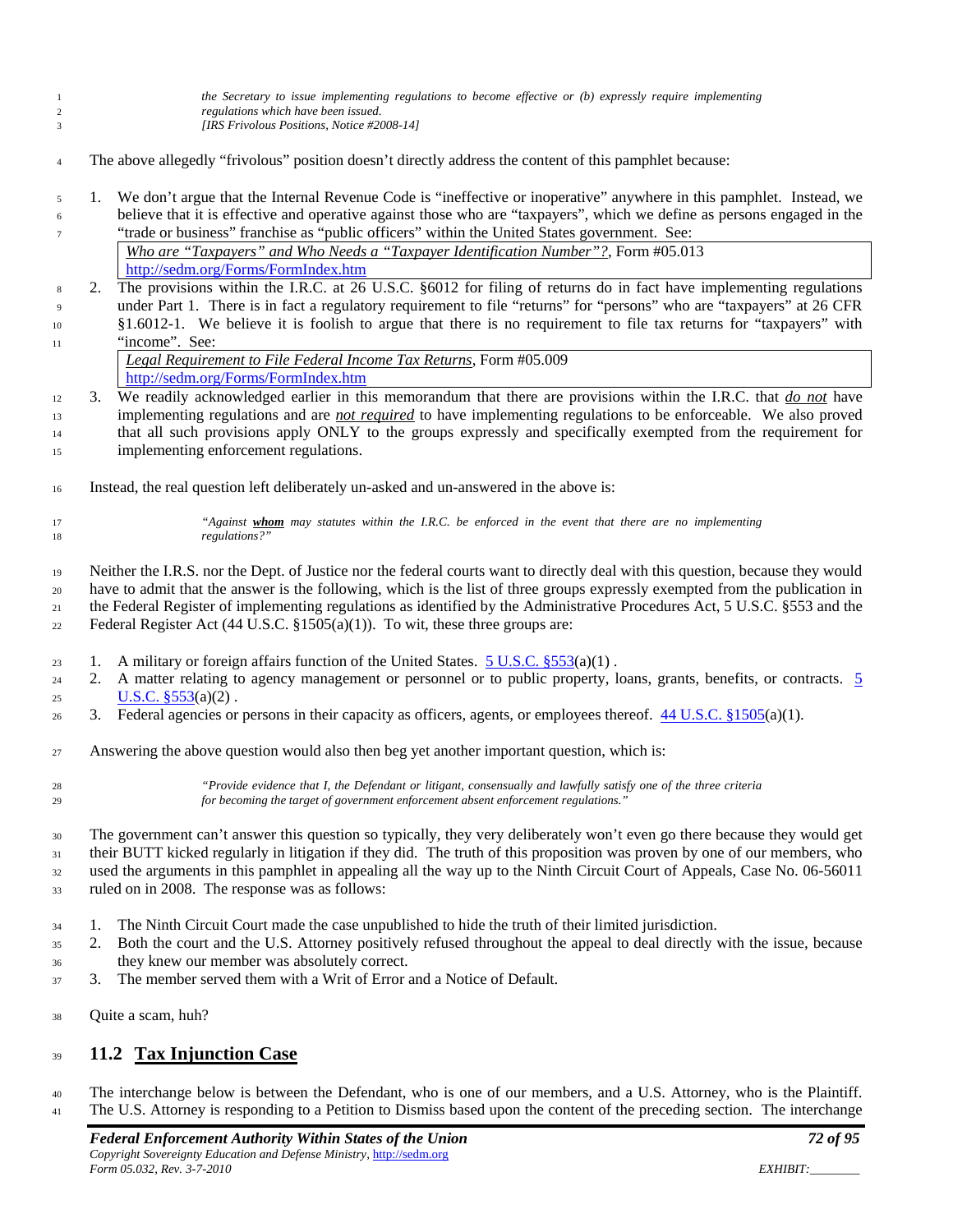addresses the main theme of this pamphlet and shows you how the government defends against it. You may also want to

include these arguments IN ADVANCE if you use the methods of challenging jurisdiction in the previous section.

Everything that the U.S. Attorney says is accurate and completely consistent with our analysis in this document. The main

errors in his logic are:

- 1. He did not consider the circumstances of the litigant as a "nontaxpayer".
- 2. He cited caselaw that was irrelevant to the circumstances of the litigant. The case he cited did not exactly replicated the Defendant he was applying it against.
- 3. He violated the IRS' own policy in citing cases below the U.S. Supreme Court. The IRS isn't allowed to cite cases below the U.S. Supreme Court and apply them to the immediate case at hand, and so neither is the U.S. Attorney.
- *Internal Revenue Manual 4.10.7.2.9.8 [\(05-14-1999\)](http://www.irs.gov/irm/part4/ch10s11.html) Importance of Court Decisions 1. Decisions made at various levels of the court system are considered to be interpretations of tax laws and may be used by either examiners or taxpayers to support a position. 2. Certain court cases lend more weight to a position than others. A case decided by the U.S. Supreme Court becomes the law of the land and takes precedence over decisions of lower courts. The Internal Revenue Service must follow Supreme Court decisions. For examiners, Supreme Court decisions have the same weight as the Code. 3. Decisions made by lower courts, such as Tax Court, District Courts, or Claims Court, are binding on the Service only for the particular taxpayer and the years litigated. Adverse decisions of lower courts do not require the Service to alter its position for other taxpayers.*  The reason for the above is that there is no federal common law within a state of the Union. This is covered in the following document: *Federal Jurisdiction*, Form #05.018 <http://sedm.org/Forms/FormIndex.htm> <sup>24</sup> 4. He did not directly explain WHY the litigant did in fact satisfy one of the three specific exceptions to the requirement for implementing regulations, which he would have to do because the statutes he used as authority did not have implementing regulations published in the Federal Register. 5. He prejudicially and illegally "presumed" that the Defendant was a "Taxpayer" subject to the I.R.C., which he has no delegated authority to do if you declare otherwise. *Specifically, Rowen seeks a declaratory judgment against the United States of America with respect to "whether or not the plaintiff is a taxpayer pursuant to, and/or under 26 U.S.C. § 7701(a)(14)." (See Compl. at 2.) This Court lacks jurisdiction to issue a declaratory judgment "with respect to Federal taxes other than actions brought under section 7428 of the Internal Revenue Code of 1986," a code section that is not at issue in the instant action. See 28 U.S.C. §2201; see also Hughes v. United States, 953 F.2d 531, 536-537 (9th Cir. 1991) (affirming dismissal of claim for declaratory relief under § 2201 where claim concerned question of tax liability). Accordingly, defendant's motion to dismiss is hereby GRANTED, and the instant action is hereby DISMISSED. [\[Rowen v. U.S., 05-3766MMC. \(N.D.Cal. 11/02/2005\)\]](http://famguardian.org/TaxFreedom/CitesByTopic/Taxpayer-RowenVUS-05-3766MMC.pdf) \_\_\_\_\_\_\_\_\_\_\_\_\_\_\_\_\_\_\_\_\_\_\_\_\_\_\_\_\_\_\_\_\_\_\_\_\_\_\_\_\_\_\_\_\_\_\_\_\_\_\_\_\_\_\_\_\_\_\_\_\_\_\_\_\_\_\_\_\_\_\_\_\_\_\_\_\_\_\_\_\_\_\_\_\_\_\_\_\_\_ (1) [8:4993] Conclusive presumptions affecting protected interests: A conclusive presumption may be defeated where its application would impair a party's constitutionally- protected liberty or property interests. In such cases, conclusive presumptions have been held to violate a party's due process and equal protection rights. [*Vlandis v. Kline *(1973) [412 U.S. 441,](http://caselaw.lp.findlaw.com/scripts/getcase.pl?navby=case&court=us&vol=412&page=441) 449, 93 S.Ct 2230, 2235;* Cleveland Bed. of Ed. v. LaFleur *(1974) [414 US 632,](http://caselaw.lp.findlaw.com/scripts/getcase.pl?navby=case&court=us&vol=414&page=632) 639-640, 94 S.Ct. 1208, 1215-presumption under*
- *Illinois law that unmarried fathers are unfit violates process] [\[Rutter Group Practice Guide-Federal Civil Trials and Evidence, paragraph 8:4993, page 8K-34\]](http://famguardian.org/TaxFreedom/CitesByTopic/Presumption-RPG-Federal.pdf)*
- **Argument:**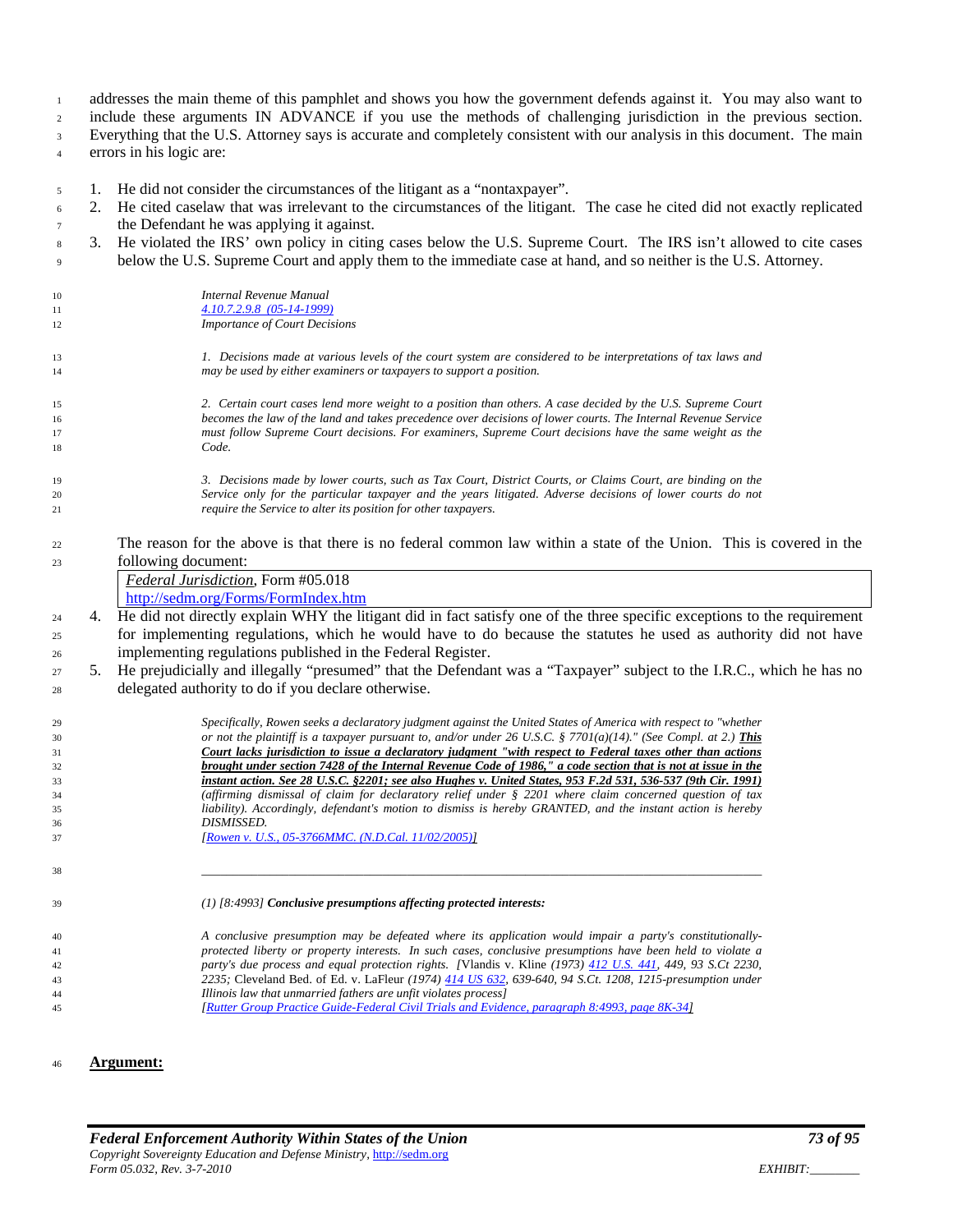Defendant's seemingly new argument is that the sections of the Internal Revenue Code ("IRC") on which the government relies in this case-§§ 6700,6701,7402 and 7408-are not supported by implementing regulations and are thus ineffective.

Defendant's argument (which has been made by others in the tax protest community) is without merit. The Treasury

Secretary has broad authority to "prescribe all needful rules and regulations for the enforcement of [the IRC], including all

rules and regulations as may be necessary by reason of any alteration of law in relation to internal revenue" under 26 U.S.C.

§7805(a) (emphasis added); see Granse v. United States, 892 F . Supp. 219,224 (D. Mim. 1995). This statute "does not

- require the promulgation of regulations as a prerequisite to the enforcement of each and every provision of the [IRC]." Id.;
- see Watts v. Internal Revenue Service, 925 F . Supp. 271,277 (D.N.J. 1996) (holding that the IRC "has the force of law
- which Congress gave it, with or without implementing regulations").

 An implementing regulation is not necessary if the Congressional mandate of the IRC provision is clear. Granse, 892 F. Supp. at 225 (citations omitted). IRC §7408 authorizes action: to enjoin persons from engaging in the conduct specified in IRC §§6700 and 6701. Those latter statutes impose penalties on persons who engage in the conduct set forth in the statutes (5 6700-promoting abusive tax shelters; §6701-aiding in the understatement of tax liability). IRC §7402(a) authorizes district courts to issue injunctions "as may be necessary or appropriate for the enforcement of the internal revenue laws." These laws were enacted to give the IRS more effective tools to deal with "the growing phenomenon of abusive tax 16 shelters." S. Rep. No. 97-494, at 266 (1982), reprinted in 1982 U.S.C.C.A.N. 781, 1014. The statutes are clear and express Congress's desire for capable tax law enforcement. Defendant has failed to show that the IRC statutes relevant to this action are so ambiguous or unclear as to require the promulgation of implementing regulations.

## **Rebuttal:**

 The only argument raised by the Plaintiff is that implementing regulations are not necessary where the Congressional Mandate of the IRC provision is clear, *Granse v. United States*, 892 F.Supp. 219, 224 (D.Minn. 1995). That case is entirely inapposite and irrelevant to the circumstances of the Alleged Defendant for the reasons described below:

 1. Granse consented to be a "taxpayer": The case cited by the Plaintiff pertains to a "taxpayer" who is subject to the I.R.C. and therefore a "public officer" engaged in the "trade or business" franchise described in 26 U.S.C. §7701(a)(26) . This must be the case because those not so engaged are described as a "foreign estate" in 26 U.S.C. §7701(a)(31) and not subject to the I.R.C. Karl G. Granse was identified by the Court as a "taxpayer", which is defined in 26 U.S.C. §7701(a)(14) as "any person subject to any internal revenue tax". Karl Granse is not described in the ruling as disputing that label of "taxpayer" used by the Court to describe him. Consequently, he was bound to obey the I.R.C. for all earnings he had that were "effectively connected with a trade or business" and which were subject to the I.R.C. because they involved a "public purpose".

 *"The issues before the Court are limited to the two matters described in section 7429(g) of the Code: The reasonableness of the decision to make the jeopardy assessment and the reasonableness of the amount of the assessment. The Government bears the burden of proof with respect to the former issue, 26 U.S.C. § 7429(g)(1); the taxpayer bears the burden of proof with respect to the latter issue, 26 U.S.C. § 7429(g)(2); e.g., Central de Gas de Chihuahua, S.A., v. United States, 790 F. Supp. 1302 (W.D. Tex. 1992). The Court's review under section 7429 is de novo; the Court is not limited to the information available to the IRS at the time the assessment was made, but can also consider any information which subsequently becomes available. Kerness v. United States, Civ. No. 5-81-22, 1981 WL 1813, at \* 2 (D. Minn. June 26, 1981) (report and recommendation), adopted by 1981 WL 1959 (D. Minn. Jun 24, 1981); Abercrombie v. United States, 46 A.F.T.R.2d (P-H) P 80- 5274, at 80-5891 (D.S.C. Sept. 3, 1980). Given the summary nature of the proceedings, the Court cannot concern itself with a determination of the taxpayer's actual tax liability. Friko Corp. v. Commissioner of Internal Revenue, 26 F.3d 1139, 1141 (D.C. Cir. 1994) (citing Lindholm v. United States, 808 F. Supp. 1, 2 (D.D.C. 1992)); Kerness, 1981 WL 1813, at \* 1." [*Granse v. United States*, 892 F.Supp. 219, 224 (D.Minn. 1995)]* 

 Why Irrelevant to Alleged Defendant: Alleged Defendant instead has consistently identified himself in the Answer and all subsequent pleadings as a "nontaxpayer", and not a "taxpayer" under 26 U.S.C. §7701(a)(14), who is therefore not subject to any provision within the I.R.C. He has rebutted every use of a Taxpayer Identificication Number, which can 48 only be used by "aliens" and he is not an "alien. See 26 CFR  $\S 1.1-1(a)(2)(ii)$ , which identifies a "married" and "unmarried individual" as an alien engaged in a "trade or business". See Answer, Affidavit of Matl Facts, p. 10, para. 4.A. Furthermore, the Plaintiff has failed to rebut this assertion with competent evidence. Plaintiff's obvious failure means that he agrees that the Alleged Defendant is a "nontaxpayer" not subject to the I.R.C. The Federal Courts agree that "nontaxpayers" are *not* subject to the I.R.C. To wit: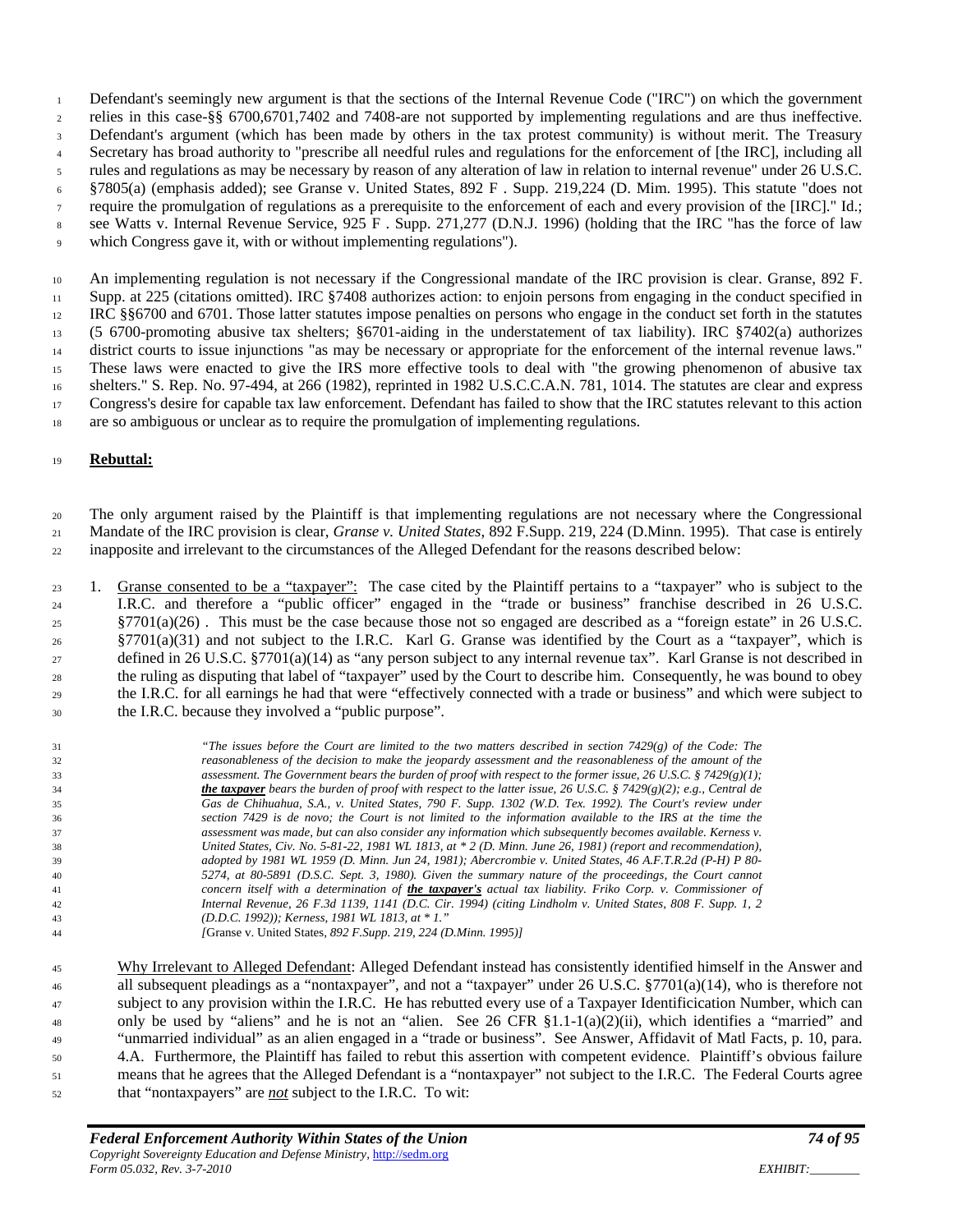| $\mathbf{1}$<br>$\overline{2}$<br>3<br>$\overline{4}$<br>5                                   |    | "The revenue laws are a code or system in regulation of tax assessment and collection. They relate to taxpayers,<br>and not to nontaxpayers. The latter are without their scope. No procedure is prescribed for nontaxpayers, and<br>no attempt is made to annul any of their rights and remedies in due course of law. With them Congress does not<br>assume to deal, and they are neither of the subject nor of the object of the revenue laws"<br>[Long v. Rasmussen, 281 F. 236 (1922)]                                                                                                                                                                                                                                                                                                                                                                                                                                                                                                                                                                                                                                                                                                                                                                                                                                                                                                                                                                                                                                                                                                                                                                                                                                                                                 |
|----------------------------------------------------------------------------------------------|----|-----------------------------------------------------------------------------------------------------------------------------------------------------------------------------------------------------------------------------------------------------------------------------------------------------------------------------------------------------------------------------------------------------------------------------------------------------------------------------------------------------------------------------------------------------------------------------------------------------------------------------------------------------------------------------------------------------------------------------------------------------------------------------------------------------------------------------------------------------------------------------------------------------------------------------------------------------------------------------------------------------------------------------------------------------------------------------------------------------------------------------------------------------------------------------------------------------------------------------------------------------------------------------------------------------------------------------------------------------------------------------------------------------------------------------------------------------------------------------------------------------------------------------------------------------------------------------------------------------------------------------------------------------------------------------------------------------------------------------------------------------------------------------|
| 6<br>$\overline{7}$<br>8<br>9<br>10                                                          |    | "Revenue Laws relate to taxpayers and not to non-taxpayers. The latter are without their scope. No<br>procedures are prescribed for non-taxpayers and no attempt is made to annul any of their Rights or Remedies<br>in due course of law. With them Congress does not assume to deal and they are neither of the subject nor of the<br>object of federal revenue laws."<br>[Economy Plumbing & Heating v. U.S., 470 F2d. 585 (1972)]                                                                                                                                                                                                                                                                                                                                                                                                                                                                                                                                                                                                                                                                                                                                                                                                                                                                                                                                                                                                                                                                                                                                                                                                                                                                                                                                       |
|                                                                                              |    |                                                                                                                                                                                                                                                                                                                                                                                                                                                                                                                                                                                                                                                                                                                                                                                                                                                                                                                                                                                                                                                                                                                                                                                                                                                                                                                                                                                                                                                                                                                                                                                                                                                                                                                                                                             |
| 11<br>12<br>13                                                                               | 2. | Granse cited provisions within the I.R.C. that were only available to "taxpayers": Karl Granse also cited provisions<br>from the I.R.C. as the authority for his suit. Namely, he cited 26 U.S.C. §7429(b). That provision contains remedies<br>which are <i>only</i> available to "taxpayers". It says that right in the statute itself:                                                                                                                                                                                                                                                                                                                                                                                                                                                                                                                                                                                                                                                                                                                                                                                                                                                                                                                                                                                                                                                                                                                                                                                                                                                                                                                                                                                                                                   |
|                                                                                              |    |                                                                                                                                                                                                                                                                                                                                                                                                                                                                                                                                                                                                                                                                                                                                                                                                                                                                                                                                                                                                                                                                                                                                                                                                                                                                                                                                                                                                                                                                                                                                                                                                                                                                                                                                                                             |
| 14<br>15                                                                                     |    | <b>TITLE 26</b> > Subtitle $F >$ CHAPTER 76 > Subchapter $B >$ § 7429<br>§ 7429. Review of jeopardy levy or assessment procedures                                                                                                                                                                                                                                                                                                                                                                                                                                                                                                                                                                                                                                                                                                                                                                                                                                                                                                                                                                                                                                                                                                                                                                                                                                                                                                                                                                                                                                                                                                                                                                                                                                           |
| 16                                                                                           |    | (2) Request for review                                                                                                                                                                                                                                                                                                                                                                                                                                                                                                                                                                                                                                                                                                                                                                                                                                                                                                                                                                                                                                                                                                                                                                                                                                                                                                                                                                                                                                                                                                                                                                                                                                                                                                                                                      |
| 17<br>18<br>19                                                                               |    | Within 30 days after the day on which the taxpayer is furnished the written statement described in paragraph<br>(1), or within 30 days after the last day of the period within which such statement is required to be furnished,<br>the <b>taxpayer</b> may request the Secretary to review the action taken.                                                                                                                                                                                                                                                                                                                                                                                                                                                                                                                                                                                                                                                                                                                                                                                                                                                                                                                                                                                                                                                                                                                                                                                                                                                                                                                                                                                                                                                               |
| 20<br>21                                                                                     |    | Only "taxpayers" who are subject to the I.R.C. may cite the above provision or any other provision of the I.R.C. The<br>U.S. Supreme Court has agreed with this conclusion, when it ruled on this subject:                                                                                                                                                                                                                                                                                                                                                                                                                                                                                                                                                                                                                                                                                                                                                                                                                                                                                                                                                                                                                                                                                                                                                                                                                                                                                                                                                                                                                                                                                                                                                                  |
| 22<br>23<br>24<br>25<br>26<br>27<br>28                                                       |    | "The Government urges that the Power Company is estopped to question the validity of the Act creating the<br>Tennessee Valley Authority, and hence that the stockholders, suing in the right of the corporation, cannot [297<br>U.S. 323] maintain this suit.  The principle is invoked that one who accepts the benefit of a statute cannot<br>be heard to question its constitutionality. Great Falls Manufacturing Co. v. Attorney General, 124 U.S. 581;<br>Wall v. Parrot Silver & Copper Co., 244 U.S. 407; St. Louis Casting Co. v. Prendergast Construction Co.,<br>260 U.S. 469."<br>[Ashwander v. Tennessee Valley Auth., 297 U.S. 288 (1936)]                                                                                                                                                                                                                                                                                                                                                                                                                                                                                                                                                                                                                                                                                                                                                                                                                                                                                                                                                                                                                                                                                                                    |
| 29<br>30<br>31<br>32<br>33<br>34                                                             |    | Why Irrelevant to Alleged Defendant: Alleged Defendant, on the other hand, has <i>never</i> availed himself of any<br>"privilege", benefit, or deduction arising from any provision of the I.R.C. during the period in question and has instead<br>used inter alia, the Constitution, his rights, and prior U.S. Supreme Court decisions, and positive law as the only basis<br>for his defense. He relies only on the constitution and state law. He can't cite federal civil law that only pertains to<br>federal territory in his defense without creating a false presumption that he is either domiciled on federal territory or<br>engaged in federal franchises.                                                                                                                                                                                                                                                                                                                                                                                                                                                                                                                                                                                                                                                                                                                                                                                                                                                                                                                                                                                                                                                                                                     |
| 35<br>36<br>37<br>38<br>39<br>40<br>41<br>42<br>43<br>44<br>45<br>46<br>47<br>48<br>49<br>50 | 3. | Granse satisfied F.R.Civ.P. 17(b)(2) and was acting in a representative capacity as a "public officer" within the United<br>States Federal Corporation: Karl Granse was the person who initiated the suit in question. He could only have<br>initiated the suit by satisfying Fed.Rule.Civ.Proc. Rule 17(b), which requires that he either have a domicile on federal<br>territory (which excludes states of the Union, and which are foreign states for the purposes of federal legislative<br>jurisdiction), or that he is exercising agency, contracts, or employment on behalf of a corporation which has a domicile<br>inside a federal enclave or U.S. territory. In Granse's case, he could only have been exercising the latter, which is<br>agency of a federal corporation, because he was identified in the ruling as maintaining a domicile in Michigan rather<br>than the District of Columbia, as identified in 26 U.S.C. §7701(a)(39) and 26 U.S.C. §7408(d). Therefore, Granse<br>could only have initiated the suit pursuant to F.R.Civ.P. $17(b)(2)$ as an employee, officer, agent, or fiduciary of the<br>federal corporation known as the "United States" and which is defined in 28 U.S.C. §3002(15)(A) as "a federal<br>corporation". This is consistent with his also being engaged in a "trade or business" by virtue of having the Currency<br>Transaction Report filed against him by the bank that maintained the account which the IRS attempted to seize. A<br>"trade or business" is defined as "the functions of a public office" in 26 U.S.C. $\S7701(a)(26)$ , and all public offices<br>must by law maintain a domicile in the District of Columbia under 4 U.S.C. §72 and under Article 1, Section 8, Clause<br>17 of the Constitution. |
| 51<br>52                                                                                     |    | Why Irrelevant to Alleged Defendant: The circumstances of the Alleged Defendant, however, are entirely different.<br>His Answer identified his domicile as no place inside the federal "United States" (see 26 U.S.C. $\frac{57701(a)(9)}{2}$ and                                                                                                                                                                                                                                                                                                                                                                                                                                                                                                                                                                                                                                                                                                                                                                                                                                                                                                                                                                                                                                                                                                                                                                                                                                                                                                                                                                                                                                                                                                                           |

 (a)(10)) and the Affidavit of Material Facts indicated that he was not exercising any federal contracts or agency. See Aff. Of Matl. Facts, starting on p. 5, and in particular, paragraph 6 on p. 16. In that portion of the Answer, Alleged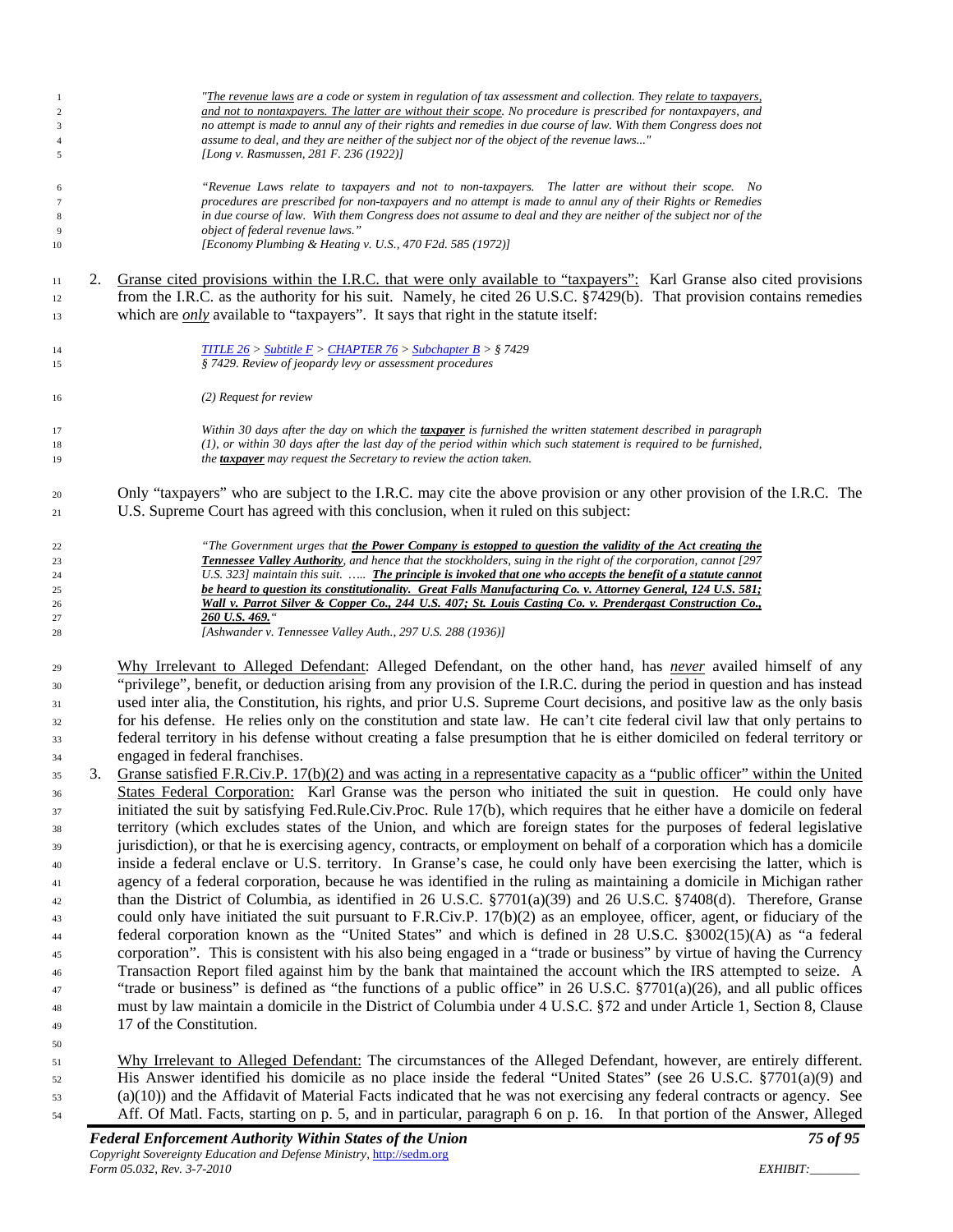*Federal Enforcement Authority Within States of the Union 76 of 95* case is entirely off point and consequently is inapplicable in the instant Matter. Thus, the circumstances, facts, and ruling in Granse are wholly irrelevant and have no bearing or relationship to the circumstances of the Alleged Defendant. 4. Unrebutted Currency Transaction Reports Connected Granse to the "trade or business" excise taxable franchise: The behavior that made Karl Granse subject to the I.R.C. as a "taxpayer" was the Currency Transaction Report (CTR), Form 8300, which connected his deposits at the bank with a taxable activity called a "trade or business". Granse apparently failed to dispute or correct this report. Therefore, by his own ignorance and omission, Karl Granse was a presumed to be a "taxpayer" who, unlike the Alleged Defendant, was subject to the Internal Revenue Code. It is important to point out the undisputed, conclusive fact that receipt of currency no in the course of a trade or business is NOT reportable under 31 U.S.C. §5331. The proof of this fact is contained in the Code of Federal Regulations, to wit: *[31 CFR §103.30\(d\)\(2\) General](http://ecfr.gpoaccess.gov/cgi/t/text/text-idx?type=simple;c=ecfr;cc=ecfr;sid=91cf1eb1a8e0cb0a3551dc7dad0b353b;idno=31;region=DIV1;q1=%20trade%20or%20business%20;rgn=div8;view=text;node=31:1.2.1.1.6.2.24.15) (2) Receipt of currency not in the course of the recipient's trade or business. The receipt of currency in excess of \$10,000 by a person other than in the course of the person's trade or business is not reportable under 31 U.S.C. 5331. [Emphasis added]* Therefore, Karl Granse, based on the CTR Form 8300 that was filed against him and which he apparently never disputed according to the Court, was engaged in a privileged, excise taxable activity called a "trade or business" and he 20 thus was a "taxpayer". You will note, for instance, that 26 CFR  $\S 1.1-1(a)(2)(ii)$  identifies "trade or business" income as taxable "gross income". *NORMAL TAXES AND SURTAXES DETERMINATION OF TAX LIABILITY Tax on Individuals [Sec. 1.1-1 Income tax on individuals.](http://ecfr.gpoaccess.gov/cgi/t/text/text-idx?c=ecfr&sid=c6bf52918921a4f78e65755acb8bd59b&rgn=div8&view=text&node=26:1.0.1.1.1.0.1.2&idno=26) (a)(2)(ii) For taxable years beginning after December 31, 1970, the tax imposed by section 1(d) [married individuals filing separately], as amended by the Tax Reform Act of 1969, shall apply to the income effectively connected with the conduct of a trade or business in the United States by a married alien individual who is a nonresident of the United States for all or part of the taxable year or by a foreign estate or trust. For such years the tax imposed by section 1(c) [unmarried individuals], as amended by such Act, shall apply to the income effectively connected with the conduct of a trade or business in the United States by an unmarried alien individual (other than a surviving spouse) who is a nonresident of the United States for all or part of the taxable year. See paragraph (b)(2) of section 1.871-8." [26 CFR § 1.1-1]* For further details, see also *The "Trade or Business" Scam*, Form #05.001 <http://sedm.org/Forms/FormIndex.htm> which thoroughly analyzes exactly what the I.R.C. Subtitle A imposes a tax upon, which is "trade or business" activity. Why Irrelevant to Alleged Defendant: Mr. Granse's circumstance, however, is *not* the case with the Alleged Defendant. Alleged Defendant has vigorously rebutted and sent in correction forms for all evidence which might wrongfully and illegally associate him with such taxable activities, such as: 4.1. Erroneous 1099 forms.  $4.2.$  Erroneous W-2 forms. 4.3. Erroneous Currency Transaction Reports, Form 8300. 4.4. Erroneously or unlawfully filed or executed Substitute for Returns. He has proved why they are correct in his administrative record and such correspondence has never been rebutted by <sup>46</sup> the Plaintiff and therefore is admitted pursuant to F.R.Civ.P. 8(b)(6). 5. Opened Bank Account as a "U.S. person": Karl Granse, by his omission, also created a prima facie presumption that he is a domiciliary of the federal "United States" in the process of opening the bank account which connected him to a "trade or business". He did not provide to the bank IRS Form W-8, but instead provided a Social Security Number in its place when he opened the account. Those who do not provide W-8BEN forms are considered to be "U.S. persons" subject to the I.R.C.. A "U.S. person" is defined in 26 U.S.C. §7701(a)(30) as either a "U.S. citizen" or a "resident", both of whom have in common a legal "domicile" in the federal "United States", which is defined in 26 U.S.C.

 Defendant also indicated that he is not engaged in a "trade or business" and he asserted the fact that he is a "nontaxpayer" not subject to the I.R.C. Plaintiff never rebutted this and therefore agrees with it. Therefore, the *Granse*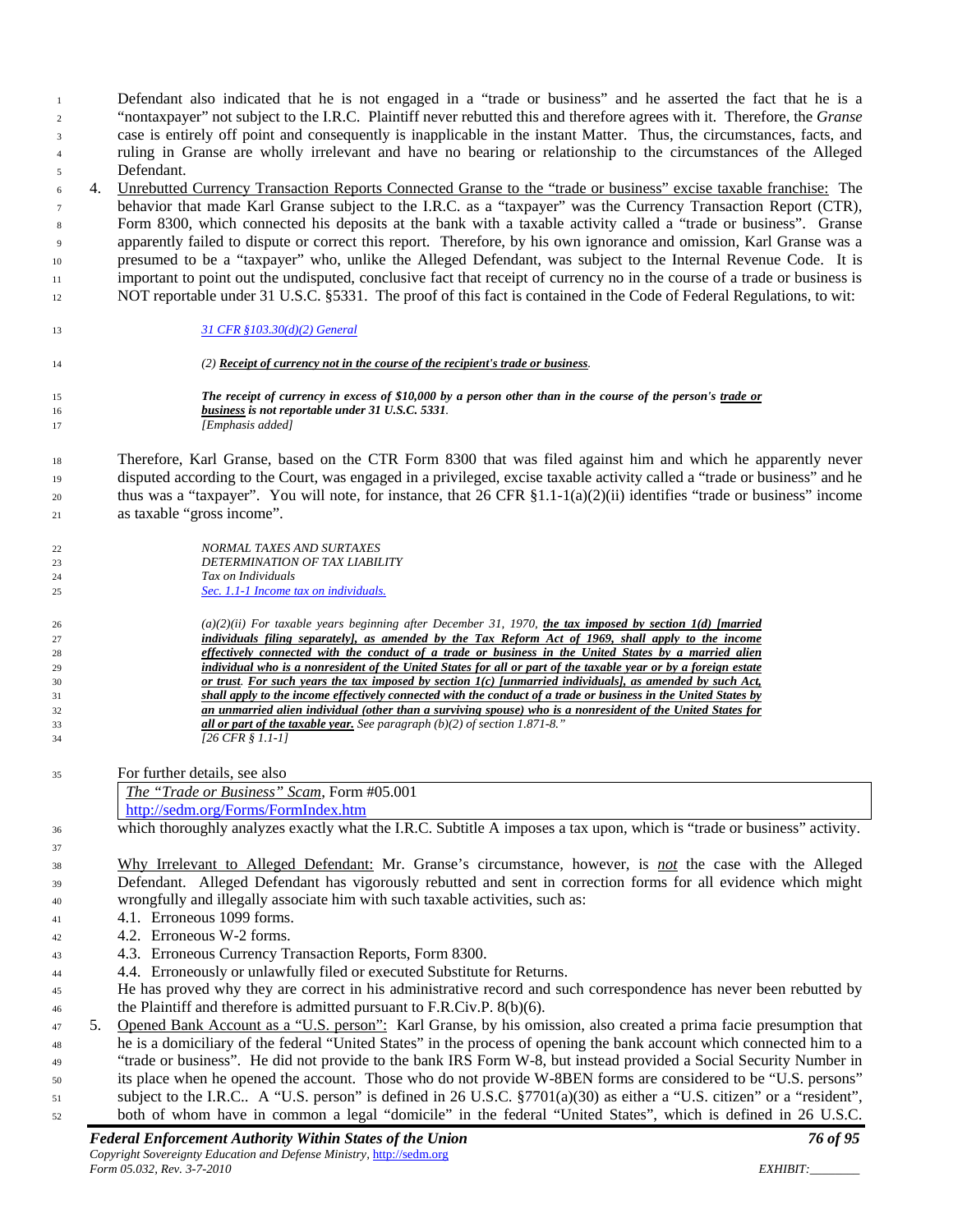§7701(a)(9) and (a)(10) as *only* the District of Columbia and whose definition is not expanded anywhere else in I.R.C. Subtitle A to include any other place. Therefore, the definition does not include any of the 50 Union states united under the federal Constitution.

 *"Expressio unius est exclusio alterius. A maxim of statutory interpretation meaning that the expression of one thing is the exclusion of another. Burgin v. Forbes, 293 Ky. 456, 169 S.W.2d 321, 325; Newblock v. Bowles, 170 Okl. 487, 40 P.2d 1097, 1100. Mention of one thing implies exclusion of another. When certain persons or things are specified in a law, contract, or will, an intention to exclude all others from its operation may be inferred. Under this maxim, if statute specifies one exception to a general rule or assumes to specify the effects of a certain provision, other exceptions or effects are excluded." [Black's Law Dictionary, Sixth Edition, p. 581]*

 Consequently, Carl Granse's behavior in opening the bank account which was the subject of the suit created the rebuttable presumption that he was a "U.S. person" subject to the I.R.C. as a "taxpayer", who was engaged in a "trade or business" because of the CTR filed against him, and who maintained a domicile in the District of Columbia as required under 26 U.S.C. §7701(a)(39) and 26 U.S.C. §7408(c).

 Why Irrelevant to Alleged Defendant: By contrast, the Alleged Defendant: (1) Has accurately reflected his status as a "nonresident alien" for all financial accounts that he maintains; (2) When asked to file "returns", has submitted the correct form, the IRS Form 1040NR, and indicated no liability on said form. Therefore, there is no evidence in the Record of the instant matter, or in the possession of the Plaintiff which would create a false and incorrect presumption that the Alleged Defendant is a "U.S. person" subject to federal jurisdiction or to this Court, or who is engaged in the privileged activity known as a "trade or business" which would make him a "taxpayer" subject to the I.R.C.. The foregoing facts mean that the Alleged Defendant's situation and circumstances are entirely different from the facts in *Granse.* Alleged Defendant is a "nontaxpayer" and Granse is a "taxpayer. It is a fact that the Alleged Defendant is not a "U.S. person" and that Granse, through is actions and his own behavior in opening the bank account, created the rebuttable presumption that he, Granse, was a "U.S. person". Therefore, the Granse case is off point and irrelevant to the instant Matter. The Plaintiff's disingenuous reliance upon Granse exposes the Plaintiff's faulty legal reasoning and the Court should not place any credence or reliability in the Plaintiff's Opposition Motion.

- 6. Currency Transaction Reports Applied: The excise taxable franchise activity, a "trade or business", which Karl Granse was engaged in as documented by the Currency Transaction Report, Treasury Form 8300, filed against him, is defined in 26 U.S.C. §7701(a)(26) as "the functions of a public office". That "public office" is in the United States government and that office is identified by the U.S. Supreme Court essentially as a business partnership with the U.S. Government. See Osborn v. Bank of U.S., 22 U.S. 738 (1824). Subtitle A of the I.R.C. therefore almost exclusively governs the relationship between U.S. government and those pursuing federal employment, contracts, agency, or benefits, and which regulates the private/contractual business partnership and relationship called a "trade or business". Consent to abide by the contract and therefore to be called a "taxpayer" is conveyed by signing and submitting under penalty of perjury the IRS Form W-4, IRS Form 1099, IRS Form 1040, and the Currency Transaction Reports (CTRs), all of which if left unrebutted produce evidence of consent to the contract. Since Karl Granse did not argue against his alleged status as a "taxpayer", which is a person engaged in a privileged type of federal employment called a "trade or business" as defined in 26 U.S.C. §7701(a)(26), and since he clearly did not rebut the erroneous evidence wrongfully and incorrectly linking him to that relationship, then both the Court in his case, and the Alleged Defendant agree that he should obey the contract terms found in Subtitle A of the I.R.C.
- <sup>43</sup> Why Irrelevant to Alleged Defendant: This in no way is the case, however, with the Alleged Defendant, who has rebutted all erroneous reports that might connect him to "trade or business" activity, has rescinded participation in Social Security, has vociferously argued against any identification of him as being a "taxpayer", and vociferously refused any federal entitlement or benefit.
- 7. Defendant was a "public officer" engaged in the "trade or business" franchise covered by 5 U.S.C. §553(a)(2): Because Karl Granse was engaged in the "trade or business" franchise, then under 26 U.S.C. §7701(a)(26), he was engaged in a "public office". A public office is a type of federal employment or agency which is: (1) Created by contract or agreement or other type of individual consent; (2) Requires consent of parties to the agreement in some form; (3) Is implemented through private law, which applies to special persons and things known as public employees or contractors. Because a "public office" is a type of federal agency, then those who are party to the private law contract found in I.R.C. Subtitle A become federal agents or contractors or "employees" who are explicitly exempted by the Federal Register Act, 44 U.S.C. §1505(a)(1), from the requirement for implementing regulations.
- *[TITLE 5](http://www4.law.cornell.edu/uscode/html/uscode05/usc_sup_01_5.html) > [PART I](http://www4.law.cornell.edu/uscode/html/uscode05/usc_sup_01_5_10_I.html) [> CHAPTER 5](http://www4.law.cornell.edu/uscode/html/uscode05/usc_sup_01_5_10_I_30_5.html) [> SUBCHAPTER II](http://www4.law.cornell.edu/uscode/html/uscode05/usc_sup_01_5_10_I_30_5_40_II.html) > § 553 § 553. Rule making*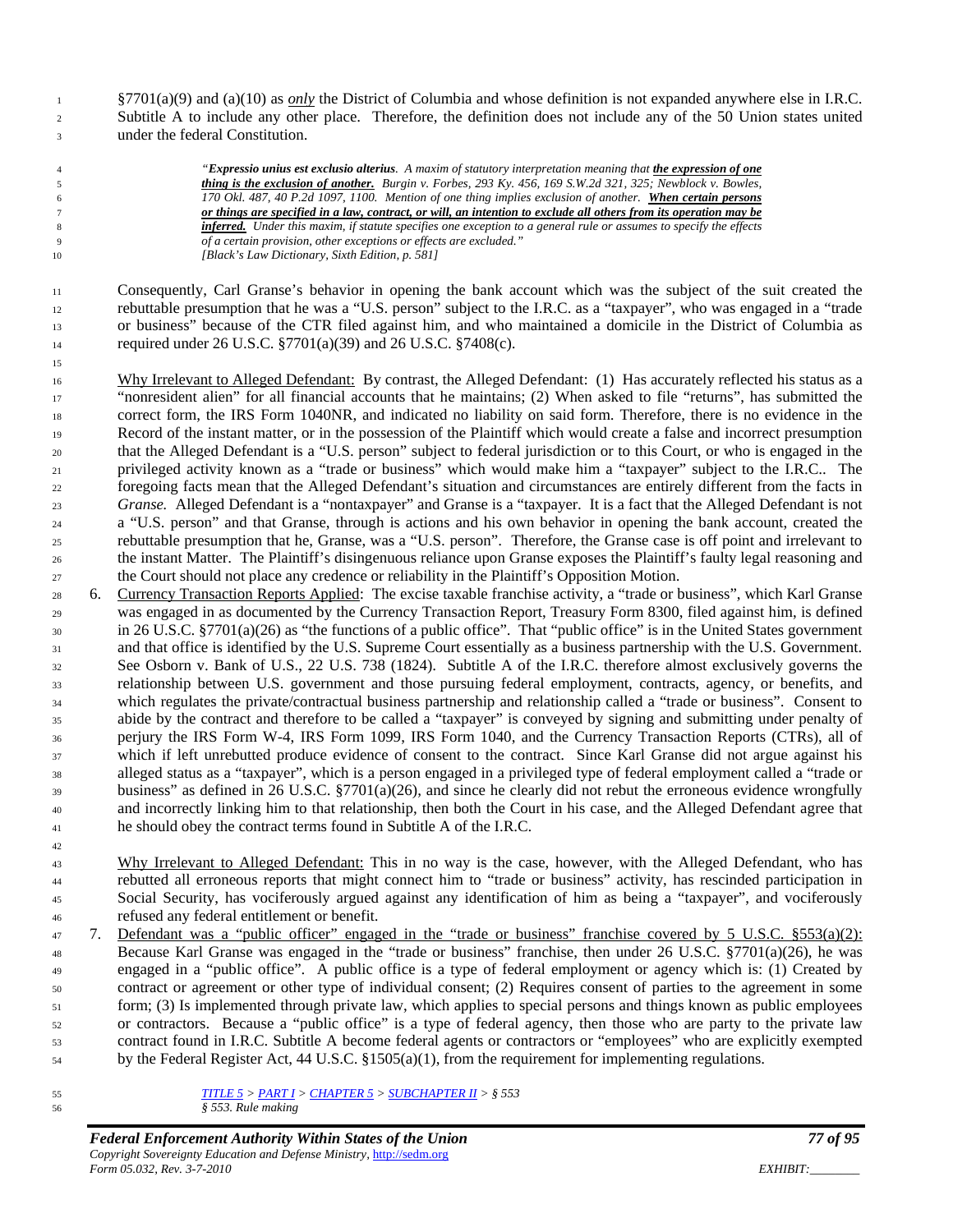*(a) This section applies, according to the provisions thereof, except to the extent that there is involved—*

*(1) a military or foreign affairs function of the United States; or* 

#### *(2) a matter relating to agency management or personnel or to public property, loans, grants, benefits, or contracts.*

 Note the above exclusion of the requirement for publishment of implementing regulations: "*a matter relating to agency management or personnel. . .or contracts*". A "public office" or the "trade or business" franchise activity that creates federal agency on the part of the person engaged in the activity are examples of situations that would certainly <sup>8</sup> *not* require implementing regulations and which would certainly be subject to regulation by direct Congressional statutory enactment. Congress has always had *direct* control over its agents and employees in the Executive Branch and it would be ludicrous for any Court or litigant to attempt to interfere with that direct supervisory role by requiring effectively that the Executive Branch, which is its subordinate Servant of the Legislative Branch, must write a regulation interpreting a direct command from its Master, before that command may be enforced by the Judicial Branch. However, that same relationship does not apply to the Sovereigns in the states of the Union, who all three branches of government were created to serve and protect. As repeatedly pointed out in the Petition to Dismiss, the requirement for implementing regulations applies to every subject of Congressional legislation EXCEPT those exceptions explicitly spelled out in the Federal Register Act, 44 U.S.C. §1505(a)(1), and the Administrative Procedures Act, 5 U.S.C. §553(a). The reason for this is clear: Congress, which is the servant of the Sovereign People, was established exclusively to protect the Constitutional and natural rights of its Master, We The People. It demonstrates this commitment to "protection" of Constitutional Rights by a writing and publishing implementing regulations in the Federal Register, which satisfies the Constitutional requirement for "due notice" to the persons affected by any law or regulation. Only persons domiciled in states of the Union who are *not* a party to any federal contract, employment, or agency, can have such Constitutional rights in relation to the national government. Federal employees, agents, contractors, and the military DO NOT have such rights and therefore need not be part of the "notice and comment" process that is inherent in the rulemaking process so as to protect rights. The Supreme Court confirmed that public employees have *no* constitutional rights in relation to their employer, the federal government, when it said the following:

 *"The restrictions that the Constitution places upon the government in its capacity as lawmaker, i.e., as the regulator of private conduct, are not the same as the restrictions that it places upon the government in its capacity as employer. We have recognized this in many contexts, with respect to many different constitutional guarantees. Private citizens perhaps cannot be prevented from wearing long hair, but policemen can. Kelley v. Johnson, [425 U.S. 238, 247 \(](http://caselaw.lp.findlaw.com/cgi-bin/getcase.pl?navby=case&court=us&vol=425&invol=238#247)1976). Private citizens cannot have their property searched without probable cause, but in many circumstances government employees can. O'Connor v. Ortega[, 480 U.S. 709, 723 \(1](http://caselaw.lp.findlaw.com/cgi-bin/getcase.pl?navby=case&court=us&vol=480&invol=709#723)987) (plurality opinion); id., at 732 (SCALIA, J., concurring in judgment). Private citizens cannot be punished for refusing to provide the government information that may incriminate them, but government employees can be dismissed when the incriminating information that they refuse to provide relates to the performance of their job. Gardner v. Broderick, [497 U.S. 62, 95] [392 U.S. 273, 277 -](http://caselaw.lp.findlaw.com/cgi-bin/getcase.pl?navby=case&court=us&vol=392&invol=273#277)278 (1968). With regard to freedom of speech in particular: Private citizens cannot be punished for speech of merely private concern, but government employees can be fired for that reason. Connick v. Myers, [461 U.S. 138, 147 \(](http://caselaw.lp.findlaw.com/cgi-bin/getcase.pl?navby=case&court=us&vol=461&invol=138#147)1983). Private citizens cannot be punished for partisan political activity, but federal and state employees can be dismissed and otherwise punished for that reason. Public Workers v. Mitchell[, 330 U.S. 75, 101 \(](http://caselaw.lp.findlaw.com/cgi-bin/getcase.pl?navby=case&court=us&vol=330&invol=75#101)1947); Civil Service Comm'n v. Letter Carriers[, 413 U.S.](http://caselaw.lp.findlaw.com/cgi-bin/getcase.pl?navby=case&court=us&vol=413&invol=548#556)  [548, 556 \(](http://caselaw.lp.findlaw.com/cgi-bin/getcase.pl?navby=case&court=us&vol=413&invol=548#556)1973); Broadrick v. Oklahoma, [413 U.S. 601, 616 -](http://caselaw.lp.findlaw.com/cgi-bin/getcase.pl?navby=case&court=us&vol=413&invol=601#616)617 (1973)." [Rutan v. Republican Party of Illinois[, 497 U.S. 62](http://caselaw.lp.findlaw.com/scripts/getcase.pl?court=us&vol=497&invol=62) (1990)]*

 There is no question in the mind of the Alleged Defendant that the Court ruled correctly in the case of *Granse*, by discounting the requirement for implementing regulations for Mr. Granse, who by his own omission and admission, was engaged in a privileged "public office" ("trade or business") which created a type of federal "agency" and fiduciary relationship under 26 U.S.C. §6903 that made him liable to obey Subtitle A of the I.R.C. This is simply not the case with the Alleged Defendant, once again, who was *not* engaged in the "trade or business" excise taxable franchise or any other type of federal employment or agency in the context of the disputed matters at any time during the period in question and who has overwhelming evidence to support such a conclusion, which is also reflected in his sworn Answer. You will also note that the definition of "person" under the penalty provisions of the I.R.C. also confirms that the only "persons" liable for penalties, including injunctive relief under 26 U.S.C. §6700 and 6701, have a fiduciary relationship with the federal government created by the receipt of federal office, benefits, employment, contracts, or the exercise of other forms of "private law" based on personal consent. To wit:

 *[TITLE 26](http://www4.law.cornell.edu/uscode/html/uscode26/usc_sup_01_26.html) > [Subtitle F](http://www4.law.cornell.edu/uscode/html/uscode26/usc_sup_01_26_10_F.html) [> CHAPTER 68](http://www4.law.cornell.edu/uscode/html/uscode26/usc_sup_01_26_10_F_20_68.html) [> Subchapter B](http://www4.law.cornell.edu/uscode/html/uscode26/usc_sup_01_26_10_F_20_68_30_B.html) > [PART I](http://www4.law.cornell.edu/uscode/html/uscode26/usc_sup_01_26_10_F_20_68_30_B_40_I.html) > § 6671 § 6671. Rules for application of assessable penalties*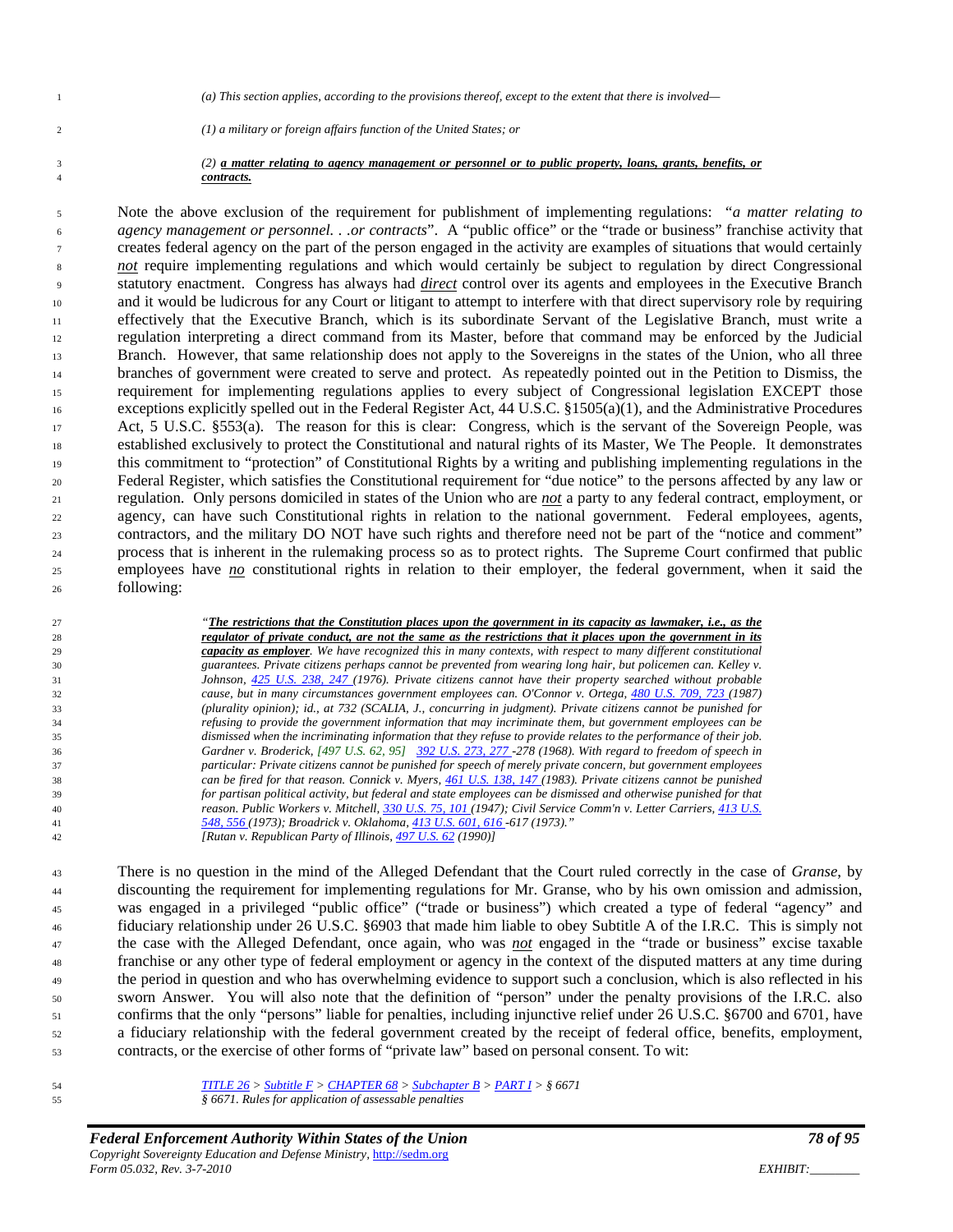| (b) Person defined                                                                                                   |
|----------------------------------------------------------------------------------------------------------------------|
| The term "person", as used in this subchapter, includes an officer or employee of a corporation, or a member         |
| or employee of a partnership, who as such officer, employee, or member is under a                                    |
| duty to perform the act in respect of which the violation occurs.                                                    |
| [Emphasis added]                                                                                                     |
|                                                                                                                      |
| The "duty" which they are referring to above in the emphasized passage is the fiduciary duty created under 26 U.S.C. |
| 86903 by declaring oneself a "public officer" engaged in a privileged "trade or business". Private law and private   |

 §6903 by declaring oneself a "public officer" engaged in a privileged "trade or business". Private law and private contract is the *only* way to create such a fiduciary relationship, and the Plaintiff at no time has ever produced any substantive evidence documenting the existence of such a relationship in the case of the Alleged Defendant. Positive law CANNOT create such a fiduciary relationship because it would impinge on the Constitutional Rights of the sovereigns in the states of the Union, which Congress may not lawfully do. That is why 1 U.S.C. §204 identifies the Internal Revenue Code as not being "positive law" and only "prima facie evidence", meaning simply a presumption that is not admissible as evidence. It is instead "private law" and "special law" that only applies to specific persons and things who individually consent to be bound by it. This was admitted by the IRS itself in the following document:

SEDM Exhibit #09.023

## <http://sedm.org/Exhibits/EX1000.pdf>

 Once a party consents or even acts as though he consents, he or she is considered to be "effectively connected with a trade or business in the United States". In effect, the act of consent "marries" a person through private law to the state and makes them a "public officer". That marriage proposal begins by selecting a "domicile" within the state and the marriage is consummated by the act of engaging in the privileged or excise taxable "trade or business". Real marriage works the same way: Parties who "act" as though they are married and cohabit for some fixed period of time are treated under the common law in many states as though they are legally married.

 Why Irrelevant to Alleged Defendant: Alleged Defendant has consistently described himself as a "nonresident alien" who is NOT an "individual". The right to have that status is a fulfillment of the right to free association protected by the First Amendment. I have a protected right NOT to associate with any aspect of the government through private law or contracts, and when properly invoke that right, I preserve my right not to be described as ANYTHING identified in the civil or private law of the government. To suggest otherwise is to compel association in violation f the First 27 Amendment and to interfere with my right NOT to contract. Therefore, Alleged Defendant is not neither a "U.S. person" with a domicile on federal territory nor an "individual", nor ANYTHING suggested in any federal civil statute. The Granse case and all cases in which the litigant was a "taxpayer", a "U.S. person", or was engaged in a privileged activity such as a "trade or business" are simply irrelevant and inapplicable to the circumstances of the Alleged Defendant and this case.

Granse' approach was seriously flawed. He could have exonerated himself with the following approach:

- 1. He did not consider BOTH elements of the enforcement authority equation. He was right that they needed implementing regulations in most cases, but he didn't consider the existence of the three groups specifically exempted or indicate the he was not a member of these groups and challenge the Plaintiff to prove otherwise. That flaw in his logic was fatal. He should have used the approach documented in the previous section, and that would have blown the Plaintiff out of the water.
- 2. He should have challenged the Currency Transaction Reports filed against him on Form 8300. These reports connect you to the "trade or business" franchise. See:

*Demand for Verified Evidence of "Trade or Business" Activity: Currency Transaction Report*, Form #04.008 <http://sedm.org/Forms/FormIndex.htm>

 3. He didn't understand that I.R.C. Subtitle A is an excise tax on the "trade or business" excise taxable activity and franchise. Because he didn't understand this, then he didn't realize that he had a duty to rebut all the evidence that connected him to the franchise if he wanted to escape the liabilities associated with participation. He should have indicated on the record that he was not lawfully or consensually engaged in either a "public office" or the "trade or business" excise taxable franchise. He should have used the legal criteria for holding a "public office" to show that he didn't satisfy any of the criteria and could not lawfully occupy such an office, and certainly not outside the District of Columbia. See the following form information about how to prove that you are not lawfully engaged in the franchise:

*The "Trade or Business" Scam*, Form #05.001 <http://sedm.org/Forms/FormIndex.htm>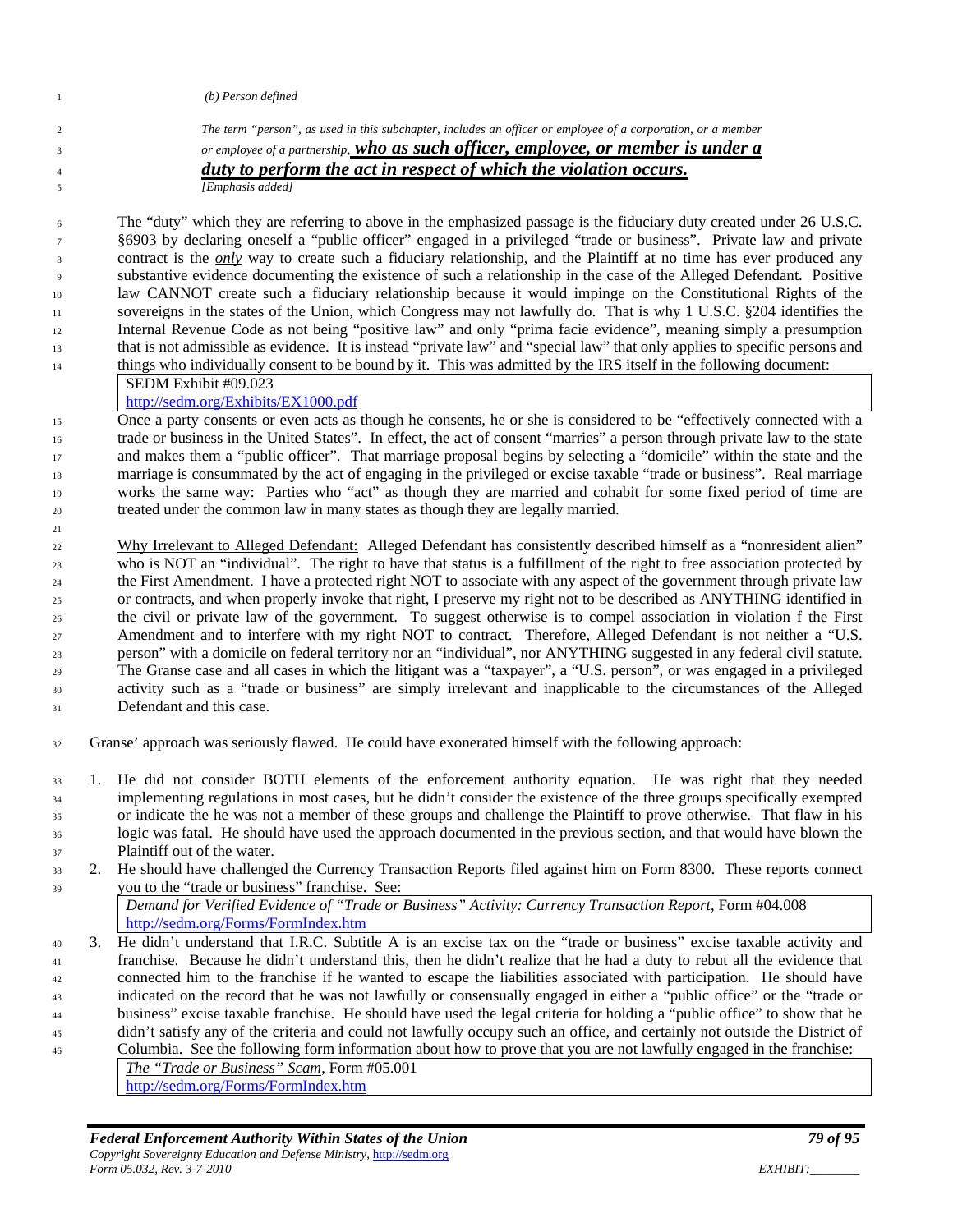4. He should have challenged all false information returns filed against him that connect him with the "trade or business" excise taxable franchise. These include IRS Forms W-2, 1042s-1098, and 1099. See:

*Correcting Erroneous Information Returns*, Form #04.001 <http://sedm.org/Forms/FormIndex.htm>

- 5. He should have indicated that the Plaintiff was engaged in a criminal violation of 18 U.S.C. §912 by compelling him to unlawfully impersonate an officer of the United States during the prosecution and as part of IRS collection.
- 6. He should never have invoked any provision of the I.R.C. that pertains only to "taxpayers", because by doing so, he simply confirmed that he was one by taking advantage of the "privileges" and protections of the private law and franchise agreement codified in I.R.C. Subtitle A.
- 7. He opened his bank account improperly as a "U.S. person" with a domicile on federal territory. He should have opened it with an IRS Form W-8BEN instead to maintain his status as a nonresident alien NON-individual. See: *About IRS Form W-8BEN*, Form #04.202 <http://sedm.org/Forms/FormIndex.htm>
- 10 8. He didn't dispute the label of "taxpayer" by the Plaintiff and the Court and therefore allowed himself to be "pigeon- holed" into that status. He should have disputed that status and then invoke the Declaratory Judgments Act, 28 U.S.C. §2201(a) to inform the court that if he declares himself a "nontaxpayer", then the court can't change that directly, nor can they do it indirectly using presumptions or citing caselaw as precedent that only included "taxpayers".
- *Specifically, Rowen seeks a declaratory judgment against the United States of America with respect to "whether or not the plaintiff is a taxpayer pursuant to, and/or under 26 U.S.C. § 7701(a)(14)." (See Compl. at 2.) This Court lacks jurisdiction to issue a declaratory judgment "with respect to Federal taxes other than actions brought under section 7428 of the Internal Revenue Code of 1986," a code section that is not at issue in the instant action. See 28 U.S.C. § 2201; see also Hughes v. United States, 953 F.2d 531, 536-537 (9th Cir. 1991) (affirming dismissal of claim for declaratory relief under § 2201 where claim concerned question of tax liability). Accordingly, defendant's motion to dismiss is hereby GRANTED, and the instant action is hereby DISMISSED. [\[Rowen v. U.S., 05-3766MMC. \(N.D.Cal. 11/02/2005\)\]](http://famguardian.org/TaxFreedom/CitesByTopic/Taxpayer-RowenVUS-05-3766MMC.pdf)*
- For details on how to challenge presumptions that you are a "taxpayer", see: *Who are "Taxpayers" and Who Needs a "Taxpayer Identification Number"?*, Form #05.013 <http://sedm.org/Forms/FormIndex.htm>

24 Similar arguments made by Alleged Defendant in this section may also universally be applied to every other type of similar tax case the Plaintiff might wish to cite. This includes, for instance, Gass v. United States Department of Treasury, 216 F.3d 1087, 217 F.3d 1087 (10th Cir. 06/09/2000) and every other case the Alleged Defendant could find on the subject of the requirement for implementing regulations. Therefore, Alleged Defendant was unable to locate any stare decisis useful to this court that would be applicable to or entirely compatible with the circumstances of the Alleged Defendant:

- 1. Who is a "nontaxpayer" not subject to any provision of the I.R.C.
- $30 \quad 2.$  Who is a "nonresident alien" under 26 U.S.C.  $\frac{$7701(b)(1)(B)}{2}$
- 3. All of whose earnings and property are a "foreign estate" as defined in 26 U.S.C. §7701(a)(31).
- 4. Who is nonresident to any United States Judicial District or Internal Revenue District and therefore beyond the 33 jurisdiction of any federal district court.
- 5. Who did not initiate the lawsuit and has never consented to the foreign jurisdiction of this Court or made a "general appearance".
- 6. Who is a "national" under 8 U.S.C. §1101(a)(21), but not a "U.S. citizen" under 8 U.S.C. §1401.
- 7. Who has no employment or agency or contracts or "public office" relationship with the federal government, nor is a recipient of any federal "benefit".
- 8. Who have refuted or rebutted all false report of the receipt of "trade or business" income, such as W-2, 1099, and Currency Transaction Reports.
- 9. Who was never personally served at the commencement of the action and therefore not subject to the jurisdiction of the court.
- In conclusion, caselaw cited by the Plaintiff is entirely consistent with the criteria described in the Motion for Dismiss for the exercise of federal enforcement powers. Plaintiff has STILL not met the burden of proof with competent evidence that it has enforcement powers against the Defendant in this case. It MUST satisfy one of the following two criteria or
- immediately terminate this enforcement action: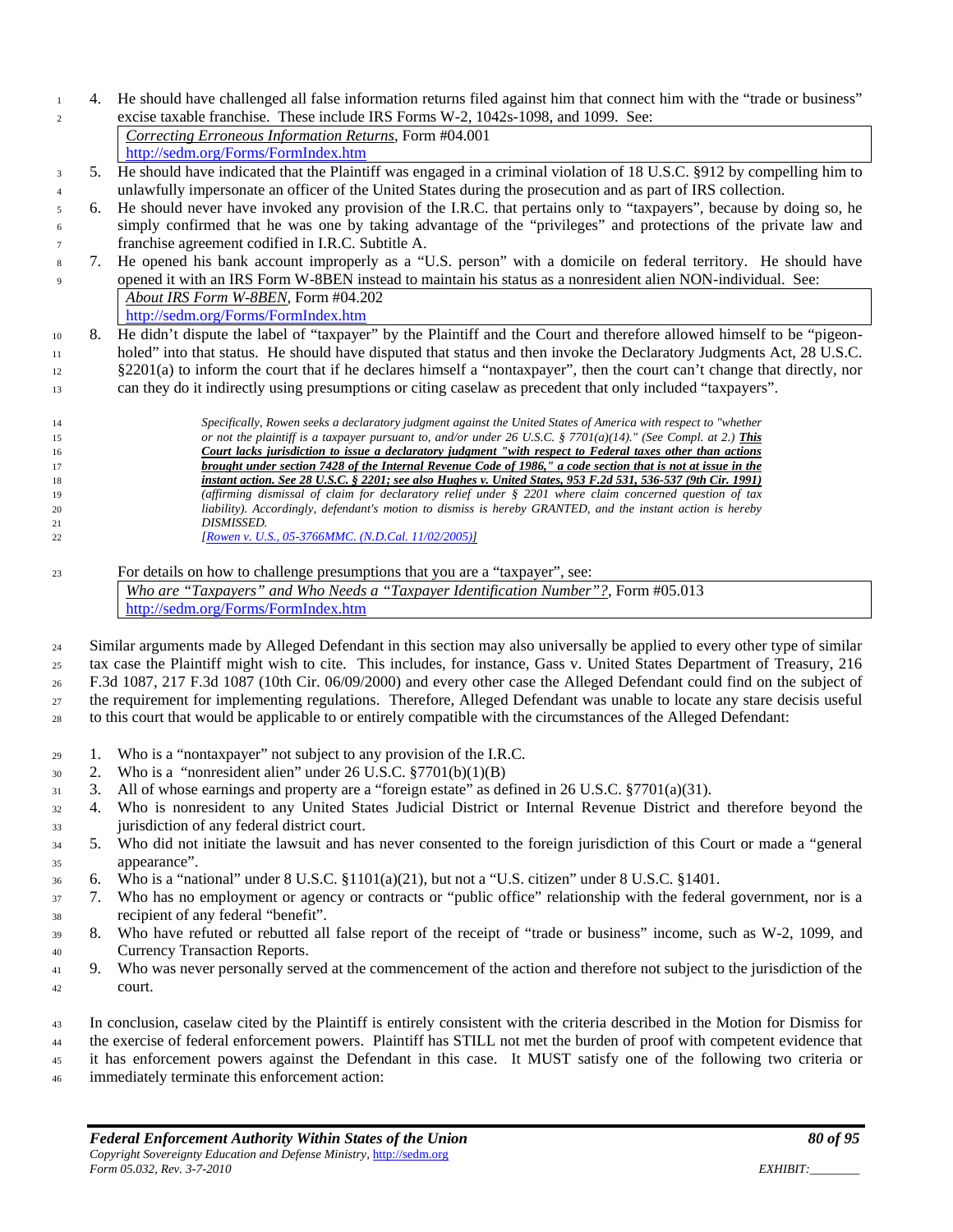- 1. Plaintiff must introduce competent evidence proving that the Plaintiff is a member of one of the three specifically exempted from the requirement for implementing regulations:
- 1.1. A military or foreign affairs function of the United States. [5 U.S.C. §553\(](http://www4.law.cornell.edu/uscode/html/uscode05/usc_sec_05_00000553----000-.html)a)(1) .
- 1.2. A matter relating to agency management or personnel or to public property, loans, grants, benefits, or contracts. [5](http://www4.law.cornell.edu/uscode/html/uscode05/usc_sec_05_00000553----000-.html)   $U.S.C. \S 553(a)(2)$ .
- 6 1.3. Federal agencies or persons in their capacity as officers, agents, or employees thereof.  $44 \text{ U.S.C.}$  §1505(a)(1).
- 2. Plaintiff must produce enforcement implementing regulations published in the Federal Register for all statutes he seeks to enforce. In this case, he seeks to enforce 26 U.S.C. §6700, 6701, 7402, and 7408. Therefore, he must produce the following implementing regulations and proof that they have been published in the Federal Register or else he is in VIOLATION of the Administrative Procedures Act and the Federal Register Act:
- 11 2.1. 26 CFR §1.6700.
- 12 2.2. 26 CFR §1.6701.
- 13 2.3. 26 CFR §1.7402.
- 14 2.4. 26 CFR §1.7408.
- Therefore, the Court MUST dismiss this action because it is an illegal enforcement and a criminal conspiracy against Constitutionally protected rights to proceed further.

| 17<br>18<br>19 | TITLE $5 > PART I > CHAPTER 5 > SUBCHAPTER II > § 552$<br>§ 552. Public information; agency rules, opinions, orders, records, and proceedings§ 1508. Publication in<br><b>Federal Register as notice of hearing</b> |
|----------------|---------------------------------------------------------------------------------------------------------------------------------------------------------------------------------------------------------------------|
| 20             | Except to the extent that a person has actual and timely notice of the terms thereof, a person may not in any                                                                                                       |
| 21             | manner be required to resort to, or be adversely affected by, a matter required to be published in the Federal                                                                                                      |
| 22             | <b>Register and not so published.</b> For the purpose of this paragraph, matter reasonably available to the class of                                                                                                |
| 23             | persons affected thereby is deemed published in the Federal Register when incorporated by reference therein                                                                                                         |
| 24             | with the approval of the Director of the Federal Register.                                                                                                                                                          |
| 25             |                                                                                                                                                                                                                     |
| 26             | 26 CFR §601.702 Publication and public inspection                                                                                                                                                                   |

 *(a)(2)(ii) Effect of failure to publish. Except to the extent that a person has actual and timely notice of the terms of any matter referred to in subparagraph (1) of this paragraph which is required to be published in the Federal Register, such person is not required in any manner to resort to, or be adversely affected by, such matter if it is not so published or is not incorporated by reference therein pursuant to subdivision (i) of this subparagraph. Thus, for example, any such matter which imposes an obligation and which is not so published or incorporated by reference will not adversely change or affect a person's rights.*

# **12 Summary and Conclusions**

- Below is a succinct summary of everything in this pamphlet for the benefit of our readers.
- 1. The Constitution requires "reasonable notice" and the opportunity to comment be given to all parties against whom a new or proposed law or statute is to be enforced against before it can become binding against them. See: *Requirement for Reasonable Notice*, Form #05.022
	- <http://sedm.org/Forms/FormIndex.htm>
- 2. All statutes passed by Congress in the Statutes At Large which might confer "enforcement authority" upon the United States government are identified as having "general applicability and legal affect". See:
- 2.1. Federal Register Act: 44 [U.S.C. §1505\(](http://www.law.cornell.edu/uscode/html/uscode44/usc_sec_44_00001505----000-.html)a)
- 2.2. Administrative Procedures Act: [5 U.S.C. §553\(](http://www.law.cornell.edu/uscode/html/uscode05/usc_sec_05_00000553----000-.html)a).
- 3. A statute which has "general applicability and legal effect" is a statute which:
- 3.1. Authorizes any kind of penalty against the general public domiciled in states of the Union.
- 3.2. Can have any adverse affect upon the Constitutionally protected rights of the audience.
- 4. The purpose of providing reasonable notice to the public of all laws that could be enforced against them are many:
- 4.1. It provides an opportunity for comment by the public. This comment is accomplished at the following website [http://regulations.gov](http://regulations.gov/)
- 4.2. It provides an opportunity to ensure that the proposed new or changed regulations which authorize enforcement are clear and concise and not vague and therefore unenforceable. Any law which is "void" and "vague" is unenforceable under a doctrine of the U.S. Supreme Court known as the "void for vagueness" criteria. See: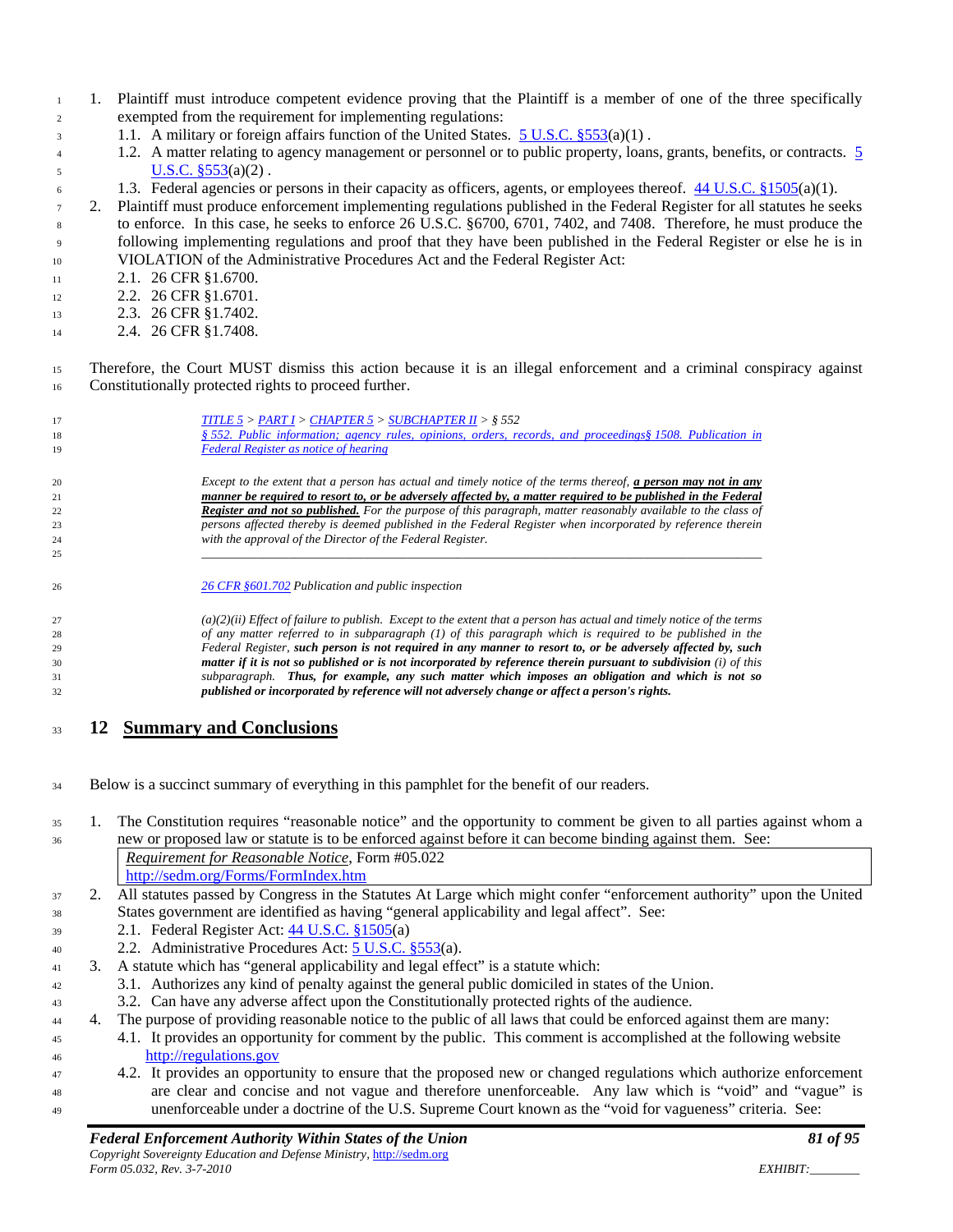<http://famguardian.org/TaxFreedom/CitesByTopic/VoidForVagueness.htm>

- 4.3. It builds an administrative record which the courts can use later on when disputes arise over the meaning of the new regulations, so that the legislative intent can be clearly discerned and correctly applied during the judicial review process.
- 5. The Federal Register is the *only* approved or lawful method by which persons domiciled in states of the Union are provided with "reasonable notice" of all laws which might be enforced against them. This fact is described in the [Federal Register Act, 44 U.S.C. §1508.](http://www.law.cornell.edu/uscode/html/uscode44/usc_sec_44_00001508----000-.html)
- 6. Failure to provide "reasonable notice" of a new statute to the interested parties constitutes a violation of due process of law and renders the statute unenforceable.
- 7. Certain very limited groups of persons are specifically exempted from the requirement for publication in the Federal Register of enforcement statutes and regulations. These groups include:
- 12 7.1. A military or foreign affairs function of the United States.  $5 \text{ U.S.C. }$  \$553(a)(1).
- 7.2. A matter relating to agency management or personnel or to public property, loans, grants, benefits, or contracts. [5](http://www4.law.cornell.edu/uscode/html/uscode05/usc_sec_05_00000553----000-.html)  14  $U.S.C. \S 553(a)(2)$ .
- 15 7.3. Federal agencies or persons in their capacity as officers, agents, or employees thereof.  $44 \text{ U.S.C.} \frac{81505(a)(1)}{1}$ .
- 16 8. All of the above exempted groups are in the Executive Branch of the United States government. The reason why the above groups are specifically exempted is because:
- 8.1. Congress is the only entity that has the authority to legislate.
- 19 8.2. We are a government of laws and not men. Marbury v. Madison. Laws are the method by which we control and elect what our servants in government do within the Executive Branch.
- 8.3. Statutes passed by Congress represent a direct command to their servants in the Executive Branch. If the servant, which is the Executive Branch, had the authority or discretion to decide NOT to write implementing regulations for a statute and thereby interfere with the enforcement of the enactments of Congress, they could gridlock our government indefinitely by simply refusing to write enforcement regulations and thereby refusing to do their job.
- 9. All statutes for which there are no enforcement regulations published in the Federal Register:
- 9.1. May only be enforced against members of the specifically exempted groups.
- 9.2. Apply only to federal government instrumentalities, agencies, contractors, employees, officers, and benefit recipients. In that sense, they can safely be presumed to be "law ONLY for government" and not for the private citizen.
- 9.3. May not be enforced directly against members of the general public domiciled in states of the Union who are not members of the groups specifically exempted from the requirement for implementing regulations.
- 10. If someone cites a statute in court against you and does not provide the associated implementing regulation and proof that the statute and the implementing regulation were published n the Federal Register, then:
- 10.1. They are making a silent presumption that you are an instrumentality of the federal government working in the Executive Branch.
- 10.2. You must vociferously challenge their silent presumption using this pamphlet in defense of your God-given, natural, and Constitutionally protected rights.
- 10.3. The method of challenging the false presumption is to:
- 10.3.1. Present the admissions at the end of this pamphlet, give them a fixed time limit, and tell them that their answer if they fail to rebut is "Admit" to each question.
- 10.3.2. Ask them for either proof that you are in one of the specifically exempted groups or proof of publication in the Federal Register of BOTH the statute AND the implementing regulation they seek to enforce. If they cannot produce an implementing regulation or they cannot produce proof of publication in the Federal Register, then the only conclusion remaining is that they are assuming you are a member of one of the groups specifically exempted from the requirement for regulations, all of whom are federal instrumentalities, agents, and officers in the Executive Branch of the United States Government, which is a false presumption in most cases.
- 10.3.3. Use the content of the following free memorandum of law on our website:

| Presumption: Chief Weapon for Unlawfully Enlarging Federal Jurisdiction, Form #05.017 |  |  |  |  |  |  |
|---------------------------------------------------------------------------------------|--|--|--|--|--|--|
| http://sedm.org/Forms/FormIndex.htm                                                   |  |  |  |  |  |  |

- 11. The primary "finding aid" used by the federal government for locating whether a statute has implementing regulations and where the implementing regulations are found can be located in what is called the CFR Parallel Table of Authorities, which you can view at the link below:
- [http://www.access.gpo.gov/nara/cfr/parallel/parallel\\_table.html](http://www.access.gpo.gov/nara/cfr/parallel/parallel_table.html)
- 12. The CFR Parallel Table of Authorities does NOT constitute legally admissible evidence in court of the ABSENCE of implementing regulations. Instead, it is simply what is called a "finding aid" and nothing more. For the reasons why, see section 6.23 of the document below: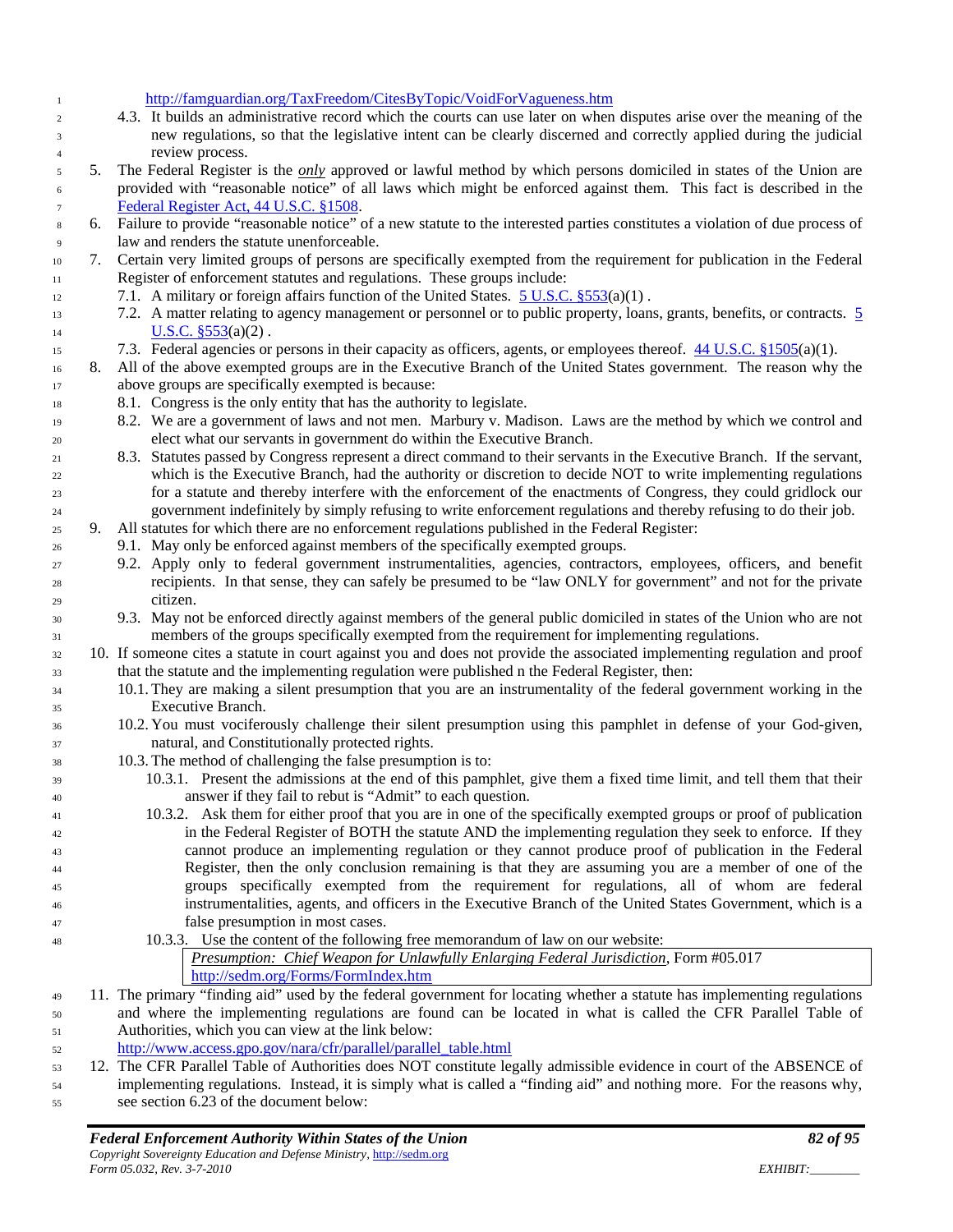|                      | <i>Flawed Tax Arguments to Avoid, Form #08.004</i>                                                                                                                                                                       |
|----------------------|--------------------------------------------------------------------------------------------------------------------------------------------------------------------------------------------------------------------------|
|                      | http://sedm.org/Forms/FormIndex.htm                                                                                                                                                                                      |
| $\mathbf{1}$         | 13. When raising issues in this pamphlet against a government opponent, the government will try to avoid providing proof                                                                                                 |
|                      | of jurisdiction required by making this issue look like something the courts have discredited. Don't allow them to do it                                                                                                 |
| $\overline{c}$       |                                                                                                                                                                                                                          |
| 3                    | and stay on point! Here is how they will do it:                                                                                                                                                                          |
| $\overline{4}$       | 13.1. They will say:                                                                                                                                                                                                     |
|                      |                                                                                                                                                                                                                          |
| 5                    | "Defendant essentially is stating that the federal government only has jurisdiction over the territories,                                                                                                                |
| 6                    | possessions, and the District of Columbia. This is frivolous and the courts have repeatedly ruled against this."                                                                                                         |
|                      |                                                                                                                                                                                                                          |
| $\tau$               | 13.2. In response, say:                                                                                                                                                                                                  |
|                      |                                                                                                                                                                                                                          |
| 8                    | "Plaintiff United States is mis-stating my argument in order to evade addressing the question presented and                                                                                                              |
| $\overline{9}$<br>10 | direct attention away from the question as a red herring. I am NOT saying the United States only has<br>jurisdiction over the federal zone. It enjoys jurisdiction over all its domiciliaries, officers, and franchisees |
| 11                   | wherever situated. For instance, $26$ U.S.C. $8911$ imposes a tax upon statutory but not constitutional "U.S.                                                                                                            |
| 12                   | citizens" defined in $8$ U.S.C. $$1401$ and statutory but not constitutional "residents" as defined in $26$ U.S.C.                                                                                                       |
| 13                   | $\frac{87701(b)}{1}$ (A) when abroad and in a foreign country. The U.S. Supreme Court has affirmed in Cook v. Tait,                                                                                                      |
| 14                   | 265 U.S. 47 (1924), that such an imposition is a valid exercise of federal power and that the reason it is valid is                                                                                                      |
| 15                   | because the Constitution does not protect people abroad. I am NOT, however, a statutory "U.S. citizen"                                                                                                                   |
| 16                   | pursuant to 8 U.S.C. §1401 and it is therefore an unlawful exercise of jurisdiction by this court to assert that I                                                                                                       |
| 17                   | am or to cite any federal statute against a person <b>not</b> domiciled within exclusive federal jurisdiction and not                                                                                                    |
| 18                   | engaged in any federal franchise that might cause a waiver of constitutional rights to life, liberty, or property:                                                                                                       |
|                      | "The $Ist$ section of the $I4th$ article [Fourteenth Amendment], to which our attention is                                                                                                                               |
| 19                   | more specifically invited, opens with a definition of citizenship—not only citizenship of                                                                                                                                |
| 20<br>21             | the United States <sup>[***</sup> ], but citizenship of the states. No such definition was previously                                                                                                                    |
| 22                   | found in the Constitution, nor had any attempt been made to define it by act of                                                                                                                                          |
| 23                   | <b>Congress.</b> It had been the occasion of much discussion in the courts, by the executive                                                                                                                             |
| 24                   | departments and in the public journals. It had been said by eminent judges that no man                                                                                                                                   |
| 25                   | was a citizen of the United States[***] except as he was a citizen of one of the states                                                                                                                                  |
| 26                   | composing the Union. Those therefore, who had been born and resided always in the                                                                                                                                        |
| 27                   | District of Columbia or in the territories, though within the United States[***], were                                                                                                                                   |
| 28                   | Whether this proposition was sound or not had never been judicially<br>not citizens.<br>decided."                                                                                                                        |
| 29<br>30             | [Slaughter-House Cases, 83 U.S. (16 Wall.) 36; 21 L.Ed. 395 (1873)]                                                                                                                                                      |
|                      |                                                                                                                                                                                                                          |
| 31                   | For further proof that the federal government DOES enjoy jurisdiction over those domiciled within the federal                                                                                                            |
| 32                   | zone, see:                                                                                                                                                                                                               |
|                      |                                                                                                                                                                                                                          |
|                      | Flawed Tax Arguments to Avoid, Form #08.004, Section 3.6                                                                                                                                                                 |
|                      | http://sedm.org/Forms/FormIndex.htm                                                                                                                                                                                      |
|                      | The real issue is what statute gives the government jurisdiction on land within a state of the Union that is not                                                                                                         |
| 33<br>34             | part of a federal area and which they have no jurisdiction over pursuant to 40 U.S.C. §3112? This pamphlet                                                                                                               |
| 35                   | establishes that no jurisdiction within a state of the Union can exist without proof on the record of one of the                                                                                                         |
| 36                   | following two things:                                                                                                                                                                                                    |
|                      |                                                                                                                                                                                                                          |
| 37                   | Proof of publication in the Federal Register of the statute AND the implementing regulations sought to be<br>1.                                                                                                          |
| 38                   | enforced. OR                                                                                                                                                                                                             |
| 39                   | 2.<br>Proof that the Plaintiff is a member of one of the groups specifically exempted from the requirement for                                                                                                           |
| 40                   | <i>publication.</i>                                                                                                                                                                                                      |
|                      |                                                                                                                                                                                                                          |
| 41<br>42             | Absent said proof, any attempt by the Plaintiff to cite federal statutory law against a private person without<br>proof of publication in the Federal Register constitutes a silent and unconstitutional and prejudicial |
| 43                   | presumption that I am a federal instrumentality, agency, or officer within the Executive Branch of the                                                                                                                   |
| 44                   | government. I WILL NOT consent or stipulate to such a presumption and I demand that evidence be presented                                                                                                                |
| 45                   | on the record which supports it. That presumption is hereby forcefully challenged because:                                                                                                                               |
|                      |                                                                                                                                                                                                                          |
| 46                   | A presumption is neither evidence nor a substitute for evidence.<br>1.                                                                                                                                                   |
| 47                   | "A presumption is an assumption of fact that the law requires to be made from another                                                                                                                                    |
| 48                   | fact or group of facts found or otherwise established in the action. A presumption is not                                                                                                                                |
| 49                   | evidence."                                                                                                                                                                                                               |
| 50                   | [Black's Law Dictionary, Sixth Edition, p. 1185]                                                                                                                                                                         |
|                      |                                                                                                                                                                                                                          |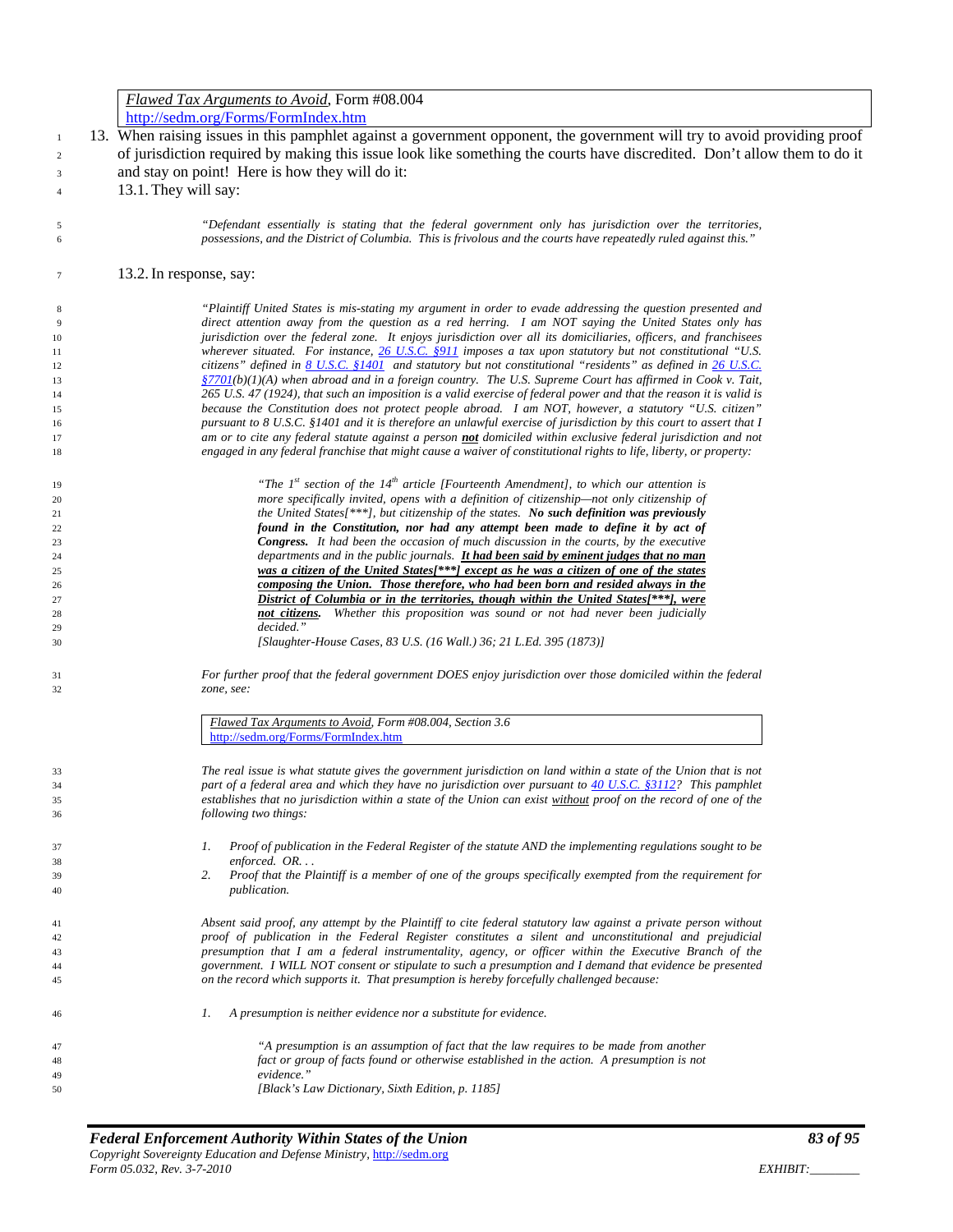| -1                  |    | 2.                               | All presumptions which prejudice constitutionally guaranteed rights are unconstitutional and a violation                             |
|---------------------|----|----------------------------------|--------------------------------------------------------------------------------------------------------------------------------------|
| 2                   |    |                                  | of due process of law.                                                                                                               |
|                     |    |                                  | $(1)$ [8:4993] Conclusive presumptions affecting protected interests: A conclusive                                                   |
| 3<br>$\overline{4}$ |    |                                  | presumption may be defeated where its application would impair a party's                                                             |
| 5                   |    |                                  | constitutionally-protected liberty or property interests. In such cases, conclusive                                                  |
| 6                   |    |                                  | presumptions have been held to violate a party's due process and equal protection                                                    |
| $\overline{7}$      |    |                                  | rights. [Vlandis v. Kline (1973) 412 U.S. 441, 449, 93 S.Ct 2230, 2235; Cleveland Bed.                                               |
| 8                   |    |                                  | of Ed. v. LaFleur (1974) 414 U.S. 632, 639-640, 94 S.Ct. 1208, 1215-presumption under                                                |
| 9                   |    |                                  | Illinois law that unmarried fathers are unfit violates process]                                                                      |
| 10<br>11            |    |                                  | [Rutter Group Practice Guide-Federal Civil Trials and Evidence, paragraph 8:4993,<br>page 8K-34]                                     |
|                     |    |                                  |                                                                                                                                      |
| 12                  |    |                                  | See and rebut the questions at the end within 30 days or you agree:                                                                  |
|                     |    |                                  | Presumption: Chief Weapon for Unlawfully Enlarging Federal Jurisdiction, Form                                                        |
|                     |    |                                  | #05.017                                                                                                                              |
|                     |    |                                  | http://sedm.org/Forms/FormIndex.htm                                                                                                  |
| 13                  |    | 3.                               | Equal protection of the law demands that I have the EQUAL right to demand that this court presume the                                |
| 14                  |    |                                  | OPPOSITE, which is that I am NOT a member of the groups specifically exempted from the Federal                                       |
| 15                  |    |                                  | Register Notice and Publication Requirement and therefore may NOT lawfully become the target of any                                  |
| 16                  |    |                                  | federal enforcement action as a person domiciled in a state of the Union and protected by the United<br><b>States Constitution.</b>  |
| 17<br>18            |    | 4.                               | I demand that the Plaintiff answer the admissions at the end of this pamphlet within 30 days and that this                           |
| 19                  |    |                                  | court's order must be consistent with this pamphlet or explain why it is wrong. Until such time as the                               |
| 20                  |    |                                  | Plaintiff answers the questions, a default, equitable estoppel, and nihil dicit judgment against the Plaintiff                       |
| 21                  |    |                                  | is the only appropriate approach by this Court. I remind this court that the Plaintiff and the officers of the                       |
| 22                  |    |                                  | court are "public officers" who have a fiduciary duty to the public, of which I am a member, to exercise                             |
| 23                  |    |                                  | their trust for my protection and benefit. That fiduciary duty is entirely incompatible with silence on such                         |
| 24                  |    |                                  | an important issue as that raised in this pamphlet. Therefore, an adverse inference and default judgment                             |
| 25                  |    |                                  | against the Plaintiff for his silence in response to the issues raised herein is the only appropriate remedy                         |
| 26                  |    |                                  | for his silence on such an important, relevant, and overriding issue as that raised herein. This is<br>exhaustively explained below: |
| 27                  |    |                                  | Silence as a Weapon and a Defense in Legal Discovery, Form #05.021                                                                   |
|                     |    |                                  | http://sedm.org/Forms/FormIndex.htm                                                                                                  |
|                     |    |                                  |                                                                                                                                      |
| 28                  |    |                                  | 14. Those who wish to apply the concepts within this document specifically to an IRS audit are encouraged to download                |
| 29                  |    | and use the following free form: |                                                                                                                                      |
|                     |    |                                  | IRS Due Process Meeting Handout, Form #03.008                                                                                        |
|                     |    |                                  | http://sedm.org/Forms/FormIndex.htm                                                                                                  |
|                     |    |                                  |                                                                                                                                      |
|                     |    |                                  |                                                                                                                                      |
| 30                  | 13 |                                  | <b>Resources for further study and rebuttal</b>                                                                                      |
|                     |    |                                  |                                                                                                                                      |
| 31                  |    |                                  | A number of additional resources are available for those who wish to further investigate the contents of the pamphlet:               |
|                     |    |                                  |                                                                                                                                      |
| 32                  | 1. |                                  | Federal Jurisdiction, Form #05.018-exhaustive treatment of federal jurisdiction within states of the Union                           |
| 33                  |    |                                  | http://sedm.org/Forms/FormIndex.htm                                                                                                  |
|                     | 2. |                                  | <b>Federal Jurisdiction-Family Guardian Fellowship</b>                                                                               |
| 34                  |    |                                  | http://famguardian.org/Subjects/LawAndGovt/Articles/FedJurisdiction/FedJuris.htm                                                     |
| 35                  |    |                                  |                                                                                                                                      |
| 36                  | 3. |                                  | <b>Jurisdiction over Federal Areas within the States: U.S. government report, 1954</b>                                               |
| 37                  |    |                                  | http://www.sedm.org/cgi-bin/ccp51prod/cp-app.cgi?                                                                                    |
| 38                  |    |                                  | &pg=prod&ref=JurisOverFedAreasInStates&cat=eBooks&catstr=HOME:eBooks                                                                 |
| 39                  | 4. |                                  | <b>Federal Jurisdiction Topic: Family Guardian Discussion Forums</b>                                                                 |
| 40                  |    |                                  | http://famguardian.org/forums/index.php?showforum=14                                                                                 |
| 41                  | 5. |                                  | Requirement for Reasonable Notice, Form #05.022                                                                                      |
| 42                  |    |                                  | http://sedm.org/Forms/FormIndex.htm                                                                                                  |
| 43                  | 6. |                                  | Origin and Authority of the Internal Revenue Service, Form #05.043-excellent, succinct primer on IRS jurisdiction                    |
|                     |    |                                  | http://sedm.org/Forms/FormIndex.htm                                                                                                  |
| 44                  | 7. |                                  | IRS Due Process Meeting Handout, Form #03.008: Applies the principles contained in this document specifically to                     |
| 45                  |    |                                  |                                                                                                                                      |
| 46                  |    | an IRS audit.                    |                                                                                                                                      |
| 47                  |    |                                  | http://sedm.org/Forms/FormIndex.htm                                                                                                  |

- 8. *Administrative Law and Process in a Nutshell, Fourth Edition*, Ernest Gellhorn and Ronald M. Levin, 1997, ISBN 0- 314-06683-7, West Publishing.
- [http://west.thomson.com/store/product.aspx?r=136240&product\\_id=22094315](http://west.thomson.com/store/product.aspx?r=136240&product_id=22094315)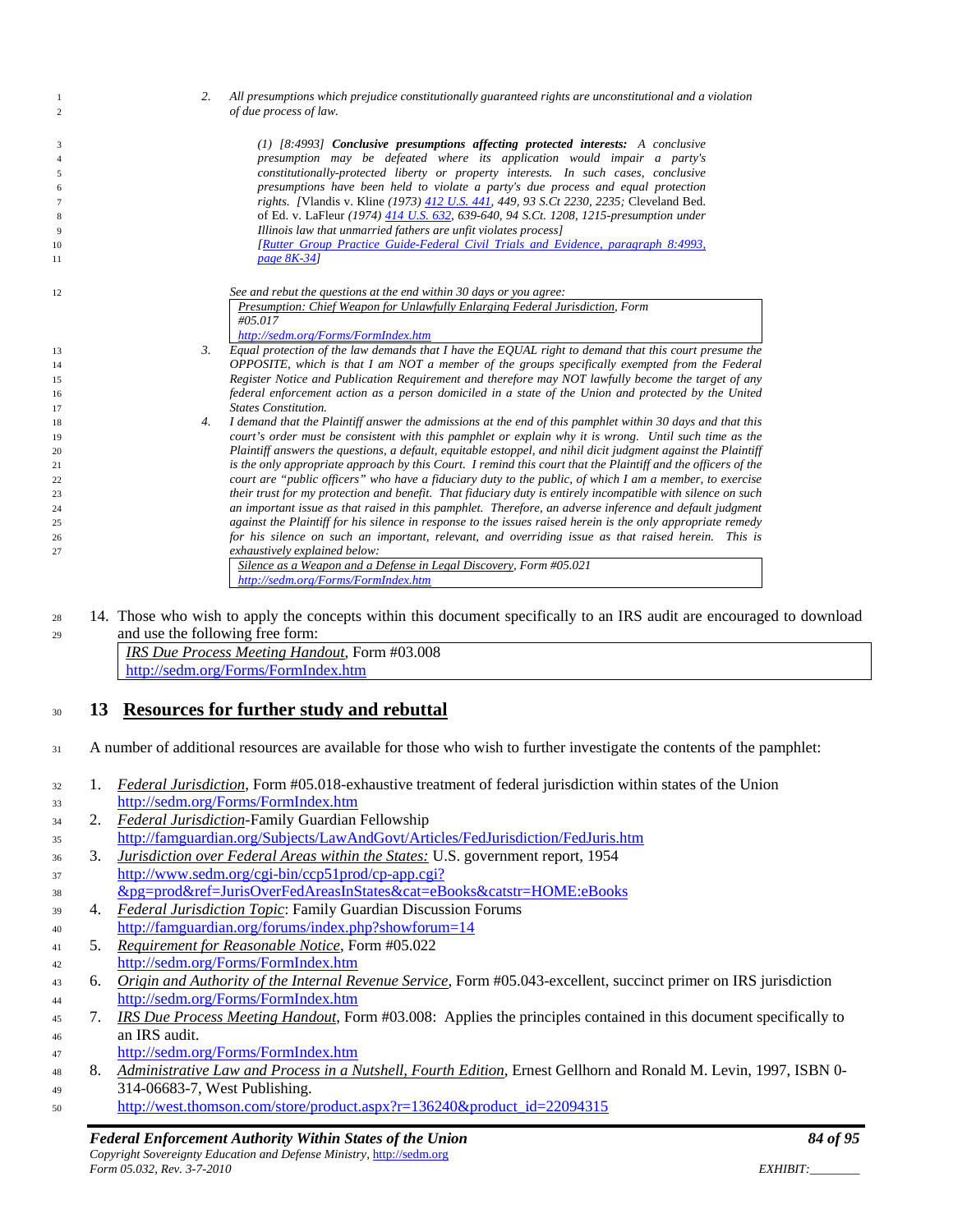#### 9. *Presumption: Chief Weapon for Unlawfully Enlarging Federal Jurisdiction*, Form #05.017 <http://sedm.org/Forms/FormIndex.htm>

## **14 Questions that Readers, Grand Jurors, and Petit Jurors Should be Asking the Government**

 These questions are provided for readers, Grand Jurors, and Petit Jurors to present to the government or anyone else who would challenge the facts and law appearing in this pamphlet, most of whom work for the government or stand to gain financially from perpetuating the fraud. If you find yourself in receipt of this pamphlet, you are demanded to answer the questions within 10 days. Pursuant t[o Federal Rule of Civil Procedure 8\(](http://www.law.cornell.edu/rules/frcp/Rule8.htm)b)(6), failure to deny within 10 days constitutes an 8 admission to each question. Pursuant to [26 U.S.C. §6065,](http://www4.law.cornell.edu/uscode/html/uscode26/usc_sec_26_00006065----000-.html) all of your answers must be signed under penalty of perjury. We are not interested in agency policy, but only sources of reasonable belief identified in the pamphlet below:

*Reasonable Belief About Income Tax Liability*, Form #05.007 <http://sedm.org/Forms/FormIndex.htm>

 Your answers will become evidence in future litigation, should that be necessary in order to protect the rights of the person against whom you are attempting to unlawfully enforce federal law.

- 1. Admit that states of the Union are foreign, for the purposes of federal legislative jurisdiction, for most federal subject matters. *Foreign States: "Nations outside of the United States…Term may also refer to another state; i.e. a sister state. The term 'foreign nations', …should be construed to mean all nations and states other than that in which the action is brought; and hence, one state of the Union is foreign to another, in that sense." [Black's Law Dictionary, 6th Edition, p. 648] Foreign Laws: "The laws of a foreign country or sister state." f [Black's Law Dictionary, 6<sup>th</sup> Edition, p. 647] Dual citizenship. Citizenship in two different countries. Status of citizens of United States who reside within a state; i.e., person who are born or naturalized in the U.S. are citizens of the U.S. and the state wherein they reside. [Black's Law Dictionary, Sixth Edition, page 498]* YOUR ANSWER (circle one): Admit/Deny
- 2. Admit that Congress has no legislative jurisdiction within states of the Union
	-

 *"It is no longer open to question that the general government, unlike the states, Hammer v. Dagenhart, [247](http://caselaw.lp.findlaw.com/cgi-bin/getcase.pl?court=us&vol=247&invol=251#275)  [U.S. 251, 275 ,](http://caselaw.lp.findlaw.com/cgi-bin/getcase.pl?court=us&vol=247&invol=251#275) 38 S.Ct. 529, 3 A.L.R. 649, Ann.Cas.1918E 724, possesses no inherent power in respect of the internal affairs of the states; and emphatically not with regard to legislation." [Carter v. Carter Coal Co., [298 U.S. 238,](http://caselaw.lp.findlaw.com/scripts/getcase.pl?navby=case&court=us&vol=298&page=238) 56 S.Ct. 855 (1936)]*

- 31 YOUR ANSWER: Admit Denv
- 33 CLARIFICATION:
- 3. Admit that the Internal Revenue Code qualifies as "legislation" as used in the previous question.
- YOUR ANSWER: \_\_\_\_Admit \_\_\_\_Deny
- CLARIFICATION:\_\_\_\_\_\_\_\_\_\_\_\_\_\_\_\_\_\_\_\_\_\_\_\_\_\_\_\_\_\_\_\_\_\_\_\_\_\_\_\_\_\_\_\_\_\_\_\_\_\_\_\_\_\_\_\_\_\_\_\_\_
- 4. Admit that due process of law requires that laws may not be enforced against a party without first giving him notice of the law BEFORE it becomes enforced.

 *"An elementary and fundamental requirement of due process in any proceeding which is to be accorded finality is notice reasonably calculated, under all circumstances, to apprise interested parties of the pendency of the [enforcement] action and afford them an opportunity to present their objections." Mullane v. Central Hanover Bank & Trust Co., 339 U.S. 306, 314 (1950). Without proper prior notice to those who may be affected by a government decision, all other procedural rights may be nullified. The exact contents of the notice required by due process will, of course, vary with the circumstances.*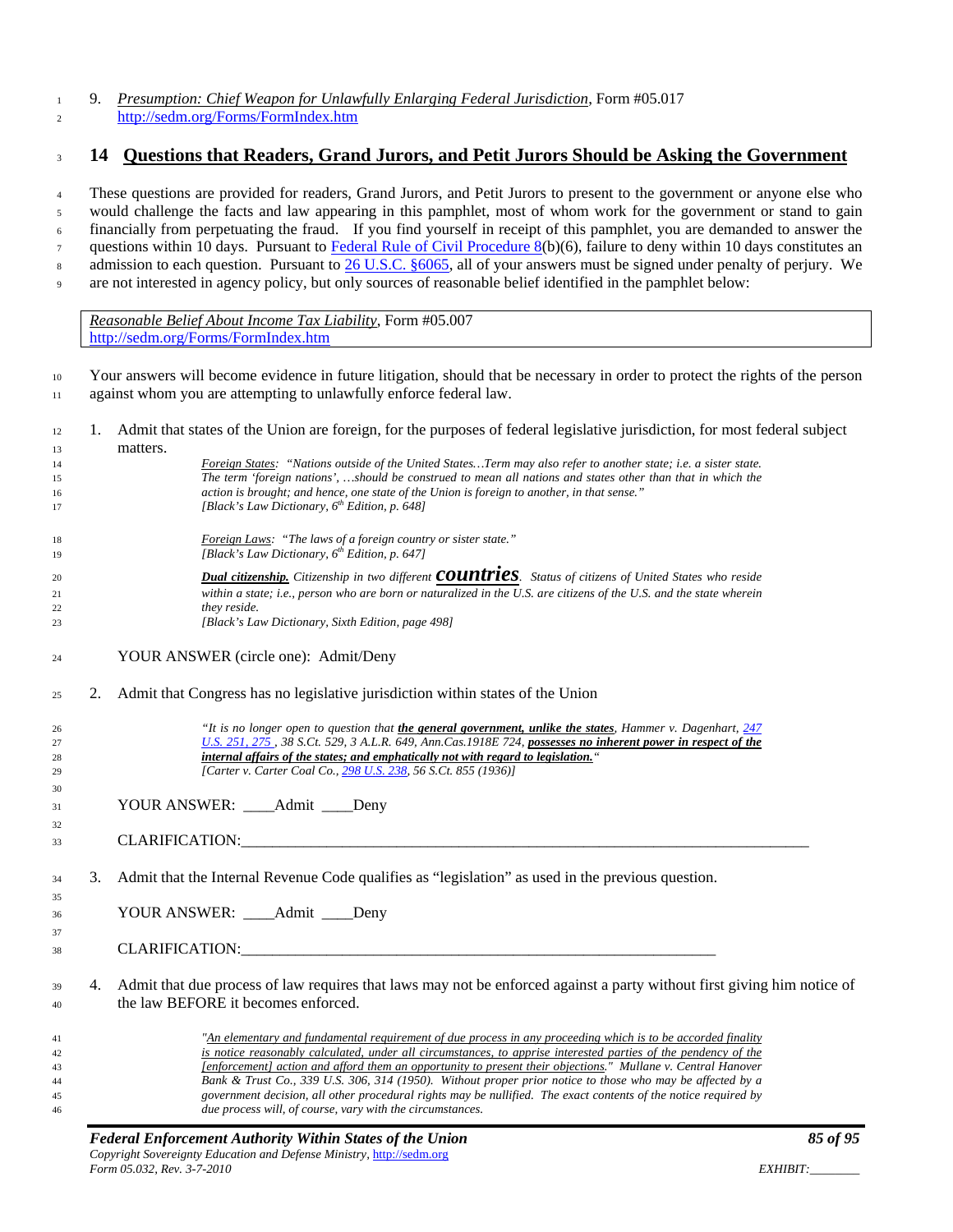| 1                                |    | [Administrative Law and Process in a Nutshell, Ernest Gellhorn, 1990, West Publishing, p. 214]                                                                                                                                                                                                                                                                                                                                                                                                                                                                                           |
|----------------------------------|----|------------------------------------------------------------------------------------------------------------------------------------------------------------------------------------------------------------------------------------------------------------------------------------------------------------------------------------------------------------------------------------------------------------------------------------------------------------------------------------------------------------------------------------------------------------------------------------------|
| 2<br>3<br>4                      |    | "It is sufficient to say that there are certain immutable principles of justice which inhere in the very idea of free<br>government which no member of the Union may disregard, as that <b>no man shall be condemned in his person</b><br>or property without due notice and an opportunity of being heard in his own defense."                                                                                                                                                                                                                                                          |
| 5                                |    | [Holden v. Hardy, 169 U.S. 366 (1898)]                                                                                                                                                                                                                                                                                                                                                                                                                                                                                                                                                   |
| 6                                |    |                                                                                                                                                                                                                                                                                                                                                                                                                                                                                                                                                                                          |
| $\overline{7}$                   |    | YOUR ANSWER: ____Admit ____Deny                                                                                                                                                                                                                                                                                                                                                                                                                                                                                                                                                          |
| 8                                |    |                                                                                                                                                                                                                                                                                                                                                                                                                                                                                                                                                                                          |
| 9                                |    | CLARIFICATION: CLARIFICATION:                                                                                                                                                                                                                                                                                                                                                                                                                                                                                                                                                            |
| 10<br>11                         | 5. | Admit that Federal Register is the only authorized method by which the public at large are notified of laws which may<br>be enforced against them.                                                                                                                                                                                                                                                                                                                                                                                                                                       |
| 12<br>13                         |    | <b>TITLE 44 &gt; CHAPTER 15 &gt; § 1508</b><br>§ 1508. Publication in Federal Register as notice of hearing                                                                                                                                                                                                                                                                                                                                                                                                                                                                              |
| 14<br>15<br>16<br>17<br>18<br>19 |    | A notice of hearing or of opportunity to be heard, required or authorized to be given by an Act of Congress,<br>or which may otherwise properly be given, shall be deemed to have been given to all persons residing within<br>the States of the Union and the District of Columbia, except in cases where notice by publication is insufficient<br>in law, when the notice is published in the Federal Register at such a time that the period between the<br>publication and the date fixed in the notice for the hearing or for the termination of the opportunity to be<br>heard is- |
| 20                               |    |                                                                                                                                                                                                                                                                                                                                                                                                                                                                                                                                                                                          |
| 21                               |    | YOUR ANSWER: _____ Admit _____ Deny                                                                                                                                                                                                                                                                                                                                                                                                                                                                                                                                                      |
| 22                               |    | CLARIFICATION: CLARIFICATION:                                                                                                                                                                                                                                                                                                                                                                                                                                                                                                                                                            |
| 23                               |    |                                                                                                                                                                                                                                                                                                                                                                                                                                                                                                                                                                                          |
| 24<br>25                         | 6. | Admit that the requirement for "notice" to the public of all laws which may be enforced is found in the Administrative<br>Procedures Act as follows.                                                                                                                                                                                                                                                                                                                                                                                                                                     |
| 26<br>27                         |    | <b>TITLE 5 &gt; PART I &gt; CHAPTER 5 &gt; SUBCHAPTER II &gt; <math>\S</math> 552</b><br>§ 552. Public information; agency rules, opinions, orders, records, and proceedings                                                                                                                                                                                                                                                                                                                                                                                                             |
| 28                               |    | (a) Each agency shall make available to the public information as follows:                                                                                                                                                                                                                                                                                                                                                                                                                                                                                                               |
| 29<br>30                         |    | (1) Each agency shall separately state and currently publish in the Federal Register for the guidance of the<br>$public-$                                                                                                                                                                                                                                                                                                                                                                                                                                                                |
| 31                               |    | (A) descriptions of its central and field organization and the established places at which, the employees (and in                                                                                                                                                                                                                                                                                                                                                                                                                                                                        |
| 32                               |    | the case of a uniformed service, the members) from whom, and the methods whereby, the public may obtain                                                                                                                                                                                                                                                                                                                                                                                                                                                                                  |
| 33                               |    | information, make submittals or requests, or obtain decisions;                                                                                                                                                                                                                                                                                                                                                                                                                                                                                                                           |
| 34<br>35                         |    | (B) statements of the general course and method by which its functions are channeled and determined,<br>including the nature and requirements of all formal and informal procedures available;                                                                                                                                                                                                                                                                                                                                                                                           |
| 36<br>37                         |    | (C) rules of procedure, descriptions of forms available or the places at which forms may be obtained, and<br>instructions as to the scope and contents of all papers, reports, or examinations;                                                                                                                                                                                                                                                                                                                                                                                          |
| 38<br>39                         |    | (D) substantive rules of general applicability adopted as authorized by law, and statements of general policy or<br>interpretations of general applicability formulated and adopted by the agency; and                                                                                                                                                                                                                                                                                                                                                                                   |
| 40                               |    | $(E)$ each amendment, revision, or repeal of the foregoing.                                                                                                                                                                                                                                                                                                                                                                                                                                                                                                                              |
| 41                               |    | Except to the extent that a person has actual and timely notice of the terms thereof, a person may not in any                                                                                                                                                                                                                                                                                                                                                                                                                                                                            |
| 42                               |    | manner be required to resort to, or be adversely affected by, a matter required to be published in the Federal                                                                                                                                                                                                                                                                                                                                                                                                                                                                           |
| 43                               |    | Register and not so published. For the purpose of this paragraph, matter reasonably available to the class of                                                                                                                                                                                                                                                                                                                                                                                                                                                                            |
| 44<br>45                         |    | persons affected thereby is deemed published in the Federal Register when incorporated by reference therein<br>with the approval of the Director of the Federal Register.                                                                                                                                                                                                                                                                                                                                                                                                                |
| 46                               |    |                                                                                                                                                                                                                                                                                                                                                                                                                                                                                                                                                                                          |
| 47                               |    | YOUR ANSWER: ____Admit ____Deny                                                                                                                                                                                                                                                                                                                                                                                                                                                                                                                                                          |
| 48                               |    |                                                                                                                                                                                                                                                                                                                                                                                                                                                                                                                                                                                          |
| 49                               |    |                                                                                                                                                                                                                                                                                                                                                                                                                                                                                                                                                                                          |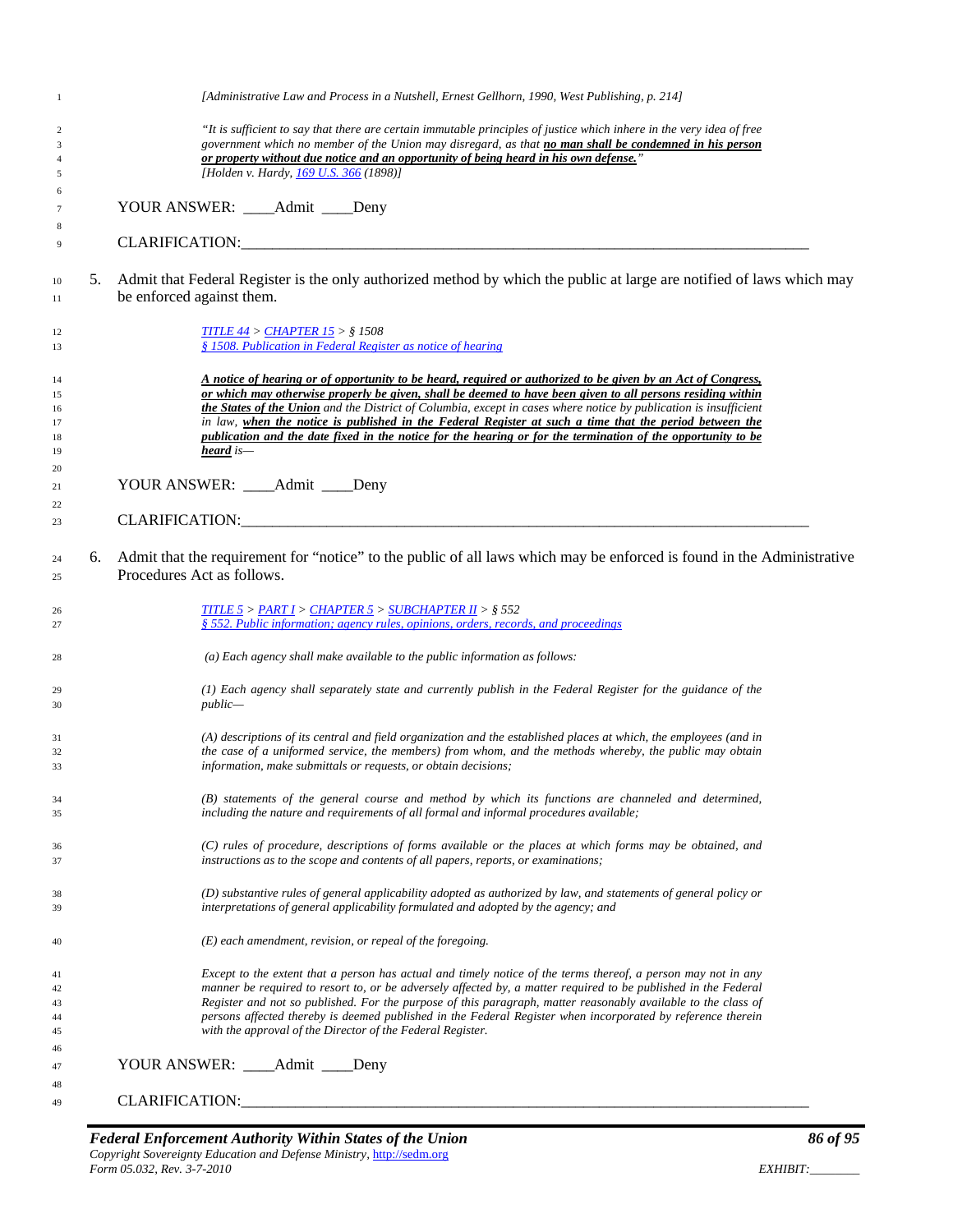| 7. Admit that the requirement for "notice" to the public of all laws which may be enforced is found in the Federal                                                                                                                                                                                                                                                                                                                                                                                                                                                         |
|----------------------------------------------------------------------------------------------------------------------------------------------------------------------------------------------------------------------------------------------------------------------------------------------------------------------------------------------------------------------------------------------------------------------------------------------------------------------------------------------------------------------------------------------------------------------------|
|                                                                                                                                                                                                                                                                                                                                                                                                                                                                                                                                                                            |
| (a) Proclamations and Executive Orders; Documents Having General Applicability and Legal Effect;<br>Documents Required To Be Published by Congress. There shall be published in the Federal Register-                                                                                                                                                                                                                                                                                                                                                                      |
|                                                                                                                                                                                                                                                                                                                                                                                                                                                                                                                                                                            |
| For the purposes of this chapter every document or order which prescribes a penalty has general applicability                                                                                                                                                                                                                                                                                                                                                                                                                                                              |
|                                                                                                                                                                                                                                                                                                                                                                                                                                                                                                                                                                            |
| CLARIFICATION: CLARIFICATION:                                                                                                                                                                                                                                                                                                                                                                                                                                                                                                                                              |
| Admit that the ONLY exception to the requirement for "notice" to the public of all laws which may be enforced are                                                                                                                                                                                                                                                                                                                                                                                                                                                          |
| 2. A matter relating to agency management or personnel or to public property, loans, grants, benefits, or contracts. $\frac{5}{2}$                                                                                                                                                                                                                                                                                                                                                                                                                                         |
| 3. Federal agencies or persons in their capacity as officers, agents, or employees thereof. $44 \text{ U.S.C.}$ \$1505(a)(1).                                                                                                                                                                                                                                                                                                                                                                                                                                              |
|                                                                                                                                                                                                                                                                                                                                                                                                                                                                                                                                                                            |
|                                                                                                                                                                                                                                                                                                                                                                                                                                                                                                                                                                            |
| Admit that no official within the United States government may lawfully waive the "notice" requirements of the<br>Federal Register Act or the Administrative Procedures Act against parties domiciled in states of the Union and<br>protected by the Constitution except those specifically exempted by law from the requirement as indicated in the<br>previous question and that if they do, they are violating due process of law and the Constitution and their oath of office.                                                                                        |
|                                                                                                                                                                                                                                                                                                                                                                                                                                                                                                                                                                            |
|                                                                                                                                                                                                                                                                                                                                                                                                                                                                                                                                                                            |
| 10. Admit that a statute that has no implementing regulations published in the Federal Register may not lawfully be<br>enforced against anyone other than members of the groups specifically exempted from the requirement.                                                                                                                                                                                                                                                                                                                                                |
| § 552. Public information; agency rules, opinions, orders, records, and proceedings§ 1508. Publication in                                                                                                                                                                                                                                                                                                                                                                                                                                                                  |
| Except to the extent that a person has actual and timely notice of the terms thereof, <b>a person may not in any</b><br>manner be required to resort to, or be adversely affected by, a matter required to be published in the Federal<br><b>Register and not so published.</b> For the purpose of this paragraph, matter reasonably available to the class of<br>persons affected thereby is deemed published in the Federal Register when incorporated by reference therein                                                                                              |
|                                                                                                                                                                                                                                                                                                                                                                                                                                                                                                                                                                            |
| $(a)(2)(ii)$ Effect of failure to publish. Except to the extent that a person has actual and timely notice of the terms<br>of any matter referred to in subparagraph (1) of this paragraph which is required to be published in the<br>Federal Register, such person is not required in any manner to resort to, or be adversely affected by, such<br>matter if it is not so published or is not incorporated by reference therein pursuant to subdivision (i) of this<br>subparagraph. Thus, for example, any such matter which imposes an obligation and which is not so |
| published or incorporated by reference will not adversely change or affect a person's rights.                                                                                                                                                                                                                                                                                                                                                                                                                                                                              |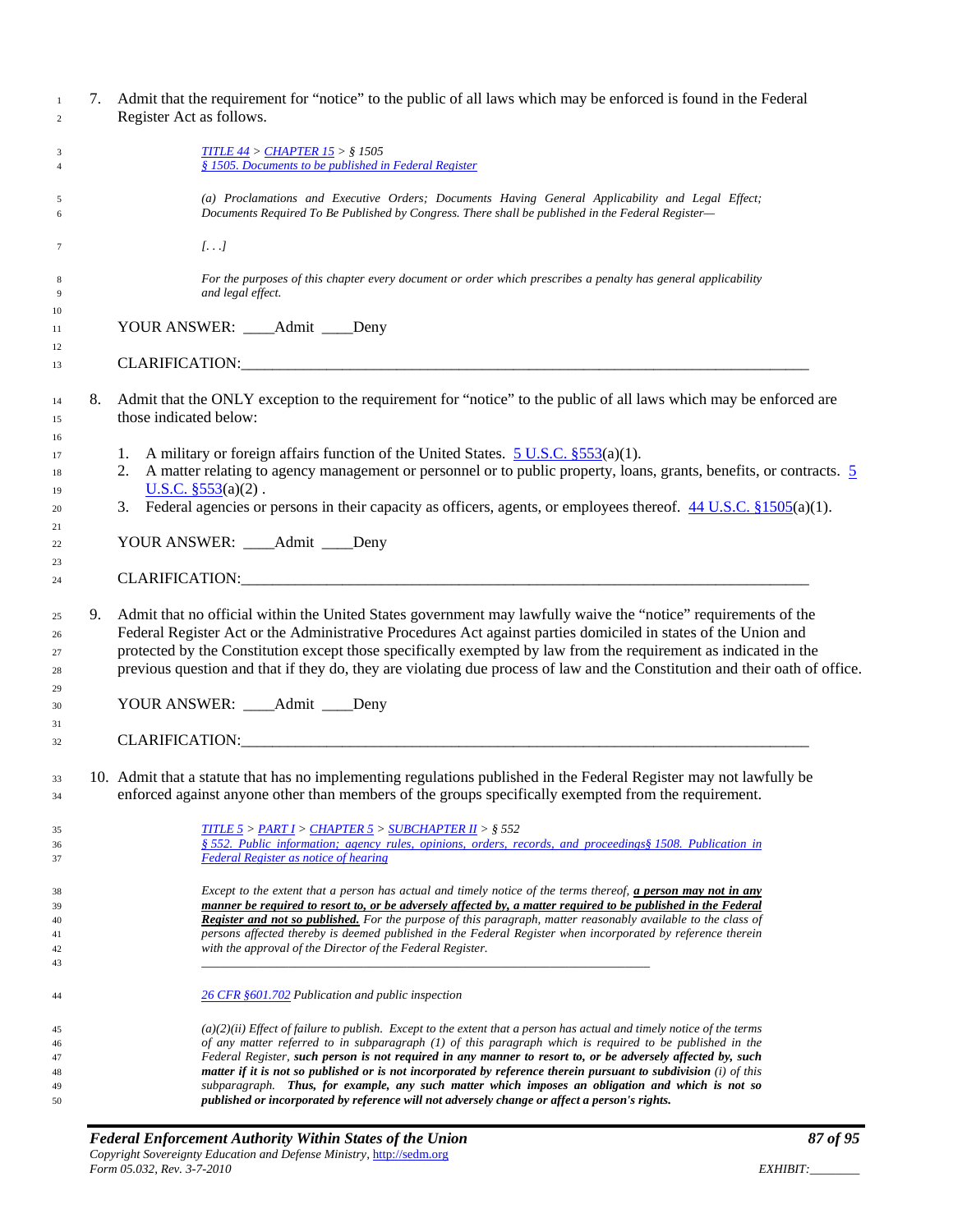| -1<br>$\overline{c}$                                                 | YOUR ANSWER: ____Admit ____Deny                                                                                                                                                                                                                                                                                                                                                                                                                                                                                                                                                                                                                                                                                                                                                                                                                                                                                                                                                                                                                                                                                                                                                                                                                                                                                                                                                        |
|----------------------------------------------------------------------|----------------------------------------------------------------------------------------------------------------------------------------------------------------------------------------------------------------------------------------------------------------------------------------------------------------------------------------------------------------------------------------------------------------------------------------------------------------------------------------------------------------------------------------------------------------------------------------------------------------------------------------------------------------------------------------------------------------------------------------------------------------------------------------------------------------------------------------------------------------------------------------------------------------------------------------------------------------------------------------------------------------------------------------------------------------------------------------------------------------------------------------------------------------------------------------------------------------------------------------------------------------------------------------------------------------------------------------------------------------------------------------|
| 3<br>$\overline{4}$                                                  |                                                                                                                                                                                                                                                                                                                                                                                                                                                                                                                                                                                                                                                                                                                                                                                                                                                                                                                                                                                                                                                                                                                                                                                                                                                                                                                                                                                        |
| 5<br>6<br>7<br>8                                                     | 11. Admit that when the government is enforcing the Internal Revenue Code as the moving party and calls someone into<br>an audit, they have the burden of proving ON THE RECORD, when challenged, that they have enforcement authority<br>and that absent evidence of enforcement authority on the record of the proceeding, then they cannot lawfully enforce<br>and are engaging in a tort.                                                                                                                                                                                                                                                                                                                                                                                                                                                                                                                                                                                                                                                                                                                                                                                                                                                                                                                                                                                          |
| 9<br>10<br>11                                                        | <b>TITLE 5 &gt; PART I &gt; CHAPTER 5 &gt; SUBCHAPTER II &gt; <math>\S</math> 556</b><br>§ 556. Hearings; presiding employees; powers and duties; burden of proof; evidence; record as basis of<br>decision                                                                                                                                                                                                                                                                                                                                                                                                                                                                                                                                                                                                                                                                                                                                                                                                                                                                                                                                                                                                                                                                                                                                                                            |
| 12<br>13<br>14<br>15<br>16<br>17<br>18<br>19<br>20<br>21<br>22<br>23 | (d) Except as otherwise provided by statute, the proponent of a rule or order has the burden of proof. Any<br>oral or documentary evidence may be received, but the agency as a matter of policy shall provide for the<br>exclusion of irrelevant, immaterial, or unduly repetitious evidence. A sanction may not be imposed or rule or<br>order issued except on consideration of the whole record or those parts thereof cited by a party and supported<br>by and in accordance with the reliable, probative, and substantial evidence. The agency may, to the extent<br>consistent with the interests of justice and the policy of the underlying statutes administered by the agency,<br>consider a violation of section 557 (d) of this title sufficient grounds for a decision adverse to a party who has<br>knowingly committed such violation or knowingly caused such violation to occur. A party is entitled to present<br>his case or defense by oral or documentary evidence, to submit rebuttal evidence, and to conduct such cross-<br>examination as may be required for a full and true disclosure of the facts. In rule making or determining claims<br>for money or benefits or applications for initial licenses an agency may, when a party will not be prejudiced<br>thereby, adopt procedures for the submission of all or part of the evidence in written form. |
| 24<br>25<br>26                                                       | YOUR ANSWER: ____Admit ____Deny<br>CLARIFICATION: CLARIFICATION:                                                                                                                                                                                                                                                                                                                                                                                                                                                                                                                                                                                                                                                                                                                                                                                                                                                                                                                                                                                                                                                                                                                                                                                                                                                                                                                       |
| 28<br>29<br>30<br>31<br>32                                           | 12. Admit statutes which have no implementing regulations published in the Federal Register may only be lawfully be<br>enforced against the following groups that are specifically exempted from the Federal Register Publication<br>requirements, all of which are agencies, instrumentalities, officers, employees, and contractors of the United States<br>government.                                                                                                                                                                                                                                                                                                                                                                                                                                                                                                                                                                                                                                                                                                                                                                                                                                                                                                                                                                                                              |
| 33<br>34<br>35<br>36<br>37                                           | A military or foreign affairs function of the United States. $5 \text{ U.S.C. }$ \$553(a)(1).<br>1.<br>A matter relating to agency management or personnel or to public property, loans, grants, benefits, or contracts. 5<br>2.<br>U.S.C. $$553(a)(2)$ .<br>Federal agencies or persons in their capacity as officers, agents, or employees thereof. $44 \text{ U.S.C.}$ §1505(a)(1).<br>3.                                                                                                                                                                                                                                                                                                                                                                                                                                                                                                                                                                                                                                                                                                                                                                                                                                                                                                                                                                                           |
| 38<br>39<br>40                                                       | YOUR ANSWER: _____ Admit _____ Deny                                                                                                                                                                                                                                                                                                                                                                                                                                                                                                                                                                                                                                                                                                                                                                                                                                                                                                                                                                                                                                                                                                                                                                                                                                                                                                                                                    |
| 41<br>42                                                             | 13. Admit that there are no implementing regulations published in the Federal Register for any of the criminal provisions<br>of the Internal Revenue Code found in 26 U.S.C. §§7201 to 7217.                                                                                                                                                                                                                                                                                                                                                                                                                                                                                                                                                                                                                                                                                                                                                                                                                                                                                                                                                                                                                                                                                                                                                                                           |
| 43<br>44<br>45                                                       | YOUR ANSWER: ____Admit ____Deny                                                                                                                                                                                                                                                                                                                                                                                                                                                                                                                                                                                                                                                                                                                                                                                                                                                                                                                                                                                                                                                                                                                                                                                                                                                                                                                                                        |
| 46                                                                   |                                                                                                                                                                                                                                                                                                                                                                                                                                                                                                                                                                                                                                                                                                                                                                                                                                                                                                                                                                                                                                                                                                                                                                                                                                                                                                                                                                                        |
| 47<br>48<br>49                                                       | 14. Admit that the criminal provisions of the Internal Revenue Code may only be enforced against persons who are a<br>member of the groups specifically exempted from the requirement for publication in the Federal Register of all<br>enforcement provisions.                                                                                                                                                                                                                                                                                                                                                                                                                                                                                                                                                                                                                                                                                                                                                                                                                                                                                                                                                                                                                                                                                                                        |
| 50<br>51<br>52                                                       | YOUR ANSWER: ____Admit ____Deny                                                                                                                                                                                                                                                                                                                                                                                                                                                                                                                                                                                                                                                                                                                                                                                                                                                                                                                                                                                                                                                                                                                                                                                                                                                                                                                                                        |
| 53                                                                   | CLARIFICATION: UNIVERSITY OF A CONTROL CLARIFICATION                                                                                                                                                                                                                                                                                                                                                                                                                                                                                                                                                                                                                                                                                                                                                                                                                                                                                                                                                                                                                                                                                                                                                                                                                                                                                                                                   |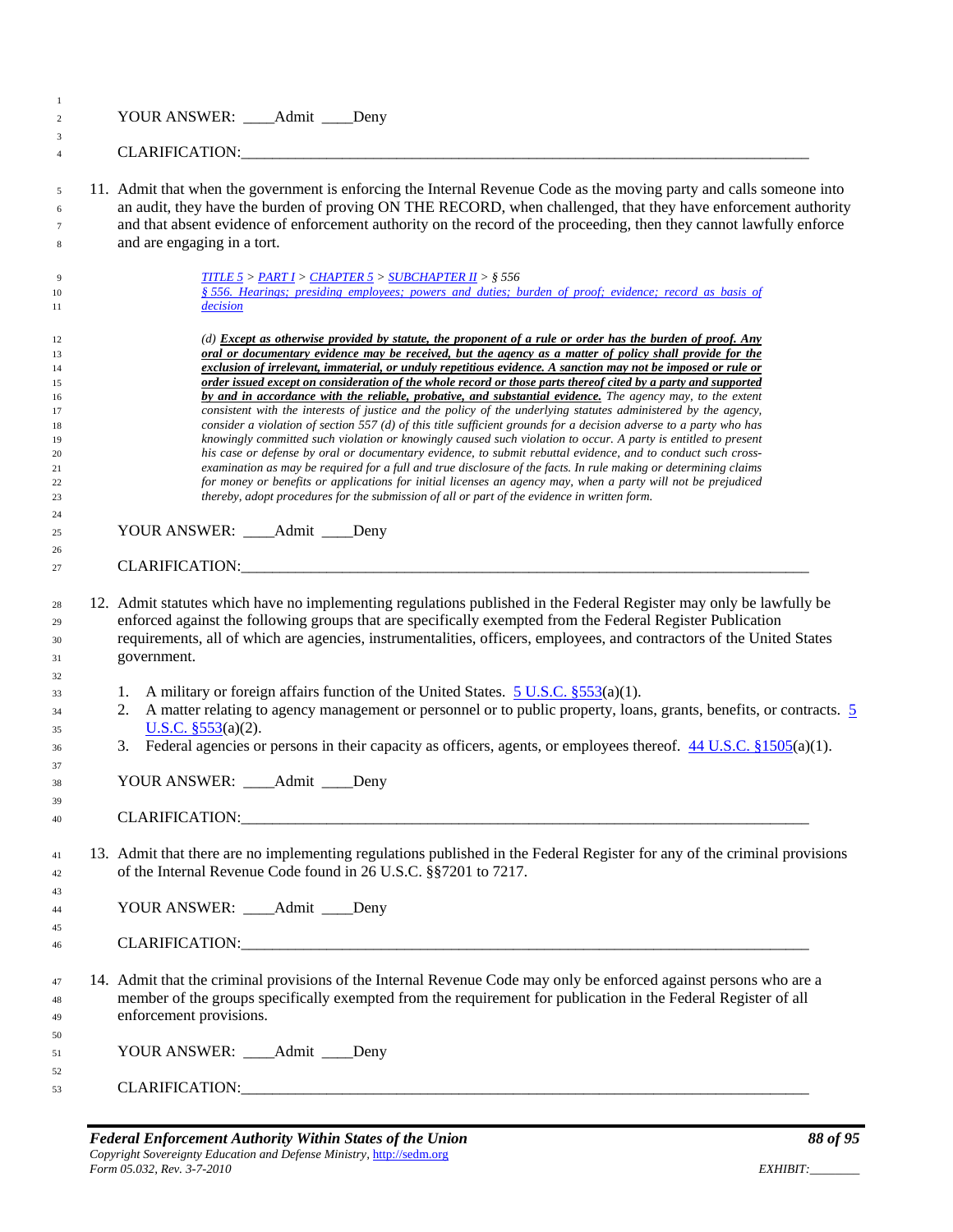| $\mathbf{1}$<br>$\overline{c}$ | 15. Admit that the following court cite establishes, based on the preceding question, that the requirement to file a federal<br>income tax return only applies to persons who are members of the groups specifically exempted from the requirement |
|--------------------------------|----------------------------------------------------------------------------------------------------------------------------------------------------------------------------------------------------------------------------------------------------|
| 3                              | for implementing regulations.                                                                                                                                                                                                                      |
| $\overline{4}$                 | "Federal income tax regulations governing filing of income tax returns do not require Office of Management                                                                                                                                         |
| 5                              | and Budget control numbers because requirement to file tax return is mandated by statute, not by regulation."<br>[U.S. v. Bartrug, E.D.Va.1991, 777 F.Supp. 1290, affirmed 976 F.2d 727, certiorari denied 113 S.Ct. 1659,                         |
| 6<br>7                         | 507 U.S. 1010, 123 L.Ed.2d 278]                                                                                                                                                                                                                    |
| 8                              |                                                                                                                                                                                                                                                    |
| 9                              | YOUR ANSWER: ____Admit ____Deny                                                                                                                                                                                                                    |
| 10                             |                                                                                                                                                                                                                                                    |
| 11                             |                                                                                                                                                                                                                                                    |
| 12                             | 16. Admit that the "United States" is defined as the District of Columbia pursuant to $26$ U.S.C. §7701(a)(9) and (a)(10).                                                                                                                         |
| 13<br>14                       | TITLE $26 >$ Subtitle $F >$ CHAPTER 79 > Sec. 7701. [Internal Revenue Code]<br>Sec. 7701. - Definitions                                                                                                                                            |
| 15                             | $(a)(9)$ United States                                                                                                                                                                                                                             |
| 16<br>17                       | The term "United States" when used in a geographical sense includes only the States and the District of<br>Columbia.                                                                                                                               |
| 18                             | $(a)(10)$ State                                                                                                                                                                                                                                    |
| 19<br>20                       | The term "State" shall be construed to include the District of Columbia, where such construction is necessary to<br>carry out provisions of this title.                                                                                            |
| 21                             | YOUR ANSWER (circle one): Admit/Deny                                                                                                                                                                                                               |
| 22<br>23                       | 17. Admit that the Uniform Commercial Code, Section 9-307(h) identifies the "United States" as the "District of<br>Columbia":                                                                                                                      |
| 24                             | <b>UCC 9-307</b>                                                                                                                                                                                                                                   |
| 25                             | "(h) The United States is located in the District of Columbia."                                                                                                                                                                                    |
| 26                             | [SOURCE: http://www.law.cornell.edu/ucc/9/article9.htm#s9-307]                                                                                                                                                                                     |
| 27                             | YOUR ANSWER (circle one): Admit/Deny                                                                                                                                                                                                               |
| 28                             | 18. Admit that under the rules of statutory construction, what is not included in a definition may be presumed to be                                                                                                                               |
| 29                             | purposefully excluded by implication.                                                                                                                                                                                                              |
| 30                             | "Expressio unius est exclusio alterius. A maxim of statutory interpretation meaning that the expression of one                                                                                                                                     |
| 31                             | thing is the exclusion of another. Burgin v. Forbes, 293 Ky. 456, 169 S.W.2d 321, 325; Newblock v. Bowles,                                                                                                                                         |
| 32                             | 170 Okl. 487, 40 P.2d 1097, 1100. Mention of one thing implies exclusion of another. When certain persons                                                                                                                                          |
| 33                             | or things are specified in a law, contract, or will, an intention to exclude all others from its operation may be                                                                                                                                  |
| 34                             | inferred. Under this maxim, if statute specifies one exception to a general rule or assumes to specify the effects<br>of a certain provision, other exceptions or effects are excluded."                                                           |
| 35<br>36                       | [Black's Law Dictionary, Sixth Edition, p. 581]                                                                                                                                                                                                    |
| 37<br>38                       | "It is axiomatic that the statutory definition of the term excludes unstated meanings of that term,"<br>[Meese v. Keene, 481 U.S. 465, 484 (1987)]                                                                                                 |
| 39                             | YOUR ANSWER (circle one): Admit/Deny                                                                                                                                                                                                               |
| 40<br>41                       | 19. Admit that when a statutory definition is provided, it SUPERSEDES, rather than ENLARGES the commonly<br>understood definition.                                                                                                                 |
| 42<br>43                       | "It is axiomatic that the statutory definition of the term excludes unstated meanings of that term. Colautti v.<br>Franklin, 439 U.S. 379, 392, and n. 10 (1979). Congress' use of the term "propaganda" in this statute, as indeed                |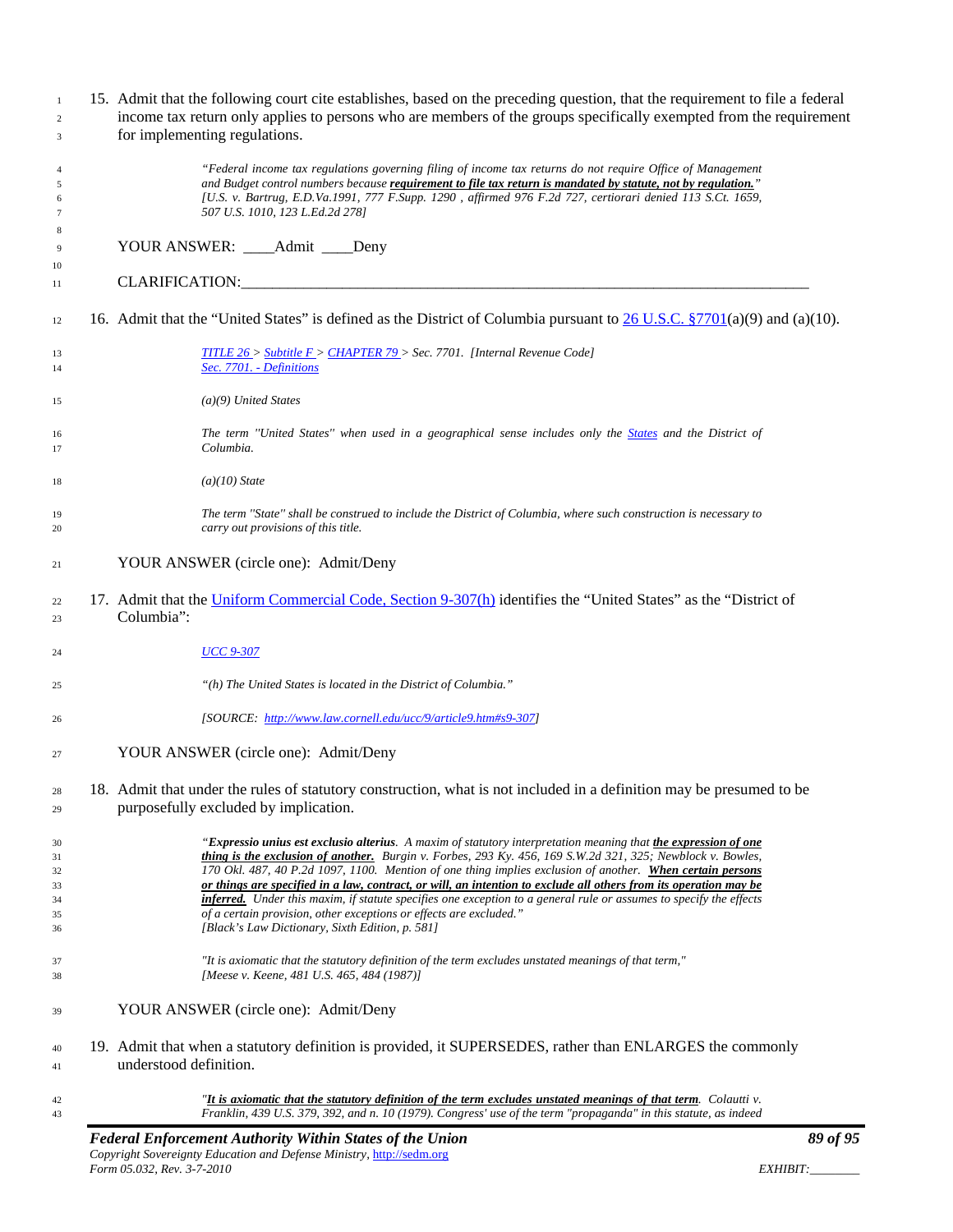| 1<br>$\overline{c}$ | in other legislation, has no pejorative connotation. As judges, it is our duty to [481 U.S. 485] construe<br>legislation as it is written, not as it might be read by a layman, or as it might be understood by someone who |
|---------------------|-----------------------------------------------------------------------------------------------------------------------------------------------------------------------------------------------------------------------------|
| 3<br>$\overline{4}$ | has not even read it."<br>[Meese v. Keene, 481 U.S. 465, 484 (1987)]                                                                                                                                                        |
| 5                   | "As a rule, `a definition which declares what a term "means" excludes any meaning that is not stated"                                                                                                                       |
| 6                   | [Colautti v. Franklin, 439 U.S. 379 (1979), n. 10]                                                                                                                                                                          |
| $\overline{7}$      | "When a statute includes an explicit definition, we must follow that definition, even if it varies from that                                                                                                                |
| 8                   | term's ordinary meaning. Meese v. Keene, 481 U.S. 465, 484-485 (1987) ("It is axiomatic that the statutory                                                                                                                  |
| 9                   | definition of the term excludes unstated meanings of that term"); Colautti v. Franklin, 439 U.S. at 392-393, n.                                                                                                             |
| 10                  | 10 ("As a rule, `a definition which declares what a term "means" excludes any meaning that is not stated");                                                                                                                 |
| 11                  | Western Union Telegraph Co. v. Lenroot, 323 U.S. 490, 502 (1945); Fox v. Standard Oil Co. of N.J., 294 U.S.<br>87, 95-96 (1935) (Cardozo, J.); see also 2A N. Singer, Sutherland on Statutes and Statutory Construction §   |
| 12<br>13            | 47.07, p. 152, and n. 10 (5th ed. 1992) (collecting cases). That is to say, the statute, read "as a whole," post at                                                                                                         |
| 14                  | 998 [530 U.S. 943] (THOMAS, J., dissenting), leads the reader to a definition. That definition does not include                                                                                                             |
| 15                  | the Attorney General's restriction -- "the child up to the head." Its words, "substantial portion," indicate the                                                                                                            |
| 16                  | contrary."                                                                                                                                                                                                                  |
| 17                  | [Stenberg v. Carhart, 530 U.S. 914 (2000)]                                                                                                                                                                                  |
| 18                  | YOUR ANSWER (circle one): Admit/Deny                                                                                                                                                                                        |
| 19<br>20            | 20. Admit that under 4 U.S.C. §72, all those exercising a "public office" within the federal government must do so in the<br>District of Columbia and NOT elsewhere.                                                        |
| 21<br>22            | TITLE $4 >$ CHAPTER $3 >$ § 72<br>§ 72. Public offices; at seat of Government                                                                                                                                               |
| 23<br>24            | All offices attached to the seat of government shall be exercised in the District of Columbia, and not elsewhere,<br>except as otherwise expressly provided by law.                                                         |
| 25                  | [http://www4.law.cornell.edu/uscode/html/uscode04/usc_sec_04_00000072----000-.html]                                                                                                                                         |
| 26                  | YOUR ANSWER (circle one): Admit/Deny                                                                                                                                                                                        |
| 27<br>28            | 21. Admit that there is no provision of law extending "public offices" to any state of the Union as required by the above<br>positive law statute.                                                                          |
| 29                  | YOUR ANSWER (circle one): Admit/Deny                                                                                                                                                                                        |
| 30<br>31            | 22. Admit that 48 U.S.C. §1612(a) extends the authority of the Secretary of the Treasury to enforce Title 26, Subchapter F<br>to the Virgin Islands.                                                                        |
| 32                  | YOUR ANSWER (circle one): Admit/Deny                                                                                                                                                                                        |
| 33<br>34            | 23. Admit that Congress has not "expressly" extended the authority of the Secretary of the Treasury to any one of the<br>several states of the Union.                                                                       |
| 35                  | YOUR ANSWER (circle one): Admit/Deny                                                                                                                                                                                        |
| 36                  | 24. Admit that there is no statutory authority or Treasury Order which would "expressly" extend the authority of the                                                                                                        |
| 37                  | Secretary outside the District of Columbia to the several Union states.                                                                                                                                                     |
|                     |                                                                                                                                                                                                                             |
| 38                  | YOUR ANSWER (circle one): Admit/Deny                                                                                                                                                                                        |
| 39                  | 25. Admit that the "State" referred to in 26 U.S.C. §7621 above is a federal "State" defined in 4 U.S.C. §110(d), which is a                                                                                                |
| 40                  | territory or possession of the United States and includes no part of any state of the Union:                                                                                                                                |
| 41<br>42            | <u>TITLE <math>4 &gt;</math> CHAPTER <math>4 &gt;</math> § 110</u><br>§ 110. Same; definitions                                                                                                                              |
| 43                  | As used in sections $105-109$ of this title-                                                                                                                                                                                |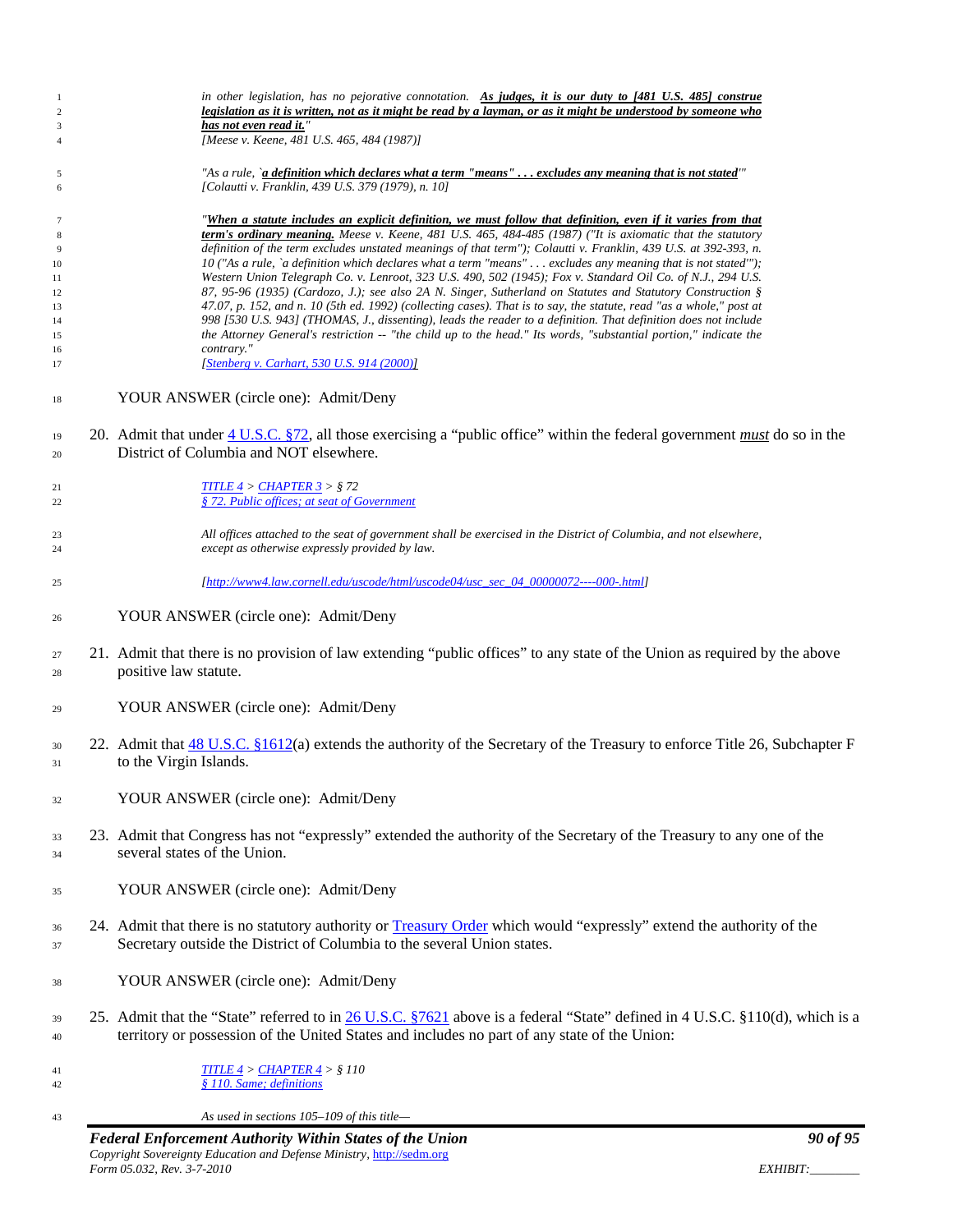| $\mathbf{1}$ | (d) The term "State" includes any Territory or possession of the United States.                                                                                                                                                                                                       |
|--------------|---------------------------------------------------------------------------------------------------------------------------------------------------------------------------------------------------------------------------------------------------------------------------------------|
| 2            | YOUR ANSWER (circle one): Admit/Deny                                                                                                                                                                                                                                                  |
| 3            | 26. Admit that the states of the Union are not "territories" of the United States:                                                                                                                                                                                                    |
| 4            | Corpus Juris Secundum Legal Encyclopedia                                                                                                                                                                                                                                              |
| 5<br>6       | <b>Territories</b><br>"§1. Definitions, Nature, and Distinctions                                                                                                                                                                                                                      |
| 7            | "The word 'territory,' when used to designate a political organization has a distinctive, fixed, and legal                                                                                                                                                                            |
| 8<br>9<br>10 | meaning under the political institutions of the United States, and does not necessarily include all the<br>territorial possessions of the United States, but may include only the portions thereof which are organized<br>and exercise governmental functions under act of congress." |
|              |                                                                                                                                                                                                                                                                                       |
| 11<br>12     | "While the term 'territory' is often loosely used, and has even been construed to include municipal subdivisions<br>of a territory, and 'territories of the' United States is sometimes used to refer to the entire domain over which                                                 |
| 13           | the United States exercises dominion, the word 'territory,' when used to designate a political organization, has                                                                                                                                                                      |
| 14           | a distinctive, fixed, and legal meaning under the political institutions of the United States, and the term                                                                                                                                                                           |
| 15           | 'territory' or 'territories' does not necessarily include only a portion or the portions thereof which are organized                                                                                                                                                                  |
| 16           | and exercise government functions under acts of congress. The term 'territories' has been defined to be                                                                                                                                                                               |
| 17<br>18     | political subdivisions of the outlying dominion of the United States, and in this sense the term 'territory' is not a<br>description of a definite area of land but of a political unit governing and being governed as such. The question                                            |
| 19           | whether a particular subdivision or entity is a territory is not determined by the particular form of government                                                                                                                                                                      |
| 20           | with which it is, more or less temporarily, invested.                                                                                                                                                                                                                                 |
|              | "Territories' or 'territory' as including 'state' or 'states." While the term 'territories of                                                                                                                                                                                         |
| 21           | the' United States may, under certain circumstances, include the states of the Union, as                                                                                                                                                                                              |
| 22           |                                                                                                                                                                                                                                                                                       |
| 23           | used in the federal Constitution and in ordinary acts of congress "territory" does not                                                                                                                                                                                                |
| 24           | include a foreign state.                                                                                                                                                                                                                                                              |
| 25           | "As used in this title, the term 'territories' generally refers to the political subdivisions created by congress,                                                                                                                                                                    |
| 26           | and not within the boundaries of any of the several states."                                                                                                                                                                                                                          |
| 27           | [86 C.J.S. [Corpus, Juris, Secundum, Legal Encyclopedia], Territories, §1, Emphasis added]                                                                                                                                                                                            |
| 28           | YOUR ANSWER (circle one): Admit/Deny                                                                                                                                                                                                                                                  |
| 29           | 27. Admit that the term "State" as used in the Constitution includes states of the Union and excludes territories and                                                                                                                                                                 |
| 30           | possessions of the United States.                                                                                                                                                                                                                                                     |
| 31           | "The earliest case is that of Hepburn v. Ellzey, 2 Cranch, 445, 2 L. ed. 332, in which this court held that, under                                                                                                                                                                    |
| 32           | that clause of the Constitution limiting the jurisdiction of the courts of the United States to controversies                                                                                                                                                                         |
| 33           | between citizens of different states, a citizen of the District of Columbia could not maintain an action in the                                                                                                                                                                       |
| 34<br>35     | circuit court of the United States. It was argued that the word 'state.' in that connection, was used simply to<br>denote a distinct political society. 'But,' said the Chief Justice, 'as the act of Congress obviously used the word                                                |
| 36           | 'state' in reference to that term as used in the Constitution, it becomes necessary to inquire whether Columbia is                                                                                                                                                                    |
| 37           | a state in the sense of that instrument. The result of that examination is a conviction that the members of the                                                                                                                                                                       |
| 38           | American confederacy only are the states contemplated in the Constitution,and excludes from the term                                                                                                                                                                                  |
| 39           | the signification attached to it by writers on the law of nations.' This case was followed in Barney v.                                                                                                                                                                               |
| 40           | Baltimore, 6 Wall. 280, 18 L. ed. 825, and quite recently in Hooe v. Jamieson, 166 U.S. 395, 41 L. ed. 1049,                                                                                                                                                                          |
| 41<br>42     | 17 Sup. Ct. Rep. 596. The same rule was applied to citizens of territories in New Orleans v. Winter, 1 Wheat.<br>91, 4 L. ed. 44, in which an attempt was made to distinguish a territory from the District of Columbia. But it                                                       |
| 43           | was said that 'neither of them is a state in the sense in which that term is used in the Constitution.' In Scott v.                                                                                                                                                                   |
| 44           | Jones, 5 How. 343, 12 L. ed. 181, and in Miners' Bank v. Iowa ex rel. District Prosecuting Attorney, 12 How. 1,                                                                                                                                                                       |
| 45           | 13 L. ed. 867, it was held that under the judiciary act, permitting writs of error to the supreme court of a state                                                                                                                                                                    |
| 46           | in cases where the validity of a state statute is drawn in question, an act of a territorial legislature was not                                                                                                                                                                      |
| 47<br>48     | within the contemplation of Congress."<br>[Downes v. Bidwell, 182 U.S. 244 (1901)]                                                                                                                                                                                                    |
|              | YOUR ANSWER (circle one): Admit/Deny                                                                                                                                                                                                                                                  |
| 49           |                                                                                                                                                                                                                                                                                       |
| 50           | 28. Admit that the term "State" as defined in 4 U.S.C. §110(d) refers to a territory or possession of the United States                                                                                                                                                               |
| 51           | pursuant to the Buck Act.                                                                                                                                                                                                                                                             |
| 52           | TITLE 4 - FLAG AND SEAL, SEAT OF GOVERNMENT, AND THE STATES                                                                                                                                                                                                                           |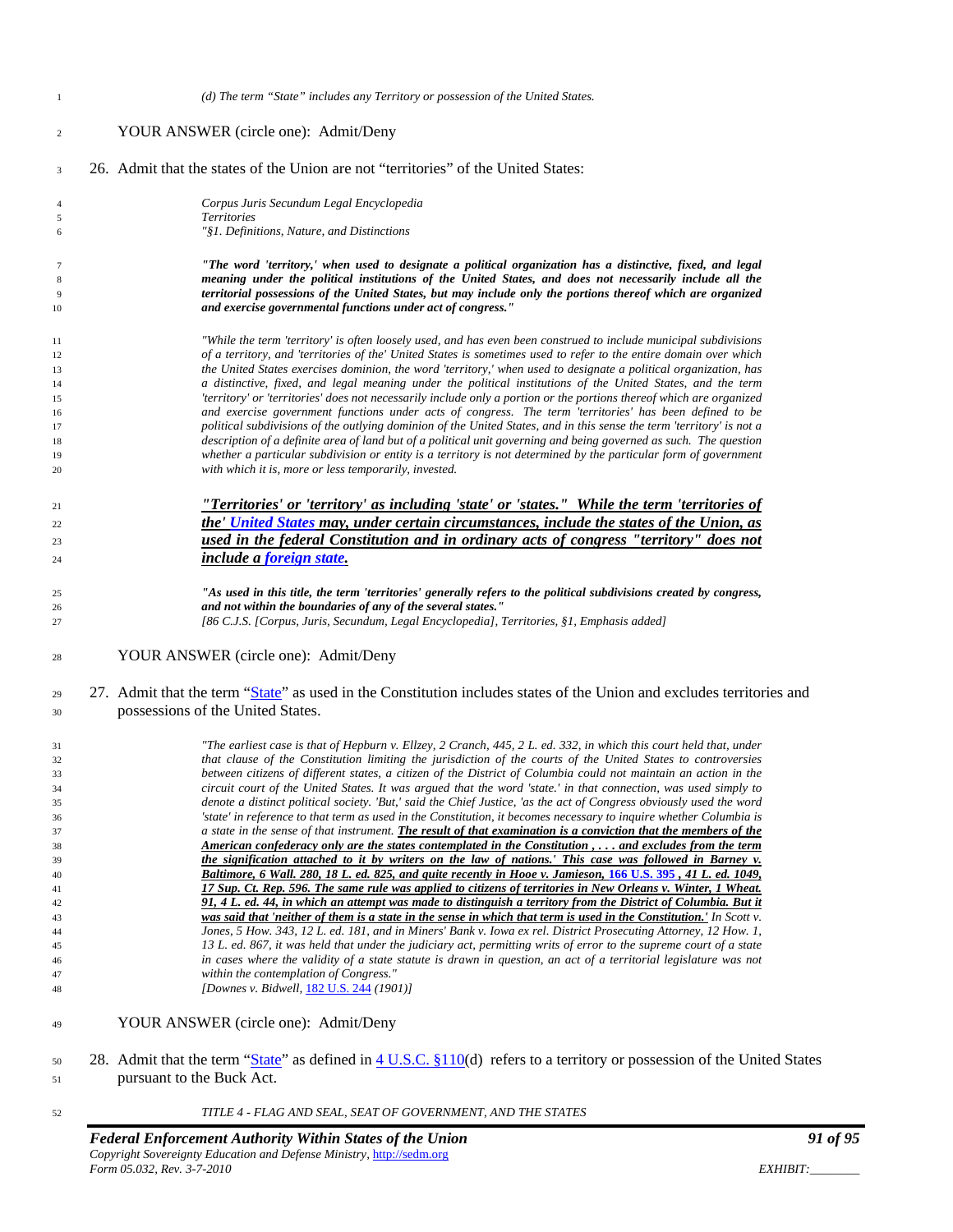| -1                                            | <b>CHAPTER 4 - THE STATES</b>                                                                                                                                                                                                                                                                                                                                                                                                                                                                                                                                                                                                                                                                                                                                                                                                                                   |
|-----------------------------------------------|-----------------------------------------------------------------------------------------------------------------------------------------------------------------------------------------------------------------------------------------------------------------------------------------------------------------------------------------------------------------------------------------------------------------------------------------------------------------------------------------------------------------------------------------------------------------------------------------------------------------------------------------------------------------------------------------------------------------------------------------------------------------------------------------------------------------------------------------------------------------|
| 2                                             | Sec. 110. Same; definitions                                                                                                                                                                                                                                                                                                                                                                                                                                                                                                                                                                                                                                                                                                                                                                                                                                     |
| 3                                             | (d) The term "State" includes any Territory or possession of the United States.                                                                                                                                                                                                                                                                                                                                                                                                                                                                                                                                                                                                                                                                                                                                                                                 |
| $\overline{4}$                                | YOUR ANSWER (circle one): Admit/Deny                                                                                                                                                                                                                                                                                                                                                                                                                                                                                                                                                                                                                                                                                                                                                                                                                            |
| 5<br>6<br>7<br>8<br>9<br>10<br>11<br>12<br>13 | 29. Admit that following are the only subject matters for which the states of the Union are "domestic" for the purposes of<br>federal legislative jurisdiction, pursuant to the authority of the Constitution of the United States of America.<br>Counterfeiting pursuant to Article 1, Section 8, Clause 5 of the United States Constitution.<br>a.<br>Postal matters pursuant to Article 1, Section 8, Clause 7 of the United States Constitution.<br>b.<br>Foreign commerce pursuant to Article 1, Section 8, Clause 3 of the United States Constitution.<br>c.<br>Treason pursuant to Article 4, Section 2, Clause 2 of the United States Constitution.<br>d.<br>Property, contracts, and franchises of the U.S. Government coming under Article 4, Section 3, Clause 2 of the<br>e.<br>United States Constitution.<br>YOUR ANSWER (circle one): Admit/Deny |
|                                               |                                                                                                                                                                                                                                                                                                                                                                                                                                                                                                                                                                                                                                                                                                                                                                                                                                                                 |
| 14<br>15                                      | 30. Admit that according to the U.S. Supreme Court, the taxing powers of Congress do not extend into any state of the<br>Union.                                                                                                                                                                                                                                                                                                                                                                                                                                                                                                                                                                                                                                                                                                                                 |
| 16                                            | "It is no longer open to question that the general government, unlike the states, Hammer v. Dagenhart, 247                                                                                                                                                                                                                                                                                                                                                                                                                                                                                                                                                                                                                                                                                                                                                      |
| 17                                            | U.S. 251, 275, 38 S.Ct. 529, 3 A.L.R. 649, Ann.Cas.1918E 724, possesses no inherent power in respect of the<br>internal affairs of the states; and emphatically not with regard to legislation."                                                                                                                                                                                                                                                                                                                                                                                                                                                                                                                                                                                                                                                                |
| 18<br>19                                      | [Carter v. Carter Coal Co., 298 U.S. 238, 56 S.Ct. 855 (1936)]                                                                                                                                                                                                                                                                                                                                                                                                                                                                                                                                                                                                                                                                                                                                                                                                  |
| 20                                            |                                                                                                                                                                                                                                                                                                                                                                                                                                                                                                                                                                                                                                                                                                                                                                                                                                                                 |
| 21                                            | "The difficulties arising out of our dual form of government and the opportunities for differing opinions                                                                                                                                                                                                                                                                                                                                                                                                                                                                                                                                                                                                                                                                                                                                                       |
| 22                                            | concerning the relative rights of state and national governments are many; but for a very long time this court                                                                                                                                                                                                                                                                                                                                                                                                                                                                                                                                                                                                                                                                                                                                                  |
| 23                                            | has steadfastly adhered to the doctrine that the taxing power of Congress does not extend to the states or                                                                                                                                                                                                                                                                                                                                                                                                                                                                                                                                                                                                                                                                                                                                                      |
| 24<br>25                                      | their political subdivisions. The same basic reasoning which leads to that conclusion, we think, requires like<br>limitation upon the power which springs from the bankruptcy clause. United States v. Butler, supra."                                                                                                                                                                                                                                                                                                                                                                                                                                                                                                                                                                                                                                          |
| 26                                            | [Ashton v. Cameron County Water Improvement District No. 1, 298 U.S. 513; 56 S.Ct. 892 (1936)]                                                                                                                                                                                                                                                                                                                                                                                                                                                                                                                                                                                                                                                                                                                                                                  |
| 27                                            | YOUR ANSWER (circle one): Admit/Deny                                                                                                                                                                                                                                                                                                                                                                                                                                                                                                                                                                                                                                                                                                                                                                                                                            |
| 28                                            | 31. Admit that a person with a domicile within a state of the Union does not have a "domicile" within the "United States"                                                                                                                                                                                                                                                                                                                                                                                                                                                                                                                                                                                                                                                                                                                                       |
| 29                                            | that is defined in $26$ U.S.C. §7701(a)(9) and (a)(10) as the District of Columbia and not expanded anywhere in the                                                                                                                                                                                                                                                                                                                                                                                                                                                                                                                                                                                                                                                                                                                                             |
| 30                                            | I.R.C. Subtitle A to add any state of the Union.                                                                                                                                                                                                                                                                                                                                                                                                                                                                                                                                                                                                                                                                                                                                                                                                                |
| 31<br>32                                      | TITLE $26$ > _Subtitle $F$ > CHAPTER 79 > Sec. 7701. [Internal Revenue Code]<br>Sec. 7701. - Definitions                                                                                                                                                                                                                                                                                                                                                                                                                                                                                                                                                                                                                                                                                                                                                        |
| 33                                            | $(a)(9)$ United States                                                                                                                                                                                                                                                                                                                                                                                                                                                                                                                                                                                                                                                                                                                                                                                                                                          |
| 34<br>35                                      | The term "United States" when used in a geographical sense includes only the States and the District of<br>Columbia.                                                                                                                                                                                                                                                                                                                                                                                                                                                                                                                                                                                                                                                                                                                                            |
| 36                                            | $(a)(10)$ State                                                                                                                                                                                                                                                                                                                                                                                                                                                                                                                                                                                                                                                                                                                                                                                                                                                 |
| 37<br>38                                      | The term "State" shall be construed to include the District of Columbia, where such construction is necessary to<br>carry out provisions of this title.                                                                                                                                                                                                                                                                                                                                                                                                                                                                                                                                                                                                                                                                                                         |
| 39                                            | YOUR ANSWER (circle one): Admit/Deny                                                                                                                                                                                                                                                                                                                                                                                                                                                                                                                                                                                                                                                                                                                                                                                                                            |
| 40<br>41                                      | 32. Admit that a <i>constitutional</i> "citizen of the United States" mentioned in the Fourteenth Amendment, Section 1 is not the<br>same as a <i>statutory</i> "citizen of the United States" defined in 8 U.S.C. §1401.                                                                                                                                                                                                                                                                                                                                                                                                                                                                                                                                                                                                                                       |
| 42                                            | Fourteenth Amendment                                                                                                                                                                                                                                                                                                                                                                                                                                                                                                                                                                                                                                                                                                                                                                                                                                            |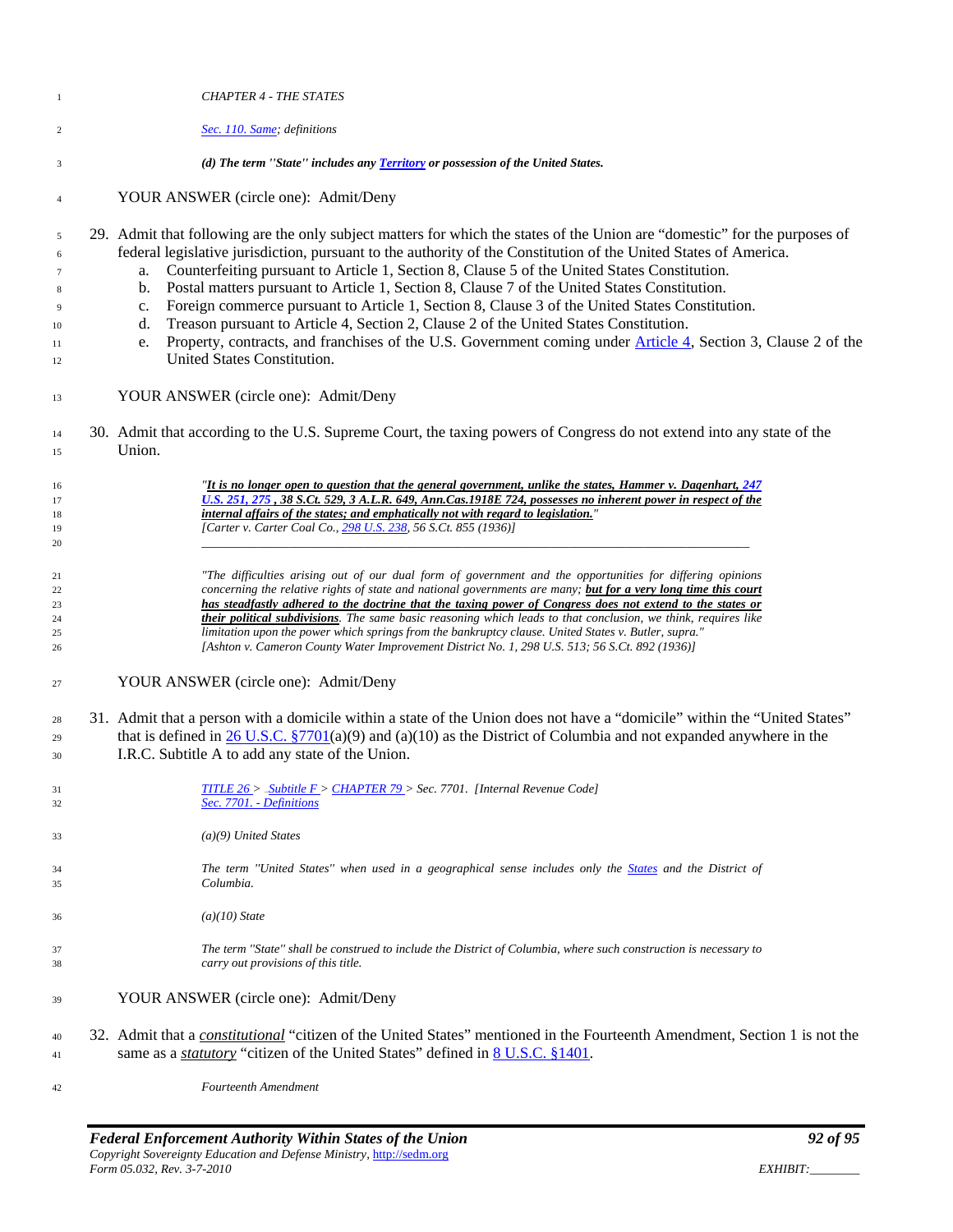|          | Federal Enforcement Authority Within States of the Union                                                                                                                                                                               | 93 of 95 |
|----------|----------------------------------------------------------------------------------------------------------------------------------------------------------------------------------------------------------------------------------------|----------|
| 53<br>54 | 1. The Constitution;                                                                                                                                                                                                                   |          |
| 52       | 34. Admit that the differences in meaning of the term "United States" in the two contexts:                                                                                                                                             |          |
| 51       | YOUR ANSWER (circle one): Admit/Deny                                                                                                                                                                                                   |          |
| 49<br>50 | The term "State" includes the District of Columbia, Puerto Rico, Guam, and the Virgin Islands of the United<br>States.                                                                                                                 |          |
| 48       | 8 U.S.C. Sec. 1101(a)(36): State [Aliens and Nationality]                                                                                                                                                                              |          |
| 46<br>47 | Hawaii.                                                                                                                                                                                                                                |          |
| 44<br>45 | (f) The term continental United States means the District of Columbia and the several <b>States</b> , except Alaska and                                                                                                                |          |
| 43       | <b>Section 215.1: Definitions</b>                                                                                                                                                                                                      |          |
| 41<br>42 |                                                                                                                                                                                                                                        |          |
| 40       | DEPARTMENT OF JUSTICE<br>PART 215--CONTROLS OF ALIENS DEPARTING FROM THE UNITED STATES                                                                                                                                                 |          |
| 38<br>39 | [CITE: $8CFR215$ ]<br>TITLE 8--ALIENS AND NATIONALITY CHAPTER I--IMMIGRATION AND NATURALIZATION SERVICE,                                                                                                                               |          |
| 37       | From the U.S. Government Printing Office via GPO Access                                                                                                                                                                                |          |
| 36       | [Revised as of January 1, 2002]                                                                                                                                                                                                        |          |
| 34<br>35 | [Code of Federal Regulations]<br>[Title 8, Volume 1]                                                                                                                                                                                   |          |
| 33       |                                                                                                                                                                                                                                        |          |
| 31<br>32 | sense, means the [federal areas within the] continental United States, Alaska, Hawaii, Puerto Rico, Guam, and<br>the Virgin Islands of the United States.                                                                              |          |
| 30       | $(a)(38)$ The term "United States", except as otherwise specifically herein provided, when used in a geographical                                                                                                                      |          |
| 29       | Sec. 1101. - Definitions                                                                                                                                                                                                               |          |
| 27<br>28 | 8 U.S.C. §1101 Definitions<br><b>TITLE 8 &gt; CHAPTER 12 &gt; SUBCHAPTER 1 &gt; Sec. 1101.</b> [Aliens and Nationality]                                                                                                                |          |
| 26       | Statutory definition of "United States" for the purposes of statutory citizenship                                                                                                                                                      |          |
| 25       | [Downes v. Bidwell, 182 U.S. 244 (1901)]                                                                                                                                                                                               |          |
| 24       | within the contemplation of Congress."                                                                                                                                                                                                 |          |
| 22<br>23 | 13 L. ed. 867, it was held that under the judiciary act, permitting writs of error to the supreme court of a state<br>in cases where the validity of a state statute is drawn in question, an act of a territorial legislature was not |          |
| 21       | Jones, 5 How. 343, 12 L. ed. 181, and in Miners' Bank v. Iowa ex rel. District Prosecuting Attorney, 12 How. 1,                                                                                                                        |          |
| 19<br>20 | 91, 4 L, ed. 44, in which an attempt was made to distinguish a territory from the District of Columbia. But it<br>was said that 'neither of them is a state in the sense in which that term is used in the Constitution.' In Scott v.  |          |
| 18       | 17 Sup. Ct. Rep. 596. The same rule was applied to citizens of territories in New Orleans v. Winter, 1 Wheat.                                                                                                                          |          |
| 16<br>17 | the signification attached to it by writers on the law of nations.' This case was followed in Barney v.<br>Baltimore, 6 Wall. 280, 18 L. ed. 825, and quite recently in Hooe v. Jamieson, 166 U.S. 395, 41 L. ed. 1049,                |          |
| 15       | American confederacy only are the states contemplated in the Constitution, and excludes from the term                                                                                                                                  |          |
| 13<br>14 | 'state' in reference to that term as used in the Constitution, it becomes necessary to inquire whether Columbia is<br>a state in the sense of that instrument. The result of that examination is a conviction that the members of the  |          |
| 12       | denote a distinct political society. 'But,' said the Chief Justice, 'as the act of Congress obviously used the word                                                                                                                    |          |
| 10<br>11 | between citizens of different states, a citizen of the District of Columbia could not maintain an action in the<br>circuit court of the United States. It was argued that the word 'state.' in that connection, was used simply to     |          |
| 9        | that clause of the Constitution limiting the jurisdiction of the courts of the United States to controversies                                                                                                                          |          |
| 8        | "The earliest case is that of Hepburn v. Ellzey, 2 Cranch, 445, 2 L. ed. 332, in which this court held that, under                                                                                                                     |          |
| 7        | Constitutional definition of "United States" according to the U.S. Supreme Court:                                                                                                                                                      |          |
| 6        | States" has two completely different meanings in these two contexts.                                                                                                                                                                   |          |
| 4<br>5   | 1 is not the same as a <i>statutory</i> "citizen of the United States" defined in 8 U.S.C. §1401 is because the term "United                                                                                                           |          |
|          | 33. Admit that the reason a constitutional "citizen of the United States" mentioned in the Fourteenth Amendment, Section                                                                                                               |          |
| 3        | YOUR ANSWER (circle one): Admit/Deny                                                                                                                                                                                                   |          |
| 2        | citizens of the United States and of the State wherein they reside.                                                                                                                                                                    |          |
| 1        | Section. 1. All persons born or naturalized in the United States and subject to the jurisdiction thereof, are                                                                                                                          |          |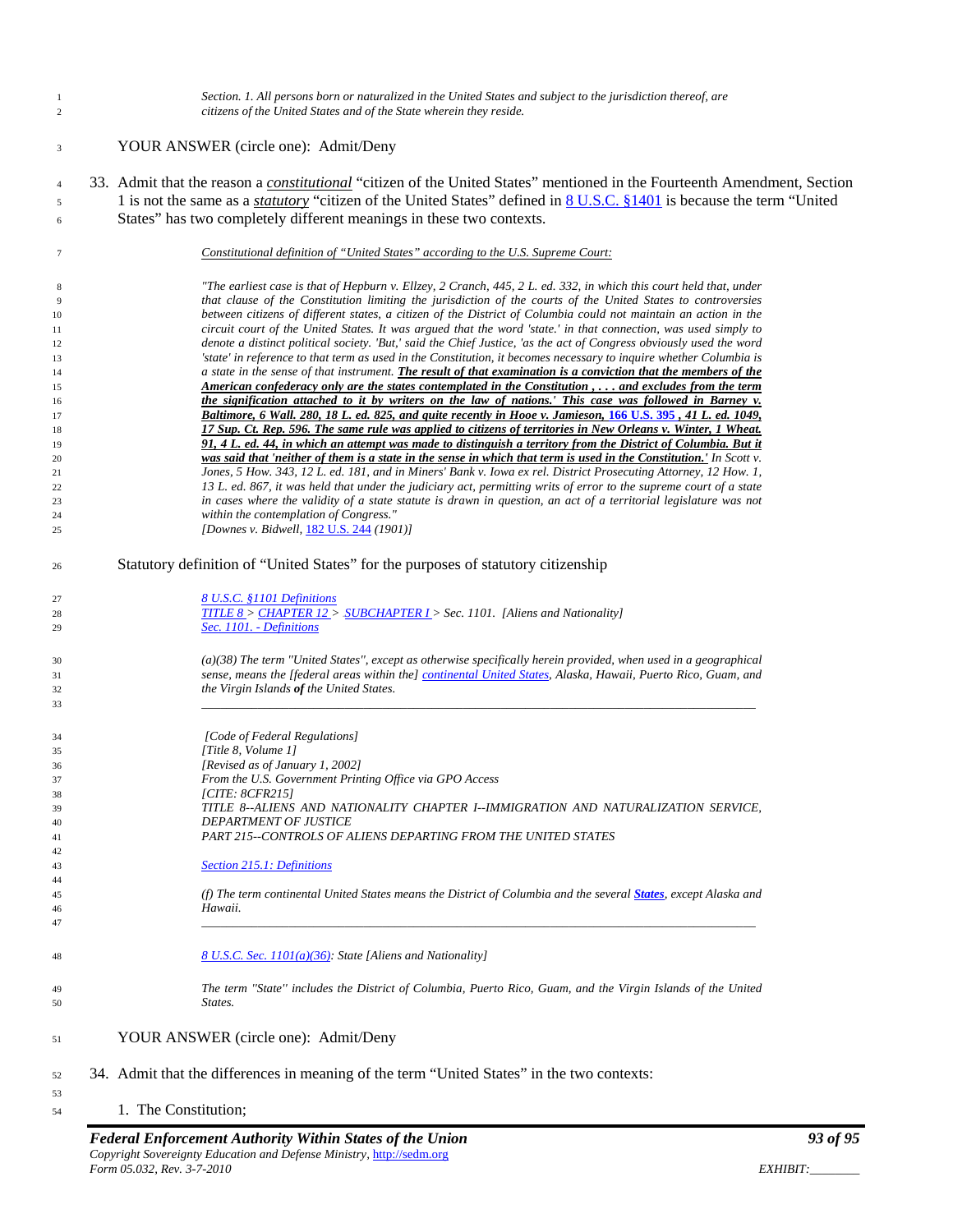#### 2. Acts of Congress,

 . . .is a direct result of the operation of the Separation of Powers Doctrine which was carefully and deliberately put there for the protection of our rights and liberties.

 *The Constitution does not protect the sovereignty of States for the benefit of the States or state governments as abstract political entities, or even for the benefit of the public officials governing the States. To the contrary, the Constitution divides authority between federal and state governments for the protection of individuals. State sovereignty is not just an end in itself: "Rather, federalism secures to citizens the liberties that derive from the diffusion of sovereign power." Coleman v. Thompson, [501 U.S. 722, 759 \(](http://caselaw.lp.findlaw.com/cgi-bin/getcase.pl?navby=case&court=us&vol=501&invol=722#759)1991) (BLACKMUN, J., dissenting). "Just as the separation and independence of the coordinate branches of the Federal Government serve to prevent the accumulation of excessive power in any one branch, a healthy balance of power between the States and the Federal Government will reduce the risk of tyranny and abuse from either front." Gregory v. [505 U.S. 144, 182] Ashcroft[, 501 U.S., at 458 .](http://caselaw.lp.findlaw.com/cgi-bin/getcase.pl?navby=volpage&court=us&vol=501&page=458#458) See The Federalist No. 51, p. 323. (C. Rossiter ed. 1961). [\[New York v. United States, 505 U.S. 144, 112 S.Ct. 2408, 120 L.Ed.2d 120 \(1992\)](http://caselaw.lp.findlaw.com/scripts/getcase.pl?court=us&vol=505&invol=144)]* YOUR ANSWER (circle one): Admit/Deny 35. Admit that a public servant or a member of the legal profession, who swears an oath to support and defend the Constitution of the United States cannot fail to recognize or respect all of the implications of the Separation of Powers Doctrine without violating that oath. *"I, \_\_\_\_\_\_\_, do solemnly swear and affirm that I will administer justice without regard to persons and do equal* 

 *right to the poor and to the rich, and that I will faithfully and impartially discharge and perform all of the duties incumbent upon me as \_\_\_\_\_\_\_\_\_\_\_\_\_\_ under the Constitution and laws of the United States, and that I will support and defend the Constitution of the United States against all enemies foreign and domestic, that I will bear true faith and allegiance to the same, and that I take this obligation freely without any mental reservation or purpose of evasion, and that I will well and faithfully discharge the duties of the office on which I am about to enter. So help me God." [Oath of Article III federal judges, according to the Administrative Office of the Federal Courts]*

### YOUR ANSWER (circle one): Admit/Deny

#### 36. Admit that all exercises of legislative jurisdiction outside of federal territory require "comity" in some form.

 *comity. Courtesy; complaisance; respect; a willingness to grant a privilege, not as a matter of right, but out of deference and good will. Recognition that one sovereignty allows within its territory to the legislative, executive, or judicial act of another sovereignty, having due regard to rights of its own citizens. Nowell v. Nowell, Tex.Civ.App., 408 S.W.2d 550, 553. In general, principle of "comity" is that courts of one state or jurisdiction will give effect to laws and judicial decisions of another state or jurisdiction, not as a matter of obligation, but out of deference and mutual respect. Brown v. Babbitt Ford, Inc., 117 Ariz. 192, 571 P.2d 689, 695. See also Full faith and credit clause. [Black's Law Dictionary, Sixth Edition, p. 267]*

- YOUR ANSWER (circle one): Admit/Deny
- 37. If you the reader still disagree with the conclusions of this pamphlet in section [9.5](#page-62-0) earlier upon reaching this point, please also answer all the admissions at the end of the following pamphlet.
- *Requirement for Reasonable Notice*, Form #05.022 <http://sedm.org/Forms/FormIndex.htm>

### **Affirmation:**

 I declare under penalty of perjury as required under [26 U.S.C. §6065](http://assembler.law.cornell.edu/uscode/html/uscode26/usc_sec_26_00006065----000-.html) that the answers provided by me to the foregoing questions are true, correct, and complete to the best of my knowledge and ability, so help me God. I also declare that these answers are completely consistent with each other and with my understanding of both the Constitution of the United States, Internal Revenue Code, Treasury Regulations, the Internal Revenue Manual, and the rulings of the Supreme Court but not necessarily lower federal courts.

Name (print):